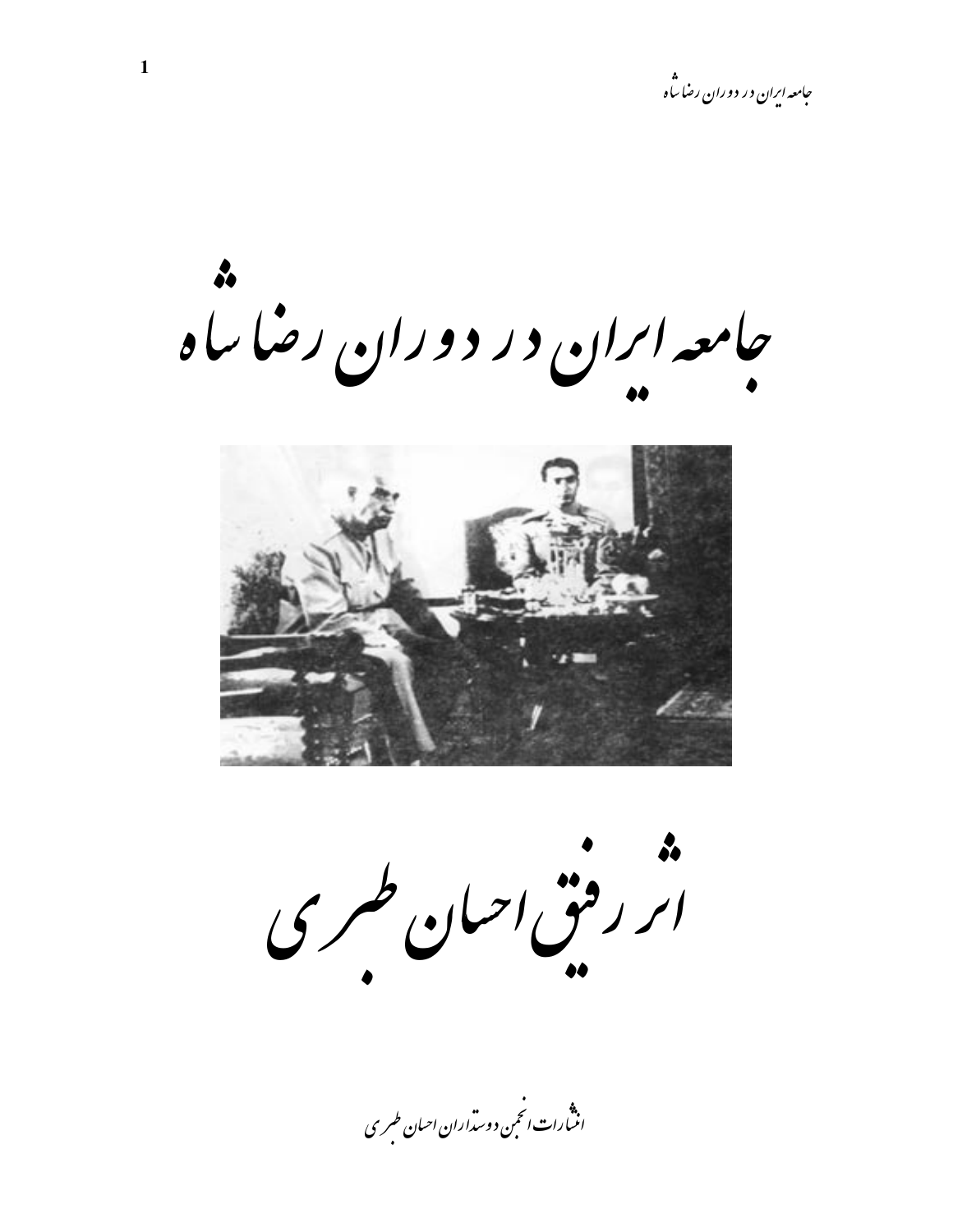<sub>اران</sub> احبان طسری  $\ddot{\bullet}$  $\frac{1}{2}$  $\overline{\phantom{a}}$  $\ddot{\bullet}$ .<br>ب بن دور<br>. ∕4<br>♦  $\ddot{\phantom{a}}$  $\ddot{\bullet}$  $\frac{1}{2}$  $\overline{\phantom{a}}$ ارات .<br>ارا**ت** i.  $\ddot{\mathcal{L}}$  $\ddot{r}$ )<br>|<br>|  $\ddot{\bullet}$ .<br>.<br>.  $\frac{1}{2}$ 

<u>ا ه</u> **..** ..<br>ا سا .<br>سا ان در دوران رضا  $\frac{1}{2}$ .<br>امعه ا<sup>ر</sup>  $\epsilon$  $\frac{1}{2}$ 

حبان طسری  $\ddot{\bullet}$  $\frac{1}{2}$  $\overline{\phantom{a}}$ 

http://www.tabari.blogsky.com

http://tabari.tk

mail: ehsan\_tabari2001@yahoo.com

.<br>مداران احسان طسر ی  $\ddot{\phantom{0}}$ b  $\overline{\phantom{a}}$  $\ddot{\ }$ ېن د و<sup>ر</sup>  $\ddot{\cdot}$ :  $\ddot{\cdot}$ .<br>م  $\overline{\phantom{a}}$ ارات<br>ا 4  $\ddot{\iota}$ i. ,<br>,<br>, ֦֧֦֧֦֧֦֧֦֧֦֧֢֧֦֧֢֦֧֧֝֝֜֜֜֜֜֜<br>֧֪֪֝**֦** :  $\overline{\phantom{a}}$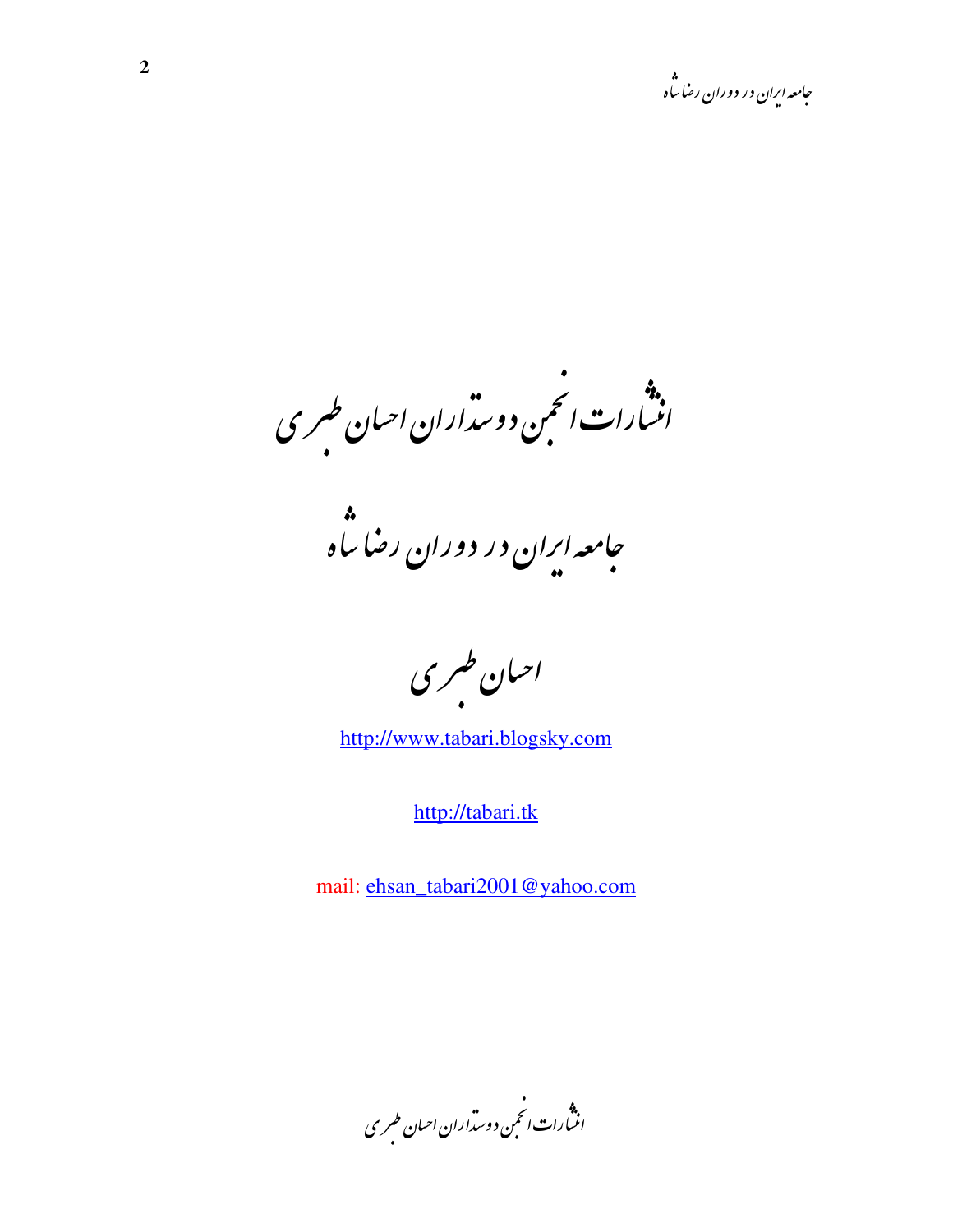### , ضا شاه

## **فرزند چه دورانی بود** چرا و چگونه در خشت ایران افتاد؟

### درآمد سخن

سلطنت رضا شاه پایان انقلاب مشروطه و آغاز دورانی بود که به انقلاب 57 ختم شد. با انقلاب مشروطه ایران وارد مرحله نوینی از مناسبات اجتماعی شد و رضاشاه علیرغم همه تلاشی که برای حفظ بقایای دوران فئودالیسم ضربه دیده و حتی بازگشت به این مناسبات اجتماعی و احیای آن کرد، نتوانست نظام دیکتاتوری — فئودالی خود را از زیر تاثیر انقلاب مشروطه و عصر نوین آغاز "دوران صنعتی" درایران بیرون بکشد و با آن همسوئی نکند. بدین ترتیب است که ما دردوران سلطنت او و در نیمی از سلطنت فرزندش "محمدرضا" بر ایران شاهد رشد سرمایه داری صنعتی، همزمان با حفظ بقایای نظام فئودالیسم هستیم. خیزش جمهوریخواهی که در پایان سلطنت قاجاریه و بعنوان سازمان نوینی دولتی درایران مطرح بود، و پیش از آن خود را در قالب جمهوری گیلان، قیام خیابانی در آذربایجان و قیام کلنل تقی خان پسیان درخراسان نشان داده بود، زمینه روی کار آمدن رضا شاه را فراهم ساخت. با آشنائی از همین خواست رو به رشد بود که رضاخان با شعار "جمهوریت" به صحنه وارد شد و حتی تا آستانه عمل به آن پیش رفت، که اگر نبود نیاز به حمایت روحانیت برای جمع کردن بساط سلطنت قاجاریه و یافشاری روحانیت بر حفظ نظام سلطنتی درایران، او خود را نخستین رئیس جمهور ایران اعلام کرده بود. بخشی از حمایت نیروهای مترقی ایران برای دورانی کوتاهی از روی کار آمدن رضا شاه همین شعار و وعده او بود. دوران سلطنت مستبدانه و حکومت مخوف و پلیسی رضاخان همزمان شد با رشد فاشیسم در اروپا و سرانجام "جنگ دوم جهانی". همسوئی و سیاست رضا شاه برای اتحاد با هیتلر دربرابر کشورهای متفق به سلطنت او پایان بخشید، اما پایان سلطنت او به معنای پایان نظام نیمه فئودالی و تثبیت نظامی دمکراتیک درایران نبود. احزاب؛ سازمان ها و نیروهای اجتماعی طی سالهای اول سقوط استبداد رضاشاهی توانستند خود را از زیر بختک دوران استبداد بیرون کشیده و گام های بلندی برای آگاهی و بسیج

.<br>انن رات انحمن دوسداران احبان طسری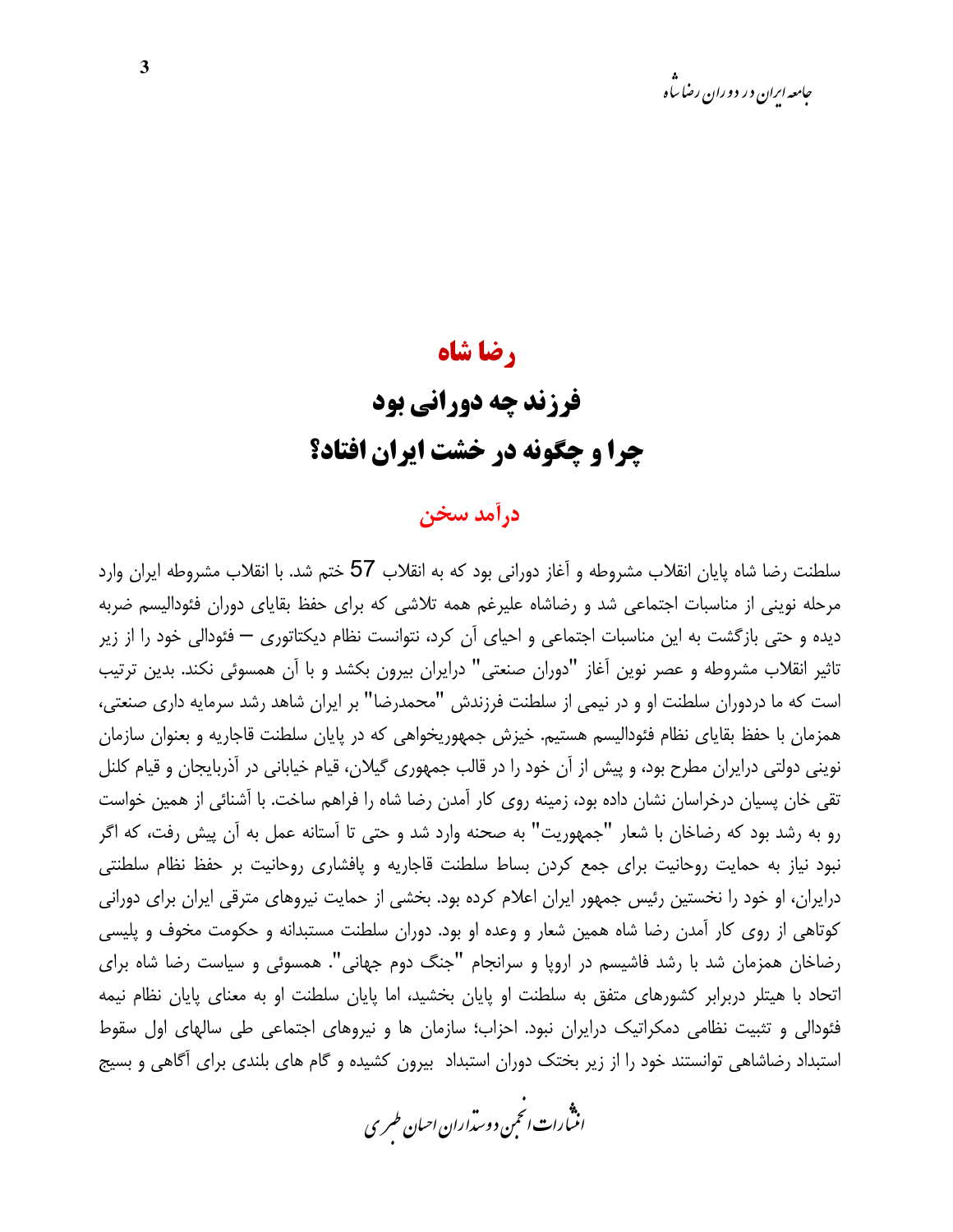مردم بردارند، اما ارتجاع درباری، فئوال ها و قدرت های استعماری مسلط تر، سازمان یافته تر و هوشیارتر از این نیروها به میدان درآمدند و استبداد محمدرضاشاهی را روی به خون خفتگان دوران جدید استوار ساختند. دراین دوران نیز، حکم تاریخ برای پشت سر ماندن نظام فئوالیسم درایران به پیش رفت اما آنچه جانشین آن شد، نه سرمایه داری ملی( آنچه که در هند انجام شد) بلکه نوعی از سرمایه داری وابسته به کشورهای بزرگ امپریالیستی بود که در رگ های آن پول نفت ایران جاری بود. ما به هیچ روی قصد تحلیل و ارزیابی این دوران و سالهای پس از انقلاب و برتری سرمایه داری تجاری بر سرمایه داری صنعتی را نداریم. این مقدمه را صرفا برای ورود به انتشار تحقیق ارزشمند و شاید کم نظیر زنده یاد احسان طبری پیرامون "جامعه ایران در دوران رضاشاه" نوشتیم تا زمینه آشنائی با انگیزه ما از انتشار این کتاب باشد. از انگیزه های دیگر ما دراین ارتباط، آشنائی با ترفندهای حیله گرانه در سالهای نیمه دوم جمهوری اسلامی جهت احیای سلطنت درایران است. سلطنت زیر نام "نظام ولایت فقیه" که در واقع نامی مذهبی برای سلطنت است و از همان ابتدای سرنگونی محمد رضا شاه و پیروزی مرحله اول انقلاب 57 بخشی از روحانيت سنتي و مخالف انقلاب كه اتفاقا در كانون مركزي هدايت انقلاب قرار گرفته بودند و عوامل نفوذي انگلستان درایران( نظیر امثال دکتر حسن آیت از حزب زحمتکشان دکتر بقائی) با همین هدف و با فریب و حیله آن را برای سالهای آینده در قانون اساسی گنجاندند. به این ترتیب است که ما با دو نظام سلطنتی (ولایت فقیه) و جمهوری در جمهوري اسلامي روبرو هستيم.

در این شماره راه توده درآمدن سخن را با نثر زیبای طبری، از کتاب "جامعه ایران در دوران رضا شاه" شروع می كنيم و بتدريج انتشار فصل هاي ديگر كتاب را پي مي گيريم.

درآمد سخن

ازدره ها وشیب های کوهساری بزرگ می گذرید و پیچ و خمهای گوناگون آنرا پشت سرمی گذارید، ازهیئت ومنظرعمومی و ابعاد اّن کوهسار نمی توانید تصوری روشن بدست اّورید. ولی وقتی ازاّن کوهسارخارج می شوید ولحتی جاده هامون را می پیمائید وسپس سرمی گردانید، آنگاه کوهساری را که درنوشتید نیک می بینید و ازابعاد و منظرہ عمومی آن تصوری درست بدست می آورید.

چنین است ادوارو وقایع تاریخ. تا زمانیکه درگرماگرم آن، خود یکی از بازیگران یا بازیچه های آن هستید، دشواراست بتوانید آنرا بدرستی ارزیابی کنید. ولی دیرتر، هنگامیکه شورهای انگیخته شده فروخفت، هنگامیکه پویه عمومی تاریخ عیارحوادث را عیان کرد، قدرت داوری عینی وخونسردانه بمراتب بیشتراست.

نگارنده این سطورزمانی پای درجهان وجود گذاشت که رضا شاه، میرپنج فوج قزاق بود. دوران کودکی وجوانیش دردوران عروج و سقوط سلطنت مستبده رضا شاه گذشت. ازهمان سالهای اولیه پس ازسقوط استبداد رضا شاه و امکان عمل آزادانه نسبی مخالفان وی، وی میکوشید تا از این دیکتاتور" دارای شنل آبی رنگ" در روزنامه " مردم برای

.<br>انن رات انجمن دوسداران احبان طسری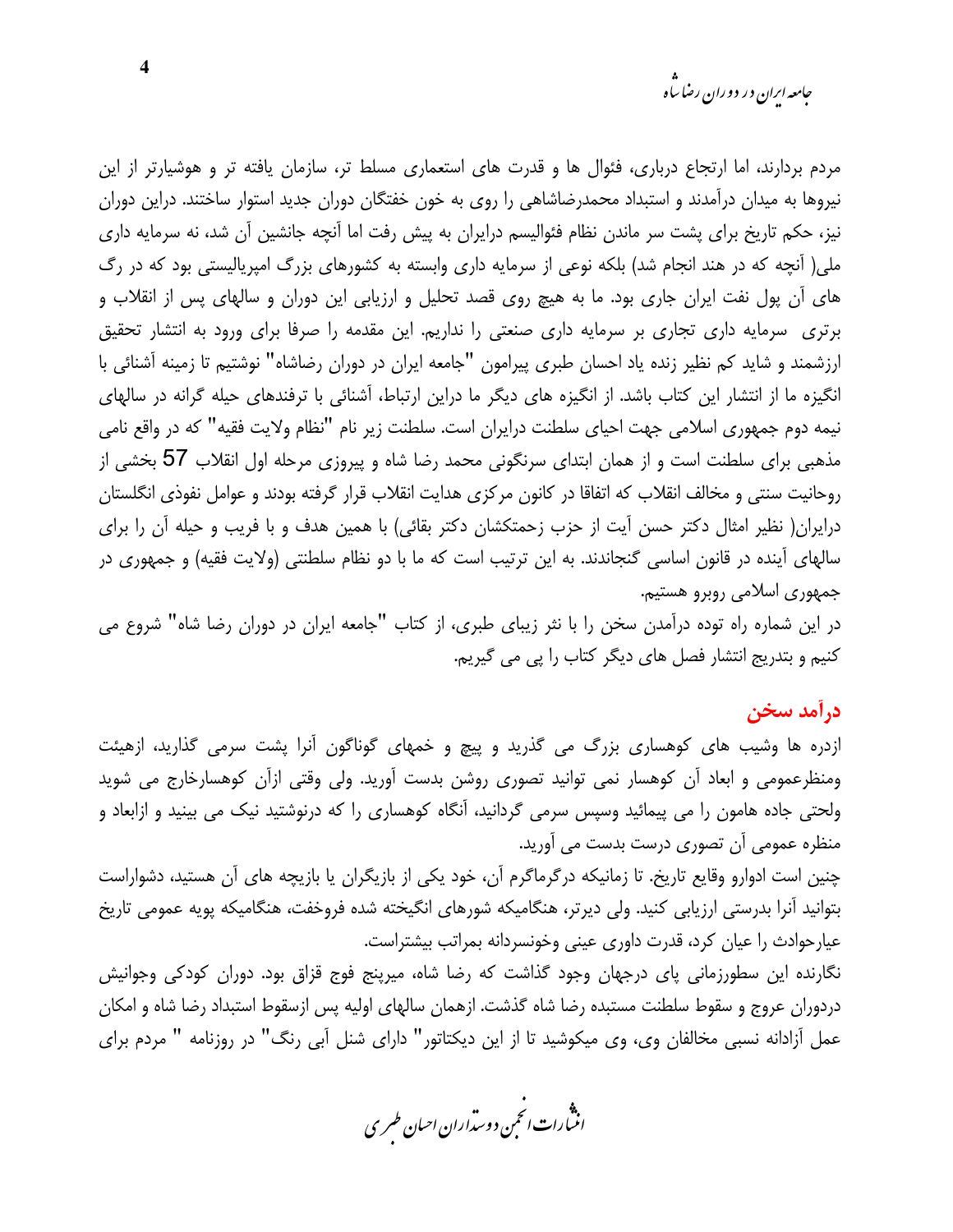روشنفکران" تصویری بدست دهد. ولی برای انجام درست تر و دقیق تراین کارگذشت زمان، کسب تجربه، درک ژرفترقوانین تاریخ، تکیه به اسناد، برخورداری ازپژوهش محققان، اندیشیدن و وا اندیشیدن بسیار، ضروربود واواق حاضرتا حدی محصول آنهاست وناچارباید درآن واقع گرائی برشیوه احساسی و ژرفش در سرنوشت پدیده برغلطش برسطح آن، بچربد.

آری، اکنون که سی وپنجسال ازسقوط استبداد رضا شاهی می گذرد میتوان گفت که زمانی کافی برای نیل به یک دید روشن ترگذشته است! بویژه آنکه در باره این دوران و دوران قریب العصر آن مورخان مارکسیست وغیر مارکسیست درداخل و خارج ایران کتابها ورسالات و مقالات متعدد نوشته اند. بحث درباره اینکه رضا شاه کیست، نماينده كدامين قشرها و طبقات اجتماعي است، چه عواملي باعث عروج او شده، اقداماتش ازجهت تاريخي داراي چه وزنی است، چرا سقوط کرد، چه مقامی درتاریخ معاصرایران دارد، بحثی است که ازهمان اوائل سلطنت مستبده رضا شاهي، درمطبوعات و اوراق تواريخ در گرفت وهنوزهم دركليات وجزئيات اين موضوع برخي اختلاف قضاوت ها حتى بین کسانیکه با اسلوب علمی وبررسی میپردازند وجود دارد.

آنچه که بویژه درک درست تاریخ دوران رضا شاه را بمثابه دوران تدارک زیربنا و روبنای جامعه سرمایه داری وابسته درایران درخطوط عمده آن، ضرور میسازد، آن تفسیرغلط وسفسطه آمیزی است که با استفاده ازبرخی واقعیات ولی مسکوت گذاشتن بسیاری دیگر، با عمده کردن این یا آن حادثه غیرعمده ولی فرعی گرفتن بعضی حوادث عمده ازتاریخ این دوران، بطور رسمی درکشورما بعمل می آید و " منظره سازی" موهوم انجام می گیرد تا شاید بتواند، برای کسی که خود به شیوه پژوهش علمی وبررسی همه جانبه فاکت ها ( اعم ازاقتصادی، اجتماعی، سیاسی، فرهنگی؛ اعم ازجهانی و ایرانی) مجهزنیست و یا برای نیل به این منظورمنابع واسناد لازم را مطالعه نکرده، گمراه کننده باشد. روایت رسمی و دولتی که چاپلوسان آنرا قلم زده اند و می زنند در مورد سر سلسله دودمان پهلوی، رضا شاه و

فرزندش محمد رضا شاه آنست که آنها ازگرد وغبار یک دوران پرهرج ومرج، ازجانب نیروئی غیبی، بمثابه پیشوایان ونوابغ، بنام ايران وايراني، بقصد تجديد عظمت كشوربياي خاسته اند و راز توفيق أنها را بايد دردهاء ولياقت فطرى أنها وبخت واقبال مردم ایران یافت که همیشه دردوران خفت و مذلت، شاهنشاهی جلیل القدربرای نجات آنها از زهدان حوادث زائيده ميشود!

روایت دیگری نیز وجود دارد که با همه حسن نیت میهن پرستانه یا عدالت خواهانه ای که درآن درج است و با وجود داشتن یک ریشه درست، بهرصورت مطلب بغرنج را ساده می کند وآن اینکه رضا شاه را انگلیسها آوردند و پسرش را امریکائی ها تا نفت و دیگرثروتهای ما را براحتی غارت کنند. آن قهرمان سازی سرایا یوچ ویاوه است ولی این ساده كردن مطلب نيز نمي تواند جاي قضاوت عيني وعلمي، دقيق و موشكافانه را بگيرد و به سفسطه ها ومغلطه ها پاسخ بدهد و راه آنها را سد کند. باید بافت تاریخ را با درک قوانین درونی آن، کنش و واکنش عوامل متعددی که در داخل و خارج آن برهم تاثيرمي كنند، درمقطع نبرد طبقات باهم ونبرد خلق با استارتگران بيگانه، درمقطع تحول درنيروهاي

.<br>انث رات انجمن دوسداران احبان طسری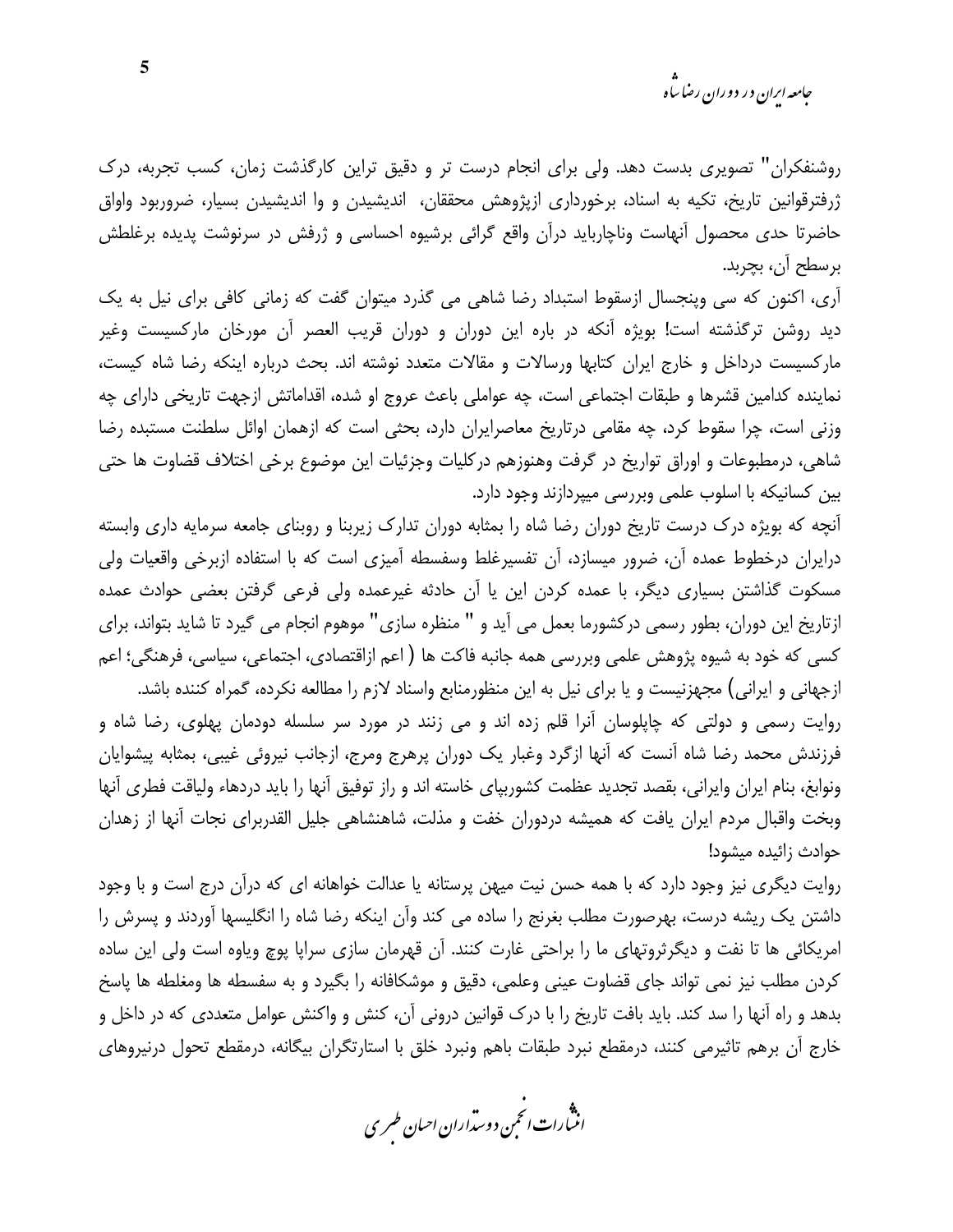*جامعه ایران در دوران رضا ساه* 

مولده و مناسبات تولید، درمقطع تاثیرمتقابل زیربنای اقتصادی وروبنای معنوی جامعه، درمقطع تاثیرمتقابل رویدادهای جهانی ورویدادهای داخلی ایران وبرعکس، بررسی کرد و شناخت و این علم است وعلم احساس مثبت یا منفی برنمی تابد، اگرچه با شورانسانی یعنی با جستجوی پرتب وتاب انسانی حقیقت کاملا سازگاراست میگویند: "Avec passion, mais sans emotion"

مورخان ایرانی، حتی مورخانی که به اسلوب بررسی مارکسیستی مجهز نیستند، چنانکه نمونه های متعدد با بلاغت تمام نشان میدهند، قدرت پژوهش، نکته پابی، بررسی جامع دارند وآنرا درمواردی که ازاجباروترس وطمع سود ورزانه ومقام طلبانه درامان بوده اند، نشان داده اند ولي ازاين مورخان رسمي، درشرايط دوزخي استبداد پهلوي، اميد داوري درست وانصاف داشتن عبث است. جدی نبودن تاریخ نگاری درباره دوران رضا شاه در ایران از آثاری که دراین زمینه ازهمان آغازسلطنت رضا شاه نشریافته، پیداست. رضا شاه ازهمان ابتدا بسی شتابکارانه مایل بود تاریخ اورا بعنوان " شاهنشاه" ایران برنگارند. براساس همین تمایل او، امیرلشکرعبداله طهماسبی که خیلی زود درنبرد با عشایرجنوب ازمیان رفت ( وبقولی مرگ مشکوک او نتیجه توطئه ولینعمت تاجدار و رقباء ارتشی خود اوبود؟!) " تاریخ شاهنشاهی اعلیحضرت رضا شاه یا علل و نتیجه نهضت عمومی آبانماه 1304" را نوشت ونوبخت، مولف بعدی حماسه چاپلوسانه ومنظوم " شاهنشاه نامه" و از سركردگان حزب فاشيستي " كبود"، ازهمان آغازسلطنت رضا شاه كتاب " شاهنشاه پهلوی" را تالیف نمود وازهمان صفحات اولیه کتاب با اتکاء به علم بسیار جدی و دقیق " سیما شناسی" علت اعتلا رضا شاه را درمشخصات چهره و رفتاراو جستجو کرد؟! بعدها فرصت طلبان بی مایه ای که خواستار دریافت پاداشی از درباربودند، بدون داشتن صلاحیت تاریخ نویسی حتی بمعنای متداول آن درایران، به نگارش تاریخ رضا شاه دست يازيدند. ازآنجمله اند جعفرشاهيد نويسنده " دودمان پهلوى" و ذبيح اله قديمي نويسنده " تاريخ بيست وينج سال ارتش شاهنشاهي". درهمين زمينه بايد از دو كتاب فتح اله بينا بنام " انديشه هاي رضا شاه كبير" و " سرگذشت رضا شاه کبیر" نام برد. محتوی این نوع باصطلاح تاریخ نویسی ها روشن است! برای تتمیم فایده در زمینه منابع ایرانی بد نیست که ازمقاله محمد رضا فرزند و جانشین رضا شاه درمجموعه ای موسوم به " مردان خود ساخته" نيز نام برد كه درباره پدرش مي نويسد. شاّن نزول " كتاب مردان خود ساخته" اين بود كه اولا محمد رضا شاه پدرش را درکنارمشاهیردیگری از مردان " خودساخته" ( و نه بیگانه پرورد) تاریخ نام ببرد، بعلاوه خود را در ردیف مولفین و نویسندگان عصر وارد سازد. همین داعیه که محمدرضا شاه درآن مجموعه نامبرده آنرا تنها مرعوبانه نشان داده، بعد ها در " ماموريت من براي وطنم" و " انقلاب سفيد" وصدها نطق ومصاحبه شاه كنوني با انفجارتندرآسائي بروزكرد وبدستور او چاپلوسان، درباره اینکه شاه جوان و جانشین پدر فیلسوف وعالم بزرگی است برگهای بسیاری سیاه کردند.

بمناسبت غوغای پنجاه سالگی سلطنت پهلوی، علی دشتی سناتور انتصابی و مدیرسابق روزنامه " شفق سرخ" ( که درتبلیغ برای اعتلاء رضا شاه بدون نقش نبود) درسنین فرتوتی باردیگر وارد صحنه شد و کتابی بنام " 55" را منتشر

.<br>انثمارات *انحم*ن دوستراران ا*حی*ان *طهر*ی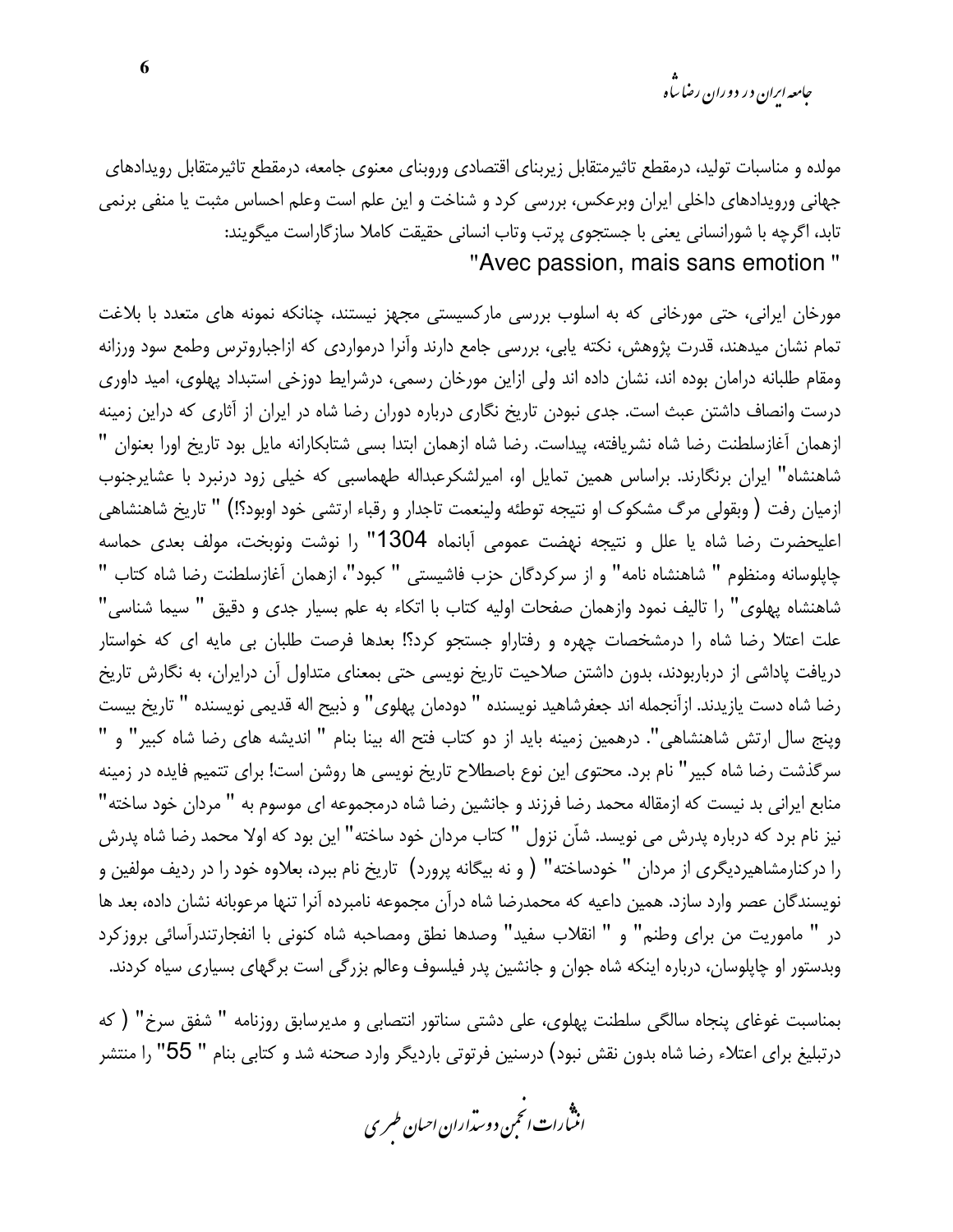کرد که در آن سفسطه بازی با فاکتها ماهرانه تر از نوشته های مبتذل نامبرده انجام گرفته است. این کتاب نیز بهرجهت نوشته ایست مدیحه آمیز و توجیهی و مبتنی برحسابهای ذهنی معین بقصد دفاع ازسلسله پهلوی که دشتی پیوسته از خادمان آن بوده است. علاوه بر دشتی درروزنامه اطلاعات نیزطی دهها شماره " رضا شاه بزرگ" بعنوان بانی نجات ونوسازی ایران معرفی شد و مسلما جشن های پنجاه ساله سلسله پهلوی در گوشه و کنار، از این نوع اسناد باصطلاح تاریخی که متضمن مدح و ثنا بقصد صله ستانی و بازی با واقعیات تاریخ بمنظورمغلطه و گمراه سازی است، بسیارایجاد کرد.

ولی مولفان ایرانی دیگر، و از آنجمله در دوران ضعف نسبی دربارپهلوی، ضمن بحث ازمسائل جنبی، مانند زیستنامه رجال، خاطرات شخصی، تاریخ احزاب و مطبوعات و تاریخچه های مشخص دیگر و غیره، برخی گوشه ها از دوران پهلوی یا دوران قریب العهد به این دوران را با ارائه فاکت ها و اسناد روشن ساخته اند. ازآنجمله است فی المثل نوشته های حسین مکی درباره تغییر رژیم وسلطنت احمدشاه و ملک الشعراء بهاردر باره احزاب سیاسی و نوشته فخرائی درباره حوادث جنگل وعلی آذری درباره قیام کلنل و اسمعیل رائین درباره حیدرعمواغلی و یفرم خان وغیره غیره. آنچه كه براي پژوهنده تاريخ اين دوران داراي اهميت خاصي است اسناد دولتي، جرايد، مذاكرات مجلس ها، قوانين وآئين نامه هاست ونیز آن اسناد تحلیلی است که از طرف حزب کمونیست ایران ازهمان آغاز کودتا درباره سلطنت رضا شاه و سیاست وی نشریافت. تردیدی نیست که در این ارزیابی ها مربوط به حزب کمونیست ایران نظریات چپ یا راست گرایانه وجود دارد، ولی بهرجهت این اسناد، تنها اسنادی است که کنه مسائل را از دیدگاه خلق مطرح میکند و چهره واقعی حوادث را ازاین دیدگاه نشان میدهد. درمیان آثارمارکسیست های ایرانی درباره تاریخ این دوران کتاب " نظری به جنبش كارگرى وكمونيستى ايران" نوشته عبدالصمد كامبخش ونشريه حزب توده ايران بنام " انقلاب اكتبر و ایران" نیز ازمنابع سودمند است.

کتابهائی که ایرانیان درخارج از کشور و به زبانهای خارجی درباره این دوران نگاشته وبچاپ رسیده، بمراتب ازکتب نگاشته شده در داخل کشورجدی تر است و اجبار در مراعات موازین شکل یافته تاریخ نویسی و تحقیق بورژوائی، این مولفین ایرانی را از " شلتاق" های حسابگرانه و سرهم بندیهای غیرجدی تاحدی صیانت کرده است. ازآنجمله است كتاب " نوسازي ايران درسالهاي 1921 تا 1941" تاليف ا. بياني ( چاپ Stanfotd سال 1961) ويا كتاب " بشكه باروت" " سياست نفت" درايران " تاليف ن.س. فاطمى كه در1945 درنيويورك بطبع رسيده است وامثال آن.

علاوه برایرانیان، آثارفراوانی درخارجه درباره دوران رضا شاه نشریافته است. آثاری که ازجانب تاریخ نگاران یا سیاستمداران بورژوازی غرب از آنجمله درامریکا و انگلستان درمورد دوران مورد بحث ما نگاشته شده، متنوع است. برای ما بویژه آثار آن مولفینی که خود ازبازیگران صحنه و یا ازصحنه آرایان امپریالیستی حوادث بوده اند جالب است.

.<br>انث رات انجمن دوسداران احبان طسری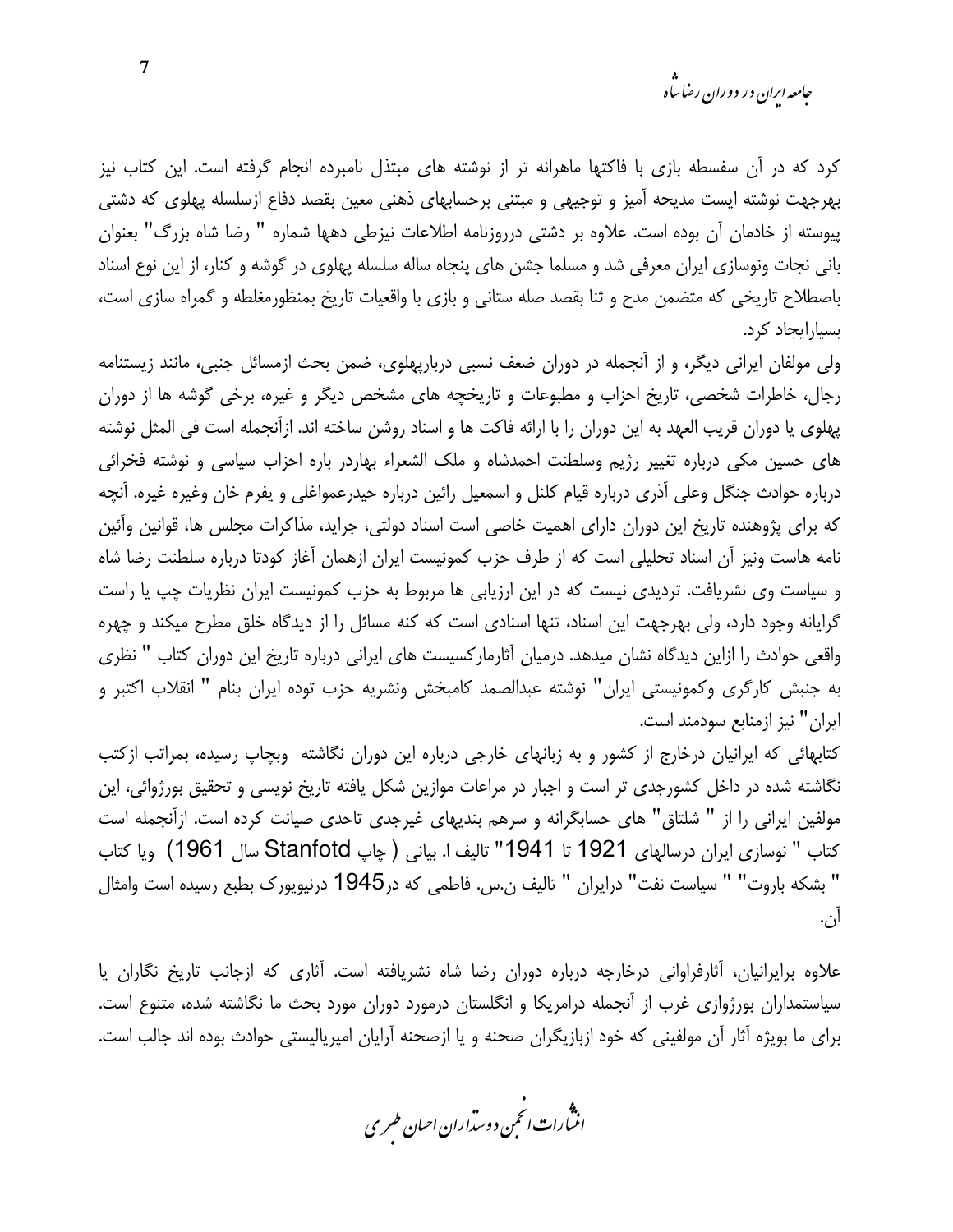*جامعه ایران د*ر دوران رضا س<sup>ا</sup>ه

دراین زمینه می توان از کتاب لرد جیمزبالفور سیاستمدارمعروف انگلیسی تحت عنوان " حوادث اخیر ایران" نام برد که درسال 1922 درلندن بچاپ رسید و نیزجلد دوم کتاب " تاریخ ایران" اثر**سایکس** را ذکرکرد. سر "پرستی مولزورث سایکس" ژنرال، سیاستمدار و خاورشناس انگلیسی که شاعر ایرانی عشقی نیز در هزلیات خود گاهی بسراغ او رفته است، از ایجاد کنندگان ارتش استعماری " پلیس جنوب" در آن دورانی است که ایران به گفته لنین تماما بوسیله انگلستان بجیب زده شده بود. سایکس، که او را بحق می توان از دشمنان آزادی واستقلال خلق ما دانست، بعلت طول اقامت درایران و افغانستان و هندوستان بویژه به زبان فارسی تسلط داشت و یک سلسله آثار درباره ایران و تاریخ و ادب آن تالیف کرده است. جلد دوم کتاب سرپرسی سایکس موسوم به " تاریخ ایران" که در لندن درسال 1930 چاپ شده، متضمن حوادثی است که به دوران مورد مطالعه ما مربوط می شود. درهمین زمینه باید نوشته های دو امریکائی که راهگشایان امپریالیسم امریکا درکشورما بوده اند، یعنی مرگان شوسترو ا. میلسپو را ذکرکرد. كتاب مركان شوسترموسوم به " اختناق ايران" بفارسي ترجمه شده است. كتاب ا. ميليسپو موسوم به " وظيفه امریکائیان درایران" در1925 درنیویورک بچاپ رسیده و حاوی حوادث دوران ماموریت نخستین میلسپو درایران است ( يعني سالهاي نخست وزيري واولين سالهاي سلطنت رضا شاه). هدف اين كتابها توجيه عوامفريبانه ماموريتي است که سوسترو میلیسپوبسود " میهن امپریالیستی" خود– ایالات متحده– درایران اجراء می کردند و درآن درساتردروغین دلسوزی برای مردم ایران، برخی فاکت های افشاء گرنیز درباره ارتجاع ایران وروسیه تزاری وامپریالیسم انگلستان ثبت شده است.

ارزشمندترین آثارتحقیقی وتاریخی درباره این دوران دراتحاد شوروی از طرف ایرانشناسان این کشورنگاشته شده و درآنها تحلیل علمی و بررسی جامع فاکتوگرافیک در امتزاج منطقی با یکدیگرتوانسته است صحنه های تاریخ را با واقع گرائی ترسیم کند. ازمیان مولفان شوروی که درباره دوران مورد بحث ما تالیفاتی از دیگاه صرفا تاریخی یا اقتصادی و یا سیاست خارجی تالیف کرده اند مقدم برهمه ضروراست ازآثار **ولادیمیرپترویچ استروف** نام برد. استروف که دردوران تحول رژیم قاجار به پهلوی در ایران بود و به ایران و تاریخ و فرهنگش عشق می ورزید و لذا خود را " ایراندوست" نام نهاده بود، بررسیهای عدیده ای درسالهای 20 قرن کنونی در مطبوعات مختلف شوروی نشرداد. ازآنجمله " نظریاتی درباره تغییررژیم در ایران" و " آخرین مرحله سیاست ایران". در1893 تولد و در 1937 درگذشت و درعمرکوتاه خود کارفراوانی برای شناخت وشناساندن ایران معصرخویش انجام داد. پژوهندگان بعدی شوروی به نوشته های ایراندوست که طی آن نه تنها تحلیل وقایع بلکه درک عمیق قانونمندی های اجتماعی نیز ارائه شده، توجه درخوردی مبذول داشتند. ازمولفان بعدی شوروی می توان ازآثار م.س. ایوانف مانند " بررسیهائی درباره تاريخ معاصرايران"( مسكو، 1952) ونيز " تاريخ نوين ايران" ( مسكو، 1965)؛ ازآثاراً. باشگيروف مانند " قانون گذاری ارضی درایران ازسال 1925 تا سال 1941"( منتشره درسالنامه فرهنگستان علوم شوروی، سال 1953)، و نيز " جنبش كارگرى واتحاديه درايران ( مسكو 1948)؛ ازاثر آ. مه ليكف " استقرارديكتاتورى رضا

.<br>انن رات انځمن د وسداران احبان طسری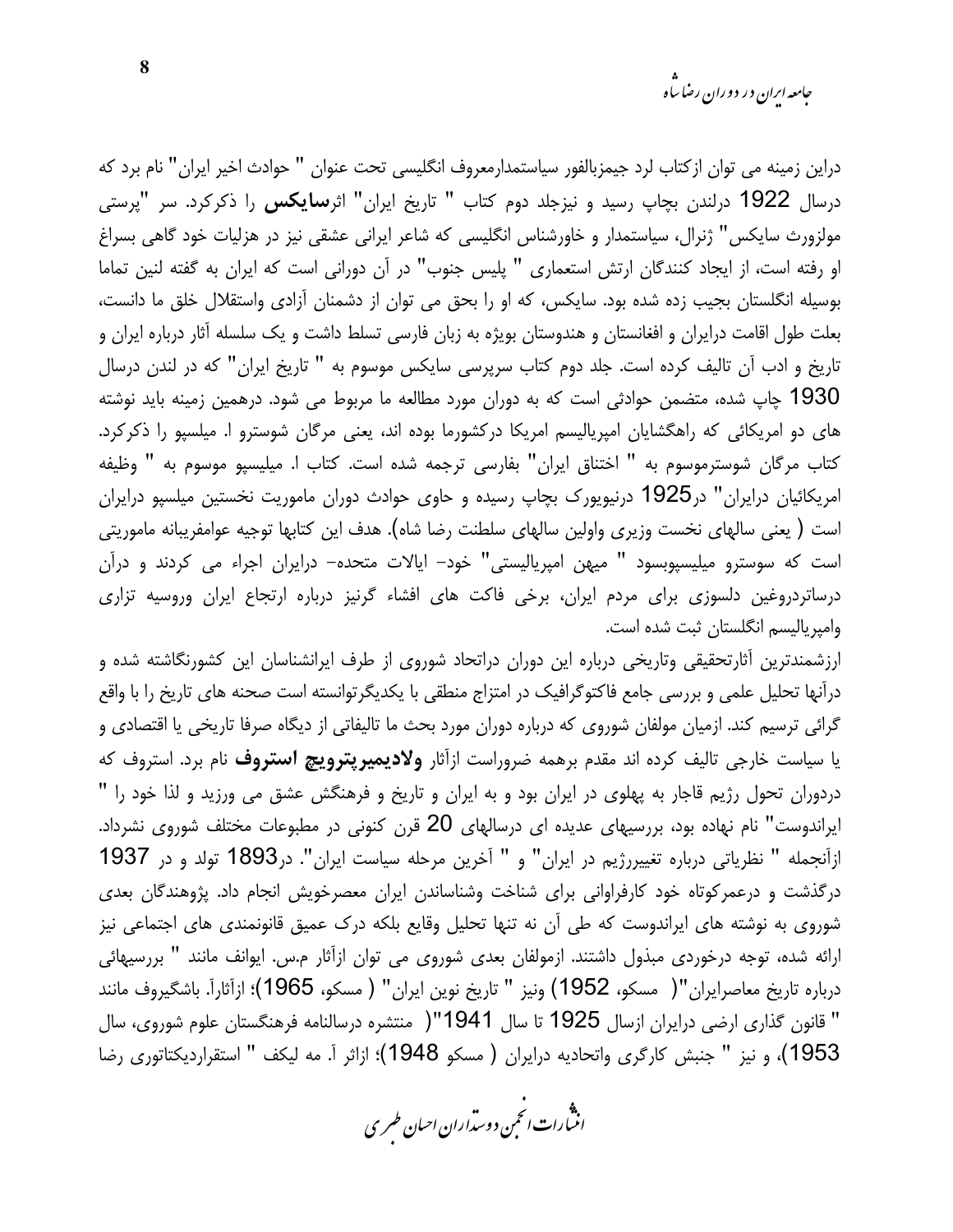*جامعه ایرا*ن در دوران رضا س<sup>ا</sup>ه

شاه درايران" ( مسكو، 1961)؛ ازاثرس. آقايف " ايران دردوران بحران سياسي سال هاي 1920– 1925" ( مسكو، 1970)، ازاثرآرا به جيان " بررسي تاريخ معاصرايران" ( مسكو، 1976) نام برد. اينها فقط نمونه است و دامنه کتب و مقالات منتشره درباره دوران مورد بررسی در اتحاد شوروی بمراتب وسیع تراست. با آنکه مولفین مارکسیست دراتحاد شوروی خدمات ارزنده ای ازجهت بررسی وتنظیم فاکتها و اسناد و مسائل تاریخی وتحلیل علمی آنها انجام دادند و ازاین جهت مقام پیشاهنگ و گاه نقش آموزنده ای نسبت به مارکسیست های ایرانی دارند، با اینجال نمی توان گفت، پس ازآثارآنها، بررسی دقیق این آثارنشان می دهد که خواه از جهت ارزیابی رجال و وقایع وخواه از جهت ارائه قوانین ویژه رشد جامعه، هنوزازجانب مارکسیست های ایران، نکاتی شایسته گفتن می توان وجود داشته باشد.

مارکسیست های ایرانی بویژه ازجهت آن استفاده ای که ازتحلیل تاریخی می کنند، خواست ها و نیازهای ویژه اجتماعی– تاریخی خود را دارند. برای آنها مهم است که ازدرسهای مثبت ومنفی انقلابها، سازمانها، فعالیت رجال سیاسی، چرخش وقایع وغیره، بسود پراتیک انقلابی بهره گیری کنند. تاریخ معاصر در ایران گاه صحنه ها و اشکال همانندی ایجاد می کند که شناخت یکی ازآنها به شناخت نظایرآنها کمک می رساند. مثلا وقتی تاریخ رضا شاه را بررسی می کنید، شباهت فراوانی درتاکتیک حیله وتحمیل او با تاکتیک پسرش درموارد مختلف می پابید؛ یا گاه مشاهده می کنید که چقدر صحنه های سیاسی نظیری درجنبش های ایوزیسیون ایران تکرارشده است که می توان برای پراتیک انقلابی آموزنده باشد. لذا دیدگاه یک مارکسیست ایرانی و شیوه بهره گیری او بناچارخاص اوست. مارکسیست های کشورهای دیگرنیز ازدیدگاه خود و به تناسب نیازهای دورونزدیک خویش به مسائل برخورد کرده اند و می کنند. با وجود وحدت اسلوب علمی، این اختلاف زاویه دید، این اختلاف نوع نیازمندی های عملی که بررسی را لازم می کند، نمی تواند اثرات خود را درشکل گیری تحلیل باقی نگذارد، زیرا به پدیده های ذوجوانب اجتماعی می توان برخورد های مختلف کرد، گرچه تفاوت این برخورد ها بهیچوجه بمعنای تفاوت حقیقت داوری نیست که آن نیزبطور واحد درتحلیل های علمی و درست منعکس می گردد. دریک کلمه هدف مولف این جزوه که خود را مورخ نمی داند، در این جا تاریخ نویسی بمعنای اخص کلمه نیست، بلکه بهره یابی ازدرسهای تاریخ بسود پراتیک انقلابی روزاست. تاریخ معاصربه ما چه میگوید؟ چه کارسودمند است و باید کرد؛ چه کارزیانمند است ونباید کرد. مولف درعین حال برآنست که اینکاربا یک یا دو کوشش سرانجام نمی یابد و برخورد علمی آراء پولمیک بمعنای جدید این کلمه ( ونه تعبیرتراشی ها و مبادله نسبت های نادرست ) می تواند بردقت و صحت ارزیابی ها بیافزاید و امری است مطلوب وضرور.

باری همین گوشه مختصرکه ازمنابع ایرانی و خارجی مربوط به دوران مورد بحث دراین درآمد نشان دادیم، خود تنوع وغناء مدارك ونوعي " تزاحم فراواني" (Embarras de richesse) را ازاين بابت نشان ميدهد. اگر بخواهیم توصیه لنین را کاربندیم که فراگیری و احاطه نه تنها بخشی از فاکت ها را بلکه همه فاکت ها را برای درک

.<br>انث رات انجمن دوسداران احبان طسری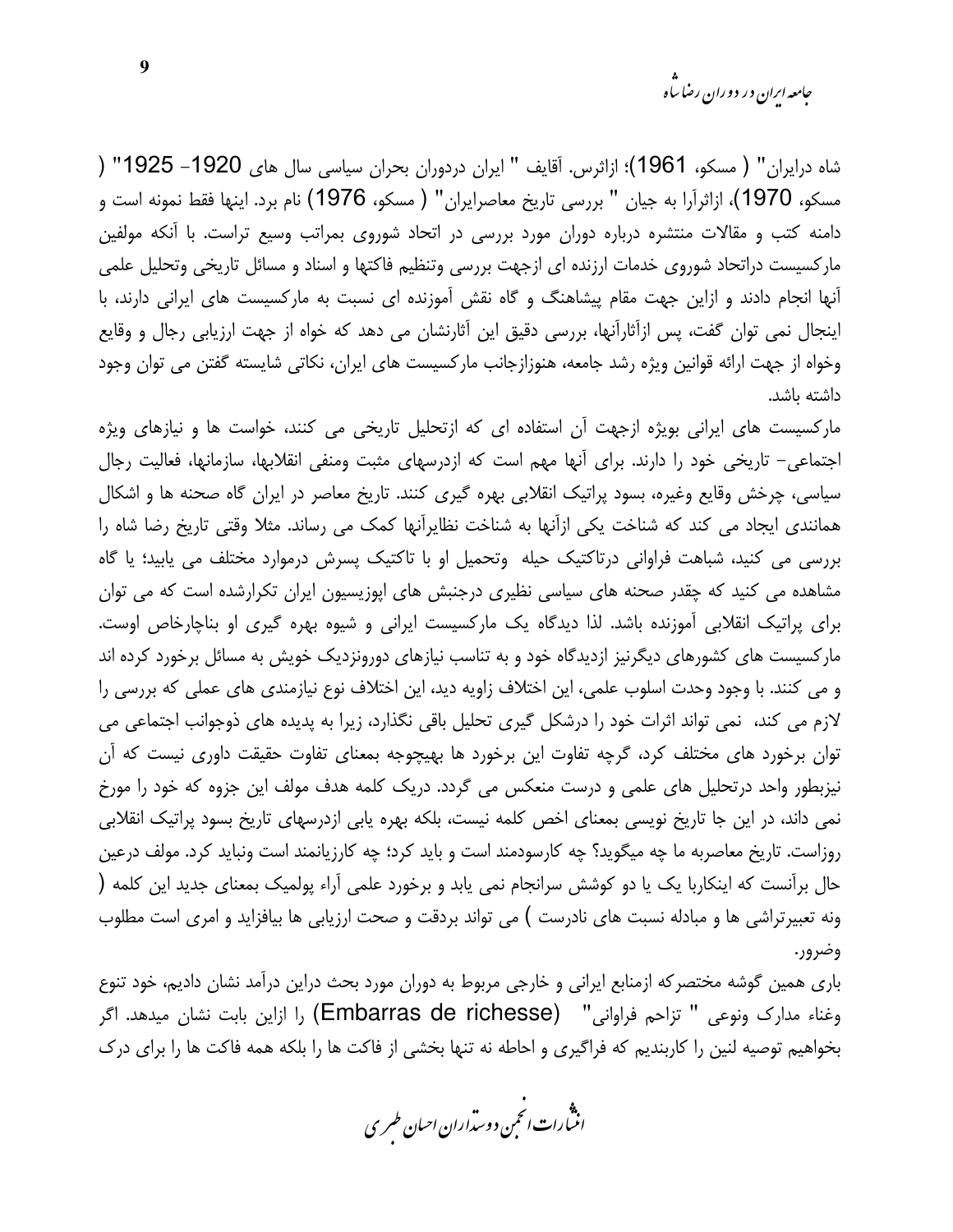درست و بدون اعوجاج یک پدیده ضرور شمرده است، دشواری وظیفه پژوهنده ومسئولیت او روشن می شود. متاسفانه شرايط تاليف اين كتاب طوري است كه مولف آن نميتواند بتمام آن طيف وسيعي ازمنابع واسناد كه مايل است، دست

داشته باشد و لذا، بحکم " مالایدرک کله، لایترک کله" ناچاراست به سرچشمه های دردسترس خود اکتفا ورزد. نا گفته پیداست که مولف داروی های خود را درباره انبوه بزرگی ازحوادث و رجال که دراین نوشته منعکس است ابدا نهائی و قطعی نمی داند. تجربه خود مولف بهنگام نوشتن این کتاب به او نشان داده است که با دسترس یافتن به هر منبع يا كتاب تازه درباره مطلب معين، با برخورد بهر انتقاد سازنده ودقيق به احكام واستنتاجات خود، خود را ملزم ديده است یا درقضاوت خود، یا در فرمولبندی ها وسایه و روشن های آن بجدید نظرکند. تجربه مولف همچنین نشان داد که بسیاری از مسائل مطروحه به بحثهای جامعتری احتیاج دارد و باید پخته شود و مسائل مهم درعرصه های مختلف اندک نیست. تجربه مولف در جریان نگارش این وجیزه این نکته را نیزروشن ساخته است که درفاکت ها و تاریخ ها و شرح حوادث و اسامی اختلافهائی وجود دارد که کاوش های جدا گانه را ضرور می کند. اینکاردرحیطه امکان نگارنده نبود وكوشش شد كه به معتبرترين و رايج ترين فاكت ها تكيه شود، حتى دراينمورد نيزاحتمال عدم دقت محذوف نیست ولی این نوع بیدقتی های احتمالی تاثیراساسی درمنظره حوادث واستنتاجات اجتماعی، سیاسی واقتصادی ازآن ندارد و فقط ازجهت یک مورخ پروسواس ون کته گیرمی تواند قابل بحث باشد نه ازجهت یک تحلیل عمومی.

ولي حتى اگرقضاوت ها تا حد " كلاسيك" خود هم دقيق وبليغ ومستند مي بود، نمي توانست، ازجهت محتوى طبقاتی آن، برای مورخان وپژوهندگان قشرها و طبقات دیگر، همواره رضایتبخش باشد. یک ناسپونالیست مترقی یا ارتجاعی، یک مذهبی، یک لیبرال، یک عنصر "چپ گرا" منظره مطالب را، ای چه بسا طوردیگر می بیند و یا می خواهد ببیند و تکیه برارزش ها، محل مثبت ها ومنفی ها، برای او اینجا و آنجا تغییر می کند و درکش ازحوادث عمده وغير عمده دگرگونه است. اما صحبت برسراين نسبيت طبقاتي قضاوت هاي تاريخ نيست. صحبت برسرآنست كه کدامیک از این نظرگاهها دارای دامنه وسیع برد و اعتبارتاریخی است، کدامیک ازاین " نسبی" ها بیشترو بهترمنعکس كننده واقعيت است؟ طبيعي است كه اعتقاد يك ماركسيست آنست كه نقطه نظرپرلتاري، ديد ديالكتيكي تاريخ، معیارخلقی، ملاک مبارزه طبقاتی، بررسی عینی ماتریالیستی تکامل تاریخی، آن افزارهای ضروراست که بدون آن هرتاریخی به سفسطه و واژگون سازی و انبوهه درهم و نا مفهومی از رخداده ها بدل می گردد. نویسنده درچارچوب مدارکی که دردسترس داشته وباتکا، افزارهایی که برشمرده گام هائی که توانسته است دراین جهت برداشته که بدون تردید، مارکسیست های آینده ایران آنرا با احساس مسئولیت بیشتر، با کاوش و پژوهشی سرشارتر و در سطح و کیفیت بهتر جلو خواهند برد. ليس للا نسان الا ما سعى.

.<br>انن رات انجمن دوسداران احبان طسری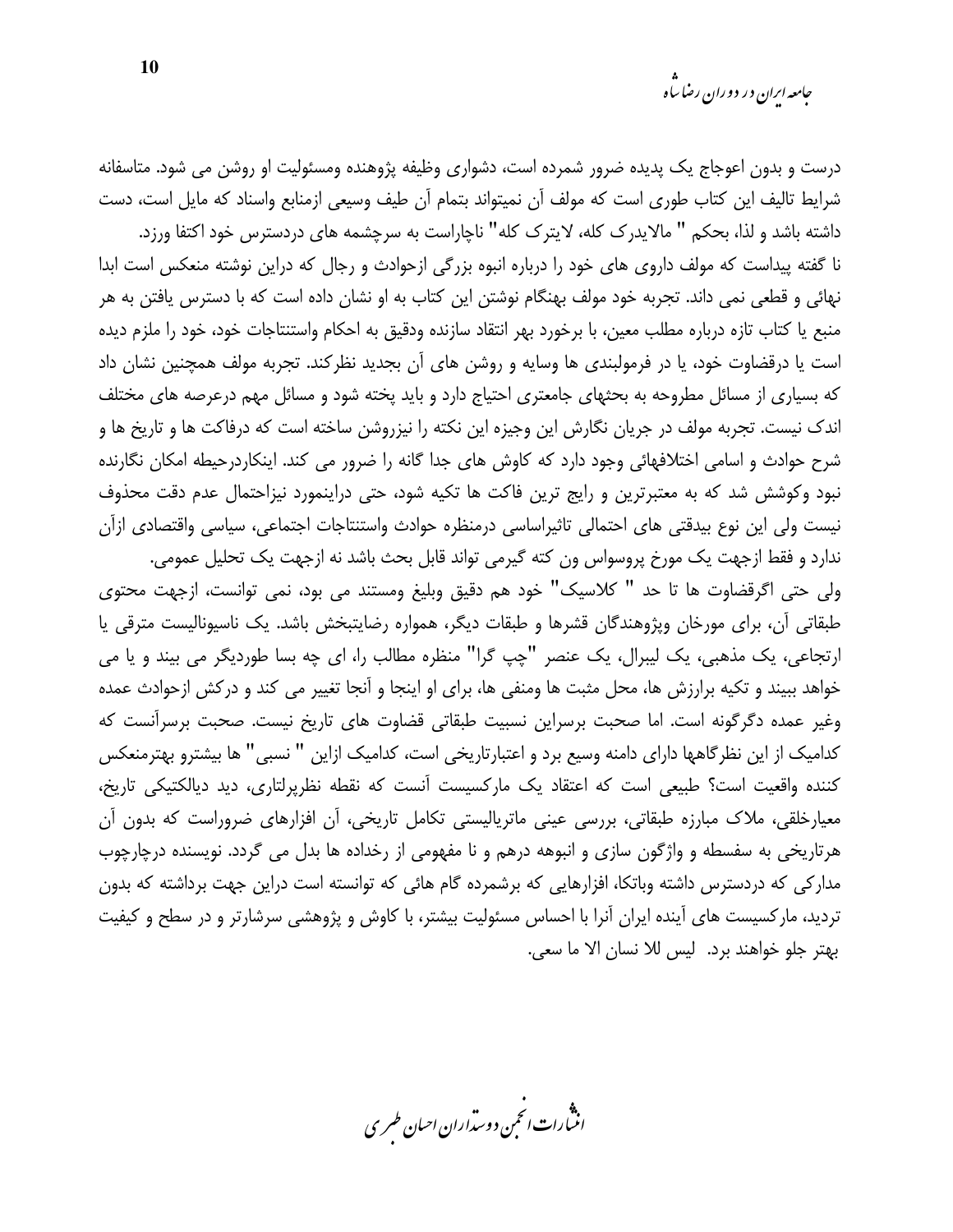## **یادآورید خون هائی را** که یای درخت آزادی ریخت خیزهای احتماعی ایران تا انفحار انقلاب مشروطه

پیش زمینه های تاریخی پیدایش دیکتاتوری از آنجا که در رساله " فرویاشی نظام سنتی" منظره ای از تکامل جامعه ایران ازآغازتا پایان قرن نوزدهم میلادی داده شده، برای حفظ ادامه کاری در تحلیل، سودمند است که این بررسی را ازآغازقرن بیستم میلادی شروع کنیم وروند تكامل آتي مناسبات سرمايه داري و روفته شدن نظام سنتي را در وقايع آين قرن دنبال نمائيم. تاريخ كشورما دردودهه اول قرن بيستم ميلادي ازجهت حوادث مهم تاريخي بي نهايت غني وبسياربغرنج است. و اين چند بند که درباره آنها نوشته می شود فقط برای یاد آوری یا تجدید خاطره است والا حوادثی مانند انقلاب مشروطیت، اشغال وتقسيم ايران دردوران جنگ اول جهاني، جنبش رهائي بخش درصفحات شمال وجنوب ايران، مبارزات مردم علیه قرارداد 1919، مناسبات ایران با دولت جوان و انقلابی شوروی، دست اندازی امپریالیستهای انگلیسی، امریکائی، آلمانی درایران وامثال آن، هریک خود فصل مشبعی است وخواستار مطالعات جداگانه و مستقل. درباب انبوهی ازفاکتهای جداگانه این دوران گاه افکارعمومی کنونی درایران جزآوازه ای از دورنشنیده است و حال آنکه او اکنون فصول آن داستانی را می نویسد که نخستین فصول آنرا دو نسل سلف او نگاشته اند و معرفتش به این فصول

قرن بیستم، شاید بیش ازقرن نوزدهم، برای کشورما آبستن و زاینده رویدادهای دورانسازبوده است و احتمالا خواهد بود. درهمان طلیعه قرن بیستم یعنی در ژوئن سال 1900 گارتویگ سفیرروسیه تزاری درایران، ضمن گزارش رسمی خود چنین نوشت: " در میان مردم علیه دولت ناخرسندی پنهانی وجود دارد. خودسری وغرض ورزی قشرهای فوقانی و محافل حاکمه همراه با تیره روزی وبی پناهی قشرهای پائینی سرچشمه دائمی این ناخرسندی است. نا خرسندی به اشکال گوناگون بروزمیکند" ( م. ایوانف– بررسی تاریخ ایران– صفحه 198) ازهمین ناخرسندی پنهان است که پس ازشش سال طوفان انقلاب مشروطیت ایران، یکی ازبزرگترین انقلابهای آسیا درکشورما زاده شد. رویداد های جهان مانند شکست روسیه تزاری درجنگ با ژاین و سپس انقلاب 1905 روسیه، همراه با حدت تناقضات و

ضروراست تا بتوان داستان را هرچه هماهنگ تر و ژرفتر دنبال کند.

.<br>انن رات انجمن دوسداران احبان طسری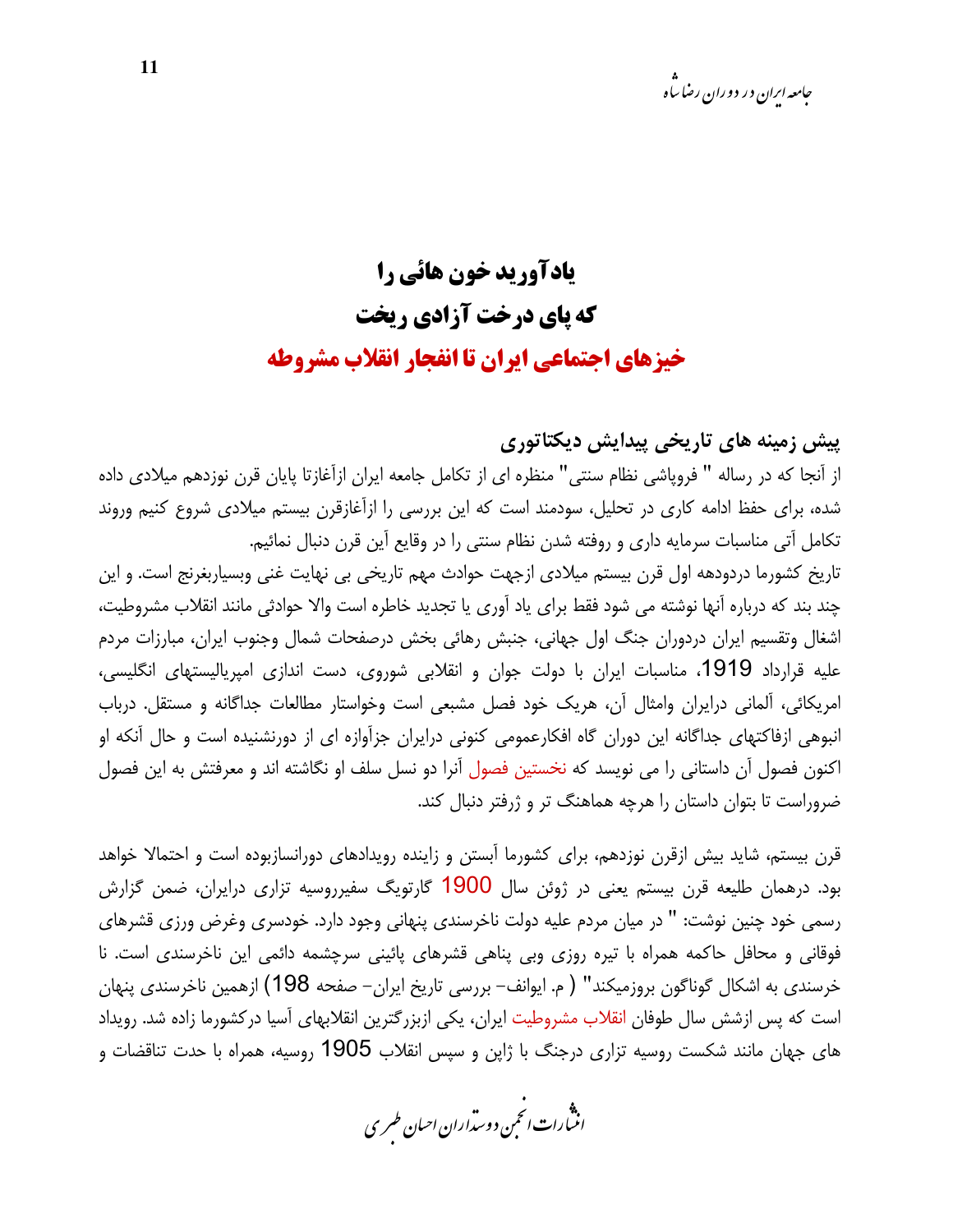جامعه ایران در دوران رضا ساه

تحریکات دول بزرگ درایران ( روسیه، تزاری، امپریالیستهای انگلیسی، آلمانی، قیصری و دولت عثمانی در درجه اول) بربنیاد آن زمینه اجتماعی و روحی آماده ای که تضاد بین جامعه سنتی و مناسبات درحال گسترش فرماسیون سرمایه داری، تشدید ستم فئودالهای و ایلخانان ورژیم مطلقه مورد پشتیبانی آنها، تجاوزات بی بند و بار اشراف ومنصبدراران دولت قاجار و اختلافات درونی و دعاوی متناقض شاهزادگان قاجار( مثلا مانند دعوی ظل السلطان پسرناصرالدینشاه و والی اصفهان برای نیل به سلطنت) ونیزدعاوی روحانیت بزرگ تهران، قم، مشهد ونجف برای مداخله درقدرت، و قحطی، بیماریهای واگیر، ناامنی بوجود آورده بود، همه وهمه منجربدان شد که یخ سکوت بیش ازپیش بشکند. قبل ازدرگیرشدن انقلاب 1906– 1911 مشروطیت درایران و درسالهای 1903و 1904 تظاهرات وسیع مردم علیه عمال امپریالیستی گمرک (یعنی علیه نائوس بلژیکی رئیس کل گمرک ایران و پریم بلژیکی رئیس گمرک آذربایجان وتقاضای اخراج آنها) آشکارا جنبه ضد استعماری داشت. این تظاهرات پس ازتظاهرات موسوم به جنبش تنباکو و علیه قرارداد رژی دردوران ناصرالدینشاه شعله های دیگری بود که از ترکش اجتماعی یک آتشفشان خبرمیداد. درسال بعد تظاهرات ضد استعماری مردم بصورت مبارزه با بانک شاهنشاهی و بایکوت آن و تقاضای ایجاد یک بانک ملی ایرانی بروز کرد. همه چیزحالی ازآن بود که کاسه شکیب عمومی لبریز است. " انقلاب مشروطيت" كه با بست نشيني ها، مويه گريها و روضه خوانيها آغاز شد، بسرعت راه گسترش وژرفش پيمود وبه پیدایش انجمن های انقلابی، گردانهای مجاهد و دسته های فدائی و نبرد مسلحانه خلق منجرگردید.

#### انقلاب مشروطه دو مرحله مشخص را پیموده است:

درمرحله اول روحانیون و اشرافی که بعلل مختلف دراپوزیسیون با حکومت استبدادی قاجاروارد شده بودند، یا افكارليبرالي ناشي ازتعليمات ملكم خان وسازمان " آدميت" درآنها تاثيرداشت، آنرا بسود مقاصد خود وهدف هاي دیپلماتیک امپریالیستهای انگلیس علیه تزاریسم روسیه ودرباردست نشانده اش سیردادند. و کارسرانجام به عقب نشيني مظفرالدينشاه، تنظيم قانون انتخابات وتشكيل " مجلس شوراي ملي" و توشيح قانون اساسي ومتمم آن خاتمه یافت. پس ازمرگ مظفرالدین شاه، ابتدا بنظرمیرسید که محمد علیشاه که قبل ازانقلاب با طرفداران ملکم وارد مغازله حسابگرانه ای شده بود، با وضع موجود سازگاری نشان خواهد داد. بورژوازی و اشراف لیبرال و مجتهداتی مانند طباطبائی و بهبهانی کار را ختم شده می یافتند. ولی تشویق مستقیم نیکلای دوم که دیگربه همکاری امپریالیسم انگلستان دلگرم بود و لذا صریحا گفته بود باید مجلس ایران را پراکنده ساخت و تائید امپریالیسم انگلیس ازاین سیاست وتحریک دائمی اطرافیان شاه، محمدعلیشاه را که شخصا زمینه کاملا مساعدی برای نقض سوگند نسبت به مشروطیت داشت، بدین راه آورد.

.<br>اننمارات انځمن د وسداران احبان طسری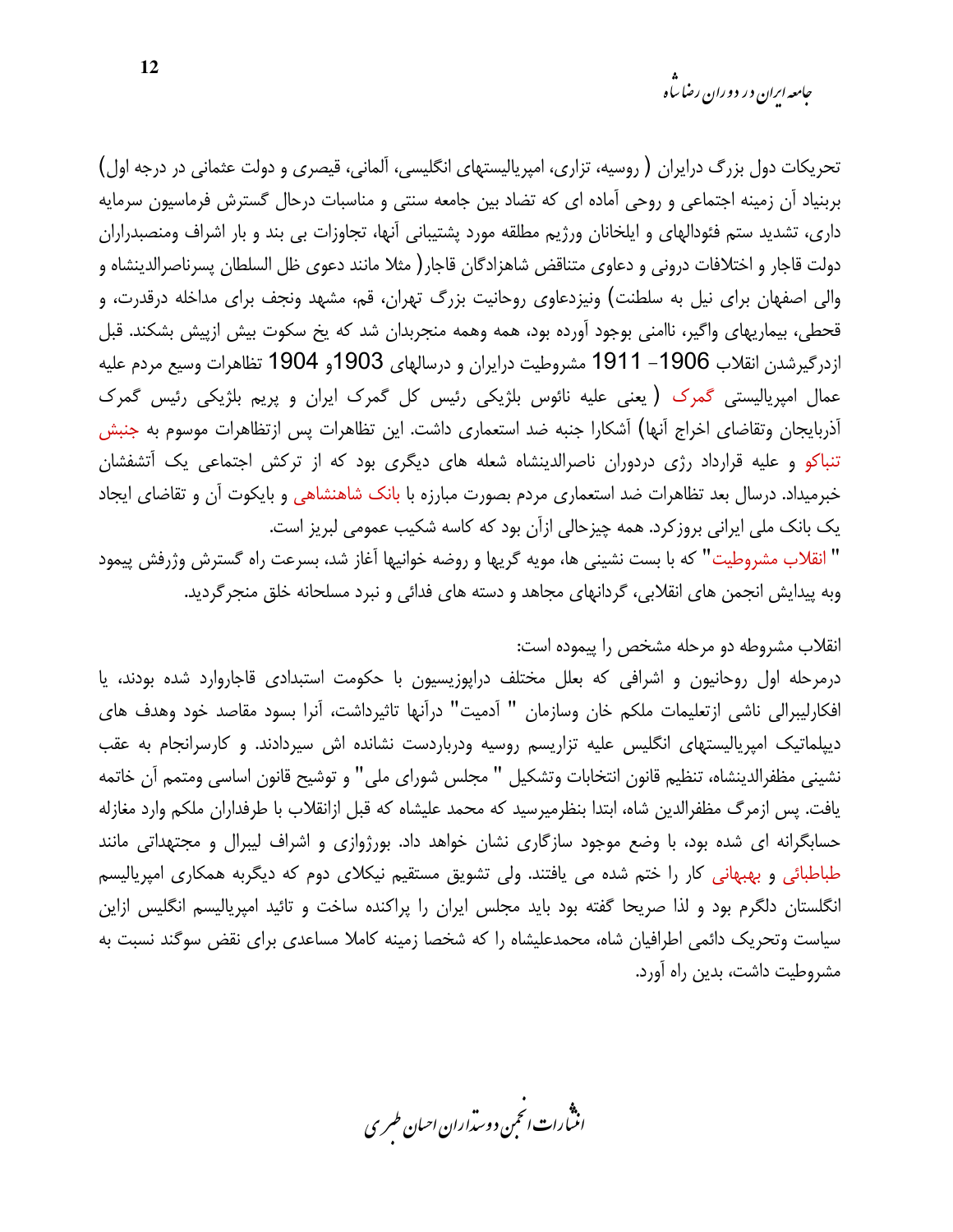درمورد نقش امپریالیسم انگلستان که دردوره اول عوامفریبانه خود را طرفدار جنبش نشان میداد ولی پس ازژرفش انقلاب و ازترس سرایت به هند و بعلاوه قرارداد تقسیم ایران در1907 به تحریک علیه آن پرداخت، ذکریک فاکت نمونه واربرای کم باوران به این حقیقت بی فایده نیست.

دردوم ژانويه 1908 سفيروقت انگليس درايران " مارلينگ" ضمن گزارش خود به وزير امورخارجه وقت اين كشور "سرادواردگری" ( کتاب آبی– مکاتبات درباره ایران) چنین نوشت: "ایران برای داشتن مجلس نمایندگان هنوزآمادگی ندارد و حتی طی دونسل دیگرنیزبرای این منظورآماده نخواهد شد". همچنانکه اشاره کردیم، این واقعیت که امپریالیسم انگلستان روش خود را نسبت به انقلاب ایران تغییرداد از آنجمله نتیجه قرارداد 31 اوت 1907 بین روسیه تزاری وانگلیس دائربه تقسیم ایران بود. این قرارداد خود برای آن ضرور شده بود که انگلستان مایل بود برای مقابله با خطرفزاینده امپریالیسم آلمان در اروپا با روسیه کناربیاید. بعلاوه انگلستان با وارد کردن ضربات موثر به دربار قاجاری کارخود را کرده بود و می دانست که ازاین پس نقش مهمتری از گذشته دردربار و دولت تهران خواهد داشت. همه اینها او را برآن داشت که به دستیاران ایرانی خود توصیه کند تند نرانند. شاه قاجاربا درک این رصد بندی مساعد وارد مقابله تن به تن با انقلاب شد، غافل ازآنکه لندن وپطرو گراد ارباب اصلی تاریخ نیستند. براساس این پندارهای نادرست بود که محمدعلی شاه بدست لیاخوف قزاق تزاری مجلس را بتوپ بست، آزادیخواهانی مانند صوراسرافیل و ملک المتکلمین و سید جمال واعظ و دیگران را مورد تعقیب بیرحمانه وکشتارقرارداد و با اجرای کودتائی که سرآغاز" استبداد صغیر" است ابلهانه خود را پیروزمند شمرد. ولی بقول یکی ازشاعران عصر– صفی علیشاه کشت– آزادی ازاین خونهای بی گناه بالیده تر و سرسبزتر گردید و پنجه های ستیز و سنبله های شاداب برآورد.

آری کودتای خائنانه و پیمان شکنانه محمدعلیشاه با آنهمه مظاهرقساوت آمیزش، مردم را مرعوب نکرد، بلکه بشدت خشمناک ساخت و مرحله دوم انقلاب که درآن دمکراتیسم نقش برجسته ای داشت آغازگردید. درتبریز دسته های فدائی پدید شد. کسانی مانند ستارخان وباقرخان که بعدها بترتیب " سردار ملی" و " سالارملی" لقب گرفتند بر راس این دسته ها قرارداشتند. ستارخان پسرحاج حسن ارسبارانی پیله ور، درگذشته مشاغل مختلف و گمنامی داشت. وی درایام مشروطیت عضو " انجمن حقیقت" کوی امیرخیز تبریزشد و این انجمن که درآن عناصر رادیکال و دارای تمایلات سوسیال دموکراسی انقلابی شرکت داشتند، این مرد دلاور و ساده خلقی را چنان مجذوب آرمانهای انقلابی ساخت که برتمام بقیه زندگی وی مهرونشان خود را گذاشت. فدائیان ستار و باقر توانستند آذربایجان را ازچنگ قوای صمدخان شجاع الدوله ورحيم خان چليبانلو كه بدستور شاه و عين الدوله صدراعظمش در تقلا بودند نطفه انقلابي را با بربریت درآذربایجان خفه کنند، بیرون کشند. درپیدایش و بسط پایداری تبریز و آذربایجان سوسیال دمکراتهای قفقاز و سازمان "همت" درباكو كه جاپاريدزه وعزيزبيگف از رهبران و موسسان آن بودند، نقش بزرگي خواه ازجهت تعليم سیاسی وتئوریک، خواه ازجهت آموزش سازمانی ونظامی، خواه ازجهت رساندن اسلحه و خواه ازجهت اعزام داوطلبان

.<br>انن رات انجمن دوسداران احبان طسری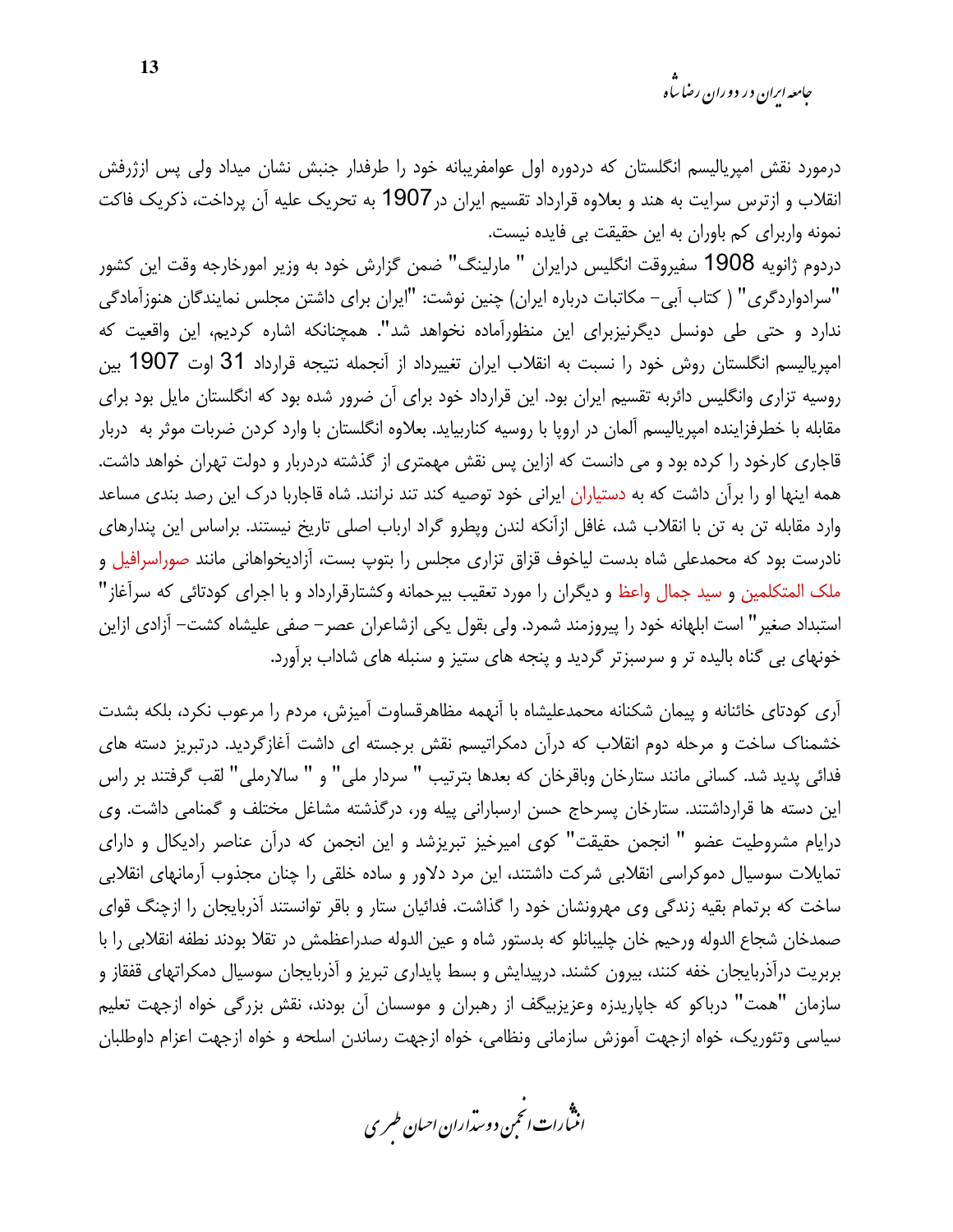*جامعه ایرا*ن در دوران رضا س<sup>ا</sup>ه

رزمجو ایفاء کردند. مردم ایران جاویدان سپاسگزاراین یاوری واقعا انترناسیونالیستی هستند که دراین دوران ودورانهای بعد لنین الهام بخش آن بود. ولی دولت روسیه تزاری با مداخله مستقیم و تقویت محمد علی میرزا تبریزرا دچار محاصره ای موحش ساخت. تبریز و ستارمحاصره دشوار را با شکیب ودلاوری درخورد تحسینی تحمل کردند وتسلیم نشدند.

مقاومت حماسی تبریز، کارمقابله با شاه را به رشت سرایت داد. درآنجا نیز بکمک برخی انقلابیون خارجی مانند ارژنیکیدزه همرزم لنین و گروه بزرگی که با وی ازقفقازآمده بودند و نیزپانوف بلغاری، نیروهای صلح فدائی و مجاهد پدید آمدند. درمشهد، بوشهر و اصفهان مردم بدفاع ازآزادی برخاستند. کسانی نیز، با الهام ازجانب امپریالیسم انگلستان ( براي ازدست ندادن سررشته ابتكار درصورت چرخش وقايع) ناگهان " انقلابي" شدند. ازآنجمله سپهدار تنكابني وميرزا كريم خان رشتي يكي ازعمال اينتلجنس سرويس ويفرم خان داويد يانتش از اعضاء " سازمان دانشناك" را می توان نام برد. این افراد بعدها نقش سرکوب نیروهای واقعی انقلابی را ایفاء کردند ولی تا شاه " روسوفیل" برسرکاربود، البته مصلحت خود را هنوزدرهمپائی کما بیش جدی با جناح رادیکال انقلابی می دیدند. بدینسان دمكراتيسم و راديكاليسم انقلابي، آنرا از سرنوشت ناگزيرش يعني ناكامي مطلق وغلبه استبداد نجات بخشيد و بظاهر حوادث منجربه خلع محمدعلیشاه شد. شاه مخلوع با دریافت صد هزارتومان مستمری سالانه مادام العمری همراه قداره بندان خود به خارجه رفت و درآنجا وارد توطئه وسیعی برای احیاء استبداد گردید. این امر به معنای پیروزی انقلاب نبود زیرا اشراف محافظه کارکماکان سررشته کار را دردست داشتند. تابستان 1910 ( 1329 هجری قمری) افراد بختیاری وسربازان یفرم، فدائیان و مجاهدان ستارخان سردارملی را که همین چندی پیش با تجلیل و استقبال پرشوری وارد پایتخت شده بودند، خلع سلاح کردند. ستارخان در تیراندازی زخمی شد و سه سال بعد درسال 1913 ( 1332 ه.ق) درگذشت. سه سال پس ازاو در1916 ( 1335م.ق.) همرزمش باقرخان که درجریان معروف به "مهاجرت" شركت جسته بود، درقصر شيرين بقتل رسيد. سر انجام ارتجاع انتقام خود را كشيد! كوشش شاه مخلوع وبرادرانش سالارالدوله و شعاع السلطنه براي احياء استبداد نيز در 1911 بجائي نرسيد. اتحاد نيروهاي ارتجاعی، محافظه کاراشرافی و سازشکار بورژوائی ( بورژوازی تجاری) با امپریالیستهای انگلیس، دامنه محدویت شرکت توده ها و بویژه توده های دهقانی درانقلاب، کثرت تشتت و تضاد بین سازمانهای مختلف هوادارانقلاب، فقدان رهبری متمرکز و تشکل لازم و یک سلسله اشتباهات چپ و راست آنها، انقلاب را بسوی شکست برد. انقلاب مشروطيت ايران از فصول پرفروغ تاريخ معاصرما و سرشارازدرسها وعبرت هاست. اين انقلاب درسیرپرفرازونشیب خود در چارچوب یک انقلاب صرفا بورژوائی محدود نماند وبا پیش کشیدن یک سلسله شعارهای خلقی ( که ازآنجمله دربرنامه سازمان مجاهد آن مشهد با موضوح منعکس است)، با ایجاد سازمانهای خلقی مانند انجمن ها، دسته های مسلح مجاهد وفدائی، با دست زدن به شکل عالی مبارزه، یعنی مبارزات مسلحانه، با طرح

.<br>انن رات انجمن دوسداران احبان طسری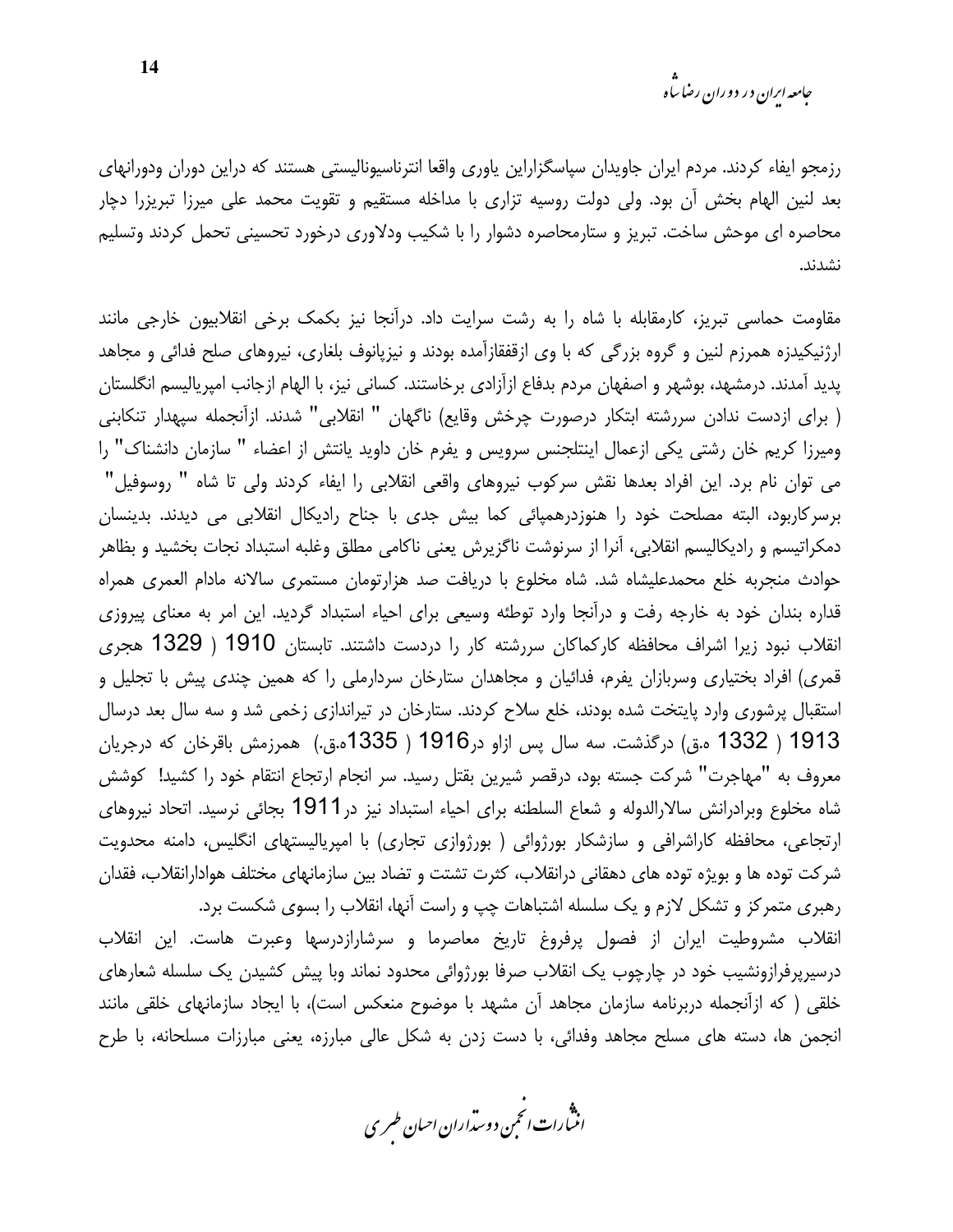مسئله استقلال ایران ودمکراسی برای مردم، چارچوب یک تحول صرفا بورژوائی محافظه کارانه را درهم شکاند وبصورت یک انقلاب بورژوا– دمکراتیک در آمد. بورژوازی ملی، ملاکان وروحانیون لیبرال ومخالف دستگاه، خورده بورژوازی و پیشه وران شهر، فقرا و زحمتکشان شهر، گاه نیزدهقانان، اینجا و آنجا، درسیرپنج ساله این انقلاب شرکت جستند. نبرد و اصطکاک بین دو گرایش، گرایش لیبرالیستی که از جهت معنوی ملکم الهام بخش آن بود و گرایش دمکراتیک که ازجهت معنوی درابتدا میرزا فتحعلی آخوندف و طالبف و دراین اواخر بویژه سازمان "همت" و سوسیال دمكراتهاى قفقاز الهام بخش آن بودند، درجريان انقلاب بالا گرفت. ليبرالها كه خواستارسازش و ختم انقلاب درشرايط صلح و صفا با بدست آوردن حداقل امتیازبسود خود بودند، ازدمکرات ها که می خواستند آنرا درپهنا و ژرفا پیش ببرند وعمیق ترین قشرهای مردم را به قطعی ترین نبردها برانگیزند وشعارها را هرچه رنگین ترو پر مایه ترسازند، بدشان می آمد و برعکس. همین لیبرالها هستند که بعدها در قدرت دولتی شرکت جستند وکسروی آنها را گروه " میوه چین" می نامد. سازش لیبرالها با اشرافیت فئودال موجب شکست انقلاب شد و انقلاب نتوانست مسئله ارضی را حل کند، کشور را درجاده صنعتی شدن بیافکند، آزادی ها وحقوق دمکراتیک را تامین نماید، ایران را به احراز استقلال سیاسی واقتصادی نایل گرداند. ارتجاع ایران و سازشکاران از پشتیبانی ارتجاع و امپریالیسم اعم از روس، انگلیس، امریکا، آلمان وغیرہ برخورداربودند. امپریالیسم قیصری آلمان و آخوند کارعثمانی که پس ازقرارداد 1907 تقسیم ایران درکشورما تبلیغات ژرمانوفیلی و " اتحاد اسلام" را درمقیاس وسیعی تشدید کرده بودند، علاقه ای به پیروزی انقلاب ایران نداشتند. علاقه آنها این بود که ازاحساس ضد تزاری وضد انگلیسی مردم ایران بسود خودشان استفاده کنند و درنیروهای مترقی نسبت بخود پندار باطل پدید آورند. جناح دمکراتیک انقلاب از پشتیبانی قاطع انقلابیون جهان بویژه حزب سوسیال دمکرات کارگری روسیه برخورداربود. این حزب بکرات و بشکل کاملا مشخص به آن کمک کرد و پیامها ودرودهای آتشین فرستاد. پیشوای انقلاب روس لنین گام بگام سیاست امپریالیست ها را درمورد ایران و سیرانقلاب ایران را دنبال کرد و درآثارش، درموارد متعدد مسئله ایران را با عشقی آتشین به مردم و جنبش آن مطرح می کند. با آنکه انقلاب ایران خود دراثر عوامل خارجی و ازآنجمله انقلاب 1905 روس پدید شد، تاثیرشگرفی درهمه كشورها ومناطق اطراف خود داشت و يكي ازفصول مهم روند " بيداري آسيا" ست كه لنين ازآن ياد ميكند. ونمیتوان آنرا درانقلاب هند و انقلاب چین بی تاثیردانست. بعلاوه این رویداد که به دستگاه فئودالی قاجار ضربت سنگین وارد ساخت، تاثیر ژرف و دراز مدتی درتبلور و تشکل تمام حوادث بعدی ایران وتسریح روند پیدایش روبنا و زیربنا فرماسیون نوین(یعنی سرمایه داری) و بسط بازهم بیشتر جنبش و بن کن شدن نهائی میهن ما از نقطه جمود فتودالیسم و پاترپارکالیسم قرون وسطائی، اعمال نمود. این انقلاب، علی رغم شکست خود، درطول مدت، به نظام اجتماعی مورد بغض و نفرت خویش ضربت مرگبار وارد ساخت. تا امروزما اثرات این انقلاب را درتکامل جامعه ایران احساس می کنیم.

.»<br>اننسارات انجمن دوسداران احبان طسری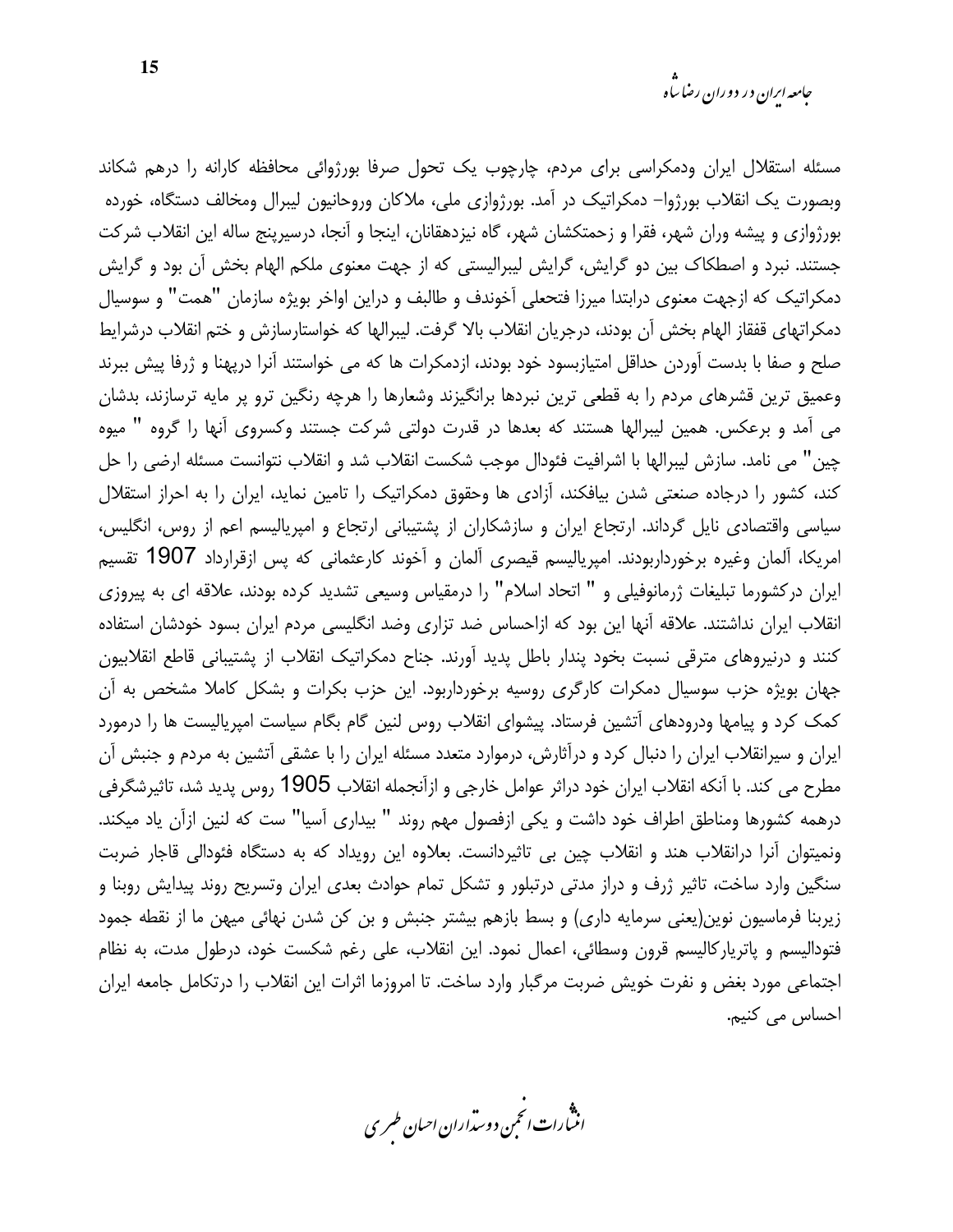جهاد مقدس اسلامي در جنگ اول **برای خیانت به ایران** 

در جنگ اول، شايعات ابلهانه بسود آلمان كم نبود، از جمله مي گفتند ويلهلم قيصر آلمان اسلام آورده و محمد ويلهلم نام گرفته، به مکه هم رفته و حاجی شده و نام کاملش حاجی محمد ویلهلم است.

**2**– در دهه اول قرن بیستم و در جریان جنب و جوش انقلابی، ما شاهد ظهور نخستین هسته های سوسیال دمکراسی انقلابی مانند سازمان "مجاهدان مشهد" (سیتامبر 1907 برابر با شهریور1286 ه.ش.) و "مرکز غیبی" در تبریز (اکتبر1908 برابر با مهر 1287 ه.ش.) هستیم که مبارزات آنها را بحق از جهت فکری و مسلکی، شعارها و شیوه های عمل نخستین فصل تاریخ حزب طبقه کارگردرایران میشماریم. باید توجه داشت که مهاجرت اقتصادی گروه انبوهی ازکارگران ایرانی به قفقازکه تا صد هزار نفرتخمین زده می شود، درمعادن نفت باکو و مراکزصنعتی دیگراین منطقه یک نوع پرلتاریای ایرانی بوجود آورده بود که سازمانهای مارکسیستی " همت" و بعدها "عدالت" ازآنها فراروئيده است.

ایدئولوژی این سازمانها تحت تاثیرحزب سوسیال دمکرات کارگری روسیه (بلشویکها) شکل گرفته و این یکی از ویژگیهای رشد نهضت کارگری درکشور ماست. درهمین دوران ما با اولین تظاهرات مستقل پرلتاریا و یا عناصرما قبل پرلتری روبرومی شویم، مانند اعتصاب کارگران چاپخانه ها درتهران برای تقلیل ساعت کار از14 ساعت به 9 ساعت، اعتصاب تلگرافچی های تبریز( ژانویه 1907 برابربا دیماه 1286)، اعتصاب کرجی بانان لنگرورد، باربران بندرانزلی، کارگران چرمسازی تبریز، کارگران شیلات لیانوزوف و غیره. درهمین دوران نخستین اتحادیه های کارگران واگن اسبی، چاپخانه، تلگراف و پست درتهران پدید می آید و نخستین روزنامه کارگری بنام " اتفاق کارگران" منتشرمی شود. همه این پدیده ها درحکم پیش پرتوهای طلوع آن نیرویی است که بعدها درجامعه قدرت و نفوذ بیشتری کسب می کند و با آنکه هنوز در زنجیرهای دیده و نادیده یک رژیم تروریست– بنایارتیست که مدرن ترین عوام فریبی اجتماعی را با قساوت قرون وسطائی درآمیخته، نشسته است، برروشن بینان مخفی نیست که همین نیرو قاطع ترين عامل تاريخي تحول و تعيين أينده ميهن ماست.

.<br>انثمارات *انحم*ن دوستراران ا*حی*ان *طهر*ی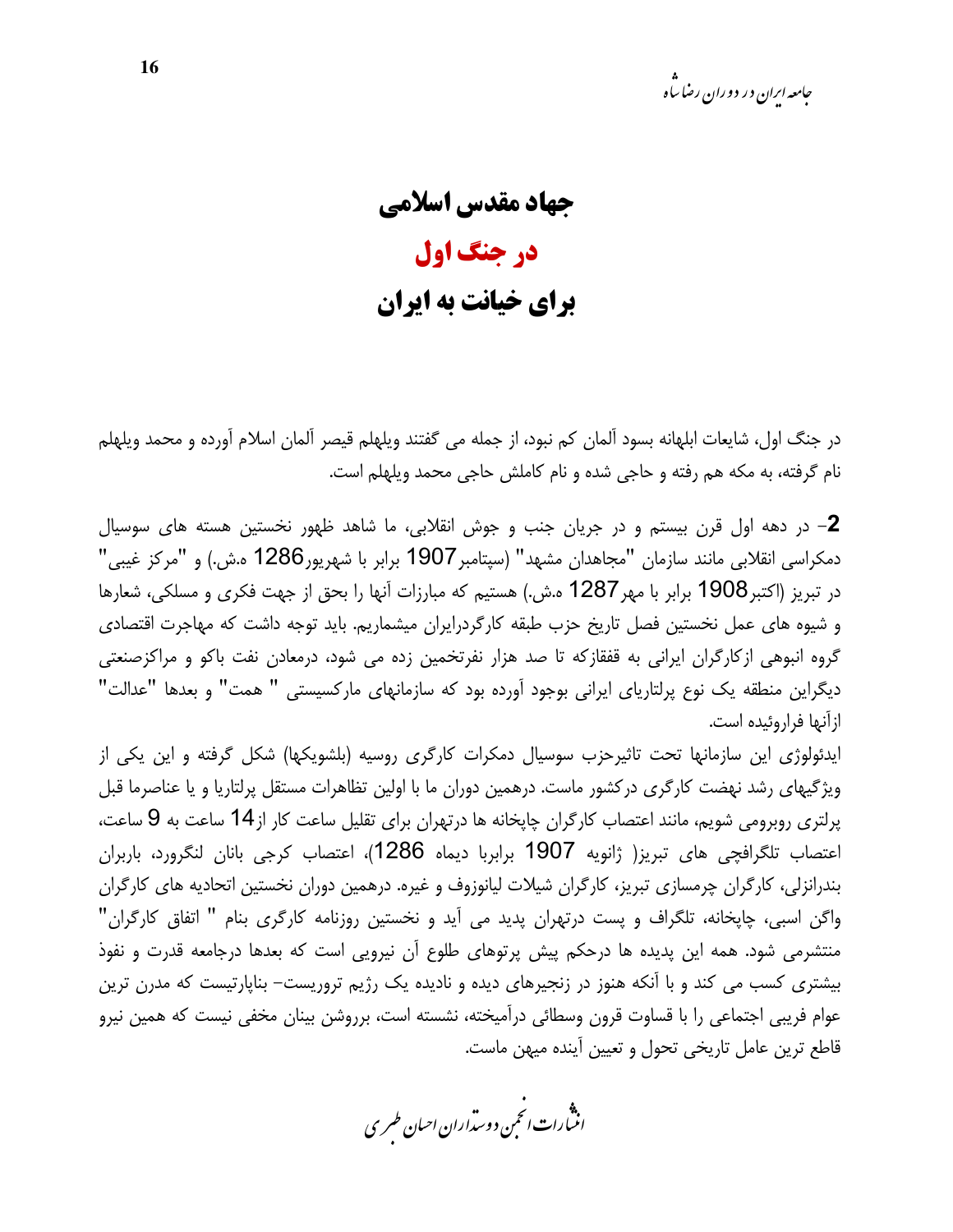*جامعه ایرا*ن در دوران رضا س<sup>ا</sup>ه

بررسی انقلاب ایران از جهت درس های آن چه عبرت آموزاست! این انقلاب ثمرات وحدت عمل وسیع نیروهای ضد استبدادی را ازیکسو ومضرات تفرقه و تاکتیک های سازشکارانه و یا ماجرا جویانه تروریستی را از سوی دیگر؛ ثمرات روش های واقع بینانه و رادیکال انقلابی را ازیکسو و مضرات روش های ماجراجویانه یا سازشکارانه ضد انقلابی را از سوی دیگر، به کرات نشان داده است. متاسفانه از درس های انقلاب مشروطه، نه جنبش سال های 20 در شمال و نه بعدها جنبش توده ای و نه جنبش ملی کردن نفت و نه جنبش معاصرمردم ایران نتیجه گیری های لازم را نکرده اند و اشتباهات کلاسیک مانند تفرقه، ذهنی گری، رقابت برسرمقام، تسلیم طلبی و سازشگری، تاکتیک های عجولانه و حادثه جویانه و امثال آن، بعلت رشد کُند بافت اجتماعی که گناه آن بگردن امپریالیسم وارتجاع است، باز و باز تکرارشده و دشمن با همان شوه های همیشگی گلیم خود را از طوفان بحرانهای سخت بیرون کشید و برگُرده خلق به سواری خود ادامه می دهد. ولی این تکامل کند بافت اجتماعی و عقب ماندگی اقتصادی و فرهنگی علم رغم ارتجاع و امپریالیسم، سرانجام درکار فروکش، یعنی سرانجام محمل های واقعی تحول بنیادی جامعه ما درکار فراهم آمدن است.

درسال 1911 هنگامیکه شاه 12 ساله "احمدشاه" به نیابت سلطنت نخست عضد الدوله و سپس ناصرالملک بر تخت طاووس نشست، رژیم ایران یک دکوراسیون مشروطیت نیم بند و متزلزل بود که ازجهت سیاسی، اقتصادی و نظامی قدرت نداشت با حوادث عظیم جهانی و داخلی مقابله کند. لذا رژیم از همان آغاز در گرداب بحران سیاسی افتاد و تا استقرار استبداد رضا شاه که امیریالیسم مسلط درمنطقه ( انگلستان) وطبقات حاکمه بورژوا– مالک سر انجام " راه حل" خود را یافتند، دراین گرداب دست و پازد.

در دوران جنگ اول جهانی ( 1914– 1918) علی رغم اعلام بیطرفی از طرف کابینه مستوفی الممالک، ایران اشغال شد. علاوه بردولتهای بزرگ استعماری مانند انگلستان وروسیه تزاری و رقباء جدید آنها آلمان وعثمانی، امپریالیسم امریکا نیز از آنسوی اقیانوس دستهای آزمند خود را برای غارت منابع ثروت بسوی کشور ما دراز کرد. درآن هنگام پیدایش پندارهای باطل و سراب های دروغین دراثرعقب ماندگی و بی اطلاعی درمسائل سیاسی، نزد قشرهای وسیعی ازمیهن پرستان امری عادی بود. یکی ازاین پندارهای باطل این بود که گویا به کمک ویلهلم قیصرآلمان می توان استقلال ایران را از شر دشمنان سنتی اش روس و نگلیس که در1907 باهم هم عهد شده بودند، حفظ کرد! ریشت هوفن سفیرآلمان قیصری با استفاده از این روحیه در ایران به آسانی توانست عده ای از جوانان ناسیونالیست را گرد پرچم دشمنی با روس و انگلیس بانحاء مختلف گرد آورد. دولت عثمانی از بقایای نفوذ تعالیم اتحاد اسلام سیدجمال الدین اسد آبادی و میرزا آقا خان کرمانی استفاده کرد. این دو دولت آگنتور وسیعی درایران ایجاد کردند و دست به پخش اسلحه زدند. البته دیالکتیک تاریخی ازبذرهای کشته ریشت هوفن آنچنان نهال هائی بباراًورد که درتصوری نیزنمی گنجید! بسیاری از حوادث مسلحانه سال های جنگ و بعد ازجنگ اول جهانی

.<br>انن رات انجمن دوسداران احبان طسری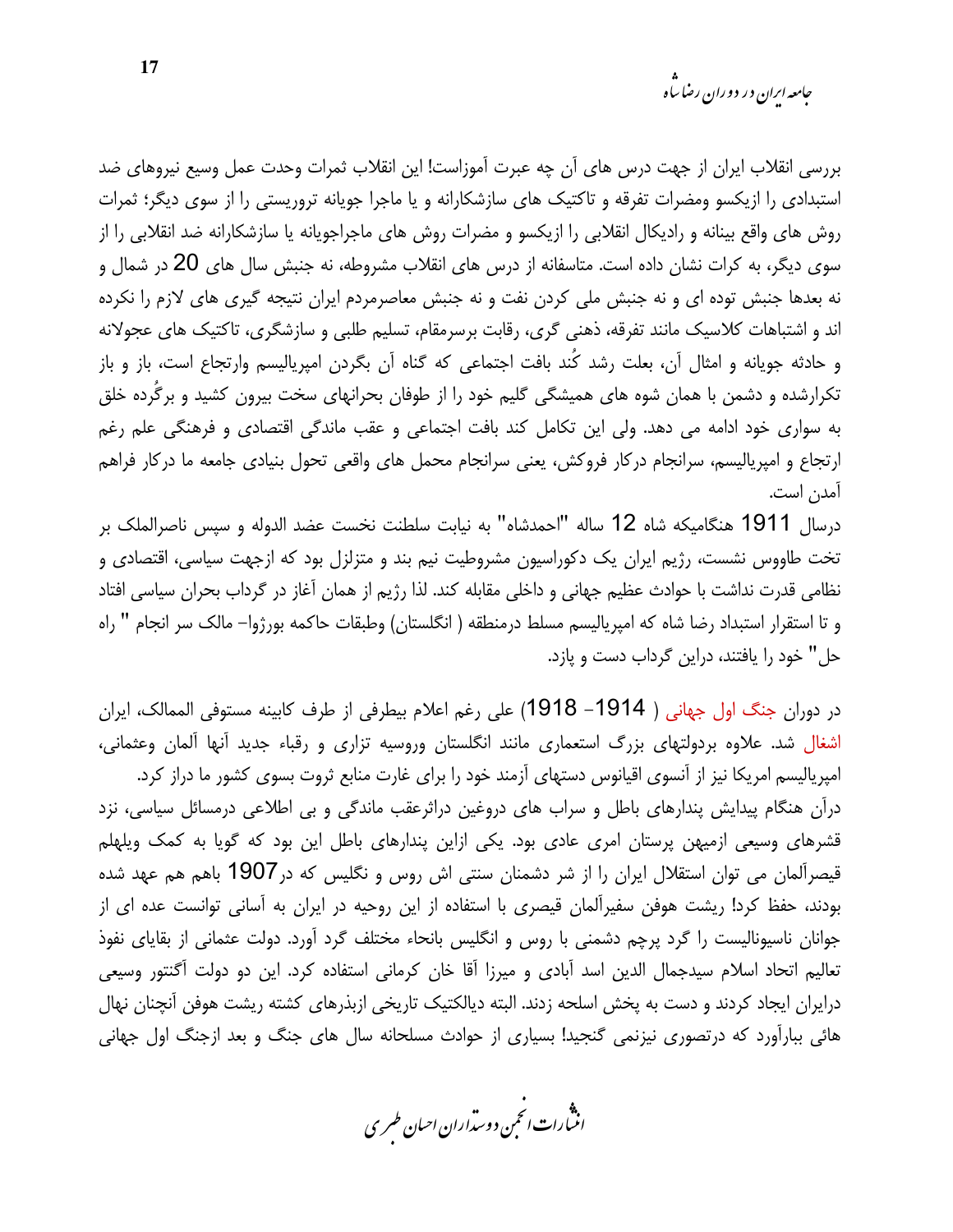ازهمین تلاش تب آلود آلمان و عثمانی سرچشمه می گیرد. علی رغم تمایلات کارگزاران آلمانی وعثمانی، دراین تناقض بین امپریالیست ها، موجی ازعدم رضایت مردم سر ریزکرد و از این تناقض، میهن پرستان بسود نبرد علیه دشمنان خارجي و داخلي ايران بهره گرفتند.

یکی دیگرازاین پندارها این بود که گویا امریکا بعلت دوری ازایران خطری برای استقلال این کشورنیست و لذا می توان ازاین کشور " ثروتمند وبازرگانی" برای نجات استقلال و ترقی ایران استفاده کرد! هردو این پندارها درتاریخ معاصرکشورما نقش مشخصی را درنزد دولتها و اشخاص معین ایفاء کرده است و گاه برخی میهن پرستان صدیق را مدتی بدنبال خود کشانده است. میسیون مرگان شوسترنماینده کمپانی " استانداراویل" براساس همین پندار بآسانی به ایران و به افکارعمومی ایران راه یافت و بساط خود را گسترد. شوستراختیارات وسیعی گرفت و دستگاه مفصلی چون دولتی در دولت برای خود ایجاد کرد و ماهیتا همان سیاستی را دنبال نمود که بعدها خلف او میلسپو دردو ماموریت خود دنبال کرد؛ یعنی استعمارمالی ایران و از این جهت میتوان اسلوب شوستر و میلسپو را که لنین نیزبه آن توجه کرده بود پیش نمونه هایی از اسلوب های نواستعماری متداول پس ازجنگ دوم جهانی دانست. ولی سرمایه داری امریکا وعامل آن مرگان شوستردرآنهنگام باندازه کافی نیرومند نبودند که درکشوری دوردست مانند ایران لقمه چرب نفت را ازچنگ رقیبی مانند انگلیس بربایند. علی رغم آه و ناله پنداربافان که "ای رفیقان نگذارید که شوستربرود" تحریکات و اتمام حجت های روس و انگلیس این نماینده فضول امیریالیسم رقیب را به ترک ایران واداشت. شوستررفت ولی پندارنسبت به امریکا درمحافل معینی ماقی ماند و این پندارحتی دردوران ما نقش گمراه کننده ای برای جمعی عناصرملی درایران و برخی کشورهای دیگرجهان سوم ایفاء کرد. خوشبختانه امروزمی توان گفت که این پندار را واقعیات تلخ متعدد تاریخ معاصرکشورما " تیرباران کرد" و از آن جزلاشه ای باقی نگذاشت. عامل اساسی نجات خلق ها تشکل و مبارزه و سیاست صحیح خود آنها دراستفاده ازشرایط داخلی و خارجی است.

در اثر بالا رفتن خطرجنگ و نفوذ رقیبان امپریالیست درایران، درسال 1915 قرارداد تازه ای بین روسیه و انگلستان به ضررمیهن ما امضاء شد. موافق این قرارداد، حتی آن بخش بیطرفی که طبق قرارداد 1907 باقی مانده بود نیز تقسیم گردید. از آنجا که دولت مستوفی الممالک حاضرنشد نه بسود روسیه و انگلیس علیه آلمان وعثمانی، و نه بسود اینان علیه آنان وارد جنگ شود. طرفداران آلمان و ترکیه درشهرمذهبی قم دست به تشکیل " کمیته دفاع ملی" زدند. شعار این کمیته اعلام "جهاد مقدس اسلامی" علیه روس و انگلیس بود. فعالیت عمال جاسوسی آلمان و از آنجمله واسموس كه درميان عشايرتنگستان ودشتستان كارمي كرد، بالا گرفت. شايعات ابلهانه بسود آلمان كم نبود، ازجمله می گفتند ویلهلم قیصرالمان اسلام آورده و محمد ویلهلم نام گرفته، به مکه هم رفته و حاجی شده و نام کاملش حاجی محمد ویلهلم است. این جعلیات را مردم ساده دل جدی می گرفتند و بدان باورمی کردند. نظیراین جعلیات را آگنتور جاسوسی آلمان هیتلری نیزدردوران جنگ دوم جهانی پخش می کرد و می گفت که نام اصلی " هیتلرگرمانی"

.<br>انن رات انجمن دوسداران احبان طسری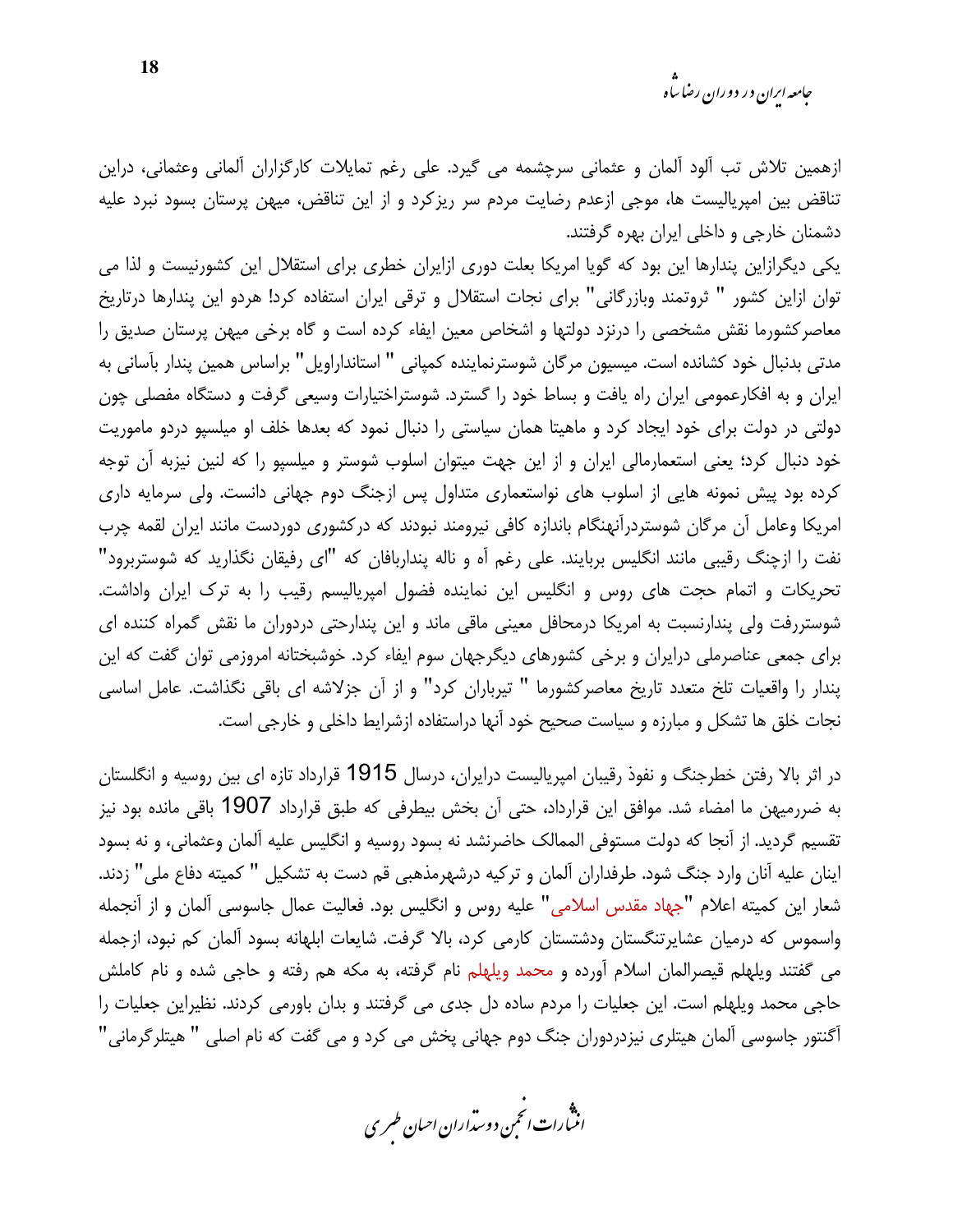*جامعه ایران د*ر دوران رضا س<sup>ا</sup>ه

دراصل " حيدركرماني" است!! على رغم ژرمانوفيلي رائج، شعارجهاد " كميته دفاع ملي" هم نتوانست كاري از پيش ببرد ولي اجتماع بعدي درمنزل نظام السلطنه مافي (باني مهاجرت جمعي دوستان ألمان و عثماني به اسلامبول) توانست به هسته واقعی یک مبارزه مسلحانه وسیع درشمال و جنوب کشورما بدل شود. چنانکه گویا کسانی مانند خیابانی، میرزا کوچک خان، کلنل پسیان، امیرموید سواد کوهی، سران ایل تنگستانی ودشتستان و غیره در جلسات خانه وی حضور داشتند، ما درباره صحت این مطلب سند درخورد اعتمادی نداریم و حضورمحتمل این رجال را نیز دراین جلسات ابدا ناشی ازآن نمی دانیم که آنها مثلا درانگیزه های سیاسی نظام السلطنه شریک بوده اند، یعنی جنبه ژرمانوفیلی یا علاقه به عثمانی داشته اند. بلکه تردیدی نیست که آنها تنها به عشق استقلال ایران ولی بدنبال پندارهای سطحی سیاسی خود وارد این نوع فعالیت ها شده بودند. این چیزی است که واقعیات آنرا بعدها عیان ساخت و ما از آن، کمی دیرترسخن خواهیم گفت.

براي روشن شدن نظرما درباره " پندار" يا " پندارواهي" ( ترجمه ايلوزيون اروپائي) تصريح مي كنيم كه منظورما استفاده هوشمندانه ازتضاد ها و شکافها دراردوگاههای دشمن نیست، زیراین کاریست صحیح و ضرور، بدون آن نمی توانند امرحق ازپیش برود. بلکه منظورما اعتقاد غلط به این نکته است که گویا آلمان یا امریکا ماهیتی غیراز انگلیس و تزاریسم روس دارند و اگراینها جهانخوارند، آنها چنین نیستند! دراشعارمدیحه آمیزی که حتی شاعران بزرگ عصر، مانند ادیب پیشآوری و وحید دستگردی وعده ای دیگردرثنای آلمان می گفتند، نغمه دوم شنیده می شود. ما این پندار بافی را، هنگامی که صادقانه بود و در قبال عریان شدن واقعیت خاتمه می یافت، حتی درخورد نکوهش نیزنمی شماریم و آنرا تنها معلول آگاهی بسیارمحدود رجال و روشنفکران عصرازسیر پرپیچ تاریخ سرمایه داری اروپا وامریکا می دانیم، چیزی که با توجه به سطح عمومی رشد جامعه آنروزی ایران، امری است مفهوم.

یکی ازپایگاه های نفوذ آلمانها درایران آنموقع نیروی ژاندارم بود که بوسیله افسران سوئدی اداره میشد. افسران سوئدی بنوبه خود تحت تاثیراًلمان قرار داشتند و یا شاید عمال دست چین شده و دست دوم اّنها بودند. این شیوه اعزام عمال دست دوم از کشورهای باصطلاح بیطرف، برای احترام از تحریک مستقیم افکارعمومی علیه خود، در دیپلماسی استعماری آنروز و امروزمتداول بود و هست چنانکه نائوس وپریم بلژیکی نیز دستیاران سیاست انگلستان شمرده می شدند. نیروی ژاندارم درجنوب ایران مقر داشت و درمقابل آن در شمال ایران نیروی قزاق مستقرشده بود که آنرا افسران روسی اداره می کردند و ازمیان افسران ایرانی همین نیروی قزاق است که بعدها " رضا خان شصت تير" به مقام " اعليحضرت قدر قدرت قويشوكت پهلوى ارواحنافداه" مى رسد.

امپریالیستهای انگلیس درجریان جنگ اول جهانی صلاح خود را درآن دانستند که خود را ازشر نیروی ژرمانوفیل ژاندارم یا ژاندارمری خلاص کنند. برخلاف نیروی قزاق که بعلت اقدام کسانی مانند لیاخوف درجریان بمباران مجلس شهرت نامطلوبی داشت، ژاندارمری آن از جمله بعلت ژرمانوفیلی خود محبوب بود و افسران و درجه دارانش را همگی

.<br>انثیارات انجمن دوسداران احبان طسری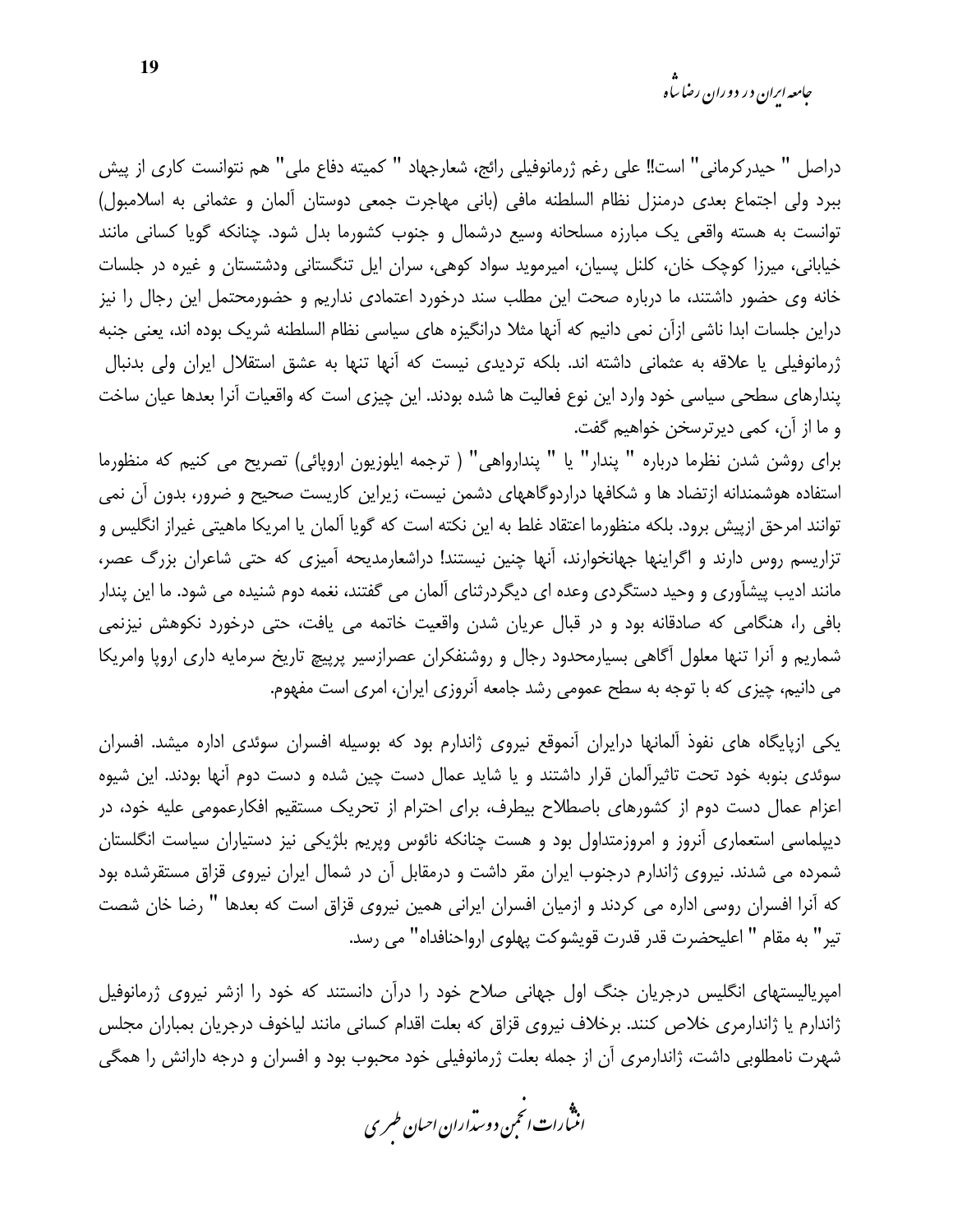افرادی متمدن ومودب و نجیب می دانستند و حال آنکه چنان تعمیمی همیشه با واقعیت وفق نمی داد. کلنل محمدتقی خان پسیان از افسران ژاندارمری و ماژور لاهوتی خان یکی دیگر ازافسران ژاندامری بعدها بانیان قیام هائی درایران قرار گرفتند که ریشه آنها را باید درهمین اقدام خود سرانه امیریالیست های انگلیس به لغو اجباری واحد ژاندارمری جستجو کرد. سرپرسی سایکس ژنرال انگلیسی که دردرآمد سخن ازاو یاد کردیم تنها به الغاء ژاندامری اکتفا نکرد، بلکه یک واحد هشت هزار نفری که درفارس به " پلیس جنوب" معروف شده است، بوجود آورد. پلیس جنوب مانند قزاق و حتی بیش از آن مورد نفرت مردم بود، ولی امپریالیستهای انگلیس به نیروی مسلح قابل اعتمادی نیاز داشتند که با آن باعشایرتنگستانی، باعشایربهارلو، باعشایرقشقائی ( بسر کردگی صولت الدوله)، با بخشی ازعشایربختیاری که همه به تحریک آلمان و عثمانی به نبرد با انگلیسها برخاسته بودند، وارد مبارزه شود. تردیدی نیست که این مبارزه عشایری، صرف نظراز نظریات و مقاصد و پندارهای سازمان دهندگانش و برخلاف غالب مبارزات عشایری، بطورعینی جنبه مترقی داشت، زیرا مسئله دفاع از بیطرفی ایران و مخالفت با اشغال آن مطرح بود.

درهمین ایام، یعنی درسال 1915 است که جنبش جنگل درجنگلهای فومن گیلان مرحله اول خود را به همکاری میرزا کوچک خان و خالو قربان و رحمان برادرش از ایل کلهر و احسان اله خان عضو سابق " کمیته مجازات" و حاج احمد كسمائي وبرادرش كربلائي ابراهيم آغاز مي كند وكميته يا هيئت " اتحاد اسلام" به تكيه گاه معنوى و حلقه ارتباطی این جریان با ترکها و آلمانها مبدل می شود. شخص میرزا کوچک خان پندار فراوانی درمورد آلمانها داشت و آنها را قهرمان مبارزه با روس وانگليس مي دانست و اقدام او به قيام طبق تشويق مستقيم فن باخن سفير آلمان در ايران انجام گرفت و يک آلماني بنام " گائوک" مشهوربه " هوشنگ" ازمصاحبان دائمي و وفاداراو بود. افسران ترک و آلمانی درتربیت اولیه جنگلی ها دخالت داشتند. درنیت صادقانه میرزا کوچک خان، از انقلابیون و مجاهدان مشروطیت و ازعلاقمندان به استقلال کشور تردیدی نیست. استدلال میهن پرستانی ازنوع اوچنین بود: وقتی دربار و اشرافیت با تکیه به روس وانگلیس خلق را می کوبند، مردم نیزباید برای خود دروجود رقبا این استعمارطلبان، تکیه گاهی بجویند تا بتوانند ازعهده دشمنان داخلی و خارجی برآیند. اما حاج احمد کسمائی که اعتماد میرزا را جلب کرده بود و از دوستان نزدیک میرزا کوچک خان رشتی بود، درزیرنقاب آزادیخواهی از اعمال امیریالیسم انگلستان محسوب می شد و بعدها نقش مهمی در تخریب نهضت ایفاء کرد. این مطلبی بود که میرزا نمی دانست ونمی توانست آنرا حدس بزند. وی مردی ساده دل بود و به کسانی که به او ابرازاعتقاد می کردند، اعتماد می نمود. جنبش جنگل در این دوران با پیوستن جمعی ازمحل وعده ای ازسربازان دولتی بدان نسبتا بسط یافت ولی بهرجهت محدود بود و روزنامه " جنگل" ارگان این نهضت دواصل یعنی استقلال ایران و یگانگی عمومی مسلمانان را تبلیغ می نمود.

ناگهان تاریخ نیرنگباز پدیده ای ازبطون رازناک خود بیرون کشید که برای بسیاری غیرمترقبه بود. امیراطوری روس ابتدا دراثرانقلاب بورژوائی فوریه 1917 سقوط کرد وسپس دراثرانقلاب سوسیالیستی اکتبر، در 1917 به یک

.<br>اننمارات انځمن د وسداران احبان طسری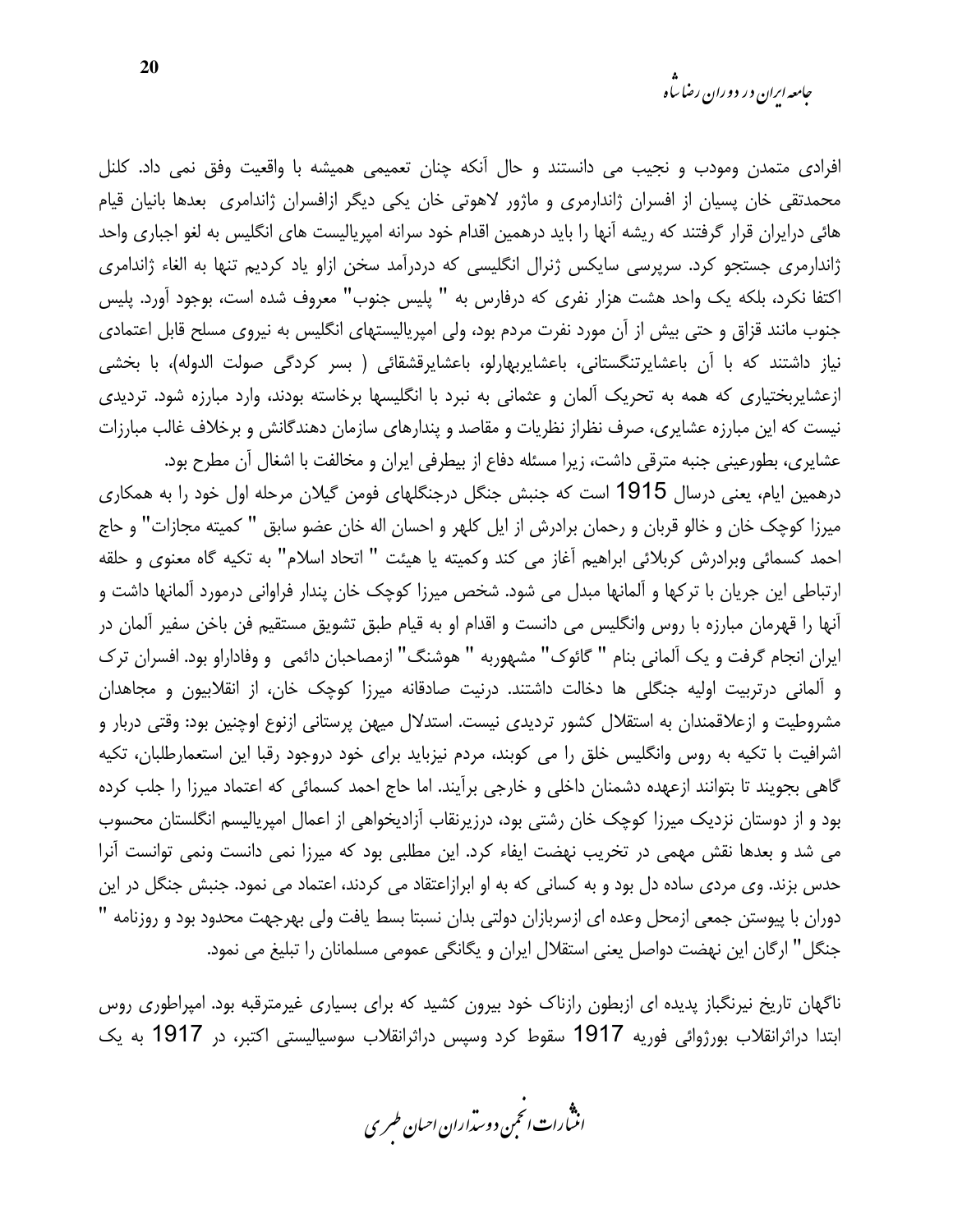حکومت شوروی مبدل گردید و این حادثه ورق بازیگران سیاست را بهم ریخت و ناگهان مسیری دیگر درپیش پای بشریت و از آنجمله خلق ایران گذاشت. انقلاب فوریه با آنکه تزار را ازمیان برداشت، ولی سیاستش را دگرگون نساخت. سفير روسيه درايران ( مينورسكي) از طرف " دولت موقت" يطروگراد دستوريافت كه صميمانه با انگليسي ها همکاری کند. ولی انقلاب سوسیالیستی اکتبرازهمان آغاز ( 3 دسامبر1917) درخطابیه از جانب شورای کمیسیاریای خلق روسیه شوروی به " تمام زحمتکشان مسلمان روسیه و خاور زمین" تخلیه ایران را ازنیروهای روسيه " بمحض خاتمه يافتن عمليات جنگى"، الغاء قروض و قراردادهاى اسارت بار و هرگونه پشتيبانى در مبارزه عادلانه برای استقلال و آزادی ایران را وعده داد. در زیرآسمان دود آلود جنگ، این نغمه ای شگرف و مطبوع و سخت بیگانه بود که با شگرد خون آلود زمانه و شعبده جنایت باردولتهای بزرگ ابدا شباهت نداشت. در14 ژانویه 1918 دولت شوروی طی یاداشتی بی اعتباری قرارداد تقسیم ایران را اعلام نمود. این اقدامات حکومت شوروی درافکارعمومی تاثیری شگرف بخشید وهیجانی عظیم ایجاد کرد. مردم با براوین نماینده دولت انقلابی روس در کوچه وبازار مانند فرشته رحمت رفتار می کردند.

امپریالیسم انگلستان که برآلمان قیصری غلبه یافته بود، به این اندیشه افتاد که گرفتاری روسیه درچم وخم انقلاب، " فرصت طلائي" براي اوست كه ايران را فرو ببلغد، لذا نخستين نقشه خود را براي " تصرف" كامل ايران طرح كرد. ژنرالهای انگلیسی دنسترویل، ماله شن، ایرونساید به ایران آمدند تا به کمک افسران خائن روسیه تزاری، مانند ژنرال باراتف، سرهنگ بیچه راخوف و سرهنگ ستاروسلکی و دیگران به قفقازراه پابند، منابع نفت آنجا را تصرف کنند و نگذارند نیروهای انقلاب درکوههای قفقاز رخنه کنند. پوشش قانونی تصرف ایران قرارداد اسارت بار 1919 است که بين امپرياليسم انگلستان و دولت خيانتكار وثوق الدوله منعقد شده بود و مورد مدح و ثناي سيدضياء الدين طباطبائي مدیرروزنامه " رعد"، عامل اینتلجنس سرویس، قرار گرفت. هیئت حاکمه ایران گوش خود را به بانگ های دوستی كه از روسيه انقلابي برميخاست، كركرد و حاضرنبود سخنى ازاين بابت بشنود. دربندرگز، بدستور وثوق الدوله، کلومیتسف سفیرشوروی را درسفردومش به ایران، بقتل رساندند.

قرارداد ننگین 1919 که ایران را رسما به " تحت الحمایه" ( پرتکتورات) انگلیس بدل می کرد، با موج پرتوانی از پرخاش و اعتراض درسراسرایران روبرو شد. بویژه آنکه انگلیسها پیش ازتصویب قانونی قرارداد عملا دست به اجراء آن زدند و آرمیتاژاسمیث رئیس میسیون مالی بعنوان پیشکارکل دارائی ایران وارد کشورما شد وهمان سیاست شوستررا که دست گذاشتن بر رگ حساس مالی کشوربرای اسارت کامل آنست، درپیش گرفت. ازدوران پیش ازمشروطیت تا آنروزجامعه چنان با جریان برق وطن دوستی و دشمنی با استعمار بارشده بود، که چنین اهانت خشن وعلنی به " ملتی ششهزارساله" نمی توانست بی واکنش بماند. بویژه آنکه حساب های امپریالیستهای انگلیس در باره شکست عن قریب انقلاب اکتبر غلط ازآب درآمد. این حساب هم که امپریالیستها خواهند توانست بدست ناسیونالیستهای

.<br>انن رات انحمن دوسداران احبان طسری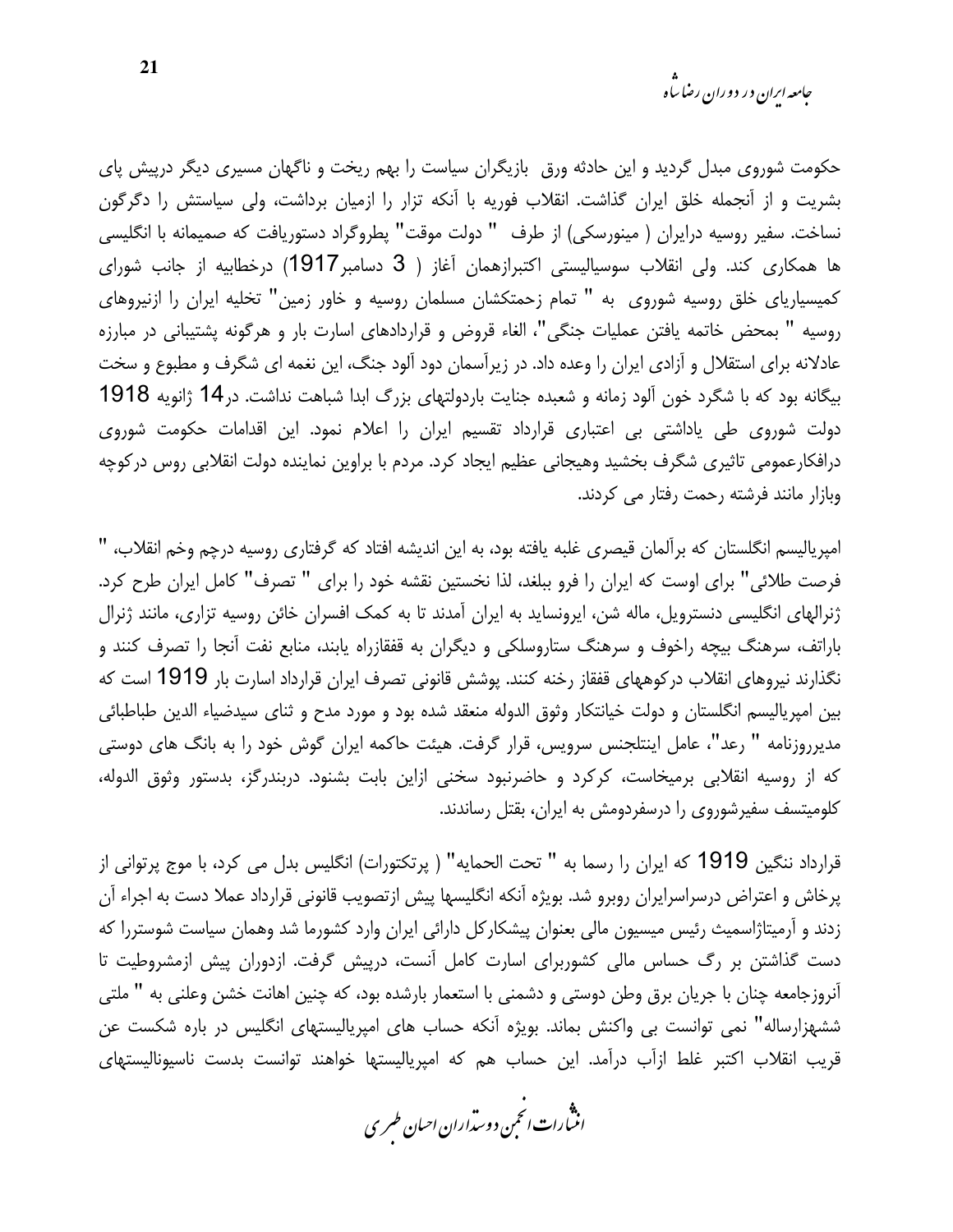*جامعه ایرا*ن در دوران رضا س<sup>ا</sup>ه

گرجستان، داشناک های ارمنستان، مساواتیست های قره باغ ( باکو)، وبا مداخله مستقیم نظامی خودشان، قفقاز و نفت آنرا برای " غرب" نگاه دارند غلط درآمد. علی رغم قساوت های بیشرمانه انگلیس ها ( وازآنجمله کشتن 26 کمیسربلشویک درباکو)، سرانجام ارتش سرخ قفقاز را آزاد ساخت و درفش انقلاب برفراز این بلندی ها و دکل های نفت آبشوران به اهتزاز درآمد و در نتیجه دولت انقلابی شوروی با ایران همسایه شد! حساب امیریالیستهای انگلیس این بود که در قفقاز " دولتهای حائلی" (Bumper States) بوجود آورد و ایران را مستعمره کند. حال قفقاز از دست رفت. ایران می بایست به آن " دولت حائل" بین شوروی و متصرفات انگلستان ( هند وعراق وعربستان) بدل گردد. لذا پایه های قرارداد 1919 ازجهت " ژئوپلیتیک" سست گردید.

مقاومت معنوى شديد ايرانيان عليه قرارداد 1919 و نفرت عمومي از وثوق الدوله، لرد كرزن وزير خارجه انگلستان را سخت عصبانی کرد. وی در پاسخ روزنامه نگاران امریکائی و فرانسوی، که آنها نیز برحسب منافع رقابت آمیز امپریالیستی خود از سلطه کامل انگلستان بر ایران راضی نبودند، بنا به نقل روزنامه " تایمز" لندن ( مورخ 20 ژوئیه 1919) گفت: " این دعوی که بریتانیای کبیرایران را به تحت الحمایه درپرده خود مبدل کرده، واژگون سازی نظریات و مقاصد ما و توهین به احساسات میهنی و استعداد رجل سیاسی ایران ( یعنی وثوق الدوله) درامر دفاع ازمصونيت اراضي محروسه شاه است!". اين دفاع، از وثوق الدوله اي شده بود كه از دولت انگلستان مستمري دريافت میکر د!

این " درفشانی" درایران کاررا بزیان وثوق الدوله خراب ترکرد. لرد بالفور سیاستمدار و مورخ انگلیسی درکتاب خود " حوادث اخیرایران" دراین باره می نویسد" " وضع انگلستان درایران پس ازنطق کرزن درژوئیه، امورایران را بهبود نبخشید. از آنجمله اظهاراتش دائر بر اینکه او چهل سال است دوست ایرانست، اگربخواهیم خیلی معتدل ادا کنیم، درايران مورد توافق قرار نگرفت. ( Happening in Persia, p. 273 Recent ). احساسات مردم ایران را درباره نطق کرزن شاعر در شعری که با این بیت آغازمی شود، بیان کرده است: " لرد کرزن عصبانی شده است

وارد مرثيه خواني شده است".

آنچه که زوال قرارداد 1919 را بیشتر حمتی می ساخت این واقعیت بود که دولت شوروی در28 اوت سال 1919 در پیام به کارگران و دهقانان و همه زحمتکشان وطن ما اعلام داشت که قراردارد انگلیس وایران را برسمیت نمی شناسد. در این شرایط چگونه می شد این قرارداد رسوا شده را نگاه داشت؟

.<br>انن رات انجمن دوسداران احبان طسری

22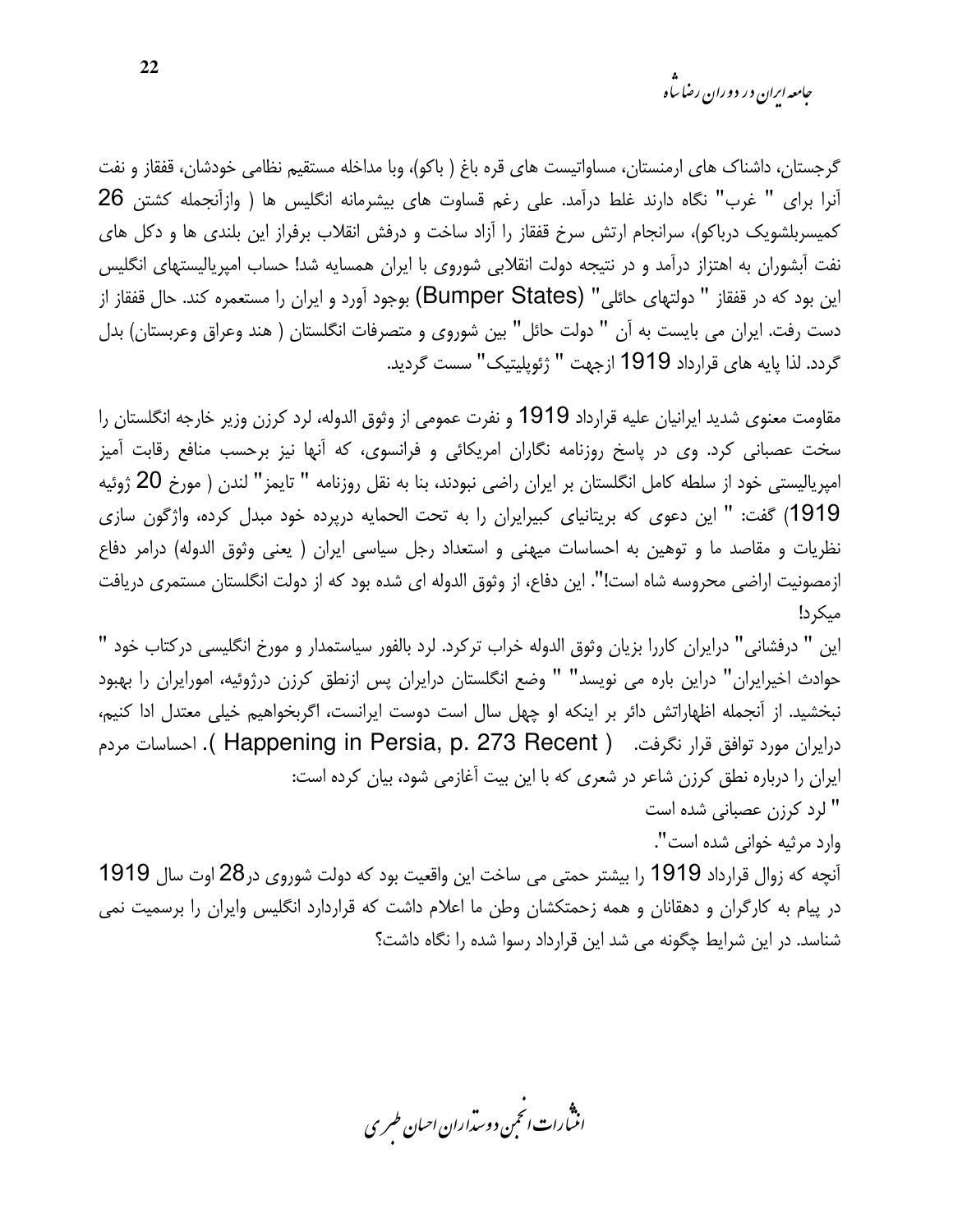## جمهوري گيلان از افتخارات ایران که با توطئه نابود شد

در جریان مقاومت مردم، یکی از فصول این مقاومت و از اوج های آن، قیام خیابانی در1920 در آذربایجان است. خطیب ومجاهد فداکار، شیخ محمد خیابانی فرزند حاج عبدالحمیدخامنه ای، بازرگان زاده وییشنمازیکی ازمساجد تبریز، ازشرکت کنندگان سرشناس جنبش مشروطه و وکیل مجلس دوم، مدیرروزنامه "تجدد" ارگان فرقه دمکرات که وی رهبرآن بود، این قیام را درشهرتبریز درسال 1920 آغاز کرد. عمل او که درعین حال مقابله جدی با کابینه وثوق الدوله بود، این کابینه را بسوی سقوط برد. قیام، شهرهای تبریز، ارومیه، خوی، اردبیل، مراغه، سلماس و زنجان را در برگرفت، ولي اين قيام بدست عمال انگليس و با حيله گري مخبرالسلطنه و دراثر نقاط ضعف واشتباهات سران قيام، علیرغم پایداری دلیرانه وحماسی رهبرآن، ناکام ماند و آذربایجان که آنرا خیابانی " آزادیستان" نام نهاده و خود مختاری آنرا دربرنامه خود گنجانده بود، باردیگر به چنگ دشمنان آزادی افتاد: 11 سپتامبرمخبرالسلطنه و اسمعیل خان فضلی فرمانده قزاق و فرستاده رضا خان، نقشه خفه کردن جنبش را چیدند و سیصد خانه اعضاء فرقه دمکرات را غارت کردند. چهاردهم سپتامبر1920 پیشوای خیزش آذربایجان خیابانی درمخفیگاه خود در خانه شیخ حسن میانه چی به چنگ دشمن افتاد و پس از یک مقاومت مسلحانه دلیرانه بدست نیروهای ارتجاع کشته شد.

دراثر انقلاب اکتبر، جنبش جنگل موفق شده بود از چارچوب محدود خود خارج شود و ازسوئی تا آستارا و خلخال و ازسوی دیگر تا دشت ترکمن را زیر نظارت خود درآورد، ولی واکنش نیروهای استعماری انگلستان این موفقیت ها را موقتا دوباره به عقب زده بود. سقوط حکومت مساواتیست ها درباکو ( 29 آوریل 1920) جنبش جنگل را بار دیگر وارد مرحله جدی تازه ای از بسط و نفوذ خود ساخت. آلمان و عثمانی دیگرنمی توانستند در این جریان مانند گذشته نقشی داشته باشند. جنگل که با خصلت ضد استعماری علیه انگلستان و روسیه تزاری آغازشده بود، اینک در وجود حکومت شوروی پشتیبانی و یاوری یافت. برای آنکه روشن شود که تا چه حد نقش ارتش سرخ در قفقاز و سپس در ايران در روش سران جنگل موثربوده، ذكر يک فاكت تاريخي مهم و نمونه وار را لازم مي شماريم. در 12 اوت 1918 کوچک خان، درایام اشغال انگلستان، خود را مجبور دید با ژنرال انگلیسی دنسترویل ( که با

کمک کاپیتن انگلیسی ویلهم و سرنگهبان روس سفید بیچه راخف و ستاروسلسکی پس ازفراز و نشیب فراوان توانسته بود گیلان را اشغال کند) قراردادی به امضاء رساند. موافق این قرارداد به دنسترویل امکان داده شد بلامانع از گیلان

.<br>اننمارات *انحمن د*وستراران ا*حسان طسر* ی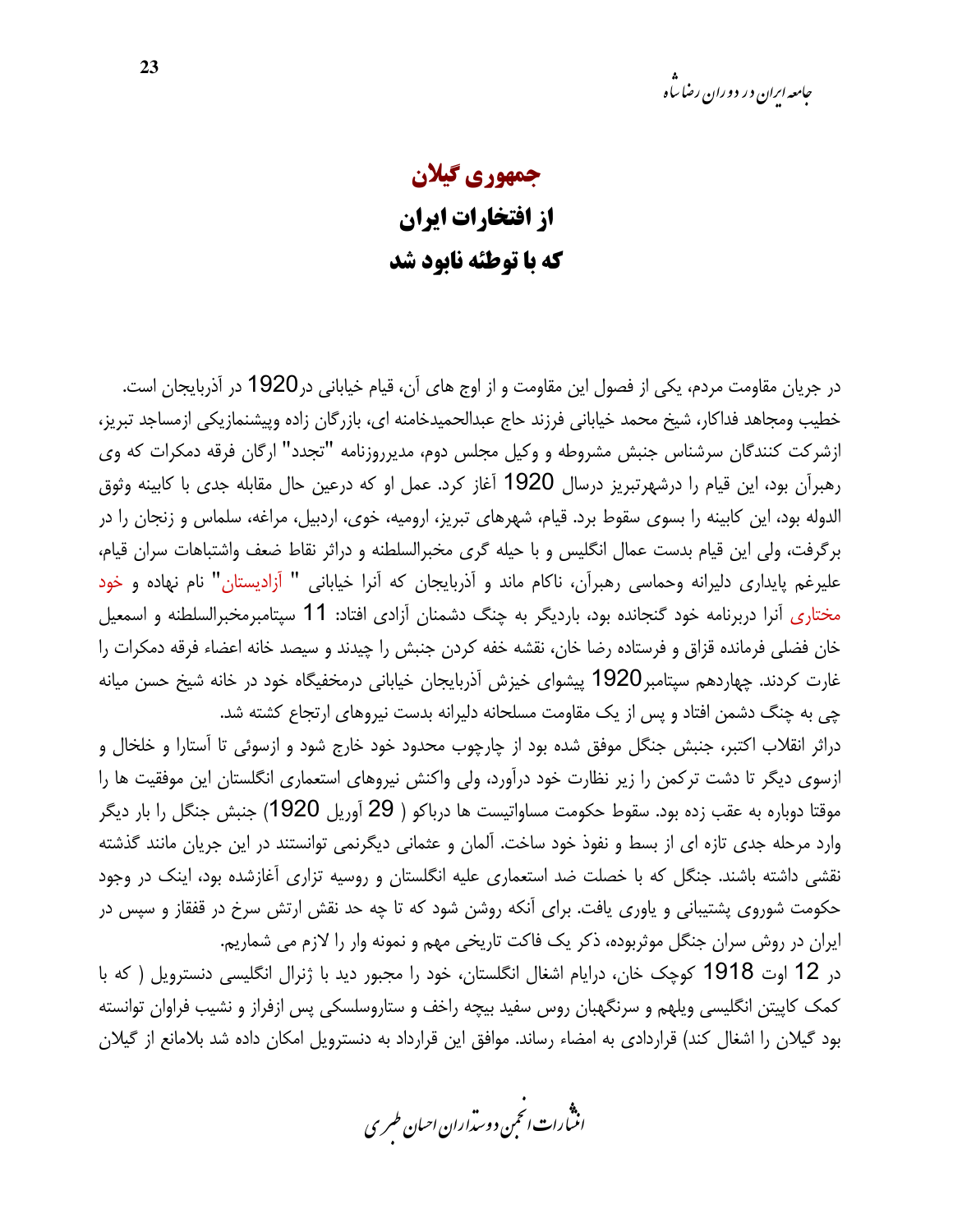به سوی قفقازبگذرد. کوچک خان متعهد شد ارزاق و علیق چارپایان ارتش استعماری دنسترویل را نیزتامین کند و حکومت رشت را در دست اشغالگران باقی گذارد. مولف امریکائی گ. لنچوسکی G.Lenczowski درکتاب " روسيه وغرب در ايران" دراين باره مي نويسد: " اين ساخت و پاخت براي انگليسها بسيار خوب بود، زيرا امنيت طرق ارتباطي آنها را از بين النهر تا درياى خزر تامين كرد. ( كتاب Russia and west in iran صفحه 55). روشن است که کوچک خان به این ساخت و پاخت ناپسند مجبورشد، چنانکه از ناحیه انگلیسها نیز این ساخت و پاخت تنها جنبه موقت و خصلت فريب داشت. ولي وقتي ارتش سرخ قفقاز را ازچنگ امپرياليسم وعمالش رها ساخت و در تعقيب آنها به ايران آمد، براي كوچک خان بكلي محيط و فرصت وشيوه ديگرعمل پديد گرديد.

هنگامی که ارتش نوبنیاد سرخ در تعقیب نیروهیی فراری ضد انقلابی دنیکین وارد گیلان شد، سپاهیان هندی و قزاق ایرانی از مقاومت دربرابر این ارتش که آنرا رهائی بخش می دانستند خود داری ورزیدند. افسران انگلیسی در گیلان ناگهان زیرپای خود را تهی یافتند و با سرعت از گیلان خارج شدند و دانستند که دیگر بقاء آنها و قرارداد تحمیل شده بوسیله آنها ممکن نیست. جنگلی ها پس از فرارنیروهای ارتجاعی و امپریالیستی بناگاه خود را دراوج قدرت یافتند: کوچک خان با نمایندگان دولت شوروی، یعنی اورژنیکیدزه کمیسر عالی قفقاز و راسکلو نیکف ملاقات کرد و آنها مشی او را مورد پشتیبانی قرار دادند. کوچک خان همچنین با جواد زاده ( پیشه وری) نماینده حزب عدالت ( کمونیستهای ایرانی) دیدار کرد و از این دیدار نیز راضی ماند. دراین شرایط است که " جمهوری گیلان" اعلام شد و در كنار روزنامه " جنگل" روزنامه "انقلاب سرخ" ارگان كمونيست ها نيز نشريافت. اين خود اوج جنبش گيلان بود. درجریان این اوج روحیه اتحاد عمل بین نیروهای مختلفی که درجنبش گیلان شرکت داشتند بالا گرفت. جبهه متحدی از هواداران میرزا، هواداران خالوقربان و احسان اله خان و گروهی از کمونیست ها پدید آمد. در همین دوران، یعنی در 20 تا 25 ژوئن 1920 **نخستین کنگره حزب کمونیست ایران** در بندر انزلی تشکیل شد. این کنگره از زمین خالی نجوشید. سازمان سوسیال دمکراتیک "همت" و سپس حزب " عدالت" که غفارزاده برراس آن قرار داشت و درباکو نفتگران و مهاجران انقلابی ایرانی را با اندیشه مارکسیستی پرورش می داد، در پایه این جریان قرار داشت. بعلاوه چنانکه در گذشته نیز یاد کردیم، سازمان سوسیال دمکرات ( اجتماعیون عامیون) بدون داشتن مرکز واحدی، دردوران مشروطیت ( ازسال 1917 ببعد) درآذربایجان، تهران، خراسان، گیلان شعبی داثرکرده بود که ظاهرا از یکدیگراطلاع چندانی نداشتند. از آنجمله است سازمان مجاهدان درخراسان و "مرکزغیبی" که علی مسیو و حاجی علی دوافروش و صدقیانی بانیان آن بوده اند در تبریز و نیز سازمانی که جمعی ازسوسیال دمکراتهای ارمنی ایرانی در تبریز داشتند و با پلخانف و کارل کائوتسکی وارد مکاتبه نیز بوده اند ( مانند چلنگریان، واسو و دیگران). سید احمد كسروى درتاريخ انقلاب مشروطيت چند بار از نقش "با هماد سوسيال دمكرات" در اين انقلاب سخن ميگويد. لذا بايد گفت که تا آنموقع سازمان مارکسیستی ایرانی تاریخ کوچکی را درپشت سرداشت.

.<br>اننمارات *انحمن د*وستراران ا*حسان طسر* ی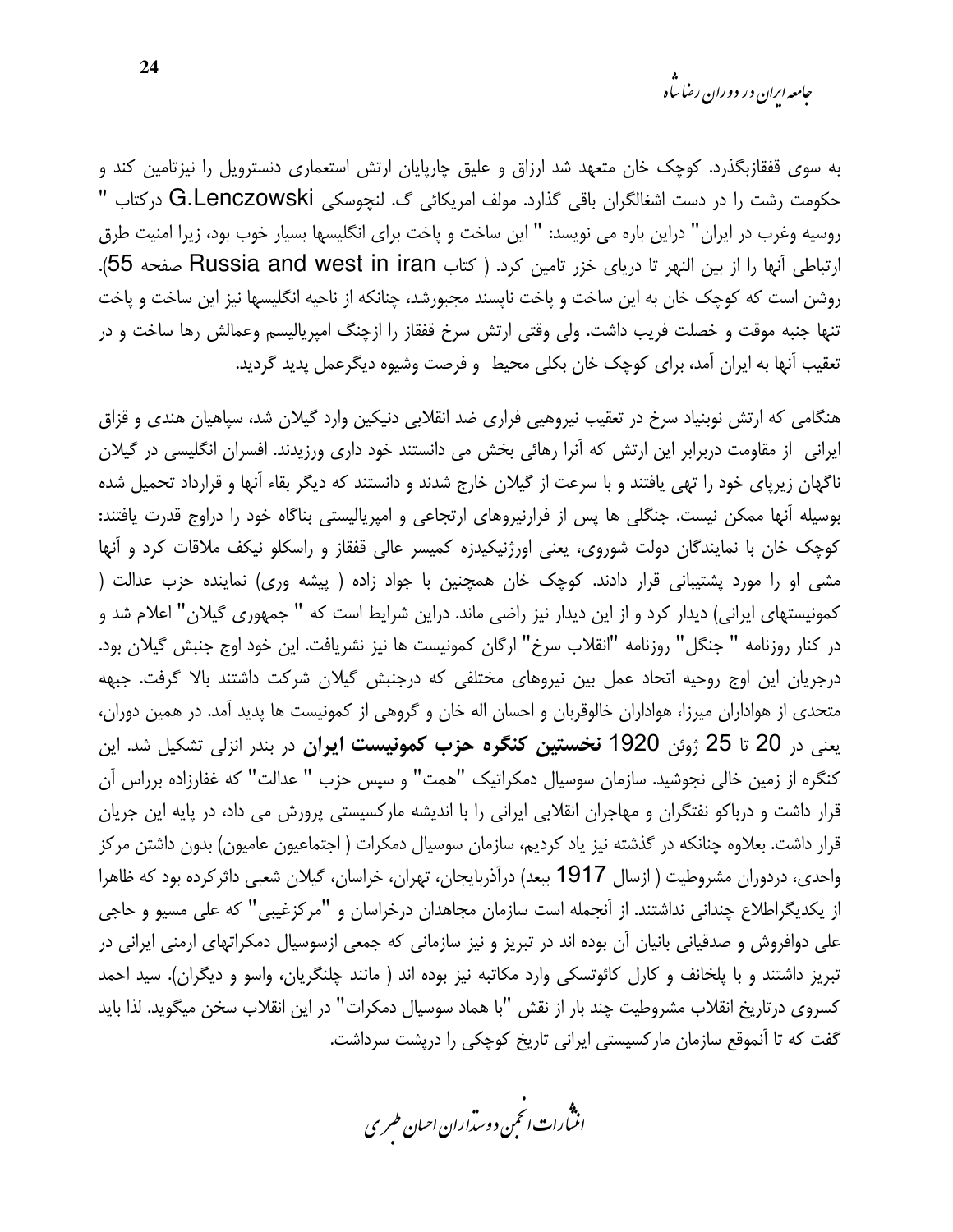*جامعه ایران د*ر دوران رضا س<sup>ا</sup>ه

در جریان همین اوج جنبش، سپاه جمهوری گیلان دست به تعرض زد. از سویی تا منجیل و حوالی قزوین پیش رفت و از سوی دیگر تا شهر بابل (بار فروش سابق) و نوشهر(مشهد سر سابق) در مازندران. ملک الشعراء بهار در "در تاریخ احزاب سیاسی در ایران" ( جلد اول، صفحه 123) برآنست که اگر مداخله مستقیم و کمک وسیع انگلیس ها ازجهت فنی و جنگ افزارنبود، جنگلیها به فتح تهران موفق می شدند.

بنظرمیرسید که جمهوری گیلان می تواند تکیه گاه خوبی برای تحقق تحول مترقی درکشور قرار گیرد و به حکومت خود فروش تهران و به تسلط اشراف فئودال و قشر نوظهور بورژوا– مالک خاتمه دهد و درایران جمهوری مستقل ترقیخواه و صلحدوستی را برپا دارد. لذا امید بزرگی در دل ها جا گرفت. ولی افسوس که عقب ماندگی مفرط اجتماع و نبودن محمل های عینی و دهنی بسیاری که برای تشکل نیروهای دمکراتیک خلق ضروراست، این امید را به نحوی درد ناک — ولو بطورموقت– نابود کرد.

درجریان فاجعه بدین شکل بود: برخی عناصرچپ رو که از مارکسیسم– لنینیسم جز شعارهای پراکنده ای نشنیده و تصوردقیقی از ویژگی های جامعه ما، ضرورت انطباق قوانین عام براین ویژگیها، ضرورت داشتن مشی واقع بینانه و بسیجنده خلق نداشتند و جامعه را برای انقلاب سوسیالیستی نضج یافته می پنداشتند، بهمراه جمعی دیگر که عامدا می خواستند درکارها اخلال کنند( مثلا در دورانی از قبیل سردارمحبی که با امپریالیسم انگلیس در ارتباط بود) دركنارطرفداران احسان اله خان وخالو قربان دست به اقدامات افراطي بكلي ناروائي زدند مانند: ضبط محصول خرده مالکان، اّتش زدن بازار، تظاهرات علنی علیه دین و روحانیت، بی احترامی به اّداب و رسوم مردم، دادن شعار " کشف حجاب زنان "، نفي تعليم قرآن و مقابله با نظريات اسلامي ميرزا كوچک خان( مثلا درباره گرفتن عشريه شرعي از دهقانان بجای بهره مالکانه) و غیره.

چنانکه گفتیم برخی ازکمونیست ها ازروی حسن نیت، دچار گمراهی تقلید ونسخه برداریهای مکانیکی بودند و از دیالکتیک تاریخ و **تنوع تاکتیک** کمونیست ها درشرایط مختلف اجتماعی تصورروشنی نداشتند. کمونیسم آنها کمونیسم احساسی بود و ازکمونیسم آن چیزی را می فهمیدند که دلشان می خواست.

بدون شک بی انصافی است اگر ما دراین جریان همه کمونیست ها را به یک چوب برانیم و آنان را یک کاسه عناصر چپ رو بخوانیم. درمیان کمونیست های گیلان افراد مبرزی از روشنفکران آنروز ایران مانند **ابولقاسم ذره** شاعر معروف، ح**سابی، نیک بین، جواد زاده** (پیشه وری) و دیگران بوده اند. فعالیت کمونیست ها درسازمانهای روشنفكرانه اي مانند "فرهنك" رشت ( از1917)، " فرهخت" انزلي و " پرورش" قزوين و انتشارروزنامه هائي مانند "حقيقت" در تهران و مجله تئوريک "جرقه " و ترجمه مانيفست و کتاب "الفبای کمونيسم" نشانه کارهای سازنده و موثرآنهاست. متاسفانه بعدها برخی از این کمونیست ها در**مهاجرت**، دردوران **"کیش شخصیت"** گرفتار **اتهامات** گوناگون و نادرست شدند و **از میان رفتند**. تجدید حیثیت قانونی آنها پس از خاتمه " کیش شخصیت"،

.<br>انن رات انحمن دوسداران احبان طسری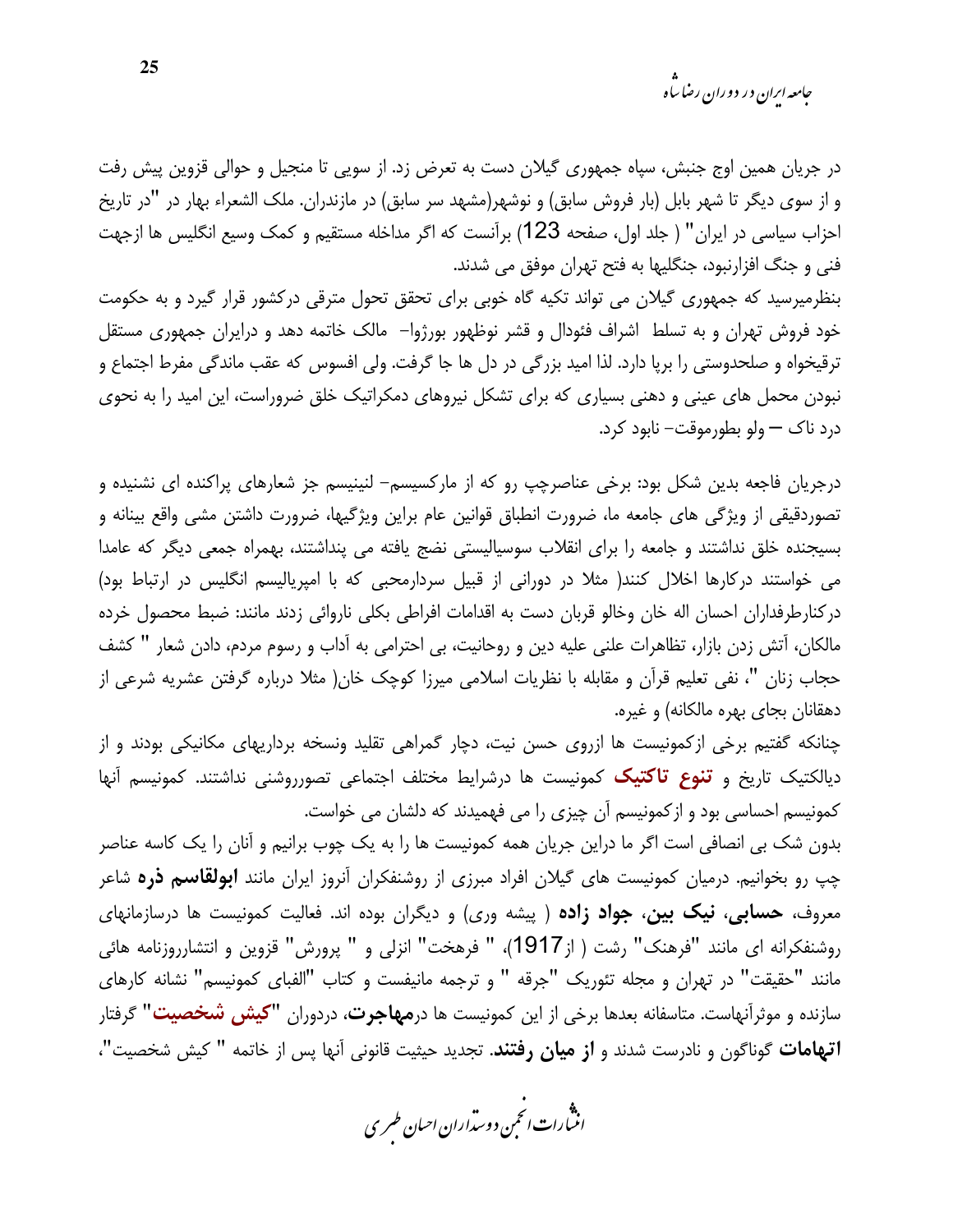*جامعه ایرا*ن در دوران رضا س<sup>ا</sup>ه

خود نمودارروشن بيگناهي آنها در اتهامات وارده بود. درباره اين فعالان مبرز كمونيستي تحقيق جداگانه وگاه تک نگاری هایی ضروراست تا مختصات ویژه زیست اجتماعی — سیاسی آنها دانسته و سره از ناسره جدا شود. به اینکارباید بدون پیشداوری و تعصب های ذهنی و گروهی دست زده شود. مطبوعات حزب توده ایران برای روشن کردن کوشه هایی از زندگی نیک بین و ذره کوششهای اولیه ای کرده است، ولی د راین زمینه تاریخ نگاری انقلابی موظف است گامهای جدی تری بردارد و بویژه مدارک و اسناد و آرشیوها مطالعه شود. زیرا باید تاریخ سپاسگزارهمه خدمتگزاران صدیق خویش باشد. برای آنها که انواع محرومیت های مادی و ازآن بالاتر محرومیت های گفته و ناگفته معنوی را تحمل کرده اند چه پاداش دیگری را میتوان فرض کرد، جزسپاس تاریخ و اگرخلقی خود را به خادمان خود حقگزار نشان ندهد، قادرنیست خادمانی بزرگتر برای خویش بپرورد. در زندگی مبارزان نیزباید خط عمده وسمت تعیین كننده را يافت والا بگفته ماركس همگي انسانيم، و هيچ چيزانساني ازما بعيد نيست (اين سخن را ماركس به لاتين چنین ادا می کرد:

"Homo sum; Humani nihil a me alienum puto"

درصداقت میهن پرستانه **احسان اله خان** نیزنمی توان تردید داشت ولی وی مردی سرایا حادثه جو و یک تروریست انقلابی از گروه " کمیته مجازات" بود و تنها بدنبال احساسات گاه اجتماعی ولی گاه شخصی و خود نمایانه و کاملا سطحی و اراده گرایانه خود کشیده می شد. **خالو قربان** و طرفداران او نیز مردمی عامی و قرون وسطائی بودند که یک مسیردیمی و خود بخودی و با احساس انتقامجوئی وارد سیلاب جنبش شده بودند. درجریان همین چپ روی ها دردورانی که میرزا خود را به جنگل فومن کشید و احسان اله خان رئیس دولت بود، مهاجرت فرارمانندی ازگیلان انجام گرفت که پشت جمهوری را شکست.

روشن است که میرزا **کوچک خان** با عقاید میانه رو و مذهبی خود، بهیچوجه نمی توانست با این نوع اقدامات چپ روانه موافق باشد. بعلاوه از ژرفتر شدن جنبش برحسب ماهیت طبقاتی خود رمیده بود و با **سردارفاخر** نماینده دولت محرمانه مذاکراتی داشت و برای خاتمه دادن به پیکارعلیه دولت تهران تلاش می کرد. این روش کوچک خان كار را دشوارترمي ساخت.

بین کوچک خان و جناح چپ رو تناقض شدیدی درگرفت. میرزا نیروهای خود را به جنگل کشید و گوشه گرفت. تحت ریاست احسان اله خان حکومتی در رشت تشکیل گردید که درسیاست داخلی و نظامی خود دچار اشتباهات متعددی شد و درتجدید نبرد با نیروهای مشترک شاه وانگلیس شکست خورد. شایان ذکراست که درهمان هنگام به عناصرچپ رو ازطرف محافل انقلابی جهانی آژیرهای متعدد داده شد و از آنجمله وقتی درماه سپتامبر1920 کنگره جهانی خلقهای مشرق زمین تشکیل جلسه داد، ضمن بررسی وضع ایران، اقدامات چپ روانه و سکتاریستی دولت احسان اله خان محکوم شد. در تاثیر تصمیم همین جلسه بود که رهبری جدید در حزب کمونیست ایران و بر راس آن

.<br>انثیارات انجمن دوسداران احبان طسری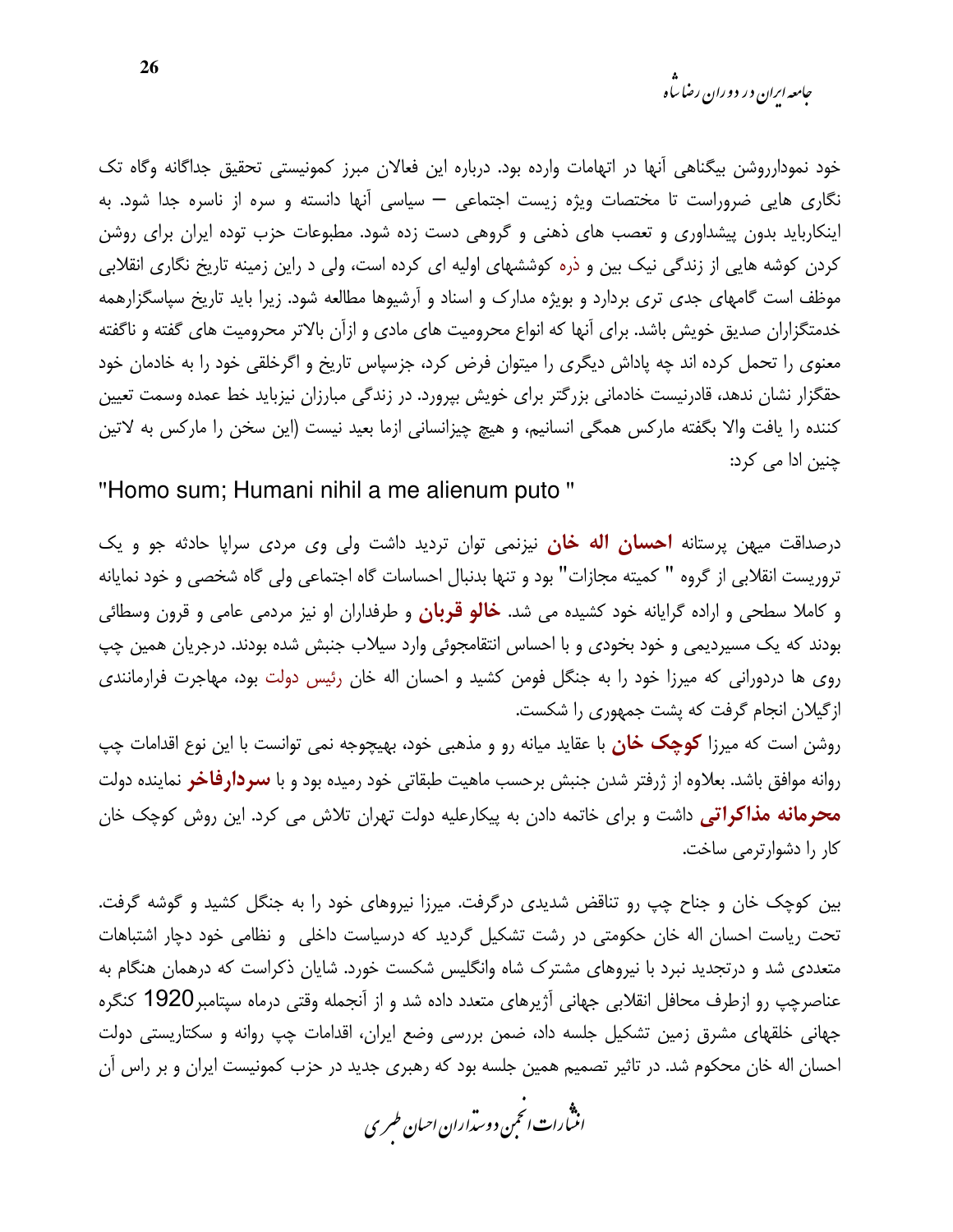حیدرعمواغلی ( تاری وردی اف) یکی از قهرمانان بنام انقلاب مشروطیت و از پروردگان سوسیال دمکراسی انقلابی سر کارآمد. این امید بار دیگر در دلها بیدارشد که این بار حیدر، با تجارب فراوانی که اندوخته، خواهد توانست رشته گسسته را دوباره گره زند و بین کوچک جنگلی و دیگرنیروها همکاری ایجاد کند. درواقع حیدر به برنامه تحلیلی و اقدامی خوبی مجهزبود که به " تزهای حیدرعمواغلی" شهرت دارد و درآن توصیف مارکسیستی درستی از جامعه ایران بمثابه جامعه ای که درحال عبور از یک نظام فئودالی- پدرسالاری به سرمایه داری است شده و وظایف واقعی مانند اخراج نیروهای استعماری انگلیس، تامین استقلال ایران و اتحاد همه نیروهای خلق برای نیل به این هدفها مطرح شده است. همه چیز وعده میداد که صحت مشی و اتوریته شخصی حیدر از فاجعه جلوگیری کند. حیدربرآن بود که با صداقت کامل با ملیون دمکرات از نوع کوچک خان و خیابانی که آنها را ازدوران مشروطیت میشناخت، همکاری كند. در واقع نخستين موفقيت ها براي تجديد جبهه واحد بدست آمد و " كميته انقلاب ايران" و "شوراي جنگل" تشکیل شد. این بار نیز کار بسرانجام نرسید. دراین مرحله باید هم ازنقش منفی وخود سرانه احسان اله خان یاد کرد و هم ازاشتباهات میرزا. احسان اله خان با تحدید یک حمله ناکام و نسنجیده به منجیل، اختلافات درونی را تشدید کرد. برخی از مخالفان سرسخت کمونیسم مانند شیخ احمد سیگاری، سید جلیل اردبیلی، ناصرالسلطنه که با میرزا کوچک خان نزدیک بودند و خود را به او صادق نشان می دادند و اعتمادش را جلب کرده بودند، دمبدم بربدگمانی کوچک خان مي افزودند و " نقشه بلشويكها" را براي نابود كردن نهائي او تحت عنوان دروغين "جبهه واحد"، نقشه اي كه خودشان ساخته و پرداخته بودند، در نظرش واقعی جلوه می دادند. خود کوچک خان نیز با منشاء و تکیه گاه غیر پرلتاری خود از رادیکالیسم انقلابی رمیده بود و زمینه روحیش برای قبول سعایت و تفتین آمادگی داشت. شخص بیاد صحنه ای می افتد که آنهم از دو سو، دردوران ملی شدن صنایع نفت بازی شد.

برای آنکه " زنهارباشهای" کسانی مانند احمد سیگاری درگوش میرزا واقعی جلوه کند، پروکاتورها و ماجراجوها درآنسوی خط، خواه می خواستند خواه نه، هر روز وهرهفته "مصالح" تازه ای تحویل می دادند. کمونیست ها برای جلب اعتماد میرزا که دیگر قصد همکاری نداشت، حتی نیروهای مسلح خود را تحت نظارت میرزا قراردادند. این اقدام نیز ثمری نبخشید. سرانجام در29 سپتامبر1921 ( 1340 ه.ق.) حیدرخان که بنا بدعوت میرزا بعنوان شرکت درجلسه نوبتی کمیته به محلی بنام " پسیخان" کشانده شده بود همراه سرخوش یکی ازیاران احسان اله خان بدست جمعی یاران کوچک به قتل رسید و همانطور که گلوله "یاران" منافق ستار را از پای درآورد، قهرمان بزرگ دیگرمشروطیت نیز بدست چنین "یارانی" از پای در آمد. تا زمانیکه درس عمده این داستان یعنی اتحاد همه نیروهای ضد امپریالیسم وارتجاع، اتحادی صدیقانه وپیگیر، برپایه یک برنامه واقع بینانه و مترقی ناشی از ضرورتهای رشد جامعه ما عملی نشود، شعله های کلبه ای درجنگل پسیخان که پیکر سرخوش را خاکسترساخت و شلیک هائی که حیدر را ازپای درآورد، اخطاری مهیب بهمه رزمندگان سعادت مردم است.

.<br>انن رات انجمن دوسداران احبان طسری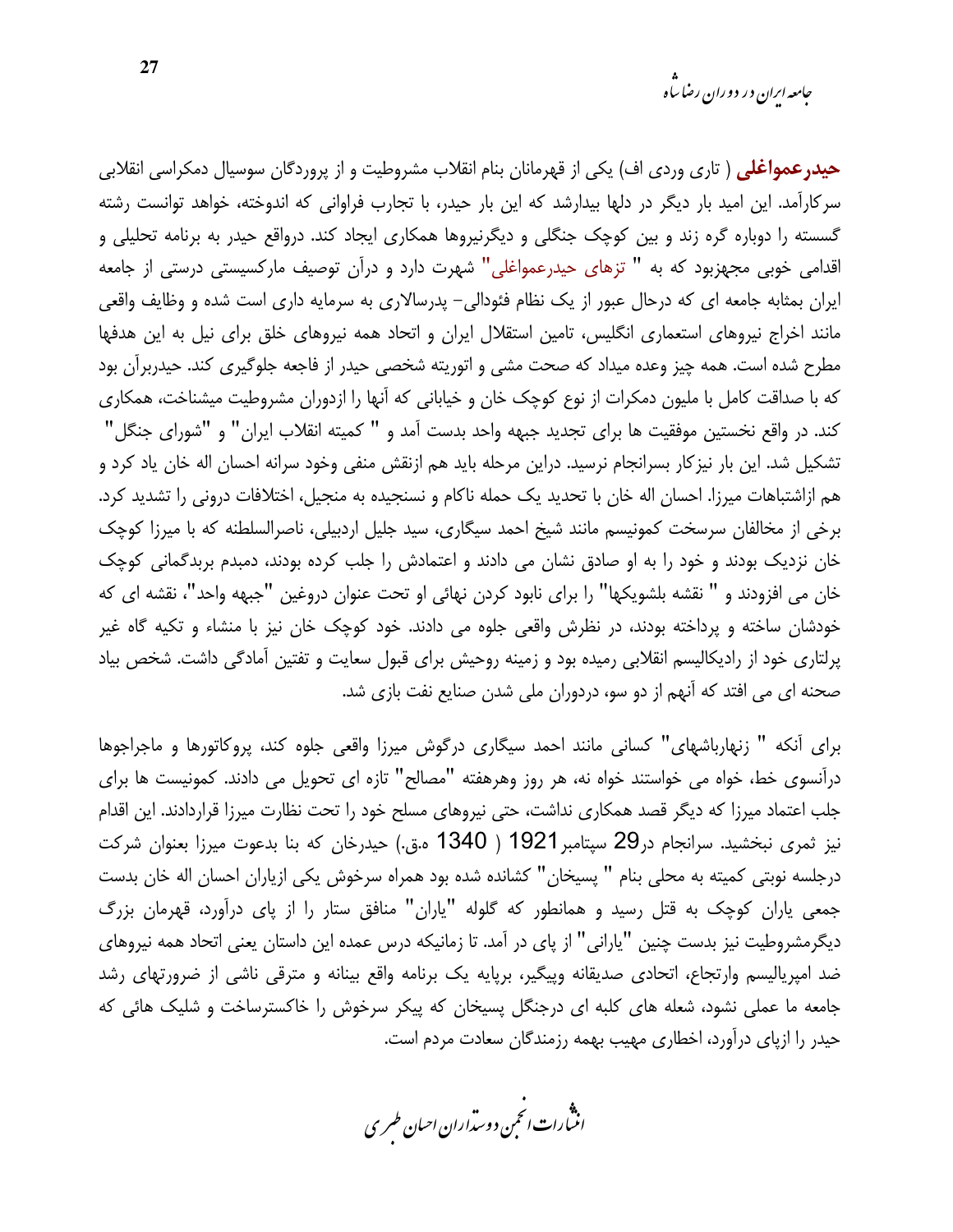رضا خان سردارسیه، وزیرجنگ کابینه قوام السلطنه، با قزاق های خود، موقع را برای حمله قطعی و نهائی مغتنم دانست. او از پیش نیز با فرستادن پیغام و پسغام های فریب آمیز و تظاهر به یکرنگی با میرزا باندازه کافی به کارتفرقه انگیزی کمک کرده بود. **خالوقربان** تسلیم شد و با درجه سرهنگی وارد ارتش گردید. احسان اله خان به مهاجرت رفت. میرزا کوچک و همراهش بنام گائوک (هوشنگ) گریختند و درکوههای طالش سرمازده از میان رفتند. خالو قربان دستورداد مرده او را سربریدند! سپس خود خالوقربان ازطرف سردارسیه به جنگ خطرناک با اسمعیل آقا سمیتکو رئیس کردهای شورشی فرستاده شد و در این جنگ بقتل رسید. بدینسان " غائله" گیلان بدست خائنان این غائله خاتمه یافت و امید بزرگی از میان رفت و رضا خان درنزد طبقات حاکمه و بورژوای حامی خود و نزد پشتیبانان امیریالیست یشتوانه سیاسی تازه ای کسب کرد.

جنبش گیلان یک **جنبش طولانی** است که راه پرییچ و خمی را طی کرده و طی آن یک گالری کامل ازچهره ها بوجود آمده است که معرف جامعه آنروز و آداب و سجایای سیاسی متداول درآن جامعه است. درباره این جنبش دو تحقيق وسيع ازطرف طرفداران موضع ناسيوناليستهاى گيلان يكي بوسيله أقاى ابراهيم فخرائي تحت عنوان " سردارجنگل" در ایران و دیگری بزبان آلمانی از طرف آقای رواسانی درخارج ازکشور به عمل آمده است که از جهت غناء مدارک و بسط مسائل جالب است. حزب ما درمجموعه **" انقلاب اکتبر و ایران"** دو بررسی دراین زمینه از دید مارکسیستی نشرداده است. بنظر اینجانب باید یک تحلیل عمیق تر و مفصل تر مارکسیستی که جای آن خالی است درباره این جنبش و آزمون ها و عبرت ها و پندهای متعدد آن بعمل آید. آنچه ما در اینجا گفته ایم درچارچوب آشنا ساختن خواننده با همان زمینه های تاریخی است که پدیده پیدایش دیکتاتوری رضا شاه را بهتر روشن می سازد نه بیش و نویسنده بخود اجازه ورود در برخی جزئیات که برای داوری درباره آن باید بمراتب بکاوش بیشتری دست زد نداده است.

.<br>انتبارات *انتم*ن دوسداران ا*ح*یان طسری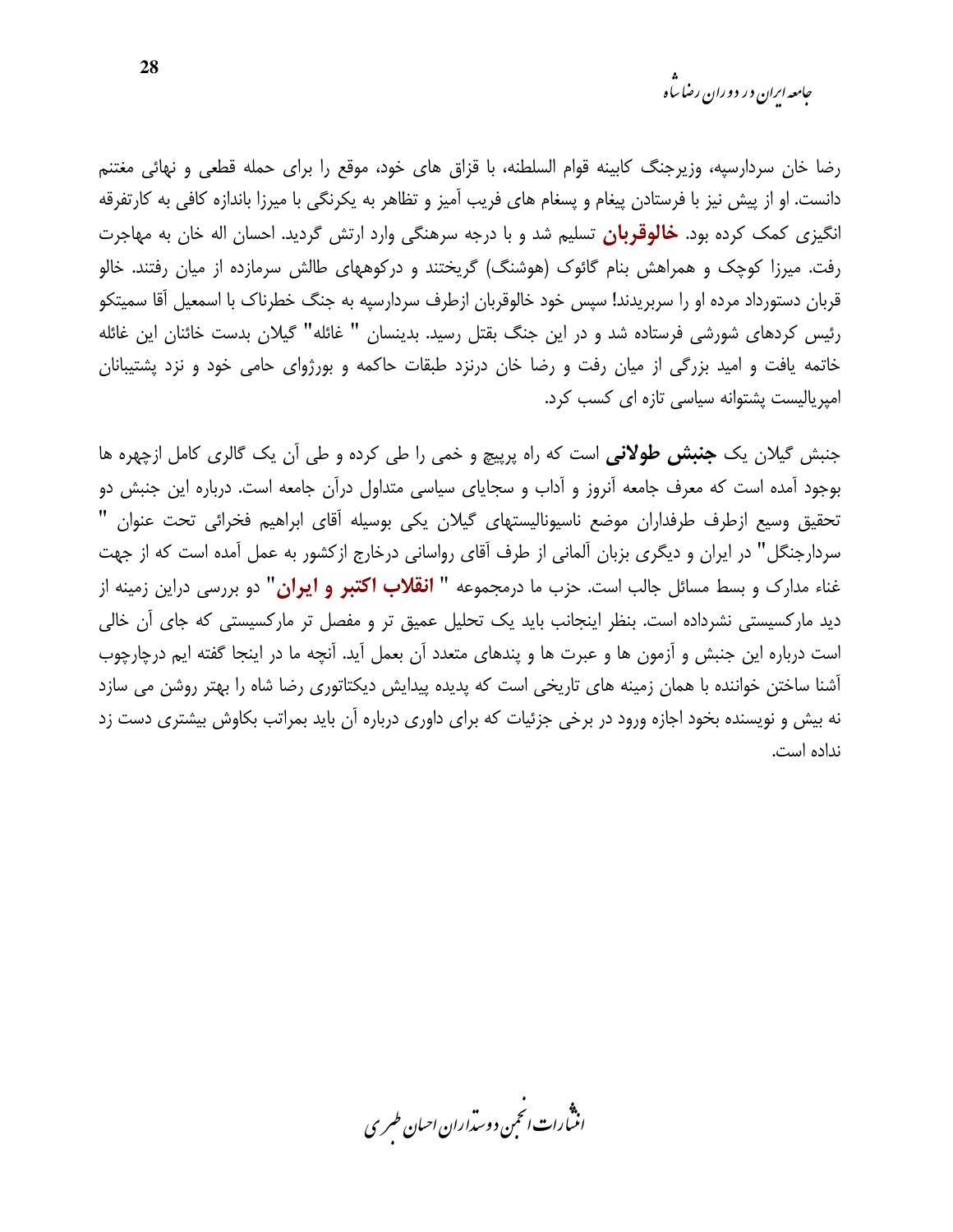# سلطنت يهلوي از دل غفلت ها بیرون آمد

جنبش دیگری که درعرض این جنبش ها روی داد، قیام کلنل محمد تقی خان پسیان در خراسان بود، همان قیامی كه محمدرضا شاه در كتاب "مردان خود ساخته" در شرح حال پدرش بدان با دادن عنوان "فتنه ژاندارم ها" اهانت می کند. پسیان بمثابه افسر ژاندارم و نیز با تحصیلاتی که در آلمان (شهر لایپزیک) داشت، از آن میهن دوستانی بود که دچار پندار ژرمانوفیلی شده بود. وقتی در1920 از آلمان به ایران آمد، بعنوان رئیس ژاندارم به خراسان اعزام شد. در آنجا با والی فاسد و دزد خراسان قوام السلطنه برادر عاقد قرارداد 1919 (وثوق الدوله) و با پشتیبانی او، کلنل پرایداکس سرکنسول مشهد و نیز با جمعی از ایلخانان عشایر تیموری، هزاره و بلوچ و غیره که مایه ناامنی خراسان بودند، وارد تناقض شدید شد.

تظاهرات عوامفريبانه "رعد" و "برق" روزنامه هاي متعلق به سيدضياء الدين عليه "اشراف پوسيده" اين افسر شريف و احساساتی را بخود جلب کرده بود و وی، سید را اشتباها کسی می دانست که گویا می تواند در ایران تحول عمیق بوجود آورد. كودتاي حوت 1299 سيدضياء الدين و رضا خان و تشكيل كابينه سيدضياء الدين كه به توقيف گروهي از اشراف دست زد، او را سخت به شوق آورد و او نیز در خراسان دست به توقیف یکی از مظاهر بارز این اشراف فاسد يعني قوام السلطنه زد و اين مرد را به تهران فرستاد. ولي كابينه سيد ضياء و مداح قرار داد 1919 و پشتيباني حکومت ضد انقلابی مساواتیست ها در باکو، که بقولی نقش "محلل" برای تحولات بعدی داشت، نمی توانست دیری دوام کند. قوام السلطنه اسیر دیروزی کلنل بلافاصله پس از سید، "رئیس الوزرا" و رضا خان وزیر جنگش شد و طبیعی است که اقدام فوریش عبارت بود از احضار کلنل. کلنل "تمرد" کرد و دست به مقاومت زد. تشکیل دسته فدائيان بنام "اردوى چريک کاوه" تحت نظر ماژر عليرضا خان شمشير، مبارزه با ايلخان هاى امنيت شکن، ايجاد نيروي ضربتي "گروهان آهن"، تعمير راه ها، اصلاح وضع مالي، مبارزه با احتكاراز اقدامات يسيان بود. هم عناصر ملي در تهران(مانند مستوفى المالک و ديگران) و هم شاعران بنام عصر (مانند بهار، ايرج، عارف، فرخى يزدى، دهقان کرمانی (استاد بهمنیار) محسور شخصیت شریف و انسانی کلنل شدند. نفوذ او در میان مردم عمیق بود. ولی قوام موفق شد بدست نیروهای قزاق به فرماندهی حسین آقا خزاعی و با همکاری سرای ایلات کُرد خراسان و با کمک تحریکات ماهرانه جاسوسان انگلیس بر کلنل غلبه کند. از طرف جمعی از پاران کلنل نیز به او خیانت شد. سر او را

.<br>انن رات انجمن دوسداران احبان طسری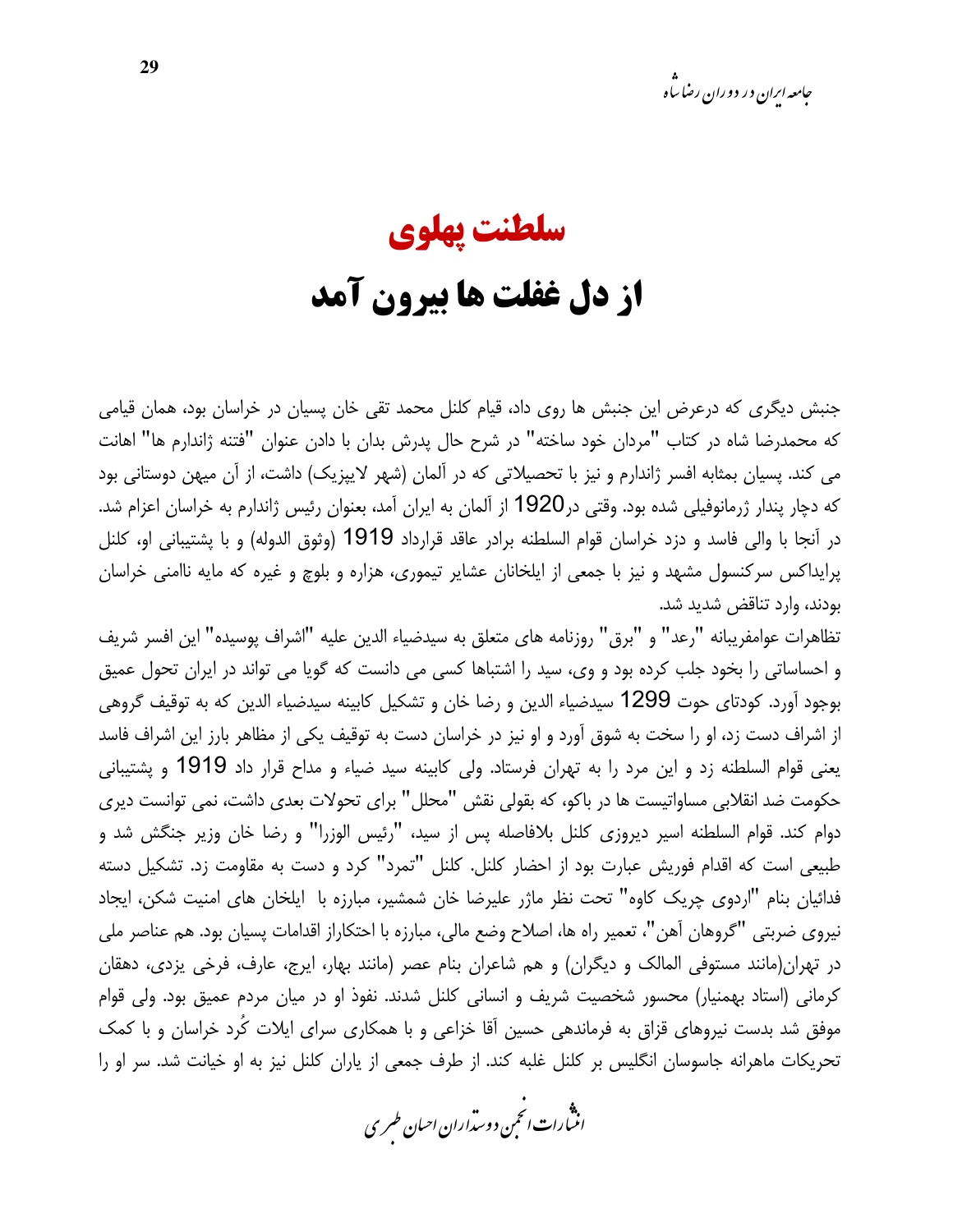هم مانند سر کوچک خان بریدند. چنانکه گفتیم کلنل در محیط عمل خود جاذبه شخصی نیرومندی داشت. برخورد انسانی و متین او با مردم، اندیشه های مترقی و صداقت و شجاعت او، او را محبوب ساخته بود، منتها یک جنبش، علیه دشمنان محیل و قساوت پیشه ای مانند ارتجاع ایران و استعمارطلبان حامیش تنها به اتکاء جاذبه و حسن رفتار و یا قهرمانی رهبران پیش نمی رود. برای کلنل، علی رغم تحصیلات خوبی که داشت، درک روند های بغرنج اجتماعی، یافتن شیوه درست سازماندهی و استراتژی و تاکتیک درست کار، تحلیل صحیح وضع جهان و ایران، جلب توده های زحمتکش به مبارزه، دشوار بود و دشمن محیل و قسی و معلمان مجرب و مجهز آن توانستند بی دشواری چندان او را و سپس جمع بزرگی از پاران و انتقامجویان او را از سر راه خویش بردارند.

یک لحظه این فرض محال را ممکن شمریم که نهضت های تقریبا همزمان شمال: نخست خیابانی، سپس کوچک خان (در مرحله دوم جنبش) آنگاه کلنل محمدتقی خان پسیان، همراه با کمونیست ها و دمکرات های تهران و شهرهای دیگر عناصرمترقی، **جبهه وسیع واحدی** با هدف های روشن و مشخص و قابل تحقق در شرایط روز ایجاد می کردند. در آن موقع امپریالیست های انگلیس که از جنگ اول جهانی و مداخله علیه انقلاب کبیر فرسوده شده و در اروپا گرفتار مسائل دشوار بودند، نمی توانستند در قبال این نیروی عظیم پایداری کنند. ارتجاع ایران نیز جرات آن را نمی یافت و نیروهای مسلح انقلابی به آسانی نیروهای ارتجاعی سردار سپه را از سر راه می روفتند، جاسوسان و دو رویان را افشاء می کردند، تهران را مانند دوران محمدعلیشاه آزاد می ساختند و در آنجا جمهوری ملی و دمکراتیک و مترقی ایران را بوجود می آوردند. ولی اجاق های جنبش از لحاظ زمانی و مکانی جدا جدا سوخت و جدا جدا خاموش شد و عناصرانقلابی و دمکراتیک در شهرها و بویژه در پایتخت پس از محرومیت از تکیه گاه های قیام، در محاصره سیاسی ارتجاع و امپریالیسم افتادند و نمی توانستند جز چند سالی بیشتر، بنحو از انحاء دست و پائی بزنند و روشن بود که قدرت استبدادی مدرنیزه ای که در حال شکل گرفتن است، همه مقاومت ها و مخالفت ها را سرکوب خواهد کرد و اراده طبقات حاکمه و امپریالیسم را بر کرسی خواهد نشاند. برای اینکار تنها زمان لازم بود.

دلیل عمده شکست این نهضت ها نامساعد بودن یک رشته عوامل عینی است (مانند عقب ماندگی اجتماعی و اقتصادی جامعه، تاثیر مخرب استعمار، ضعف وعدم تشکل توده ها، آمورفیسم و بی شکلی قشرها و طبقات و فقدان مرزبندي بين آنها، تناسب قواي جهاني بسود امپرياليسم و ارتجاع و غيره). ولي عوامل ذهني (تفرقه و تذبذب اصولي و اختلاف بین سران جنبش و رقابت مخرب بین آنها نیز در داخل یک سازمان واحد، راه دادن به حب و بغض و اغراض و محاسبات و انتقام جوئی ها و خود نمائی های شخصی و غیره) نیر نقش اندکی ایفا نکرده است. در شرایط امروزی که عامل عینی دمبدم به سود جنبش انقلابی بهبود می یابد، مسئله عامل ذهنی که متاسفانه سرسختی نشان می دهد، بیش از پیش کسب اهمیت می کند.

.<br>انن رات انځمن د وسداران احبان طسر ی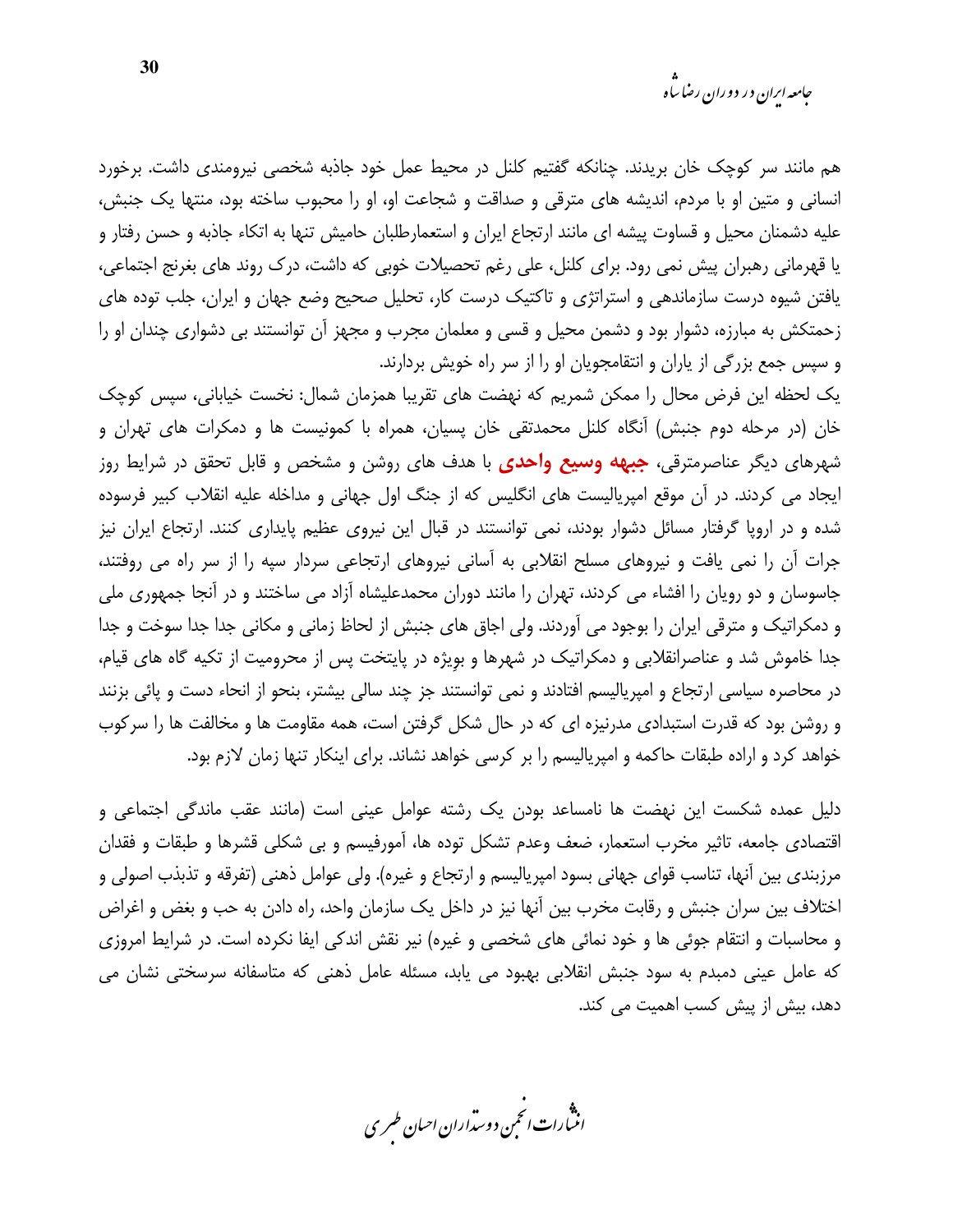سرسختی عامل ذهنی و برخی مختصات منفی رایج خود به سیر پرتضاریس تاریخ خلق های خاورمیانه و بویژه ایران و فاجعه های مکرر و دیرینه درونی این تاریخ مانند دوام نظام فئودال و پاتریارکال و شیوه های ابتدائی تولید، دسپوتیسم (استبداد) شرقی و هجوم های مکرر از داخل و خارج و عدم ثبات اجتماعی و غیره، مربوط است. البته "یند و اندرز" نمی تواند برخی مشخصات ریشه دار روحی ما را که ثمره سده هاست بسرعت عوض کند ولی با کنترل توده ها، با مکانیسم کار جمعی، با بسط پراتیک انقلابی که خود سالم سازی و تمیز کننده است، می توان محیط های ثمربخش تری آفرید. علاوه براین عوامل، طرح دائمی معایب اسلوب و شیوه کارانقلابی و انتقادی از ذهنی گری و روش فردی (در نقطه مقابل روش جمعی) و تصریح ضرورت احتراز از چپ روی و تفرقه جوئی و داشتن حساب های خصوصی و جاه طلبی و یا بکار بردن شیوه های مخرب وحدت شکن نیز بنوبه خود لازم و سودمند است. تردیدی نیست که ما بین عوامل عینی و ذهنی تاثیر متقابل دیالکتیکی وجود دارد و هرنسل تازه ای از انقلابیون با بسیج بهتری وارد میدان تاریخ خواهد شد، تا زمانی که بتواند سرانجام ضحاک ستم و امتیاز را از پشت کوهه زین به خواری فرو بکشد و فرو بمالد و زور و فریبش را باطل سازد.

سودمندی جنبش های شمال و جنوب ایران در آن بود که امپریالیست های انگلستان دانستند که آنها دیگر نمی توانند قرارداد منعقده با وثوق الدوله در1919 را نگاه دارند، نمی توانند به سیاست سنتی تقویب تفرقه عشایری در ایران ادامه دهند، نمی توانند در دورانی که یک همسایه با ایران بمثابه برابر حقوق عمل می کند، آنها رسم ننگین "کاپیتولاسیون" را بیش از این بر ایران تحمیل کنند، نمی توانند در کنار یک کشور بزرگ انقلابی، در جهانی دگرگون شده، ایران را به عقب ماندگی دیرینه محکوم شمرند، و در قبال فشار نیرومند و همگانی مردم ایران که خواستار پیشرفت و نوسازی کشور بودند، مجبورند، ولو گامی چند واپس بنشینند. بقول ل. فیشر در کتاب "شوروی ها در امور جهانی" در محیط ایران آن موقع وجهه اتحاد شوروی با همان سرعت که وجهه انگلستان سقوط می کرد، در حال اعتلا بود. (world Affairs.t.I.P.433 the soviet in). در این شرایط نقشه های مختلفی در "دائونینگ استریت" محل وزارت خارجه انگلستان و در شعب اکتشافاتی وزارت جنگ این کشور و از طرف سازمان "اينتلجنس سرويس" با مشورت با غلامان ايراني امپرياليسم انگلستان حتى با دربار احمد شاه مورد بررسي قرارگرفت. اجرای نقشه تازه با کودتای حوت 1299 بدست سید ضیاء الدین طباطبائی از عمال اینتلجنس سرویس که برای همین منظور سازمانی بنام "کمیته آهن" درست کرده بود، آغاز شد. درباره ارتباط سید با انگلیس ها مولف امریکائی لنچوسکی در کتاب نامبرده (روسیه وغرب در ایران– نیویورک– صفحه 72) صریحا می نویسد: "سیدضیاء الدین مدیر روزنامه رعد در تماس نزدیک با میسیون انگلیسی بود". "کمیته آهن" سازمان مناسبی بود که بین سید ضیاء الدین و آن "خونتای" نظامی قزاق که از رضا خان سردار سیه حرف شنوی داشتند، پیوند ایجاد کند. سران ایرانی دیویزیون قزاق مدت ها بود بوسیله ژنرال باراتف و فن اتلر سفیر سابق روسیه (گویا به کمک ریپورتر جاسوس ثابت) Resident انگلیسی در تهران، به انگلستان معرفی شده بودند. ژنرال های انگلیسی دنسترویل و ایرونساید و ماله

.<br>انن رات انجمن دوسداران احبان طسری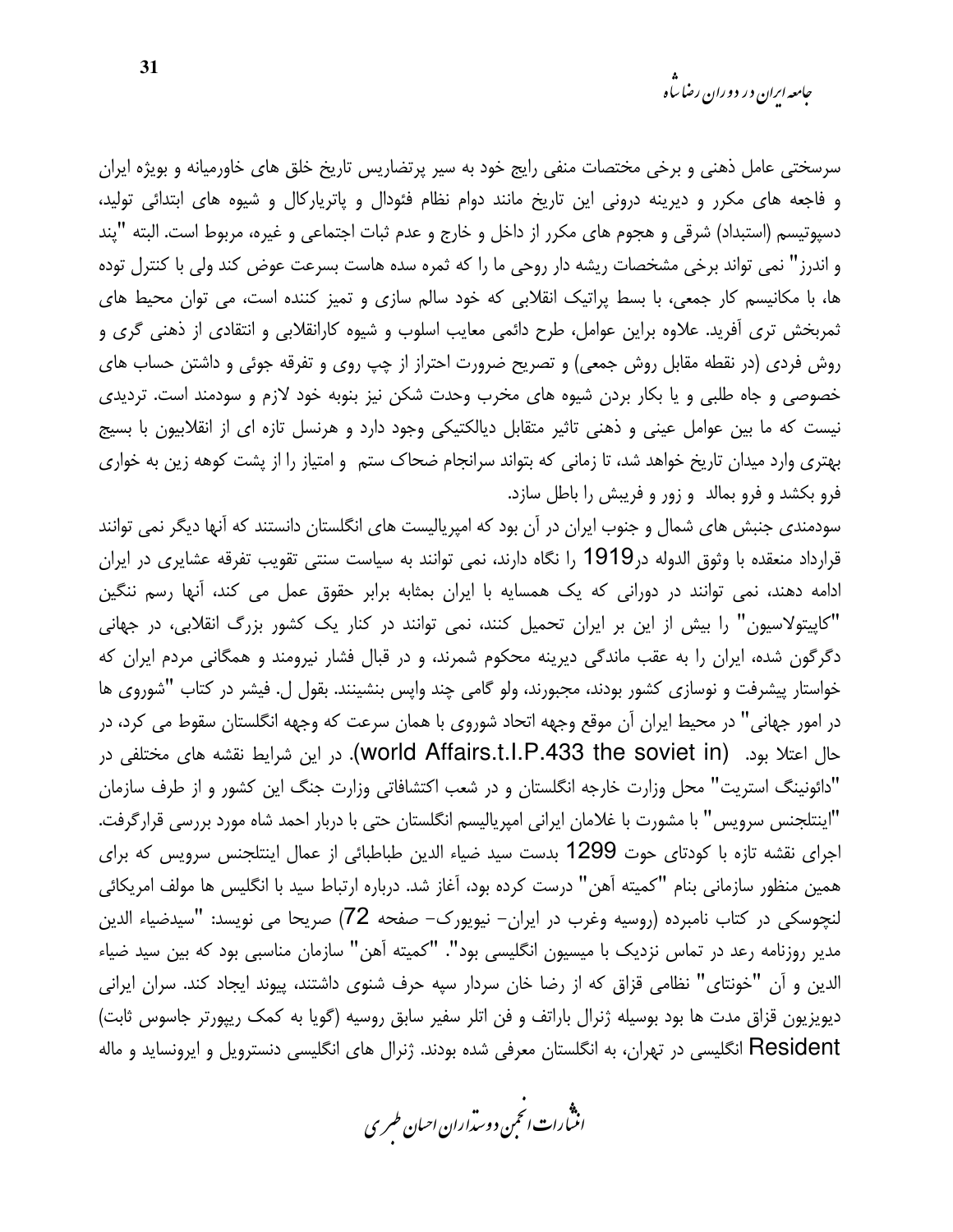سن هر یک درباره رضا خان و گروهش نظر داده بودند. سران ژاندارم غالبا مانند پسیان و لاهوتی در اپوزیسیون بودند، لذا نمی توانستند مورد اعتماد قرارگیرند ولی سران قزاق سابقه غنی و جدی ضد خلقی داشتند و در میان این سران، رضا خان معروف به "شصت تير" و "قلدر" از همه بنام تر بود. مي گوئيم بنام تر و نمي گوئيم با شعورتر، زيرا رضا خان علی رغم هوش طبیعی، سواد اندکی داشت و در میان افسران قزاق افراد تحصیل کرده دیگری بودند که بعدها در دوران سلطنت پیوسته ازغضب و حسد او می ترسیدند و ازسخنان گزنده اش در امان نبودند. دسترسی به اسناد سری خاصی لازم است تا پیچ وخم این تصمیم گیری در نزد امپریالیست ها روشن شود. واقعیت آنست که سید ضیاء الدين سه ماه پس ازكودتاي 1299 ( 1920) كه مهمترين وعده اش الغاء قرارداد 1919، يعني الغاء قراردادي بود که بقول بالفور (حوادث اخیر در ایران – لندن، صفحه 236) خود عملا ملغی بود، بوجود زائد بدل می گردد و مجبور به ترک ایران می شود، ولی رضا خان بعنوان وزیرجنگ در کابینه اول و دوم قوام السلطنه، کابینه اول مشيرالدوله، كابينه مستوفى الممالك، كابينه دوم مشيرالدوله باقى مى ماند تا سرانجام به مقام " حضرت اشرف رياست وزراء " می رسد و سپس با راندن احمدشاه از دالان جمهوری می گذرد و به سلطنت دست می پابد.

از تشكيل كابينه سيد ضياء الدين ( 5 مارس 1921) تا تشكيل نخستين كابينه دوران سلطنت رضا شاه (يعني كابينه ذكاء الملك فروغي در19 دسامبر1925)، مدت چهار سال رضا خان راه پرييچ و خم يک عروج دشوار را طي مي کند و مقاومت سلسله قاجار و طرفدارانش و نیز مخالفان استقرار دیکتاتوری جدید را در مجلس و مطبوعات و احزاب گام بگام در هم می شکند. و.س.هاز مولف امریکائی در کتاب "ایران" صریحا تاکید می کند: " نیازی به اثبات این نكته نيست كه انگليس ها در لشكركشي به تهران و در پيش كشيدن رضا خان دخالت داشته اند.'' ,S. Haas) lran, p.142 W.) . پس از این آشنائی سریع با حوادث دو دهه اول قرن بیستم، اینک ما کاملا در آستانه وقايعي قرار گرفته ايم كه بتاريخ اعتلاء و سلطنت و سقوط رضا شاه مربوط است. اين دوران مهمي ازتاريخ معاصرایران است، زیرا طی آن، چنانکه یکبار دیگر نیزگفتیم، روبنا و زیربنای جامعه نوین سرمایه داری در خطوط کلی خود در ایران پدیدارمی گردد و دیکتاتوری رضا شاه مجبورمی شود بخشی از وصایای انقلاب سرکوب شده را بشکلی كه براي وي و طبقات حامي و يشتيبانان استعماريش قابل تحمل باشد، عملي نمايد.

.<br>انن رات انجمن دوسداران احبان طسری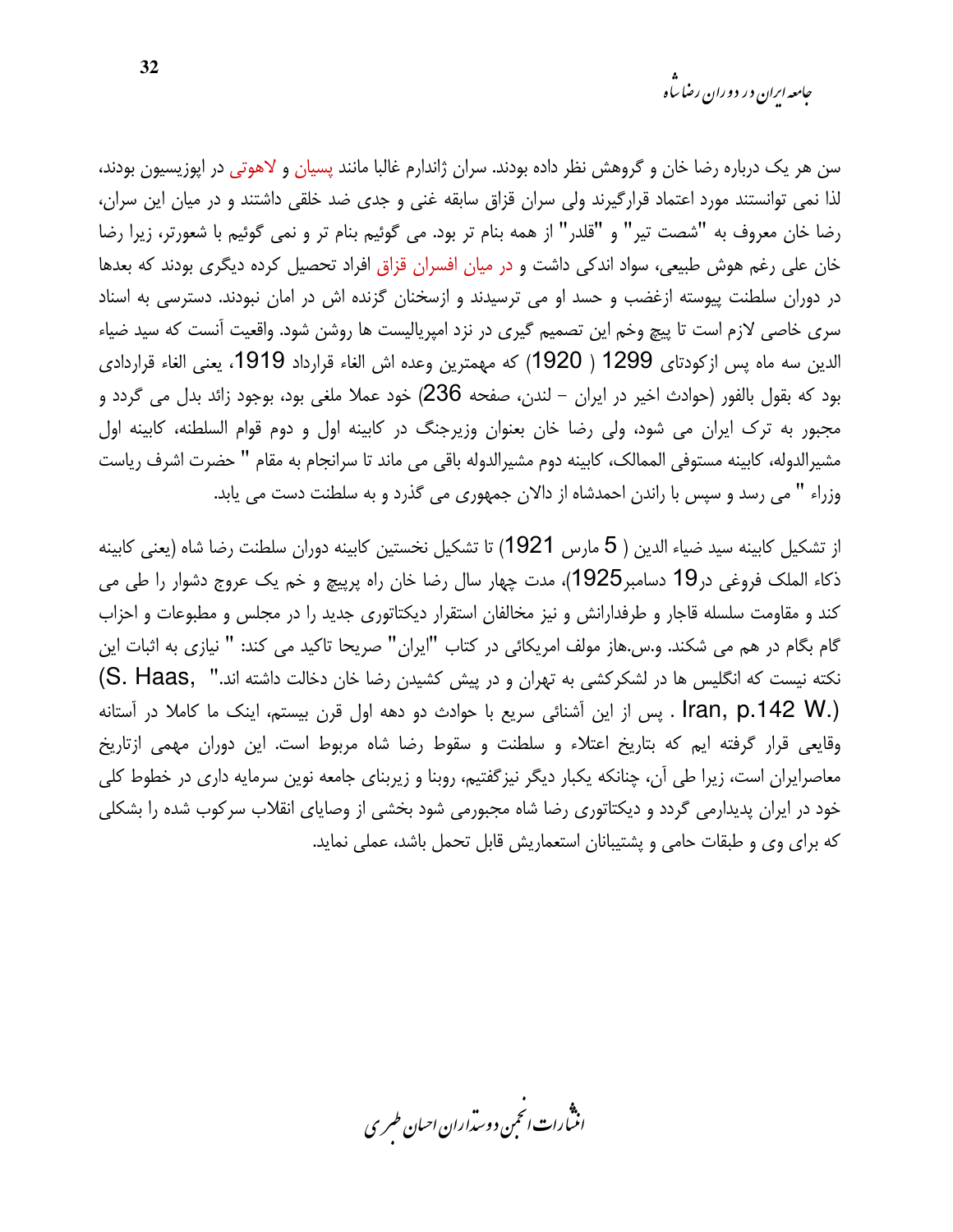# **یس از فریب همه نیروهای چپ و ملی** استبداد رضا خانی نیز گام به گام پیش آمد

جستجوی "دست آهنین" و "منجی ایران" نه تنها به شعاربخشی از طبقات ملاکان و بورژوای تجارتی و طبقه ذوحیاتین بورژوا– مالک، بلکه حتی تا حدودی در شهرها به شعارمتداول اّن قشرهایی ازجامعه کشورما بدل شده بود که با احساس دردناک تاسف، شاهد خاموشی شعله انقلاب ها و قیام ها بودند، امیدشان از "رجال ملی" وکارائی دستگاهی که از مشروطه نیم بند پدید شده بود به پاس ٍ مبدل گردیده و آسانترین داروی دردها را در پیدایش "نادر" تازه ای می جستند. مثلا ملک الشعراء بهار عضو حزب دمکرات و شاعر مشروطه خواه آرزو می کرد که از خط افق گردی بخیزد " وزان گرد صاحب کلاهی بر آید." شاهان قاجارو دستگاه دولتی وابسته به آنها مدتها بود هرگونه اعتباری را ازدست داده و مرجع امید و اعتماد نبودند. با وجود روش احتیاط آمیز احمد شاه و ولیعهدش، بسیاری انتظار می کشیدند که بساط این سلسله برچیده شود. شاعر معروف دیگر دوران ادیب الممالک فراهانی مینوشت:

> " هي هي حيلي قم قم وقم قم كه إزاين فتح شاهي بتو ختم آرد و دولت بختام است"

عارف قزوینی در "غوغای جمهوری" که بسود رضا خان برپا شده بود غزلی در تالار"گراند هتل" تهران خواند که ازجمله ابیات زیرین آن شهرتی یافت:

> "خوشم كه دست طبيعت نهاد دردربار چراغ سلطنت شاه بردريچه باد کنون که میرسد ازدور رایت جمهور بزیرسایه او زندگی مبارک باد!"

.<br>انن رات انجمن دوسداران احبان طسری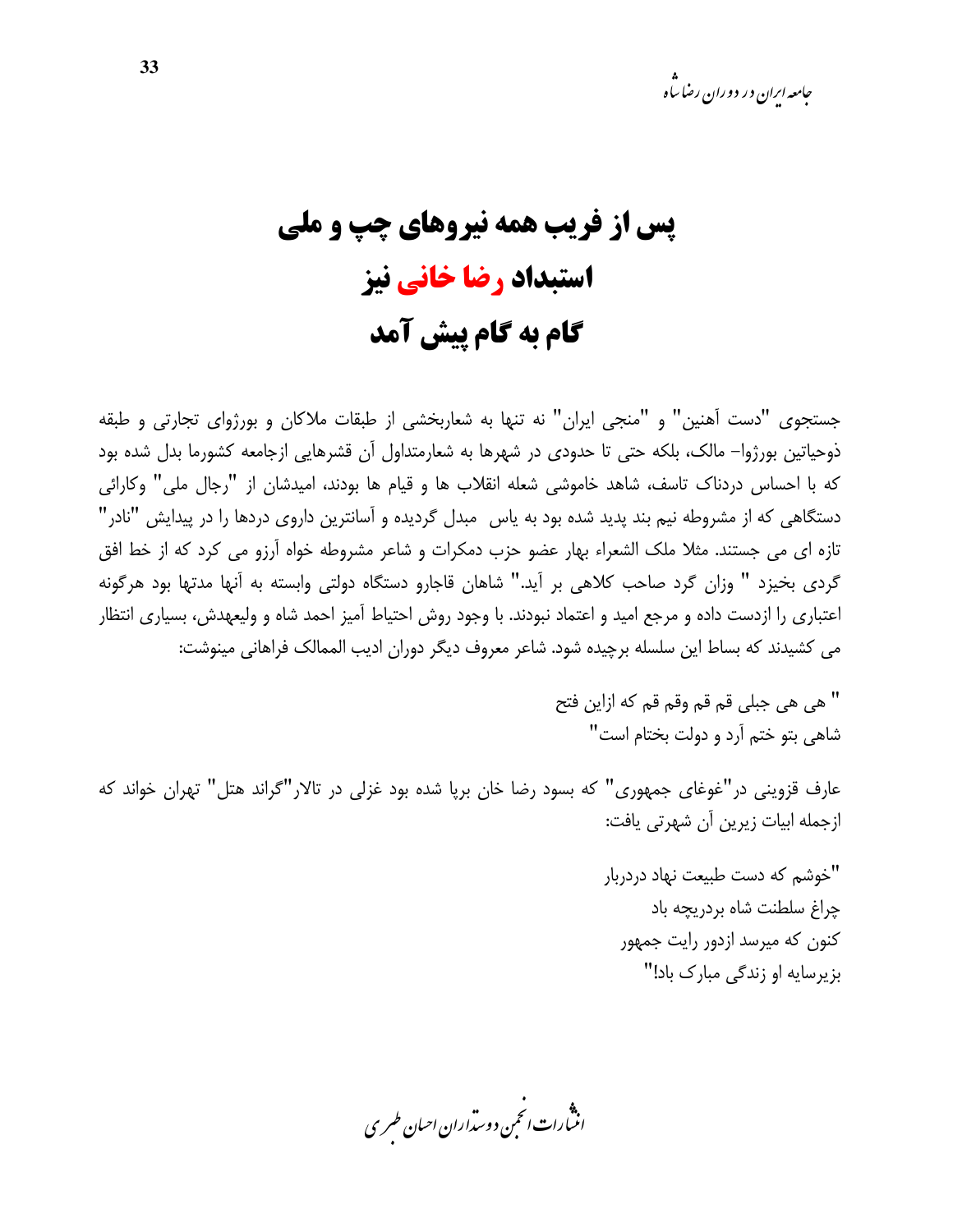*جامعه اران در دو د*ان رضا ساه

ايرج جلال الممالک که ازابيات ياد شده عارف سخت کوک بود، اَن " عارف نامه" هزل اَميز را عليه اين شاعر پراحساس سرود و درآن نوشت که آن "یک دهن" را بی ربط خوانده است، ولی با اینحال درهمان منظومه عارفنامه چنين مينويسد: " تجارت نيست، صنعت نيست، ره نيست

امیدی جزبه سردارسپه نیست."

وقتی پدیده ای درتاریخ نضج می یابد ازمسامات مختلف آن میتراود. درکنار این "آمادگی روحی" آنچه که مهم است، تجدید گروه بندی درطبقات حاکمه ایران است. این تجدید گروه بندی ازدوران ناصرالدینشاه آغاز شد و بتدریج قشرهای مالکان نیمه فئودال که با تولید کالائی و بازارسرو کار داشتند و بورژوازی بازرگان که درکاربهره کشی اززمین ومستغلات نیزدخالت داشتند و نیز بورژوازی کمپرادر، به نفوذ خود، درقبال طبقات حاکمه سنتی یعنی اشرافیت فئودال و ایلخانان عشایر و روحانیون بزرگ، بیش ازپیش می افزودند. روند این تجدید گروه بندی، البته روندی کُند ولی دائمی بود و باید گفت که انقلاب مشروطیت، قیامهای شمال و مجموعه حوادثی که دربخش گذشته از آن باجمال سخن گفتیم، این روند را تسریع میکند. چنانکه یاد کردیم، تیپ های نوینی که گاه هم مالک بودند وهم بازرگان ( گاه ازمنشاء فئودالها و گاه ازمنشاء بازرگان) وأنها را می توان مالک بورژوا یا بورژوا– مالک نامید و با تولید کالائی و بازار داخلی و خارجی سروکارداشتند، بسبب سرشت بورژوائی خود و برای بسط وگسترش خویش خواستارامنیت، تمرکز، و تجددی که برای آنها لازم است، بودند. مجلس، مطبوعات، احزاب، جنبشها، بیش از پیش سیاست را بعنوان ایدئولوژی جانشین تنها ایدئولوژی مسلط قرون وسطائی یعنی مذهب می ساختند. روابط مختلف با کشورهای اروپائی، تحول و نوسازی زندگی ایران را بیش از پیش به یک امرقابل قبول برای جامعه مبدل میکرد. گروهبندی نوین طبقات حاکمه، برخلاف قشرهای سابق اشراف و ایلخان ها ومجتهدان محافظه کار، آمادگی بیشتری برای پذیرش این نوع تحولات داشتند و مایل بودند "آدم" مناسب خود را از میان انبوه مدعیان پیدا کنند تا به این قصدها وآرزوها جامه عمل بيوشاند.

چنانکه دربخش پیشین متذکرشدیم، نظرامپریالیستهای انگلیس نیزکه امپریالیستهای مسلط بین دوجنگ جهانی دراین منطقه آسیا بودند، در مورد سیاستی که باید در ایران از پیش ببرند پس ازشکست قرارداد 1919 تغییر یافت. بتدریج نوعی توافق فکری مابین خواست گروهبندی جدید درهیئت حاکمه ایران و امپریالیستهای انگلیس پدید شد وهردو این عوامل نقش خود را دریافتن " نامزد" مناسب وتامین اعتلاء او تا مقام دیکتاتورایران ایفاء کرد.

باید کسی را می یافتند که درقبال همسایه نیرومند سوسیالیست، درقبال افکار عمومی عطشان ترقی و تجدد، نوعی واکنش "مثبت" ولی مشروط بکند تا بتواند سیرترقی را ترمزنماید و از انفجارخطرناک جدیدی جلوگیری بعمل آورد.

.<br>انتبارات *انحم*ن دوست<sub>ر</sub>اران احبان *طسر*ی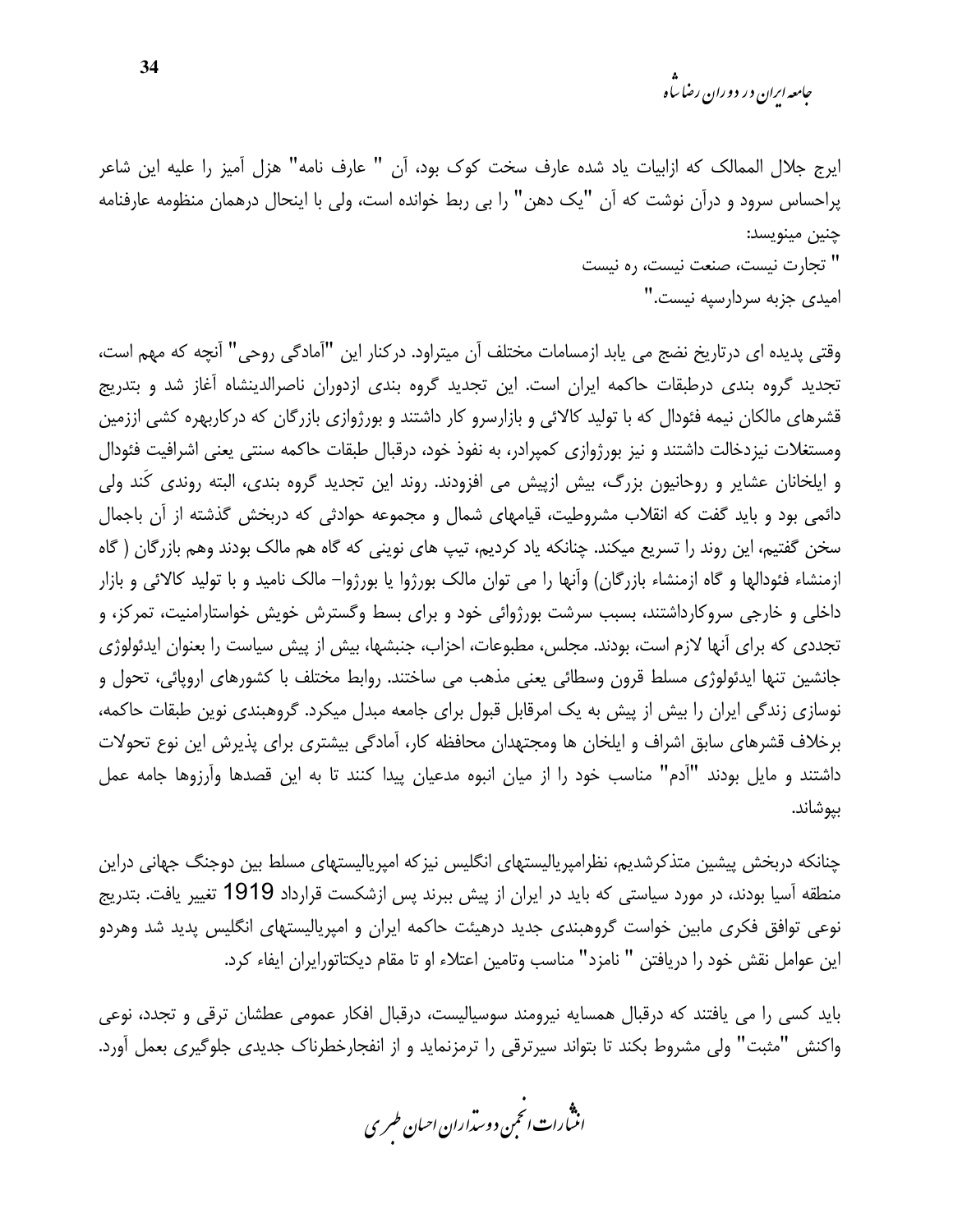*جامعه اران در دو د*ان رضا ساه

زیرا دیگربا سبک های کهنه نمیشد ایران را اداره کرد و آنرا از گردونه تاریخ معاصربشریت با شعبده بازی بیرون نگاه داشت. این درست همان پدیده ایست که ما دردوران " انقلاب سفید" می بینیم و یکی ازنخستین سخنگویان آن دكترعلي اميني آنرا با اين عبارت بيان داشت: " براي انكه همه يک تومان ازدست نرود، بايد سه قران آنرا داد تا هفت قران را بتوان نگاه داشت."

انگلیسها برأی العین دیدند که نقشه تقسیم ایران باطل شد و ورق "تبدیل ایران به مستعمره" درزمان وثوق الدوله با رسوائی باخت کرد و سپس بازی "کابینه سیاه" سید ضیاء با تظاهرات ضد اشرافی بی محتوی وعوامفریبانه (مثلا دادن دوغ بجای مشروب درمهمانی رسمی به خارجیان، نظیر بازیهای بعدی این شخص درمورد اشاعه کلاه پوستی و ترويج چاي نعناع بجاي چاي معمولي) بازيهاي خنكي است كه اگرهم مدت كوتاهي باعث گيجي عناصر ضد اشرافي و با حسن نیتی مانند کلنل محمدتقی خان پسیان، عارف قزوینی، میرزاده عشقی و دیگران شود، عاقبت ندارد. ازآن گذشته سیدضیاء، مداح قرارداد 1919 و دوست دولت مساواتیست باکو، نمی توانست درهمسایگی شوروی نخست وزيرباقي بماند.

پیدایش دولت شوروی وضع نوی را در جهان پیش آورده بود و برای سرمایه داری جهانی دردرجه اول محاصره سیاسی، نظامی و اقتصادی این کشور برای جلوگیری از رخنه اندیشه های سوسیالیستی ضروربود. لذا نقشه مشترک امپرياليستي "كمربند امنيت يا صحت" (Sanitaire Cordon) پيش آمد و امپرياليستها غرب بكمك طبقات حاكمه محلي ايجاد اين " كمربند" را بدورشوروي بصورت يكسلسله ديكتاتوريهاي نظامي ضد كمونيستي ( مانرهايم درفنلاند، پیلسووسکی درلهستان، ریدزسمیگلی دررومانی، بوریس در بلغارستان، اتاتورک درترکیه، رضا شاه در ایران، نادرشاه در افغانستان، چان کای شک درچین، هیروهیتودرژاپن) به تحقق رساندند.

البته تاریخچه پیدایش این دیکتاتوری های نظامی ضد کمونیست گرد شوروی ومنشاء اجتماعی آنها ابدا همانند و درجه ترقیخواهی یا ارتجاعیت آنها نیز یک سان نیست ولی ازجهت ماهیت وسمت اجتماعی و سیاسی شباهت فراوانی ما بین آنها حکمرواست. رهبری حزب کمونیست شوروی این تاکتیک امیریالیستی را بارها بعنوان "محاصره" شوروی محکوم کرد و تنها پس از جنگ دوم جهانی گفت که اینک دیگرمحاصره شوروی به شیوه دوران پس از جنگ اول جهانی میسرنیست.

آنچه که به شخص رضا خان ونقش ویژه او دراعتلاء خود مربوط است، آنست که وی خود را مردی مناسب برای ایفاء این وظیفه خاص نشان داد و از این جهت تاثیرمختصات خصوصی او را نمی توان به حساب نگذاشت. رضا خان نشان داد که باندازه کافی قسی و درعین حال باندازه کافی حیله گراست و برای نیل به مقام بزرگ براحتی موازین و جدان واخلاق را لگد مال میکند و وسوسه ای از این باب آزارش نمی دهد. به طبقات حاکمه سرمایه داری وفادار و از

.<br>انن رات انجمن دوسداران احبان طسری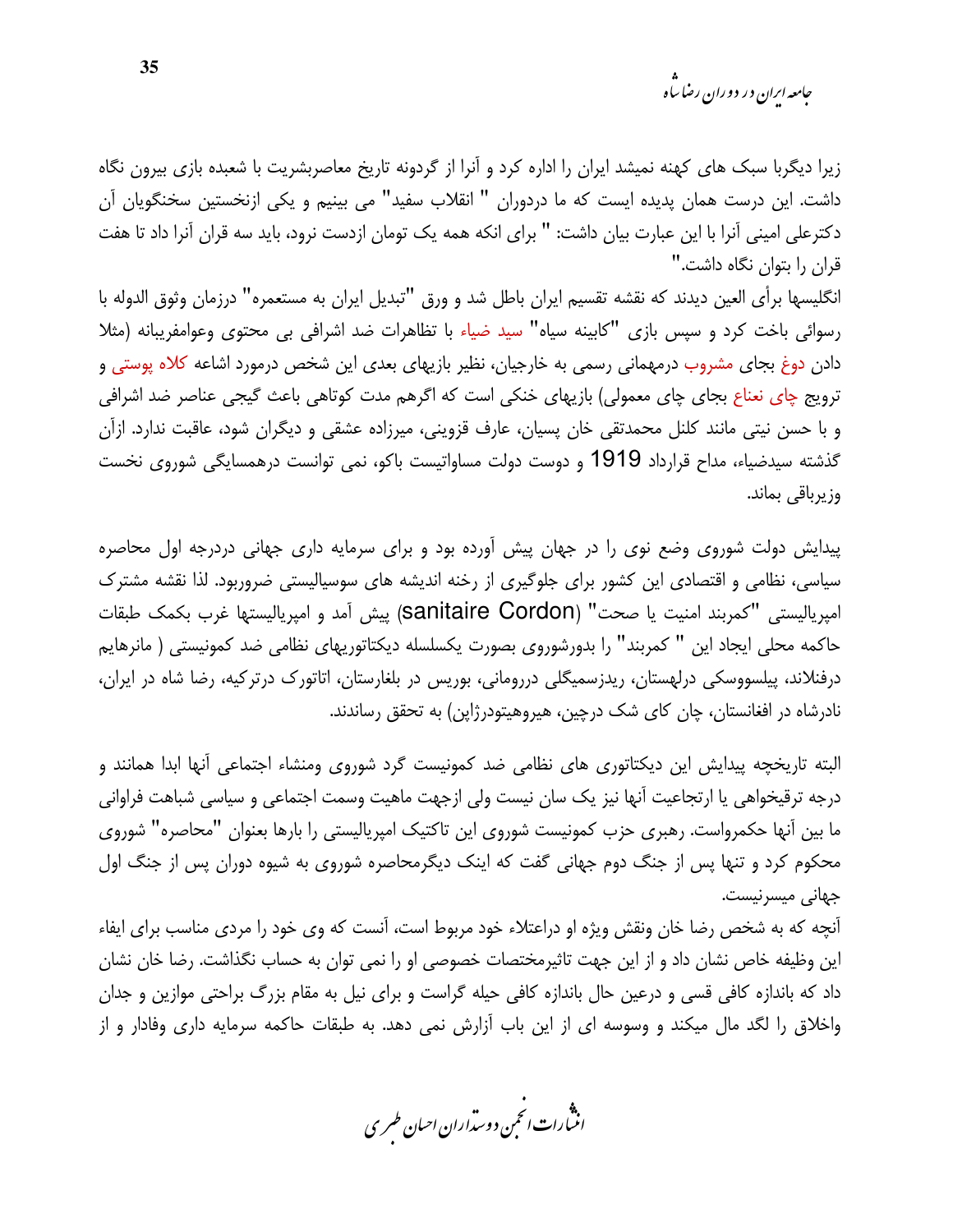*جامعه ایران د*ر دوران رضا س<sup>ا</sup>ه

كمونيسم و دمكراتيسم و انقلاب و جنبش خلق بيزاراست و "مشت" و"سر نيزه" خوبي است. رضا خان درعين حال براي قبول تحولات " نوسانگرانه" درچارچوب خواست طبقه بورژوا– مالک آمادگی داشت.

نقص رضا خان درسواد کمش بود که آنهم "عیب" نبود و میشد با قراردادن جمعی ازچاکران "فاضل" امپریالیسم در جوارش جبران كرد. كساني مانند محمدعلي فروغي، عبدالحسين تيمورتاش، ميرزا على اكبرخان داور، سيدمحمدتدين و امثال أنها گردش قرارگرفتند و خود اوبا "خونتاي" دوران قزاق يعني يزدان پناه، اميراحمدي، اميرفضلي، كريم آقاخان بوذرجمهري، عبداله خان طهماسبي، محمد خان درگاهي، شاه بختي، محمد حسين آيرم، جان محمدخان، خدایارخان، نخجوان (امیرموثق)، کوپال و غیره که از او حرف شنوی داشتند و نیز به یاری انتریگانها و تروریستهای داشناک و مساواتچی که از قفقاز در قبال ارتش رهاگرسرخ گریخته و سرشار از بغض و کینه نسبت به کمونیسم بودند و دستورداشتند که به اعتلاء رضا خان کمک کنند، و با یاری یک عده روزنامه های هوراکش ومتملق ازقبیل "اطلاعات"، "ايران"، "ستاره ايران"، "كوشش"، "ناهيد"، "سفق سرخ" و غيره أن وسايل لازمى را كه براي تحميق يا مرغوب كردن لازم بود، بوجود آورد و " كارير" خود را ازهمان كودتاي حوت 1299 با اعلاميه اي تحت عنوان " حكم مي كنم!" آغاز كرد.

پس ازاین سیراجمالی خوبست به بررسی مشخص برخی اسناد که اعتلاء رضا خان را روشن می سازد بپردازیم تا سخن ما از نوع دعا وی مجرد و داوری های یکجانبه حساب نشود.

ورود رضا خان به صحنه و آغاز اعتلاء او ازیپدایش "کمیته آهن" است. م.س. ایوانف در"تاریخ نوین ایران" جریان پیدایش این کمیته را چنین مینویسد: " درتهران با شرکت فعال امیریالیست های انگلیس، برای اجراء یک کودتا، كميته اي پنهاني بنام " كميته آهن" تشكيل شد. سيدضياء الدين طباطبائي مدير روزنامه "رعد" و نصرت الدوله فیروز که با انگلیسها ارتباط نزدیک داشت بر راس این کمیته قرارگرفتند. نصرت الدوله درآنهنگام درلندن بود و نقشه كودتا با شركت او درلندن طرح گرديد، رضا خان ميرپنج بريگاد قزاق ايران را نيزبه اين توطئه جلب كردند." و نيز: "درآستانه اجرا کودتا، رضا خان بر حسب سفارش ژنرال انگلیسی ایرونساید به فرماندهی دیویزیون قزاق منصوب گرديد".

این تصریح را از قول مورخ مطلع شوروی برای آن لازم دانستیم که نقش رضا خان درکودتا، ارتباط او با امپریالیستهای انگلیس، روشن شود زیرا در اینجا سخنگویان امپریالیسم مطالب دیگری نیز دعوی کرده اند. ازآنجمله سر ریدربولارد سفیرسابق انگلستان درایران درسال 1964 درلندن کتابی نشر داده است بنام " بریتانیا وخاورمیانه ازابتدا تا سال 1963". بولارد دراین کتاب خود (صفحه 124) تصریح میکند: "اتهام رایجی است که درمورد به سلطنت رسیدن رضاشاه به انگلستان وارد میکنند. این حرف هیچ اساس ندارد. کودتا، هم دولت اعلیحضرت یادشاه

.<br>انن رات انجمن دوسداران احبان طسری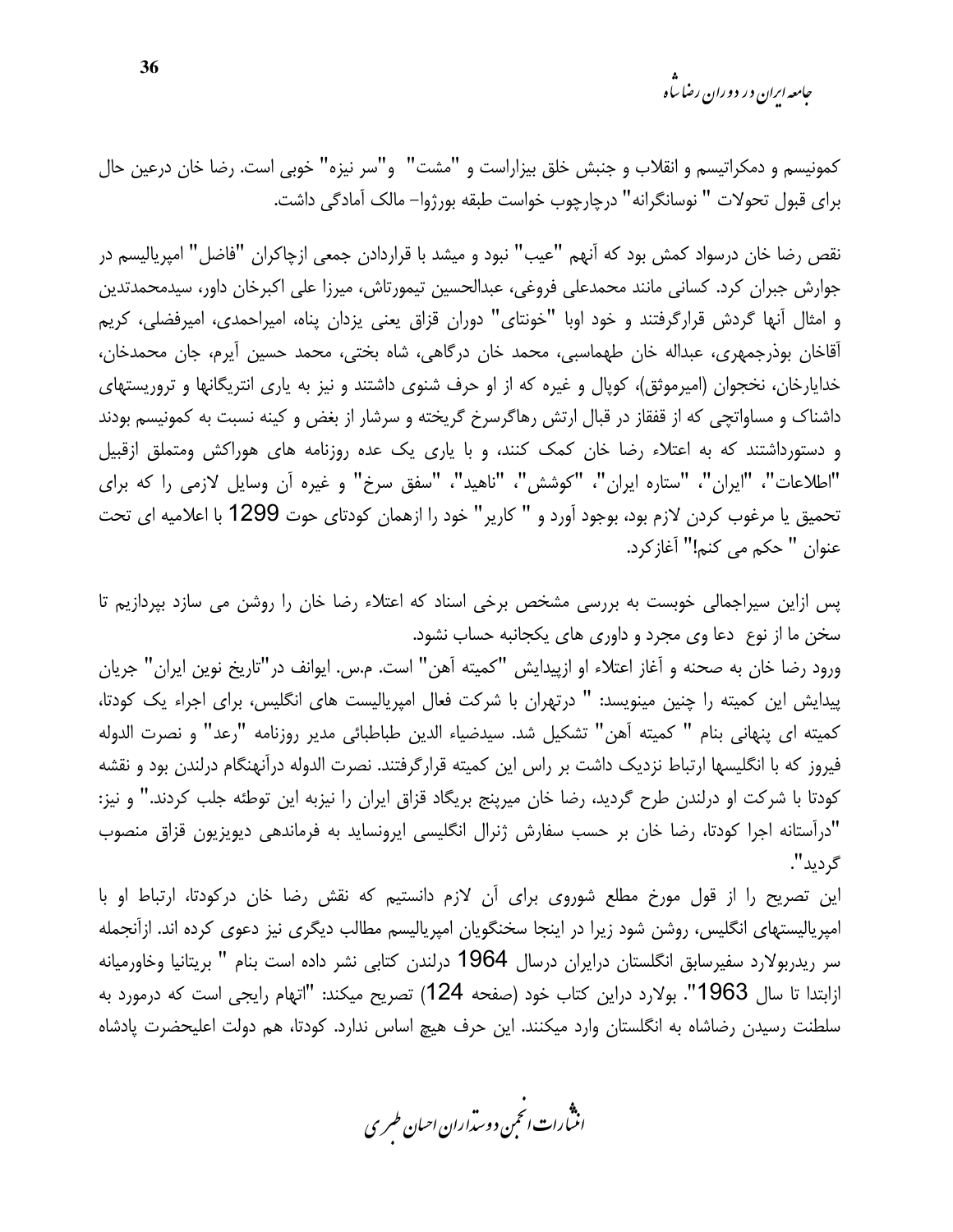جامعه ایران در دوران رضا ساه

بریتانیا و هم میسیون انگلیسی در تهران را غافلگیرساخت. انگلیسها، نظیردیگران طرفدار استقرار نظم بودند ولی آنها ازتغییرات سیاسی و اقتصادی که رضاشاه ایجاد کرد بیش ازدیگران زیان دیده اند.

Britain and the Middle East from Earliest) Times to 1963, London, 1964)"

ملاحظه کنید! سررید بولارد با چه سیمای معصوم و با چه طلبکاری رندانه ازکودتا وسلطنت رضا شاه سخن می گوید. ولي واقعيات تاريخي غير قابل انكار اين اظهارات دروغ و سالوسانه را رد ميكند.

وقتی در31 اکتبر1924 (1304) مجلس پیشنهاد سید محمد تدین را درباره خلع قاجار و دعوت مجلس موسسان و انتقال سلطنت از قاجاربه پهلوی تصویب کرد، موافق "اسناد سیاست خارجی انگلستان " 1939-1919) Document on British foreign policy) منتشره در لندن ازسالهای 1952 تا 1966 درسه سری، ( صفحه 775) به سفیرانگلیس سر پرسی لرن ازطرف دولت ایران گفته شد که دولت مایل است انگلستان نخستین دولت خارجی باشد که رژیم ایران را برسمیت بشناسد. سرپرسی لرن در2 نوامبر1925 ازچمبرلن نخست وزیر انگلستان تلگرامی دریافت میدارد که طی آن چمبرلن ازانتقال سلطنت از قاجار به پهلوی ابراز رضایت میکند و تصریح می نماید که اینکار بدون زیان برای منافع انگلستان انجام گرفته و درصورتی که دولت ایران اجراء تعهدات خود را درمورد انگلستان متقبل گردد، دولت انگلستان رژیم جدید را برسمیت خواهد شناخت(همانجا)، سوم نوامبر پ. لرن سفیرانگلیس مطالب را به وزیرخارجه اطلاع میدهد و در مورد مذاکرات خود با رضا خان به وزارت خارجه مینویسد: " اوبه من اختیارداد به اطلاع شما برسانم که ایران شرط مراعات قرارداد های موجود بین دو کشور را می پذیرد. رفتاررضا خان با من فوق العاده صميمانه بود. و اقدام شما چنان تاثيري در او داشته كه بنظرمن اين تاثيرنمي تواند بأساني از ميان برود." ( همانجا 776– 777).

دريس سخن چمبرلن " اجراء تعهدات" و قبول رضاخان "مراعات قرارداد هاي موجود بين دوكشور" در اين جا در مرحله اول مسئله نفت قرار داشت. پس ازامضاء قرارداد 1919 و درنتیجه وجود محیط شدید ضد انگلیسی، انگلستان نسبت به سرنوشت قرارداد اسارت بار دارسی که در1901 بسته شده بود، سخت نگران بود، درحالیکه جنگ 1914– 1918 نشان داده بود که ماده گرانبهای نفت برای کشورهای صنعتی معاصردارای اهمیت شگرف است و بهمین جهت بنا به توصیه وینستون چرچیل دولت انگلستان قسمتی از سهام نفت ایران (.B.P یا "بریتیش پترولیوم" را که در ایران سالوسانه "بنزین پارس" ترجمه می شد!) خریداری کرد و سیاست نفت و سیاست دولتی انگلستان بدل گردید. موافقت رضاخان با اجراء تعهدات (یعنی حفظ قرار داد دارسی) منجر بدان شد که انگلستان همه جانبه در دفع خزعل و تبدیل "عربستان " به " خوزستان" به رضا خان یاری رساند. رضاخان نیز، چنانکه بعدها

.<br>انن رات انجمن دوسداران احبان طسری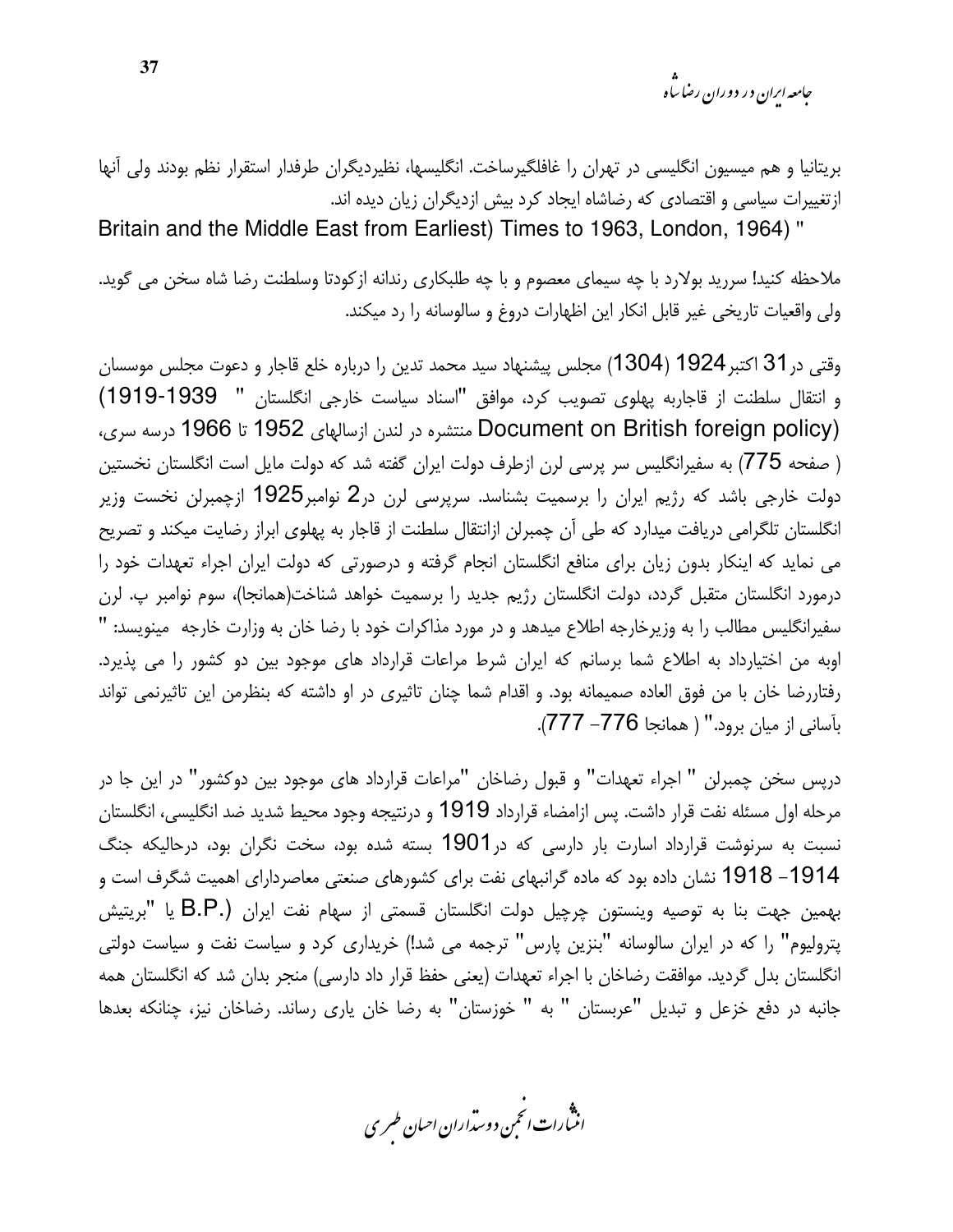<sub>حامعه ابران در دوران رضا ساه</sub>

زندگی نشان داد کلیه مساعی خویش را برای بسط غارتگری انگلستان از نفت ایران بکاربرد چنانکه درجای خود ازآن سخن خواهيم گفت.

جالب است که برخلاف واکنش مثبت انگلستان درمورد اعتلاء رضا خان مطبوعات ترکیه درمقابل تصمیم مجلس دائر به خلع قاجارابراز تاسف کردند، بویژه از این جهت که جمهوری درایران مستقرنشده است. با آنکه دولت ترکیه رژیم جدید را شناخت، ولی وزیرخارجه ترکیه به "ولیچکو" کاردارشوروی درترکیه گفت که ترکیه نگران است که "انگلستان ازاین جریان برای تصرف ایران و تبدیل آن به یک عراق دیگراستفاده کند" ( اسناد وزارت خارجه شوروی .(1962 - 1957

نقش انگلستان درتقویت مستقیم ازرضاخان بویژه درجریان مبارزه رضاخان برای استقرارتمرکزوازآنجمله درمبارزه وی عليه اسمعيل أقا سميتكو وشيخ خزعل بروزميكند. سميتكو وخزعل دوتن فئودال نيرومند وخطرجدى براى رضا خان بودند. درازمیان بردن هردو أنها، مداخله وکمک عمال انگلستان کاررضاخان را بسی تسهیل نمود. درتذ کاریه وزارت امورخارجه انگلستان درباره سياست خارجي اين كشوردر1926 صريحا چنين آمده است: " دولت ايران شيخ محمره ( خزعلی) را مجبورکرد که خودرا تابع شاه بشناسد، خود مختاری سابق اوازبین رفت، ما به اوفهماندیم که دولت اعليحضرت پادشاه انگلستان درصورت عدم اطاعت اوازدولت ايران با نيروز اسلحه ازوى پشتيباني نخواهد كرد" ( اسناد يادشده درفوق، صفحه 865).

این واقعیات، همراه اعتراف دولت چرچیل– ایدن درجریان شهریور1320 که رضا خان را آوردیم ولی او دیگر ازما هم حرف شنوی نداشت، تردیدی در نقش قاطع انگلستان و سازمانهای جاسوسی این کشوردرامرعروج رضا خان ندارد و شبهه پراکنی سرریدر بولار بکلی بی فایده است.

منتها رضاخان توانست این پشتیبانی امیرپالیستی را تاحدی درپرده نگاهدارد وکسان زیادی را درباره ماهیت خود موقتا به اشتباه اندازد. با این حال هرگز مردم ایران در نحوه پیدایش واعتلاء رضاخان تردید نکردند.

مورخ شوروی ا.س.مه لیکف کوشش رضا خان را برای جلب افراد حزب "اجتماعیون– عامیون" و لیدر آن سلیمان میرزا که از عناصرمیهن پرست و مترقی مجلس ایران بود چنین توضیح می دهد: "رضاخان که بیانگرائتلاف جناح راست بورژوا– مالک بود، دراین ایام یعنی درسالهای 1922– 1923 هنوزمیبایست حساب جناح چپ را نیزنگاه دارد، لذا پیوسته به حمایت از اصلاحات وسیع تظاهرمی کرد. در پائیز سال 1923 رضاخان بهنگام تشکیل دولت، ليدرحزب اجتماعيون– عاميون سليمان ميرزا و برخي ديگرازعناصر "سوسياليست" را وارد كابينه خود ساخت. رضاخان می خواست ازاین عناصر چپ برای نبرد با گروههای فئودال استفاده نماید ولی درعین حال خود را آماده می ساخت تا این عناصرچپ را نیزخورد کند." (مه لیکف– استقراردیکتاتوری رضاشاه در ایران– ص 55) باید به این داوری درست مه لیکف این نکته را نیزافزود که اجتماعیون– عامیون و کمونیست ها درآنموقع و درآغازامرامید داشتند که

.<br>انث رات انجمن دوسداران احبان طسری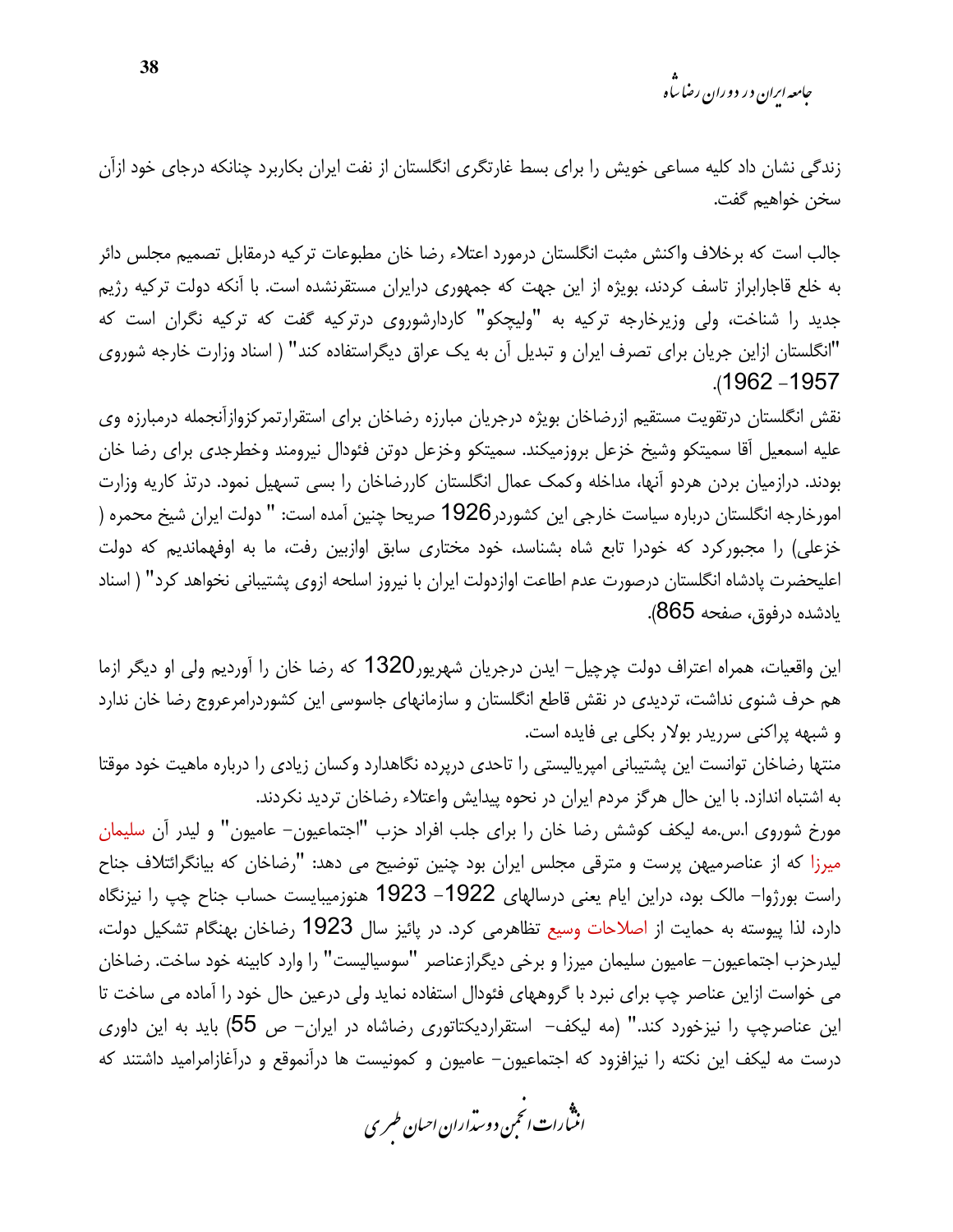شاید تحول رژیم درایران بصورت ترکیه درآید و جمهوری جای سلطنت را بگیرد. آنها نیزچنین جریانی را، درشرایط مشخص، بحق گامی به جلو می دانستند و تمایل رضاخان به طرد قاجار و رسیدن به قدرت عالیه آنها را به این مسئله امیدوار میساخت. ولی خیال واقعی رضا خان (که آنرا با دقت پنهان نگاه میداشت) شاه شدن بود نه رئیس جمهور شدن. در توجیه منطقی روش اجتماعیون– عامیون و کمونیست ها این نکته را نیزباید افزود که پس ازشکست نهضت های رادیکال انقلابی در ایران، در واقع هیچ شق قابل تحمل تری ازخلع قاجار و استقرار یک جمهوری بورژوائی که در ایران تمرکز و تجدد را عملی سازد نبود، یعنی راه مصطفی کمال پاشا که به " کمالیسم" شهرت یافته، ممکن ترین و بهترین راه حل قابل تحقق و قابل تحمل شمرده میشد. برای رضاخان، چنانکه مه لیکف گفت، مطلب اینطور مطرح بود که عجالتا ازاین نیروها برای اجرا تمرکز و طرد قاجاراستفاده کند و بلافاصله آنها را بکوبد. بهمین نحو نیز به شکل کلاسیک عمل کرد. در واقع نیروهای چپ پس از ازدست دادن پایه وسیع انقلابی، در یک نوع محظور تاریخی بودند و مایل بودند جریان را با "شرکمتر" حل کنند. تاکتیک آنها در آن شرایط تنها تاکتیک ممکن بود. درهمین ایام سیاست خارجی اتحاد شوروی نیز نسبت به جریان تحول رژیم و حکومت رضاخان، بعنوان تنها تحول ممکن که بطورنسبی تاریخی درجهت منافع عمومی و ملی کشورماست می نگریست. دراین باره س.ل. آگایف دركتاب خود: " ايران دردوران بحران سياسي سالهاي 1920– 1925" مينويسد: " دراكتبر1925، مطبوعات اروپا با اصرارتمام شایعاتی نشرمی دادند دائربرآنکه دولت شوروی نسبت به دولت رضاخان نظرمنفی دارد و طرفداراحمدشاه است، که آنموقع درارویا بود. در نتیجه تحریکات ارتجاعی درهمین ایام گروهی به اراضی سفارت شوروی درتهران حمله می کنند. هدف همه این اقدامات ایجاد مشکلات در روابط ایران و شوروی و تسهیل سیاست امپریالیستی درایران بود. بدین مناسبت آژانس تلگرافی اتحاد شوروی در20 اکتبر1925 با اجازه مقامات شوروی خبرداد که " دولت شوروی درامورایران روش عدم مداخله کامل را مراعات می کند و با دولت کنونی ایران که بر راس أن رضاخان قراردارد، روابط كاملا دوستانه اي را حفظ مي نمايد." (صفحه 188 كتاب ياد شده)

همانطوركه رضا خان به پشتيباني نيروهاي چپ احتياج داشت، همانطور سياست لنيني اتحاد شوروي تنها سياستي بود که میتوانست او را ازشر رقیبان ارتجاعی داخلی و نقشه ها و توطئه های محتمال امپریالیستی در امان نگاه دارد. از همان آغاز پیدایش اتحاد شوروی، وجود این دولت، چنانکه دیدیم، باعث برهم خوردن مشتی نقشه های اسارت بارانگلیس، آلمان و امریکا در مورد ایران شد. در26 فویه سال 1921 قرارداد شوروی و ایران در مسکو بامضاء رسید که نخستین قرارداد برابرحقوق ایران بایک دولت بزرگ و نمودارکامل سیاست لنینی احترام به حق حاکمیت ایران ونقطه مقابل قرارداد اسارت بار1919 است.

بموجب این قرارداد روسیه شوروی قروض و موافقت نامه های تزاری را ملغی اعلام داشت، رژیم کاپیتولاسیون و حقوق برونمرزی اتباع خارجی را باطل ساخت و بانک استقراضی و جزیره آشوراده و نیزبسیاری امتیازات و موسسات

.<br>انن رات انجمن دوسداران احبان طسری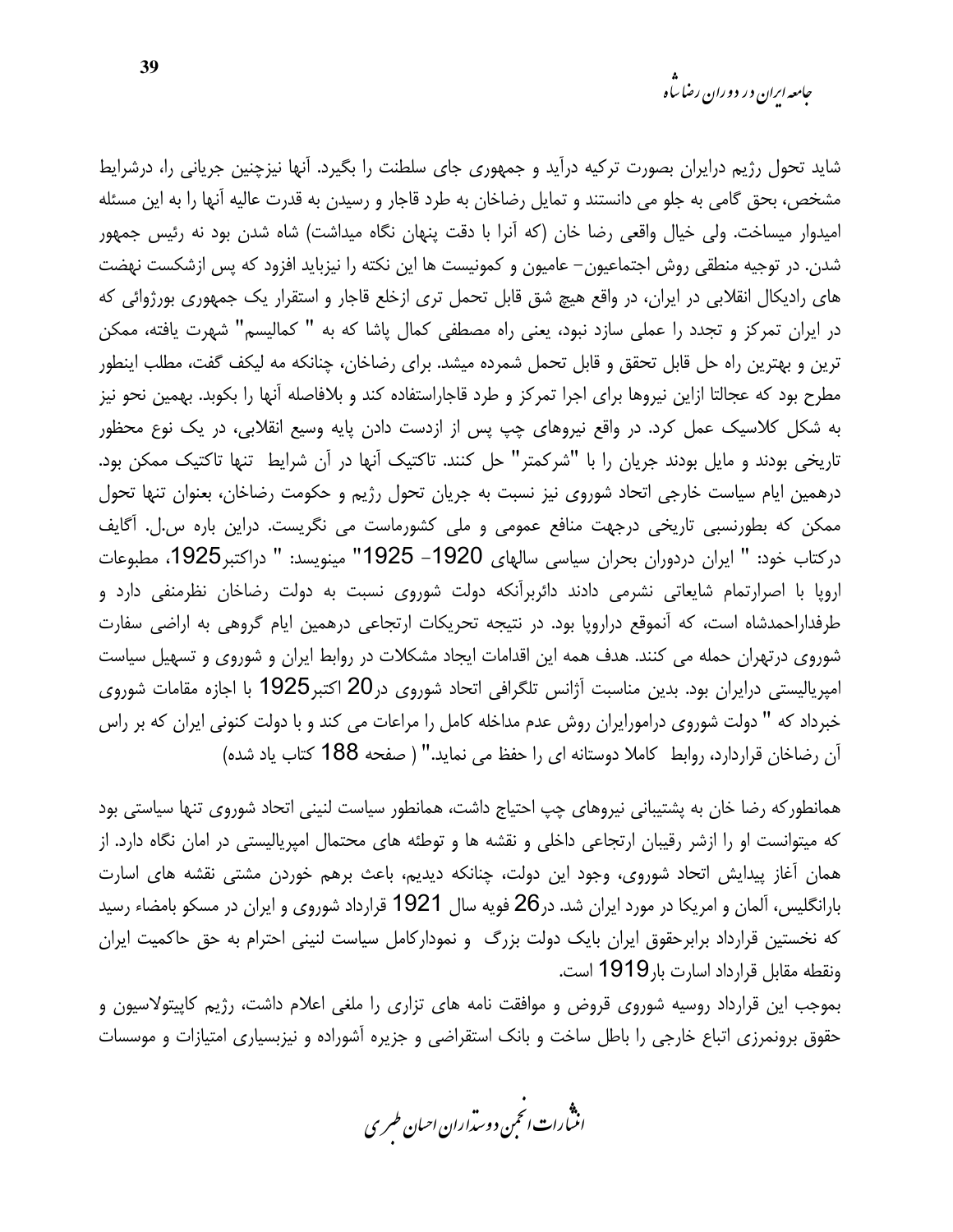روسیه تزاری را که به بهای 600 میلیون روبل طلا بود، به ایران واگذارکرد. این قرارداد شور و شعف عجیبی درایران برانگیخت. چگونه رضاخان جرأت می کرد این احساسات مردم را، درحساب های خود برای عروج به مقام "شخص اول مملکت" نادیده بگیرد؟ م.س. ایوانف در " تاریخ نوین ایران" بغرنجی بازیهای رضاخان و پشتیبانان داخلی و خارجی او را درعبارات زیرین بخوبی بیان میدارد:

"درعین حال که رضا خان برای تحکیم قدرت خویش درتلاش بود، بویژه درنخستین سالهای قدرت، مجبوربود افکارعمومی جامعه ایران را در نظربگیرد و به روحیات ضد انگلیسی و تمایلات آنها برای نزدیکی به روسیه شوروی توجه کند و لذا ناگزیر بود با دست زدن به پاره ای کارها که مخالف منافع انگلیسها بود (مانند اخراج مستشاران و مربیان انگلیسی ازقشون وسایرادارات ایران، خارج ساختن واحدهای نظامی انگلیس ازخاک ایران) ازسوئی و برقراری مناسبات عادی با دولت شوروی از سوی دیگر، روی موافت نشان دهد. انگلیسها درنظرداشتند ازرضا خان برای مبارزه علیه جنبش انقلابی در ایران و جلوگیری از بسط علاقه و حسن نیت توده های مردم نسبت به روسیه شوروی استفاده کنند و ازتمایلات وی برای دست یابی به قدرت و روحیات خصمانه اش علیه جنبش دمکراتیک مردم بهره برداری نمایند و درعین حال با شیوه های گوناگون او را تحت فشارقرارمی دادند و خوانین فئودال را به اقدامات جدائی طلبانه و شورش عليه او تحريک مي کردند.

نقشه مورد قبول در بار قاجار و قوام السلطنه براي وارد ساختن امپرياليسم امريكا به صحنه (ازطريق دادن امتيازات به استانداراویل و سینکلرایل کمپانی و جلب میسیون اول میلسپو به ایران) نتوانست درعمل کارا ازآب درآید. روش میلسپو که بویژه دارای جنبه شدید ضد شوروی بود و نارضائی مردم از سیاست ارتجاعی قوام، منجر به استعفاء این دولت در1923 شد. میلیسپو تا 1927 به کارخود ادامه داد ولی سرانجام او نیز به ترک صحنه سیاست ایران نا گزیرگردید. رضاشاه که پس ازسقوط کابینه قوام درتمام کابینه ها بعنوان وزیرجنگ باقی بود و سپس خود در 1924 کابینه مستقل خود را تشکیل داد، توانست با در دست گرفتن کامل ارتش و پلیس و زمینه سازی های لازم از جهت سرکوب ایلخانان یاغی و جلب احزاب سیاسی و روفتن زیر پای احمد شاه که ازقدرت عمل جسورانه و مشی واقع گرایانه سیاسی محروم بود، مخالفین چپ و راست خود را خاموش سازد، عشقی و واعظ قزوینی را ترورکند و دریک محیط رعب و تسلیم و با چهره عریان یک دیکتاتور بی رحم و "آماده به کتک زدن" در یک مجلس موسسان ساختگی که فهرست نامزدهای آنرا"رئیس تشکیلات کل نظمیه مملکتی" محمد درگاهی به تصویب رضاخان رسانده بود، قانون اساسی را بسود سلسله پهلوی تغییردهد. گ. لینچوسکی در کتاب یاد شده درفوق تحت عنوان "روسیه وغرب درایران" ( لندن 1953) می نویسد: " پس ازسال 1925، کلیه گروههای سیاسی محو شدند تا راه دیکتاتوری نظامی شاه ازهرباره هموارگردد." ( صفحه 105)

.<br>انن رات انجمن دوسداران احبان طسری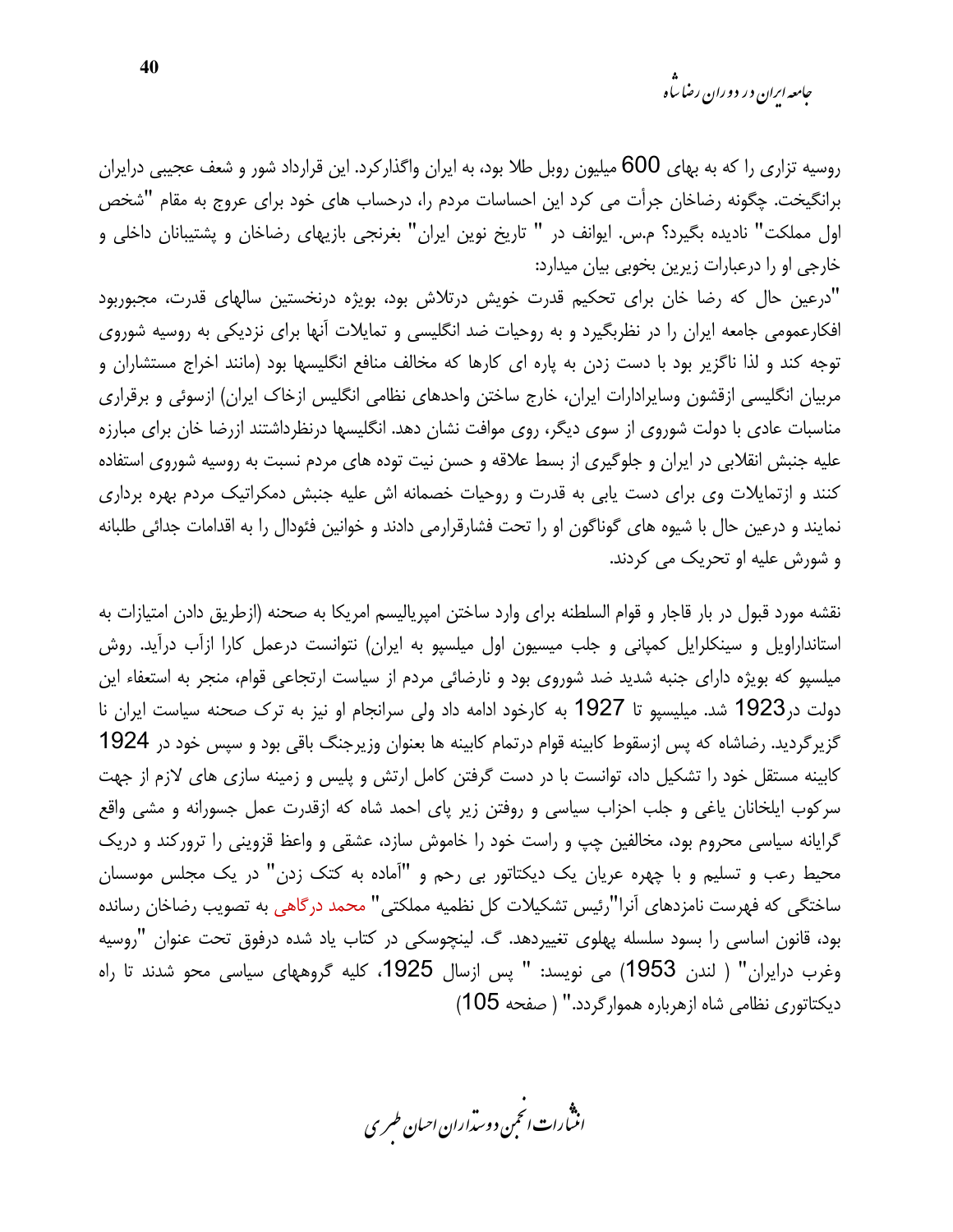دراینجا یاد آوری یک نقل قول ازاستروف ( ایراندوست) ازخاورشناسان تیز بین دردوران بقدرت رسیدن رضاشاه بمثابه نوعی ترازبندی سودمند است. و.پ. استروف مینویسد: "تلاش های استبدادی پهلوی معطوف بدان بود که دیکتاتوری خود را نه با تعطیل مستقیم مجلس، بلکه با تصرف و تسخیر منظم آن از راه اسلوب های سیاسی انجام دهد و این ویژگی حیات سیاسی ایران است که درشیوه عمل خود، بقایای اسالیب قرون وسطائی را با آن اسلوبهای سیاسی و مبارزه ای که از زرادخانه سرمایه داران امروزی به وام گرفته است، ترکیب می کند." ( بررسی تاریخ معاصرایران-تحت نظر آرا به جیان- صفحه 43).

اینک این سئوال را میتوان مطرح کرد:

آیا عروج واعتلاء رضاخان امری محتوم و جلوگیری ناپذیربود؟ پاسخ این سئوال بنظرما منفی است. اگرجناح اشراف ناسیونالیست و لیبرال، از نوع مستوفی الممالک، مصدق السلطنه، مشیرالدوله و روحانیون مخالف مانند مدرس که علاقه شان متوجه حفظ مشروطيت و سلطنت احمدشاه بود، با جناح چپ طبقات بالا و متوسط كه قسمتى بصورت " جبهه ملي" درآمده بودند (حزب اجتماعيون– عاميون به رهبري سليمان ميرزا، حزب اجتماعيون مستقل به رهبري ضياء الواعظين و حزب اجتماعيون متحد به رهبري محمدصادق طباطبائي) وجرايد مترقى مانند "طوفان" به مديريت فرخی یزدی و "قرن بیستم" به مدیریت عشقی و اتحادیه های کارگری که درآنموقع نفوذ و قدرتشان بسط یافته بود و حزب غیرعلنی کمونیست ایران و نیروهای نظیردیگر که همگی با عتلاء دیکتاتورجدید مخالف بودند، برسر پلاتفرم واحدی، اتفاق نظر می یافتند، می توانستند از این اعتلاء جلوگیری یا آنرا در چارچوب معینی محدود نمایند و در مجرای دلخواه سیر دهند. ولی آیا یافتن پلاتفرم واحدی ممکن بود؟ پاسخ این سئوال مثبت است. استقرار رژیمی که استقلال ایران را از دستبرد امپریالیسم حفظ کند و آزادیها و حقوق دمکراتیک مردم را محفوط دارد و درعین حال درجهت تمرکز، نوسازی واصلاح ارضی و صنعتی شدن ایران گامهای مجدانه بردارد می توانست مورد پشتیبانی اکثریت مطلق مردم قرار گیرد. یافتن زبان مشترکی در این مورد لااقل بین کسانی مانند مستوفی الممالک، مصدق السلطنه، ملک الشعراء بهار، سليمان ميرزا، اتحاديه ها، حزب كمونيست، مديران مترقى جرايد، با توجه به نيمرخ سیاسی این افراد و احساسات میهن پرستانه آنها، چندان دشوارنبود. اگرهم کسانی به این اتحاد نمی پیوستند (که مسلما چنین کسانی کم نبودند) درطول مدت منفرد می شدند. ولی اینجا نیز تفرقه و منازعه درونی نیروهای ضد رضاخان کار او را آسان کرد. دفاع از قاجاریه و مخالفت با جمهوری که جناح اول دنبال می کرد مطلبی نبود که بتواند برای نیروهای فعال ترقیخواه که در حزب اجتماعیون — عامیون و اتحادیه ها و حزب کمونیست گرد آمده بودند، جالب باشد. احتمالا رضا خان خود درقبال اتحاد نیروها، در صورت تحقق این یک، به همراهی و موافقت مجبورمیشد ولی او، چون مخالفانش متحد نشدند، آنها را وادار کرد به سود سلطنت مستبده او رای بدهند وبدینسان این "اگر" در واقعيت تاريخي تحقق نيافت. مولوي ضمن داستاني شيرين ميگويد:

.<br>انن رات انجمن دوسداران احبان طسری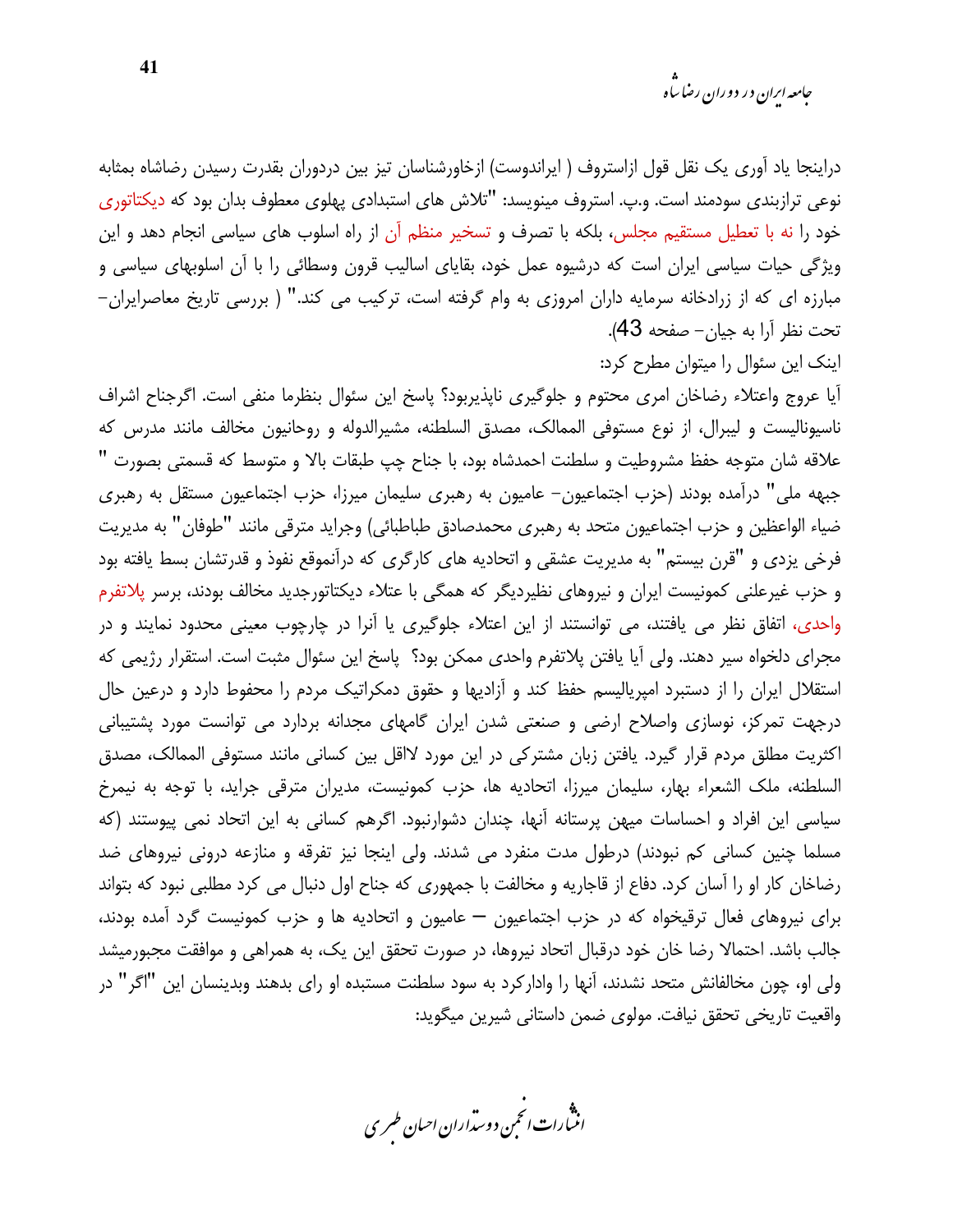جامعه ایران در دوران رضا ساه<br>مجامعه ایران در دوران رضا ساه

" گفت: باری خانه یاران خوش است لیک جانا در " اگر" نتوان نشست"

پس "اگر" مطلوب عملی نشد و عروج رضاشاه عملا خود را امری پیشگیری ناپذیرنشان داد، اینک دیگرفصل نبشته ايست ازتاريخ معاصرايران!

.<br>انثیارات انجمن دوسداران احیان طسری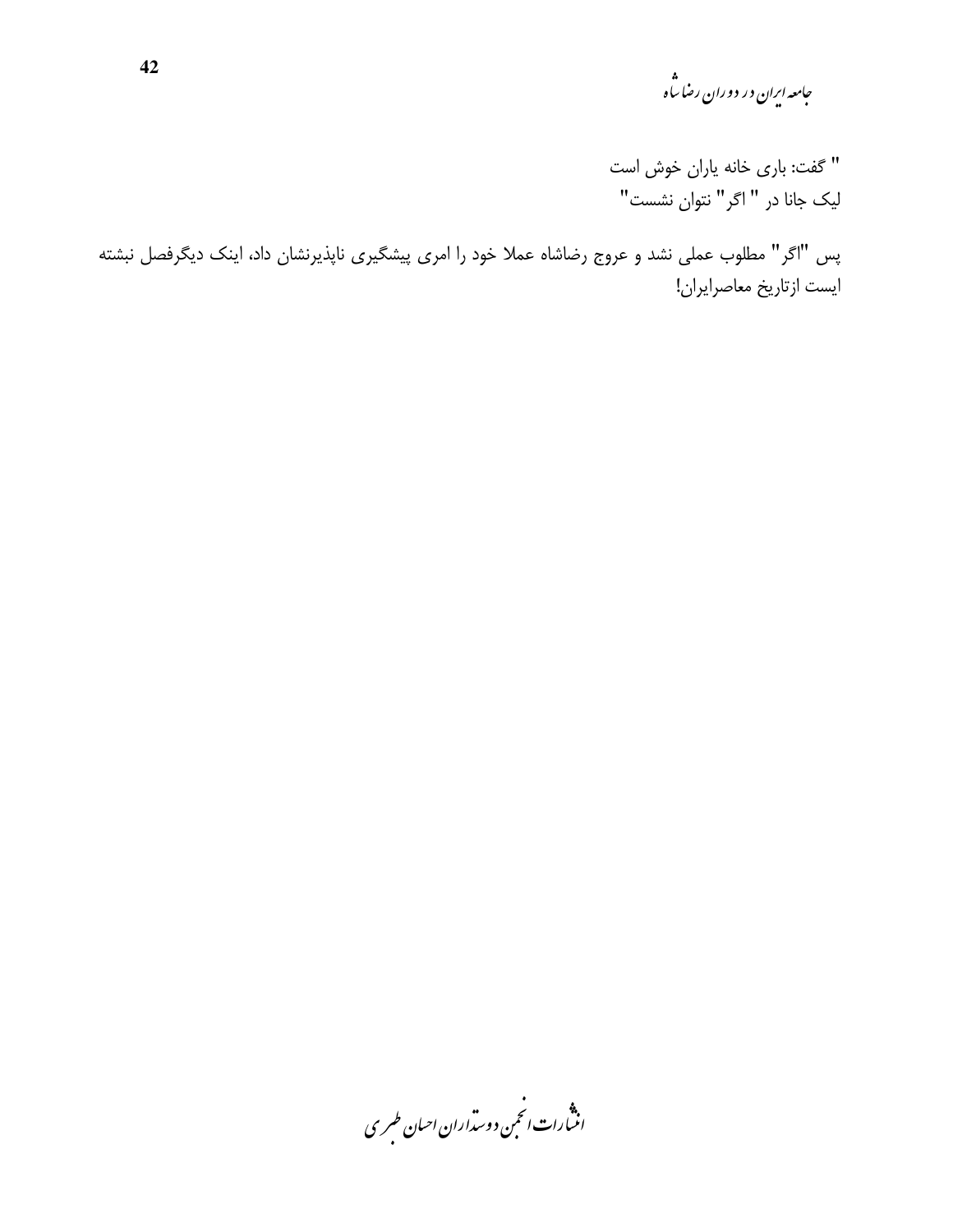*جامعه ایران در دوران رضا ساه* 

### تكامل سرمايه داري با اهداف نظامی درایران

- دوچهره یک سیاست

سالهای قدرت وحکومت نسبی و یا مطلق رضاشاه، که ازدوران سلطنت او پنج سالی طولانی تراست، درتاریخ تکامل نظام سرمایه داری ایران، که از قرن نوزدهم مناسباتش درجامعه ما پدید شده، دوران مهمی است. دراین دوران ازهمه تدارکات مادی ومعنوی که طی دهه های پیشین برای نضج فرماسیون سرمایه داری پدید شده بود، نوعی بهره برداری عمومی انجام می گرید. خصیصه شاخص این دوران آنست که رژیم حاکم، درشرایط جهانی و داخلی که دربخشهای پیشین بیان داشتیم، مجبورمی شود برخی محمل های زیربنائی وروبنائی فرماسیون سرمایه داری را با ویژگیهای ایرانی ولی با شکل اروپائی ماب آن، درچارچوب حفظ وابستگی اقتصادی وسیاسی به امپریالیسم، بوجود آورد، و ازطرف دیگر با تمام قوا می کوشد که این عمل را به جانشین هرنوع تحول ملی ومترقی ودمکراتیک دیگری درجامعه مبدل نماید و تکامل سریع وسالم، یا به بیان سرراست ترتکامل مستقلانه و دمکراتیک جامعه را که دردستور روزبود، ترمزکند و حرکت تحمیل شده از جانب تاریخ را بحد اکثرکند و به حد اکثرمسخ سازد.

این، دوچهره یک سیاست واحد است که ازیکدیگرمانند دوسوی سکه انفکاک ناپذیراست. اگربخواهیم به حوادث تاریخی دیدی طبقاتی داشته باشیم، یعنی آنرا ازموضع توده های دمکراتیک، ازموضع طبقات پیشرونده و رزمنده عصر، بنگریم و نه ازدیگاه عینی گرائی علمی بورژوائی (ابژکتیویسم)، آنوقت دیدن این دو چهرگی اقدامات رژیم، دارای اهمیت اصولی است والا میتوان باردیف کردن یک سلسله تحولات دوران پهلوی ازبزرگ و کوچک و درزمینه های سیاست خارجی وداخلی، اقتصادی، معیشتی، فرهنگی، نظامی وغیره، منظره ای ایجاد کرد که نقش مرکزی تاریخی رژیم را ازلحاظ موضعش درنبرد طبقات درعرصه جهان و ایران، نبردی که محرک تاریخ جوامع طبقاتی است، درپرده بگذارد. مارکسیست حق ندارد به پدیده های تاریخی ازدیدگاه منافع اصیل خلق ننگرد و یا به نسبیت اقدامات نمایندگان بورژوائی، تحت عنوان " بالاخره اینست آنچه که عملا ممکن بود!" دل خوش کند. زیرا دراینصورت نقش نقادانه وانقلابی تحلیل تاریخی ازمیان میرود و برندگی طبقاتی و قدرت بسيجنده أن كند مي گردد. آيا مي شود اين روش پيكارجو را با احترام به عينيات و واقعيات تاريخي، با حفظ صداقت تاريخي هماهنگ ساخت؟ البته كه ميتوان! ما با مسخ تاريخ تحت عنوان " تفسير انقلابي" آن بهمان اندازه مخالفيم كه با ارائه تاريخ ازموضع ما فوق طبقات، ازموضع ابژكتيويسم آكادميك بورژوائي، يعني ازموضع فقدان "محور قضاوت". براي مورخ مارکسیست تنها یک محورقضاوت وجود دارد و آنهم چنانکه تصریح کردیم، منافع اصیل توده ها است و نه آن اقدامات نیم بندی که هدف آن اتفاقا جلوگیری ازتامین شدن این منافع.

.<br>انن رات انجمن دوسداران احبان طسری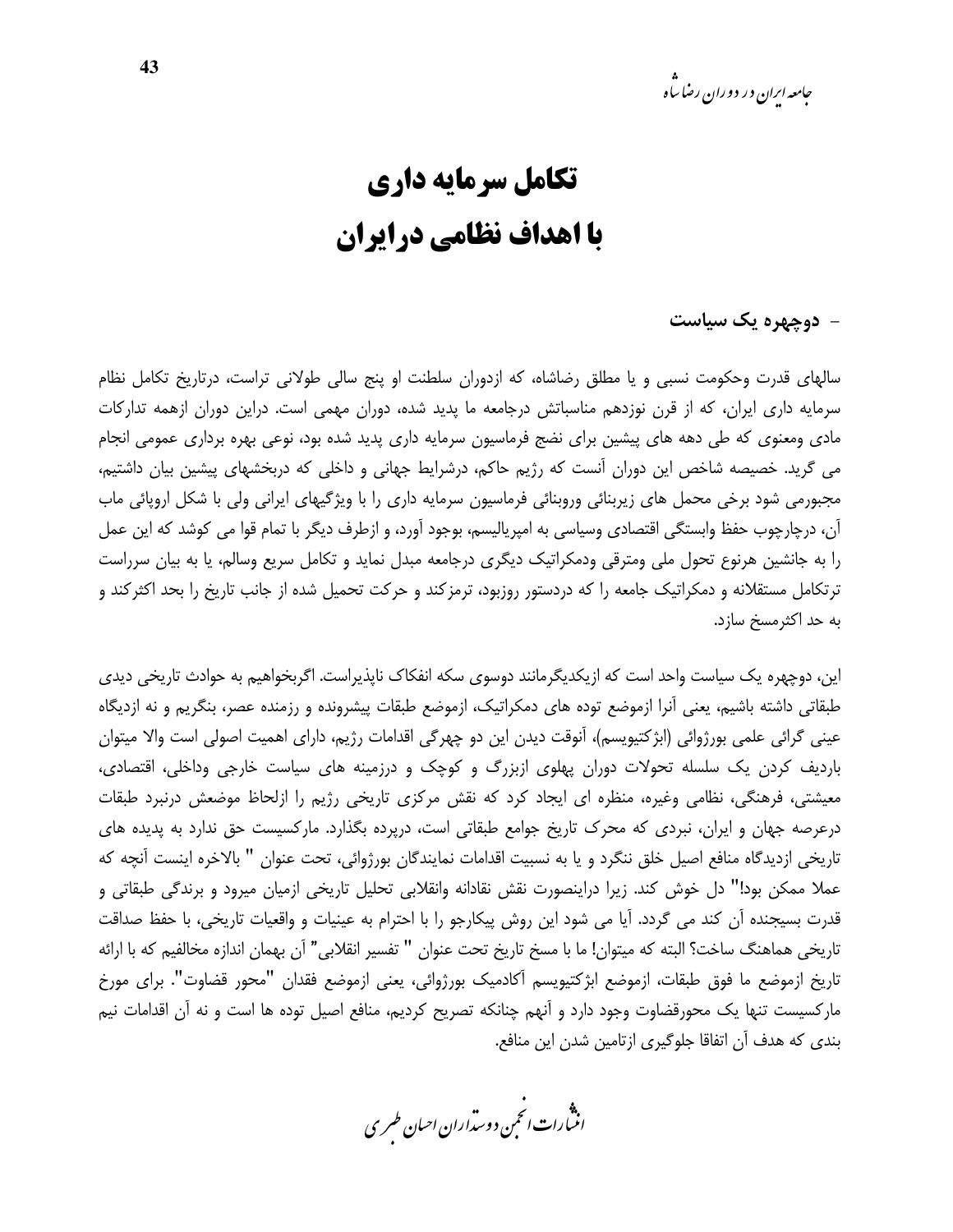*جامعه ارا*ن در دوران رضا ساه

این بحث، یعنی بحث عام درباره محورقضاوت مارکسیست دربرخوردش به پدیده های بزرگ و کوچک تاریخی، از دایره مباحث مشخص این کتاب بیرون است: " کردم اشارتی و مکررنمی کنم".

معنای دوچهرگی اقدامات رژیم آنست که حتی، درآن مورد که رژیم، بناچار به اقداماتی درجهت تکامل تاریخی دست میزند، ماهیت ارتجاعی و محافظه کارانه اش، آن اقدامات را درحدود وثغورمعین نگاه میدارد و به آنها شکلی نا هنجار می بخشد: مثلا خط سرتاسری راه آهن، که ازخواست های قشرهای تحول طلب جامعه ما بود سرانجام ساخته میشود و درسال 1938 افتتاح می پابد، ولی اولا ازمحل عوارض قند و شکر و چای، یعنی از راه غارت وسیع ترین قشرهای اهالی شهرو ده و نه بحساب غارتگران خارجی و داخلی و ثانیا بمثابه یک زیرساخت ( انفراستروکتور) نظامی؛ یا مثلا دانشگاه که آن نیز یکی ازخواستهای دیرینه مردم ایران بود ( وحتی امیرکبیردارالفنون را به این قصد بنیاد نهاد) سرانجام درتهران افتتاح می یابد، ولی نه برای تربیت کادر متخصص و مدیران با شخصیت و دانشمندان علوم طبیعی واجتماعی، بلکه بدون تجهیزات ضرور از جهت معلم و کتاب و آزمایش گاه و با برنامه های تجریدی و تقلیدی و کهنه و با محتوی رقیق و معیوب و بصورعمده برای ایجاد خدمتگزاران دولتخواه رژیم استبدادی، یا فی المثل کارخانه و معادنی دربخش دولتی و خصوصی بوجود می آید، مانند چند کارخانه قند در نقاط مختلف ایران و چند کارخانه ریسندگی و بافندگی دراصفهان و مازندران و چرم در تبریز و تهران و همدان و کبریت درتهران و رشت، و کنسرو دربندرعباس و شاهی، و سیمان و گلیسیرین درشهرری، و گودرن و دخانیات درتهران، چوب بری در تمیشان و کارخانه های ساختن برخی تسلیحات فرعی درتهران (پارچین) و کارخانه های مولد برق و نیزمعادن ذغال زیرآب و شمشک و گاجره و غیره وغیره، ولی همه آنها کارخانه ها و معادن کوچک وغالبان تولید کننده مواد مصرفی یا نظامی است که ازجهت تکنیک و تکنولوژیک و کارشناسان فنی بانحاء مختلف به کشورهای رشد یافته سرمایه داری وابستگی داشته است. اقدامات مربوط به ایجاد ذوب آهن در کرج و معادن و کارخانه های فلز رنگین در انارک پزد، با آنکه دوسوم مخارج احداث آنها مصرف شد يعني 318 ميليون ريال در بندوبست با شركت آلماني فروشتال دراين راه تلف شد، سرانجام عملا بوجود نيآمد. تازه اقدام به ايجاد اين نوع موسسات كه قائم مقام و امير كبيرميدانستند بايد با آنها آغاز كرد، تنها در سه چهارسال اخیرسلطنت رضا شاه و درجریان نزدیکی با آلمان هیتلری و آنهم با زمینه های سیاسی و هدف های نظامی معین بعمل آمد و تنها ضرراین اقدامات است که بمردم رسید و نه نفع آن. فقط پس ازگذشت دهها سال، براثر سیاست خارجی رهائی همسایه شمالی(اتحاد شوروی سابق) سرانجام طلسم دیرینه شکسته شد و در نزدیک اصفهان دارای نخستین مجتمع فلزگدازی تاسیس شد. درکارخانه های کوچک ایجاد شده نظام اسارت بار قرون وسطائی استثمار خشن کارگران که آنها را " عمله" و " اجیر" می نامیدند برقراربود و بر زبان راندن خود واژه " کارگر" خطرناک بود و این آفریننده ثروتها خود در بدترین شرایط مادی و معنوی می زیست؛ یا مثلا دانشجویان برای تحصیل به اروپا اعزام میگردیدند(این سیاستی بود که ازدوران فتحعلیشاه ومحمدشاه سابقه داشت) ولی در این امر نیز حساب منافع واقعی مردم در میان نبود و دانشجویانی که به دانشمندان جدی ومستقل الفكر و انديشمند مبدل مي شدند، يا مانند اراني ها نابود مي گرديدند، يا مانند هدايت ها در ژرفاي بدبيني فرو مي رفتند و به "بوف كور" بدل می شدند و یا پس از چندی به تسلیم وادارمی گردیدند؛ یا مثلا تمركز كه از شرایط مبارزه با تفرقه فئودالی و ملوک الطوایفی است برقرارمی گردد، ولی بشیوه ای بس خطا و به بهائی بس گران، همراه با غارت وحشتناک

.<br>اننمارات *انحمن د*وستراران ا*حسان طسر* ی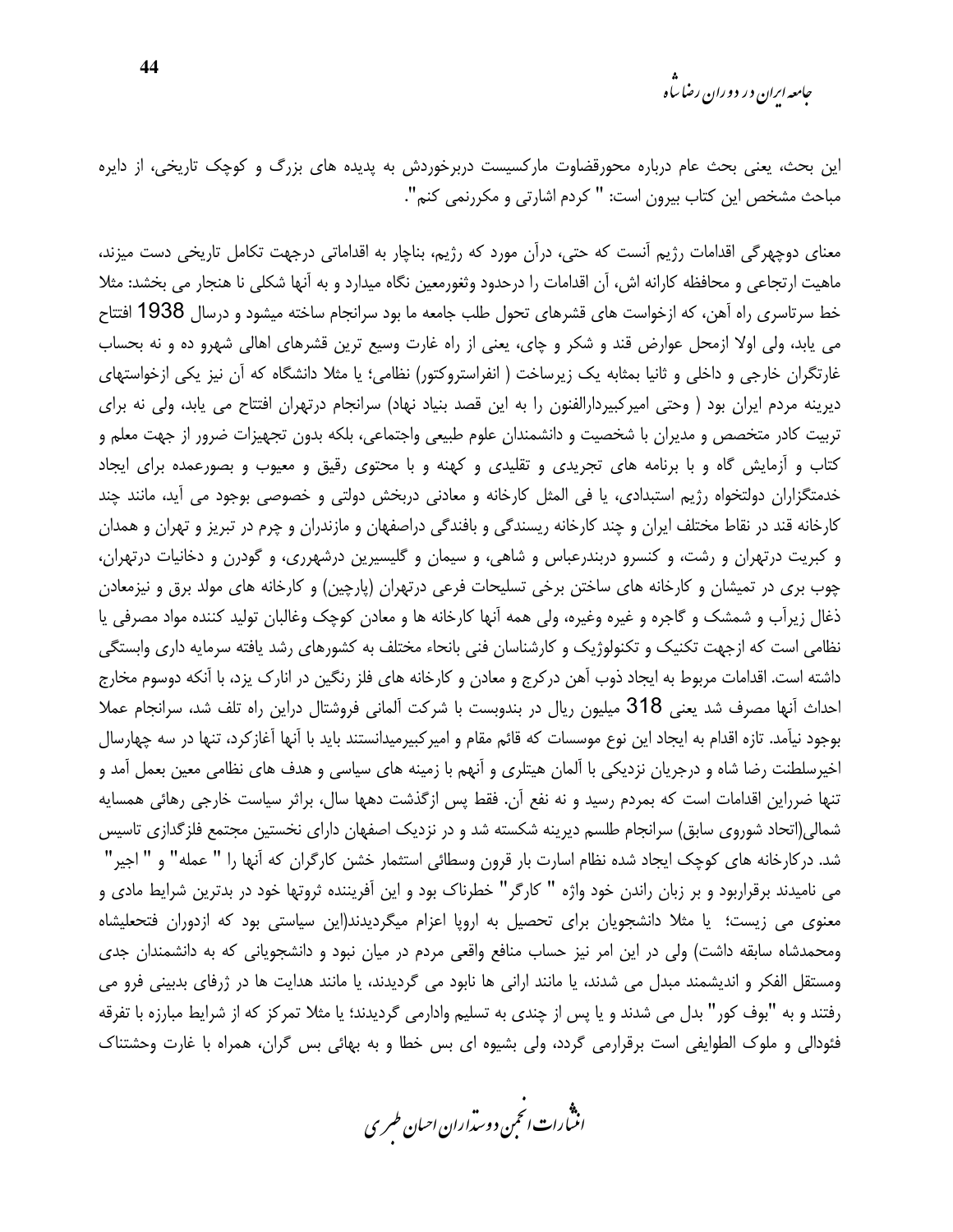جامعه ایران در دوران رضا ساه

دهقانان و عشایر و سرکوب خونین آنها و ثروتمند شدن "امرلشکرهای" مانند "آقا خان " معروف به قصاب و "جان محمدخان" جلاد ايلات تركمن و امثال آنها.

درکناربرخی اقدامات مثبت مانند استقرارروابط سیاسی و اقتصادی با همسایه شمالی دراوائل قدرت رضا شاه و از آنجمله در كابينه هاي قبل از كابينه "سردارسيه" (بويژه دركابينه مستوفى الممالك)، الغاء كاپيتولاسيون (كه ادامه آن با روش برابرحقوق شوروی با ایران وقراردادهای 1921و1927 این کشوربا ما، با وجود سیاست امپریالیست ها، دیگرممکن نبود)، استقرار تعرفه گمرکی و درپیش گرفتن سیاست حمایت گمرکی و تعیین سهمیه های کالا های وارداتی بویژه دردوران بحران بزرگ اقتصادی سرمایه داری درآغاز سالهای سی قرن کنونی که تا حدی به تقویت بورژوازی صنعتی درداخل ایران کمک رساند؛ تاسیس بانک ملی ایران و انتقال حق صدوراسکناس از بانک انگلیسی موسوم به "بانک شاهنشاهی" به این موسسه (اگرچه بانک شاهی با دادن 200 هزارلیره بقیه مزایای خود را حفظ کرد) یعنی اقداماتی که می توانست برای استقلال سیاسی و اقتصادی کشور، ولو درچارچوب منافع بورژوازی ایران سودمند باشد، ما با یک سلسله خیانت های جدی روبرو هستیم. مانند استقرار نظام شاهنشاهی و رژیم ترور و اختناق و حکومت پلیسی و میلیتاریستی فاشیست مآب و پامال کردن خشن قانون اساسی و نابودکردن وحشیانه مخالفان و جنبش ها و تصویب قانون ضد کمونیستی سال 1310 که دکتر ارانی آنرا " قانون سیاه" نامیده است، تحکیم مالکیت بزرگ ارضی فئودالی و نیمه فئودالی وغارت وحشتناک دهقانان و کارگران و تبدیل شدن شخص شاه به بزرگترین ملاک زمین خوار در مقیاس جهان، تصویب قانون خائنانه 29 آوریل 1932 نفت و تمدید قرارداد "دارسی" و انتقال موعد انقضاء این قرار داد ازسال 1961 میلادی به سال 1993 میلادی، نقض بیطرفی ایران و ورود درقرارداد "سعدآباد" همراه عراق و تركيه كه جزئي از استراتژي امپرياليستي بود، تيره كردن عمده روابط با همسايه شمالي و قطع روابط بازرگانی بسود بسط روابط با آلمان هیتلری و تبدیل ایران به پایگاه عمال گشتاپو وغیره غیره. درباره برخی از این مسائل ما کمی دیرتر با تفصیل بیشتری سخن خواهیم گفت.

موازی با اسفالت کردن برخی خیابانهای مهم، آنهم در تهران و برق رسانی به خیابان های پایتخت و شهرهای بزرگ و اشاعه لباس اروپائی و کلاه شایو و ساختن یک سلسله جاده های اتومبیل رو با کیفیت بد، و چادر برداری تحمیلی که علائم تجدد و باصطلاح " مدرنیزه" کردن ایران بشمار می رفت، ما با اقدامات دیگری نظیرفعالیت حریصانه و گاه دژخیمانه اداره "املاک اختصاسي" و "دفترمخصوص شاهنشاهي" براي توسعه روزافزون "متصرفات" " اعليحضرت قدرقدرت ارواحنا فداه" درخاك ميهنش، با اقدامات تبليغاتي فاشيست مآبانه سازمان " پرورش افكار"، با سايه شوم " اداره سياسي" و مامورين " آگاهي"، پلیس مختاری و " رکن دوم" سرلشکر ضرغامی، با بسط فساد و تملق و خورد کردن هرگونه نطفه شخصیت انسانی، با فقر و جهالت عمومي روبرو هستيم.

با استفاده ازاشاره ای که به مسئله تجدد (مدرنیزاسیون) ایران کردیم باید این نکته مهم را یاد آور شویم که مسئله ترقی (بمعنای ترقی صنعتی، کشاورزی و فرهنگی) ومسئله تجدد (بمعنای رها کردن شیوه زندگی سنتی آسیائی و پذیرش شیوه زندگی اروپائی درخوراک، پوشاک، مسکن، رفتار، معاشرت و غیره) دومسئله جداست که یکی ازآنها برای تکامل جامعه ما

.<br>انتبارات *انحم*ن دوست<sub>ر</sub>اران احبان *طسر*ی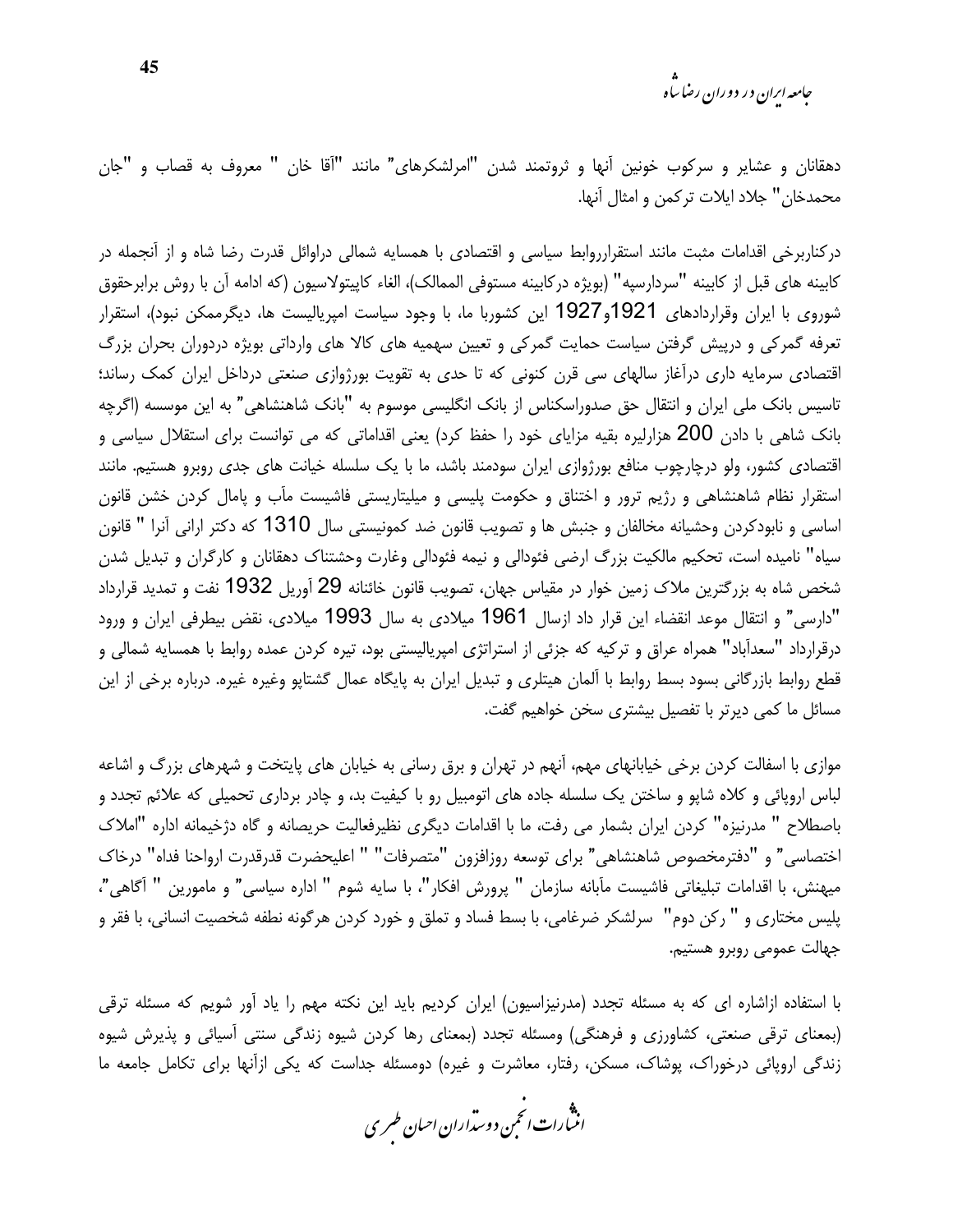اهمیت حیاتی داشت و دومی دارای اهمیتی بمراتب کمتربود که بویژه سرمایه داران غرب به قصد توسعه بازارکالاهای مصرفی خود خواستار آن بودند. تردیدی نیست که هرتمدنی شیوه زندگی خود را پدید می آورد و رخنه نظام سرمایه داری و تولید صنعتی نمی توانست با عمامه و لباده و قبا و چادر و چاقچور و شلیته و تعلین و لولهنگ و کرسی وامثال آن سازگارباشد و سرعت عمل و کارائی و سود آوری و پرایتک بودن مورد نیازنظام نو با خواب آلودگی ولختی نظام سنتی نمی خواند. ولی سردمداران کشورازآغاز قرن نوزدهم تا امروز، باصطلاح کرنا را از سرگشادش می زنند و تمدن را با گره کراوات و رقص تانگو وكارد و چنگال و دست دادن و شاپو برداشتن و امثال آن يكسان مى گيرند. واداركردن دهقان ايرانى كه حتما كلاه نمدى خود را به کپی بی قواره بدل کند و یا کشیدن چادر نماز از سرپیر زنان درمیدان های عمومی و دهها اقدام خشن ازاین نوع، در دوران رضا شاه، درحالیکه یک مبارزه جدی با بیسوادی، تریاک، امراض بومی بعمل نمی آمد یا حتی درتهران آب لوله کشی نشد، نمودار روشن این گمراهی است.

مسئله "تجدد" از همان قرن نوزدهم با عمق و دقت از طرف روشنفكران ما مطرح شد. هم شعار ملكم كه اروپائي شدن محض را می طلبید، هم شعارطالب اف که می گفت از اروپائیان فقط باید علم و صنعت را گرفت نه چیز دیگر را، حل دقیق مسئله نبود. آنچه مسلم است آنست که تجدد لازمه ترقی بود و تکیه اساسی باید به ترقی صنعتی (صنعتی شدن واقعی)، كشاورزي (اصلاح ارضى بسود دهقانان)، فرهنگى ( ازبين بردن بيسوادي، ازبين بردن امراض بومى و سارى، ايجاد شبكه دبستانها و در مانگاهها) انجام گیرد و در ایران حتی تا امروزمطلب به این نحو حل نشده است. در مورد نحوه داوری رضا شاه ذکر برخی نمونه های همانند تاریخی از تاریخ معاصرخاورمیانه را نیزسودمند می شمریم.

درنيمه اول قرن نوزدهم، نه فقط تقريبا، بلكه تحقيقا بطورهمزمان، محمدعلى پاشا درمصر (بنياد گذار سلسله "خديويون") و امپربشیر دوم درلبنان (سازنده قصرمعروف " بیت الدین" که کاخ تابستانی یا مصیف روسای جمهور در لبنان است) هردو دست به ایجاد امنیت ونظم، ایجاد واحدهای نوین نظامی، ستاندن املاک ازاقطاع داران و فئودالها و نوعی تجدد اروپائی درکشورزدند. درمورد محمدعلی پاشا که معاصر دورانی از فعالیت روزنامه نگاری مارکس در سال های پنجاه قرن نوزدهم بود، این اندیشه ور بزرگ گفته است که وی توانسته است سرهای واقعی را در مصرجانشین مندیل کند و درپیکرمرده امپراطوری عثمانی به عضو زنده بدل شود. روش هردو: خدیو محمدعلی و امیربشیر، روشهائی بشدت استبدادی وخشن و اشرافی و انباشته از حرص مال اندوزی و کسب امتیازات برای خود و سلسله خود بود. با اینحال تاریخ نقش این دوتن را، بدون آنکه یک سلسله " حقایق و فضایل ابدی انسانی" را محورداوری قراردهد، بلکه با توجه به ضرورت های زمانی و مکانی بمثابه نقشی مثبت ارزیابی میکند ، والبته درباره ناروائی های آنان نیزخموشی نمی گزیند.

درکشورخود ما نیزدرهمان ایام رجل مصلحی مانند امیرکبیر، طی فرصت بس کوتاهی که درجامعه فئودالی منحط بدست آورد، با خشونت و شدت ولی در جهت درست و مترقی عمل کرد، از آنجمله درمورد بابیان از هیچ سخت گیری تن نزد ولی تاریخ شخصیت و اجرائیات اورا می ستاید و نقش او را بسی مثبت می شمرد و آنرا بسود استقلال ملی و پیشرفت اجتماعی کشور ما مے ٖ داند.

.<br>انن رات انجمن دوسداران احبان طسری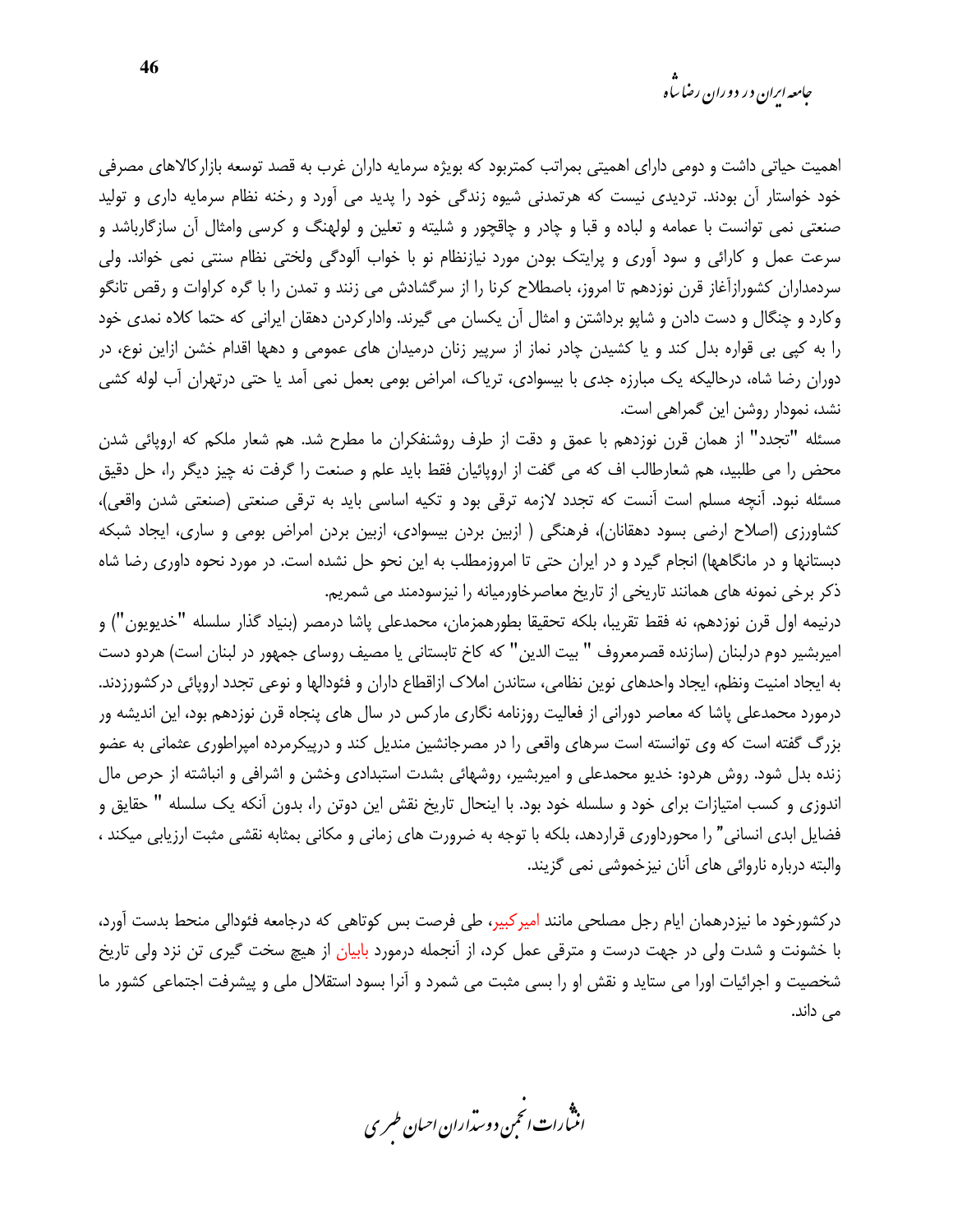*جامعه ایران در دوران رضا ساه* 

اگر این داوری درمورد رضا شاه روا نیست، نه برای آنست که بناگاه ما دراینحال اصل وحدت دریایه داوری را فراموش می کنیم و یک محور قضاوتی تازه ای بکارمیبریم، یا ذهنیات واغراق نسل یا گروه معینی را دخالت می دهیم. محمدعلی یاشا در مقابل استعمارطلبان انگلیسی و فرانسوی و دربار متجاوز قسطنطنیه (که مصر را تنها پاشانشین خراجگزارخود می دانست) دست به مقاومت زد. روشهای اصلاحاتی او نیز بنیادی و جدی بود. همین سبک عمل را ما تاحدی درنزد امیر بشیر لبنانی و بسی بیشتردرنزد امیرکبیرخود می بینیم. ولی رضاشاه با پاری وپشتیبانی اسارتگران امپریالیستی وارد صحنه شد و همیشه بیکی از آنها تکیه کرد و در سیاست داخلی و خارجی خود بطور عمده سمت گیری آنانرا مراعات نمود و" دکوراسیون" اصلاحات را جانشین اصلاحات بنیادی ساخت و همه اینها دریک زمان تاریخی بسی پیش افتاده تر و در کشوری که در آن نیروی ذخیره معنوی و انسانی واقعی برای یک تحول مترقی جدی وجود داشت و بقصد ترمز این تحول.

این تصریحات برای آنست که داوری ما دراین مورد نیز با واقع گرائی تاریخی، با توجه به منطق خاص تاریخ هردوران (که عصاره بسیاری از عوامل زمانی ومکانی است) انجام می گیرد و از احساسات گرائی و اخلاق گرائی و منزه طلبی و توقعات غیرتاریخی و فدا کردن محتوی بخاط شکل ظاهری و یا مداخله اغراض معینی بدوراست.

پس ازاین جملات معترضه، بحث خود را ادامه میدهیم.

.<br>انسارات انخمن دوسداران احبان طسری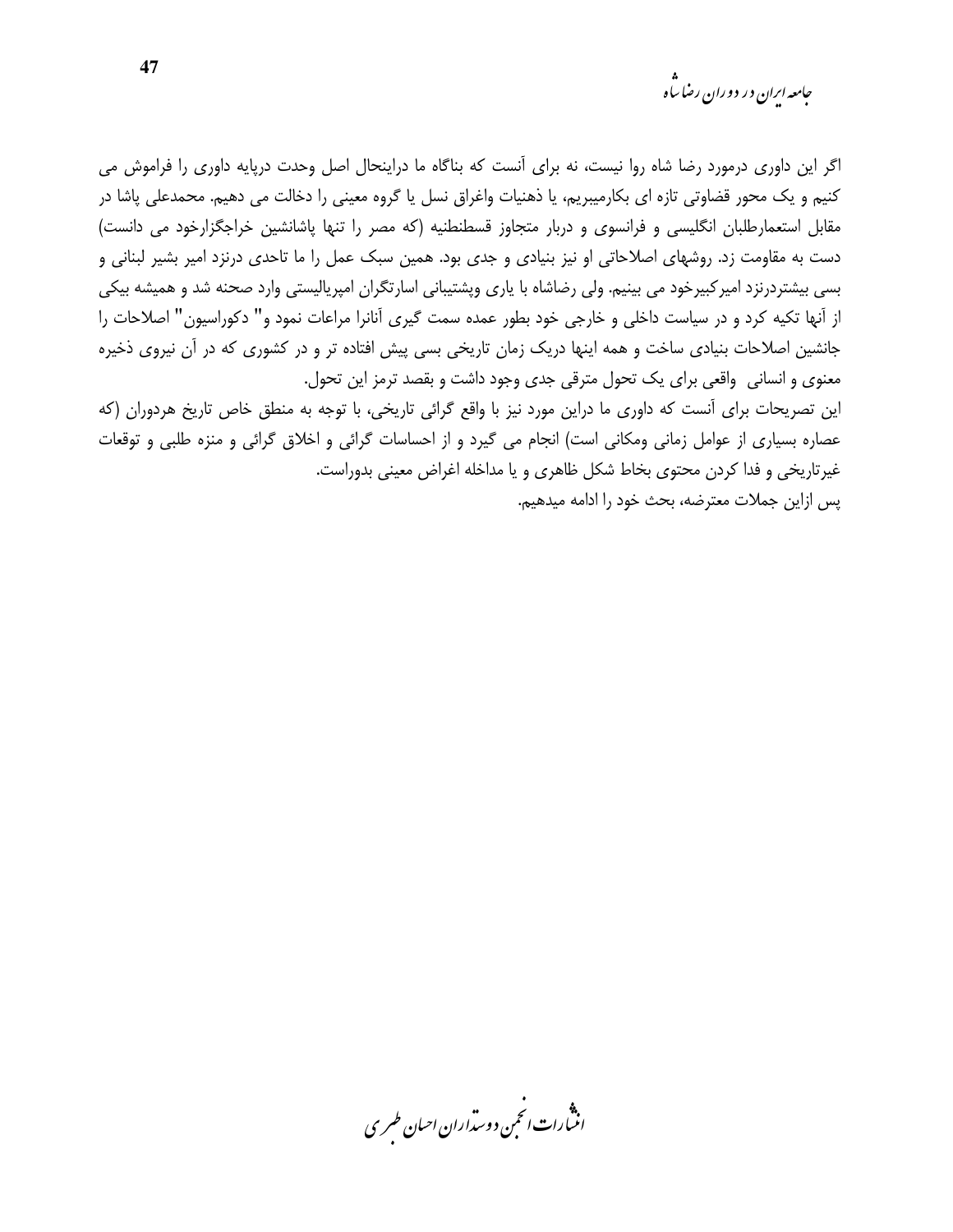## نیمرخ پنهان رضا شاه با قرارداد "دارسی" از پرده بیرون افتاد

کدام یک ازاین دو سلسله اقدامات متناقضی که از رضا شاه برشمرده می شود، برای تعیین چهره واقعی رضا شاه ورژيمش قاطع است؟ آنرا بايد درپاسخ اين سئوال جستجو كرد: رضاشاه به كدام طبقات تكيه داشت و كدام ايدئولوژي سیاسی را دنبال می کرد؟

ما درفصل گذشته براساس مدارک روشن حمایت امیرپالیستها وبویژه امیرپالیستهای انگلیس را درجریان عروج رضاشاه نشان دادیم و بدینسان در باره تکیه گاه جهانی رژیم لازم نیست تجدید مطلع کنیم. اما سخنی چند درباره تکیه گاه داخلی سودمند است.

تکیه گاه اجتماعی سلطنت رضاشاه، برخلاف برخی تحلیل ها که حتی از طرف کمونیست های ایرانی هم تائید شده بود، با این تکیه گاه در دودمان قاجار یکسان نبود و تفاوت داشت و این تفاوت درترکیب مجلس، کابینه ها، قشر فوقانی کارمندان لشکری و کشوری و آن طبقاتی که درجامعه از رژیم حمایت می کردند یا نسبت بدان بی طرف مساعد و از آن راضی بودند، بتدریج منعکس شده بود. تحول در طبقات حاکمه از آنجا آغاز شد که انقلاب مشروطیت جریان جانشین شدن تدریجی نوع جدید "مالک نیمه فئودالی" و بورژوازی ( بطورعمده بورژوازی بازرگانی و بویژه کمپرادر) را بجای اشرافیت سابق فئودال، ایلخانان وعشایر، روحانیون بزرگ که تکیه گاه سلطنت استبدادی قاجاربودند، تسریع کرد. این روند، درآغاز بصورت سازش خاضعانه بورژوازی با اشرافیت و سپس بتدریج بصورت تفوق قشرهای جدید برقشر های قدیم درآمد. در این باره واقعیات آماری دقیقی در دست نیست. لذا ناچار باید از انتزاع منطقی، براساس مشاهده یک سلسله فاکتها، مدد گرفت. ممکن است این سئوال مطرح شود: مقصود از "مالک نیمه فئودال" چیست؟ مالک نیمه فئودال این تفاوت را با اشرافیت فئودال و ایلخانان سابق داشت که می توانست از قشرهای مختلف فوقانی و متوسط شهری برخیزد و با خرید دهات، بواسطه یا بی واسطه، دهقانان را مورد استثمارقراردهد ولی نه تنها در چارچوب اقتصاد خود مصرفی و طبیعی فئودالی، بلکه در چارچوب اقتصاد کالائی که از اوان سلطنت ناصرالدین شاه در دهات ایران رخنه کرده بود. بهمین جهت اقتصاد چنین مالکی را "نیمه فئودال" می نامیم، زیرا با

.<br>انتبارات *انحم*ن دوست<sub>ر</sub>اران احبان *طسر*ی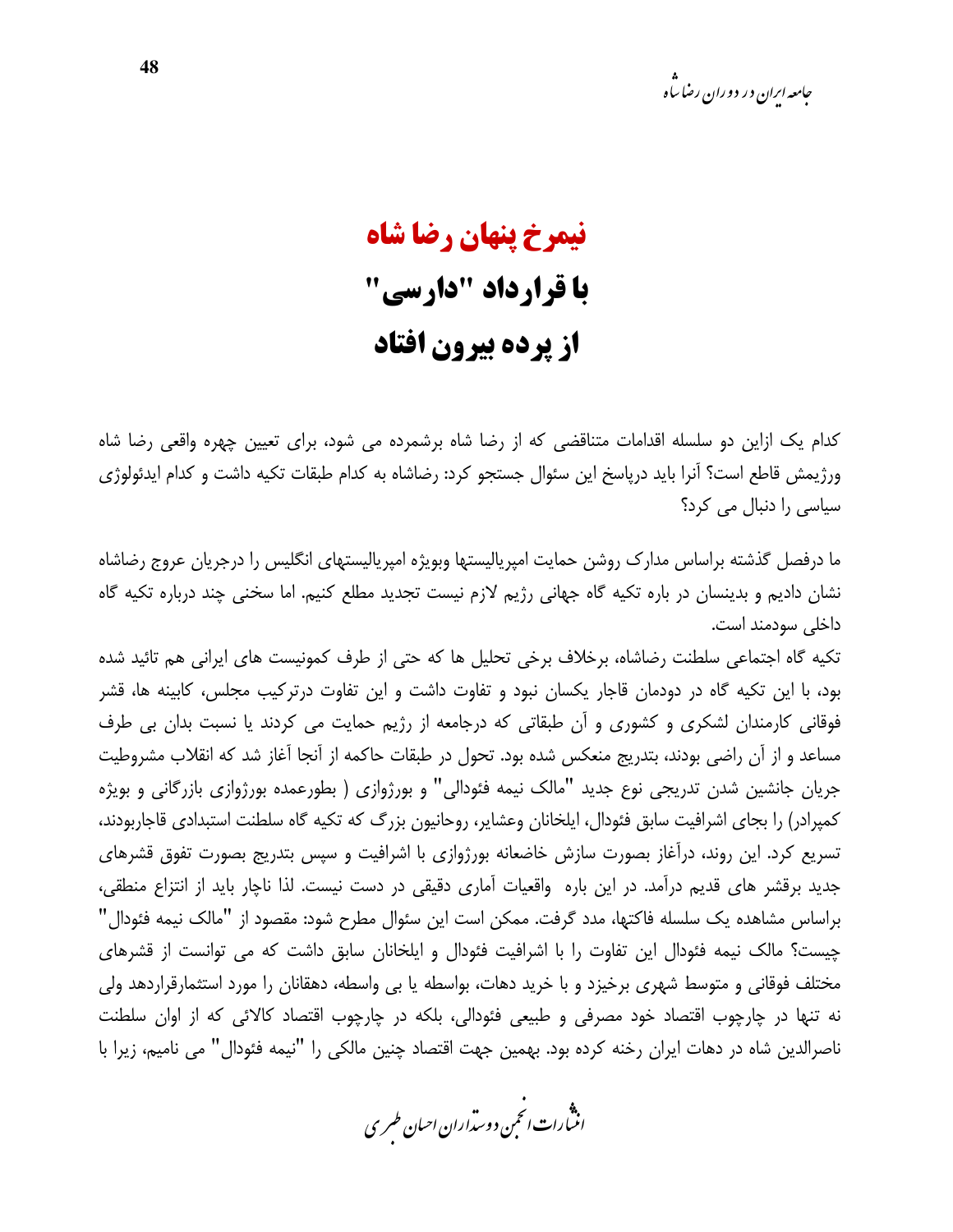حفظ بسیاری از مزایای اجتماعی وحقوقی فئودال سابق، با حفظ سیستم مزارعه و " عوامل پنجگانه" و اسلوب " نسق بندی"، درعین حال به شکل بمراتب جدی تری نسبت به گذشته، ناقل اسلوب تولید کالائی به کشاورزی است. رژیم رضا شاه برای تحکیم مالکیت چنین مالکان فئودال، در چارچوب حقوق بورژوائی اقدامات متعدد وسیعی کرد که ازآن بموقع سخن خواهیم راند. یکی از دیگر ویژگیهای این مالک نیمه فئودال این بود که یک بخش مهم آن، (موافق یک آمارتقریبی ثلث آن) درعین حال با بازرگانانی سر و کار داشت و بدینسان عناصر بورژوا– مالک پدید می شدند که هم از راه بهره مالکانه دهقانان را و هم از راه سود بازگانی، در آخرین تحلیل، کارگران را استثمارمی کردند. درکنار این مالکین نیمه فئودال و بورژوا– مالک ها باید از قشر فوقانی کارمندان لشکری و کشوری دستگاه متمرکز و متورم دولتی سخن گفت. این قشر به همراه خود شاه و دیگر وابستگان دربارپهلوی، از راه غارت مردم بوسیله سیستم قوانین وضع شده بسود آنها و دستگاه پلیسی– میلیتاریستی، بسرعت ثروتمند می شد و به نوعی "سرمایه داربورکرات" مبدل می گردید. طبیعی است که قشر فوقانی بورژوازی، بویژه بورژوازی دلال (کمپرادر) که واسط بین بازار ایران و شرکت های سرمایه داری اروپا وامریکا و ژاپن بود، یکی دیگر از تکیه گاه های اجتماعی رژیم بود. بورژوازی صنعتی تازه پدید می شد و بعلت برخی اقدامات حمایتی دولت با آن روی هم رفته موافقت داشت، گرچه عوامل دیگری نیز بود که او را ناراضی می کرد. بدینسان درترکیب طبقاتی تکیه گاه اجتماعی رژیم در دوران رضاشاه، بویژه در دهه آخر، در قیاس با دوران سلطان احمدشاه آخرین شاه قاجار، تفاوت های محسوس دیده می شود. اشتباه برخی عناصرمترقی و از جمله برخی کمونیست ها، اشتباهی که کاملا از نیت انقلابی نفرت از دیکتاتوری برمیخاست، ندیدن این تفاوتهای محسوس و جستجوی شباهت ها بود و حال آنکه شاخص زمان تغییراست نه ادامه و ثبات.

ایدئولوژی مشترکی که این قشرهای فوقانی را می توانست به دنبال رژیم بکشاند، در درجه اول "ناسیونالیسم ارتجاعي" است. خود اين اصطلاح دو گانگي، پيچيدگي و متضاد بودن، سرشت حکومت را نشان مي دهد. از يک طرف سیاست بسط نیروهای مولده و تجدد در پرده شعارهای شوینیستی راجع به عظمت ایران دنبال می شد و از طرف دیگر این سیاست، پارسنگ و جانشین هرگونه لیبرالیسم، یا دمکراتیسم و رادیکالیسم انقلابی بود و برای خنثی کردن این روشها بکارمی رفت. برای هرسه این جریانها (که یکی ازآن بخشی از بورژوازی ومالکان و دیگری از آن خرده بورژوازی و دهقانان و سومی از آن پرلتاریاست) نه فقط جائی نبود، بلکه " دادگستری" رضاشاه آنها را بعنوان قیام و اقدام علیه سلطنت مشروطه با خشونت متفاوتی می کوبید. در عین حال این سیاست با تفرقه و جداسری (سپاراتیسم) ایلخانها، مداخلات روحانیت بزرگ در امور دولت و فرهنگ و مسائل حقوقی، انحصارطلب اشرافیت سنتی در امرحکومت، منافات داشت و با آنها علنا درمی افتاد و بیش از پیش ایدئولوژی غیرمذهبی سیاسی و حقوقی بورژوائی و دستگاه دولتی متمرکز بورژوائی را جانشین وضع پیشین یعنی ایدئولوژی مذهبی و تفرقه فئودالی و حکومت ضعیف مرکزی می کرد، پدیده هائی که بخودی خود گامهائی به جلو بود.

.<br>اننمارات انځمن د وسداران احبان طسری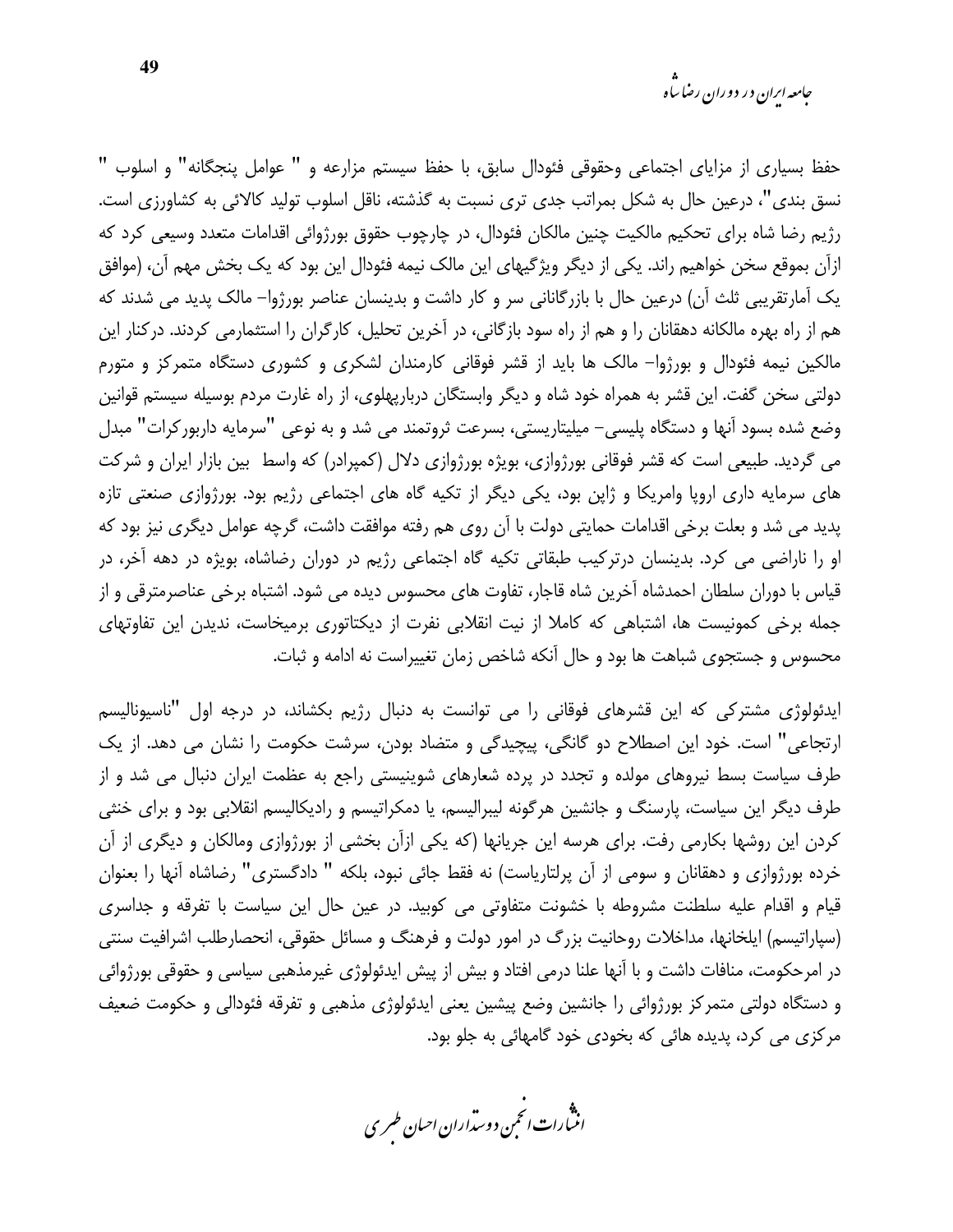*جامعه ایران در دوران رضا ساه* 

باید گفت که در دوران رضاشاه بعلت خروج نیروهای خارجی ازایران (امری که بناچار و دراثر وضع بین المللی انجام می گرفت و بهیچ وجه خاص ایران نبود) و سپس سرکوب خانخانی، برای پیدایش احساس "استقلال" زمینه وجود داشت. رژیم، چنانکه بعدها خواهیم دید، با توسل به تبلیغات ناسیونالیستی، می توانست این توهم را بویژه برای نسل جوان ايجاد كند كه ديگر " عظمت ايران باستان" و دوران كورش و داريوش بوسيله " نابغه عظيم الشأن" (نامي چاپلوسانه که به شاه کم سواد می دادند) تجدید شده است. ایجاد این توهم در ایران آنروز، بیش از ایران دوران پسرش که در آن 30 هزار امریکائی، پس از ارمنی ها مهم ترین اقلیت مسیحی را در کشورما تشکیل میدادند!!، میسربود. این توهم بویژه تا تمدید قرارداد دارسی (29 آوریل 1933) موجب گمراهی بسیاری شده بود. پس از این حادثه مردم آغاز کردند رضا شاه را در نیمرخ تازه ای– نیمرخ خیانت ملی– بنگرند.

یس ازاین نگرش اجمالی برای آنکه مسئله مورد بررسی ما بازهم بشکل مشخص تری روشن شود، سیاست دوران رضاشاه را بویژه درمسائل مهم زیرین، ولو به اختصار مورد تحلیل قرارمیدهیم: 1- مسئله تمركز؛ 2- مسئله صنعتى كردن كشوروموضوع نفت؛ 3- سیاست ارضی وکشاورزی؛ 4- سیاست ضد ملی و ضد دمکراتیک رژیم.

1– مسئله تمرکز و ایجاد دستگاه واحد و ایران شمول دولتی و ارتش دولتی و ارتش واحد پیوسته از مسائل حاد جامعه ایران بود که در آن نظام عشیرتی با بقایای مناسبات پدرشاهی طی قرنهای دراز ازخود جان سختی نشان داد. اینکه این نظام در کشورهای آسیائی دیگری نظیر ژاپن و چین و حتی هند باندازه ایران پایدار و ماندگان نشد، از جمله ناشی از شرایط خاص جغرافیائی ایران است که به زراعت و اسکان کمتر میدان داد و نظام دامیروری و کوچ را حفظ می کرد. از جامعه دودمان دوران زرتشت تا دوران ما، مسئله تضاد بین کوچنده وآرمنده یکی ازمسائل بغرنج است که مانع ثبات اجتماعی و تراکم سنن و نظامات و نضج محمل ها و زمینه های رشد می شده و امنیتی را که شرط تکامل است برباد داده است. همیشه شاهان مقتدر دوران طولانی فئودالیسم ایران برای تمرکز و سرکوب ایلخانهای خودسر کوشیده اند ولی تمرکز دوران رضا شاه ویژگی تاریخی و اجتماعی دیگری داشت. این تمرکز می بایست زمینه را بطورقطع برای استقرار دولت بورژوائی، قانون و حقوق بورژوائی، تامین امنیت مالکیت بورژوائی در سرتاسرایران فراهم کند و مفری برای تجدید و حیات وجود جداسرانه و سپاراتیستی قبایل و عشایرباقی نگذارد و دستگاه دولتی یکسان و ارتش یکسان (نه قشون عشایری و بنیچه ای قرون وسطائی) را بوجود آورد.

درجريان تمركز رضاشاه تنها با ايلخانان عشاير، سميتقوها، خزعل ها، سردار رشيدها، صولت الدوله ها، سرداراسعدها و غیره وغیره روبرو نبود، بلکه برای آنکه این تمرکز بسود بورژوازی و مالکان نیمه فتودال و امپریالیسم تمام شود، می

.<br>انثمارات *انحم*ن دوس*ترار ان احبان طسر*ی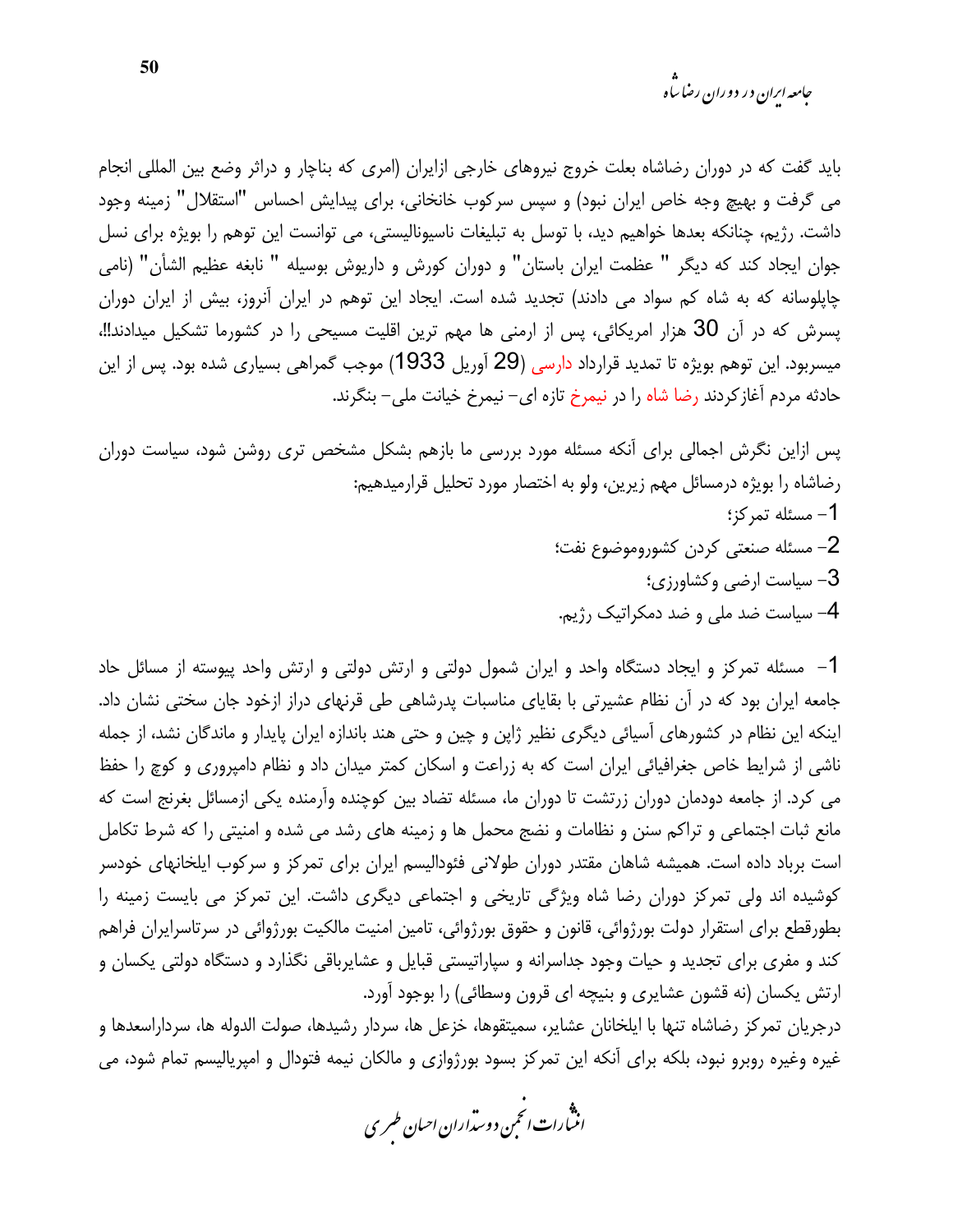بایست جنبش های انقلابی در جامعه و دردرون ارتش را نیز سرکوب کند. رضاخان سردارسیه و سپس رضا شاه تا اوائل سالهای 30 مشغول سرکوب عشایر عرب و کرد و لر و ممسنی و بختیاری و قشقائی و بلوچ و غیره وعملا ازاول تا آخر سلطنت خود مشغول سركوب جنبش مردم (قيام ها، اعتصاب ها، تظاهرات، مقاومت هاى فردى) بود و دراین امر از اعمال هیچ اسلوب خشن و نایسندی ابا نداشت. لذا تمرکز رضاشاه را بشکل خالص و دربست نمی توان یک عمل مثبت دانست. ابدا! دراینجا نیز، چنانکه گفتیم، دو چهرگی سیاست وی دیده می شود.

حتی درروند سرکوب ایلات و عشایر نیز ابدا نمی توان سیاست رضاشاه را مورد تایید قرارداد. آنچه که لازم بود تامین حاکمیت و تمامیت ارضی و خاتمه دادن به تفرقه فئودالی کشوربود. یک دولت ملی و دمکراتیک به این هدف از طريق حل درست مسئله ملي دركشور كثيرالخلق ما، ازطريق ايجاد سيستم قابل انعطاف ييلاق– قشلاق اقتصاد دامپروری عشایری، ازطریق جلب خانها و کلانترهای میهن پرست، ازطریق جدا ساختن افراد عشایر از ایلخان های جدا گرا و یا افزار دست امپریالیسم، از طریق ایجاد ارگانهای حاکمیت دمکراتیک خلق و قانونگذاری های مربوطه عمل می کرد و این عمل شدنی و موثر بود. ولی آیا دراین جریان ابدا اعمال قدرت لازم نمی آمد؟ باحتمال قوی اعمال قدرت نیز لازم می شد ولی هرگز نه بدان صورت جانورانه و بسیار زشتی که ازطرف رضاشاه و قزاق های او اعمال گردید و با اسلوب های یوسیده فئودالی (گول زدن عشایر و مهرکردن قرآن و امان دادن و سپس قتل عام کردن و با یک چوب راندن همه و همه و یغمای خانه دهقانان و سیاه چادر ایلات و انواع شیوه های رذیلانه دیگر) انجام گرفت و تاثیرآن تا امروز نیز زدوده نشده است و هزاران فاجعه انسانی فردی و خانوادگی ببارآورده است. بعلاوه تبدیل تهران به مرکز کل و احاله قدرت واقعی به ارتش در همه استانها و شهرستانها و حتی "نظامی کردن" فرهنگ (ازطریق سازمان پیشاهنگی بمثابه یک سازمان شبه نظامی) و ایجاد یک دیوانسالاری یا حکومت کارمندان و بورکراتیسم لخّت و انگل به بدترین و مردم آزارترین شکل آن بمعنای تمرکزنیست. انقلاب مشروطیت با قبول اصل ابتکارخلق در اداره کشور و با طرح مسئله انجمن های ایالتی ولایتی، گرده یک حکومت پرنرمش را به میان آورد که با سیستم استانداری و امیر لشکری رضا شاه که تجدید ساتراپ منشی عهد عتیق بود، تفاوت ماهوی داشت. چه تمایز بزرگی است مابین آن دستگاه که مردم پیدایش آنرا می طلبیدند و دستگاهی که رضاشاه با کمک هواداران خود تیمورتاش ها، داور ها، تدین ها، دادگرها، فروغی ها، مسعودی ها، دشتی ها، تقی زاده ها و دیگران بوجود آورد. همین مطلب را درباره ارتش میتوان گفت. ارتش نیچه ای- عشایری البته میبایست منحل شود و ایران میبایست ارتش دفاعی و خلقی خود را ایجاد کند. ولی رضاشاه بکمک پاران قزاق خود، ارتشی بوجود آورد که نه تنها مرکزفساد، بلکه افزارتجاوز به خلق و آلت امیریالیسم وفاشیسم علیه سوسیالیسم بود.

دستگاه متمرکزدولتی، بخش دولتی مهمی را دراقتصاد دراختیارداشت که بانک ملی، پست وتلگراف وراه آهن وتلفن ورادیو وجاده های شوسه و کارخانه های دخانیات وسیمان وقند وگودرن وسیمان وگلیسیرین وبرق ویک عده معادن وزمینهای خالصه وبیمارستان دولتی وبنگاهها وموسسات دیگری جزء آن بود، میبایست به رشد بورژوازی ایران وبسط

.<br>انث رات انجمن دوسداران احبان طسری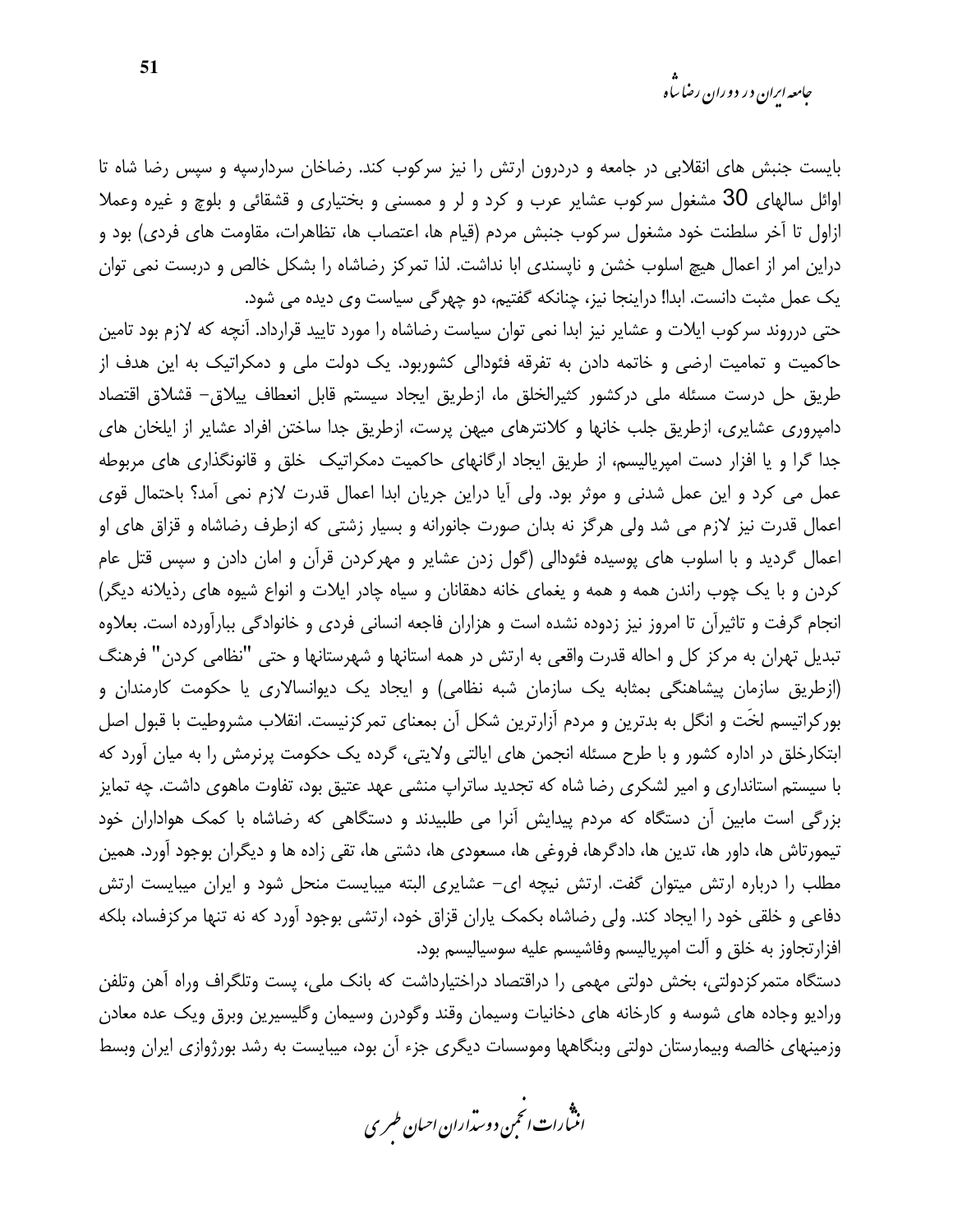*جامعه ایران در دوران رضا ساه* 

مناسبات سرمایه داری درکشوری که این بورژوازی درآن ضعیف بود، کمک کند. بخش دولتی دروجود پیمانکاران، قشرجدیدی ازتازه بدوران رسیده ها بوجود آورد و خود ازمنابع مهم تغذیه ودزدی مختلسان دولتی تا خود" ذات همایونی" بود وبرقدرت سیاسی دولت، قدرت اقتصادی معتنابهی را می افزود. بدینسان امر تمرکزبنوبه خود موجب انواع بیماریهای تازه برای جامعه میشد وحال آنکه احتراز ازآنها عملا ممکن بود. اقدامات دولت رضاشاه درایجاد نام ونام فامیل بجای القاب سابق، یکسان کردن سنگ وکیل براساس سیستم متریک درسرا سرکشور، ایجاد تاریخ شمسی، جهات دیگرازسیاست تمرکزطلبانه رژیم است که درعین حال به فئودالیسم وروحانیت ضربات تازه ای وارد میکر د.

2– مسئله صنعتی شدن کشوریکی ازمسائل مهم دوران رضا شاه است. چنانکه درپیش نیزمتذکرشدیم ایران درپایان سلطنت رضاشاه كماكان يك كشور كشاورزى عقب مانده بود وصنعتى نشده بود، زيرا صنعتى شدن بمعناى جدى كلمه يعني ايجاد ستروكتورهماهنگ صنايع سبك وسنگين بهمراه ايجاد كادرفني وعلمي لازم كارى است كه درزمان رضاشاه انجام نگرفت وتاكنون نيزسيرناهنجاري را طي ميكند. ذكربرخي واقعيات براي داشتن تصورمشخصي ازاين روند سودمند است. موافق یک آمارمنتشره در روزنامه اطلاعات ( 12 دسامبر1941)، ستروکتورتولید کل ملی درسال 1316 ودرسال 1320 بدين ترتيب تغييركرد: كشاورزي از3ر65 درصد توليد كل به 9ر58 درصد رسيد،  $4,6$  دامداری از 7ر12 به 16ر1 درصد، صنایع از 9ر9 به  $4,4$ 18 درصد، صنایع خانگی وپیشه وری از 7ر6 به 6ر درصد ورشته های دیگرتولید از 5٫5 به 5٫5 درصد. این ارقام بروشنی افزایش تولید صنعتی را درتولید کل ملی نشان میدهد. دراین صنایع ثلث سرمایه گذاری و 43٫6 درصد نیروکل ایستگاه برق صرف صنایع نساجی میشد. بدین ترتیب مشاهده میکنیم که درسالهای سی، وزن مخصوص صنایع درحجم محصولات کل اقتصاد ملی دوبرابرشد، ولی این امربه حساب ثروت های داخلی ودولتی یا خصوصی بعمل نیامد، بلکه بطورعمده ازراه مالیاتهای غیرمستقیم وگرفتن انواع عوارض ارچای وقند ونفت وبنزین ودخانیات و عوارض راه وغیره بعمل آمد. كافیست گفته شود که درزمان رضاشاه مالیات غیرمستقیم 5 برابرشد. با کمک دولت بخش خصوصی دراین دوران پاقرص میکند. یک آمارمنتشره دربولتن بانک ملی ( شماره 81 سال 1946) این روند را بروشنی نشان میدهد: ازسال 1933 تا 1940 شركتهاى ثبت شده از 93 شركت به 1725 شركت وسرمايه آنها از143 ميليون به يک ميليارد و 863 میلیون ریال رسید. رشد صنایع ومناسبات سرمایه داری دربخش دولتی وخصوصی موجب توسعه کمی سریع طبقه کارگرصنعتی گردید. درسال 1940 درتعداد 382 کارخانه بزرگ وکوچک موجود درایران ( ازآنها تنها 28 کارخانه بیش از500 نفرکارگرداشته اند) 44 هزارو نهصد وپنجاه و چهارنفرکارگرمشغول کاربودند، ولی ازاین عده فقط 20 درصد کارگرماهر محسوب مشدند.

.<br>اننمارات انځمن د وسداران احبان طسری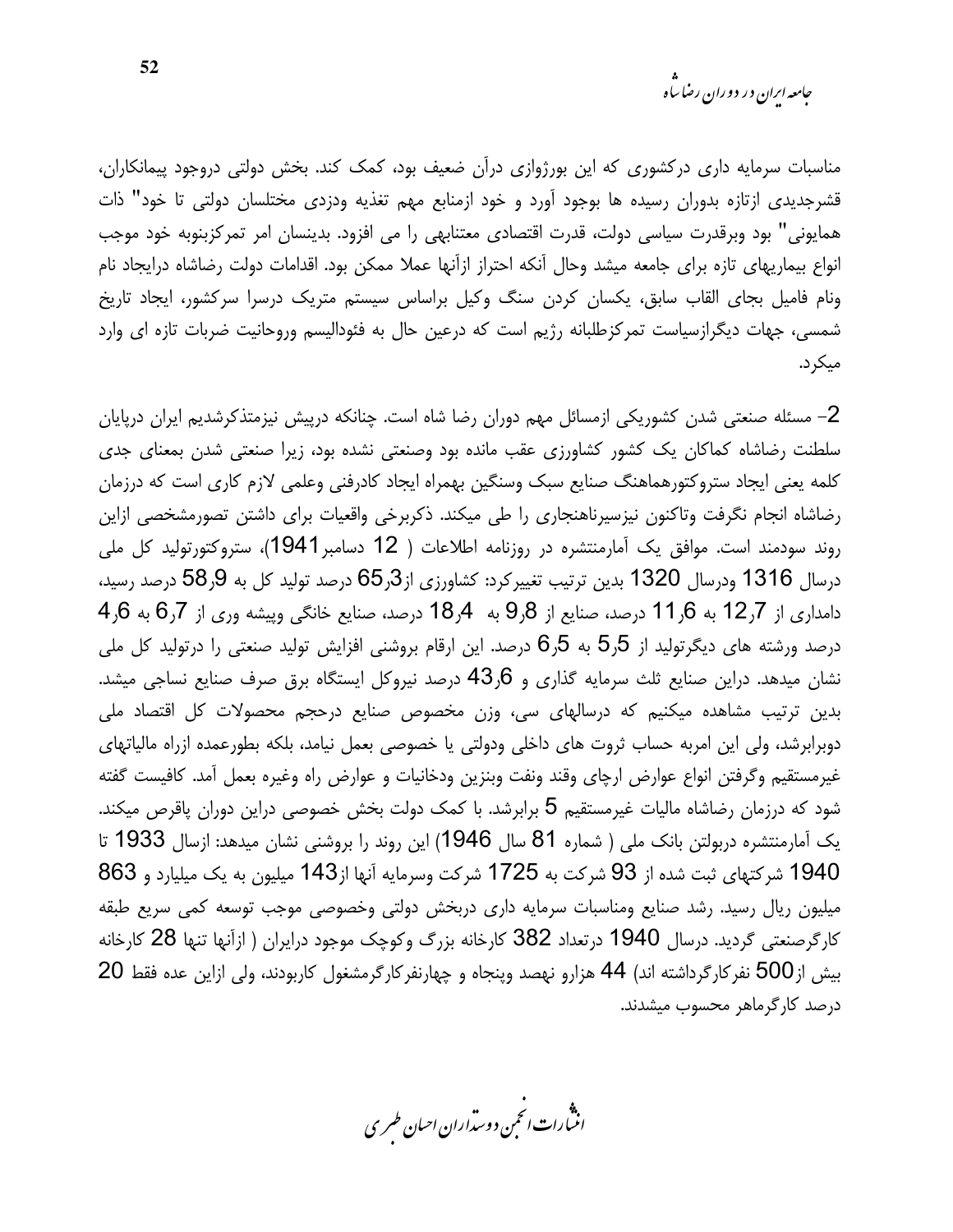طبیعی است که این صنایع کوچک که درقطاع های تنگ تولیدی پدید شده بود قادرنبود مصرف اهالی را تامین کند. مثلا صنايع صنايع نساجي كه مهمترين رشته بود قريب 14 درصد نيازاهالي را تامين ميكرد، صنايع قند حداكثر 29 درصد وبسياري ازآنها دراثرتنگي بازار داخلي بعلت فقرعمومي ورقابت خارجي با تمام ظرفيت خودكارنميكردند. واقعیات ذکرشده درکنارنشان دادن این نکته که دردوران رضاشاه صنایع و طبقه کارگرصنعتی درایران پدید آمد، ناچیزی، ناهنجاری این جریان را نیز نشان میدهد. این روند با احتساب دو موج صنعتی شدن دوران ناصرالدینشاه ( دوران امیرکبیرودوران سپهسالار)، موج سوم صنعتی شدن بود که کماکان مهرونشان استعماری داشت ودرجهان كنوني نميتوانست بيك زمينه عيني جدى براى استقلال اقتصادى ايران بدل شود. ايران، درصورت داشتن حكومت متناسب، میتوانست ازنیروی طبیعی وانسانی خود، ازدرآمد نفت خود، برای ایجاد یک ستروکتورهماهنگ صنایع سنگین وسبک و استخراج معادن استفاده کند.

درمورد نفت باید گفت که درپایان سلطنت رضاشاه ( درسال 1318) میزان نفت استخراجی ایران از78 میلیون بشکه درسال گذشته بود. برای داشتن تصورروشنتری ازمیزان غارتگری نفت بوسیله شرکت نفت ایران وانگلیس، که به بركت سياست سازشكارانه رضاشاه انجام گرفت، كافي است بگوئيم كه اگرازابتداي امتياز دارسي (1280) تا کوتای حوب 1299 میزان غارت شرکت انگلیسی 55 میلیون بشکه بود، دردوران 20 ساله قدرت رضاشاه میزان غارت به 960 میلیون بشکه بالغ شد. قریب 50 هزارکارگرایرانی در موسسات این شرکت وحشیانه استثمارمیشدند. طبق پیکره های رسمی سود ایران ازنفت درتمام طول سلطنت رضاشاه فقط 35 میلیون لیره بود. اگر، بازموافق ارقام رسمی که کمترازواقعیت است، سود خود شرکت را 5ر2 برابرسود ایران فرض کنیم، این شرکت دست کم 87 میلیون لیره ازدرآمد ملی ما را بغارت برده است. اگردرنظرگیریم که در طول سلطنت رضاشاه درمجموع صنایع کشورفقط 16 میلیون لیره سرمایه گذاری شده، آنگاه معلوم میشود که با استفاده لازم ازدرآمد نفت، میزان سرمایه گذاری ها و از آن جمله در صنایع تاچه حد می توانست توسعه پابد ( ارقام از رساله " پنجاه سال تبه کاری و خیانت" ( ويژه نامه دنيا)، صفحات 29و30 نقل شده است).

تصور می کنیم این فاکت ها بخودی خود گویاست ولازم نیست دراین رمینه سخن را دامنه دهیم.

3– سیاست ارضی وکشاورزی رضاشاه را میتوان ازدوزاویه بررسی کرد. یکی اززاویه کوشش آزمندانه خود شاه برای استفاده ازقدرت دولتی و سطوت سلطنتی وتبدیل وجود خویش به بزرگترین مالک ایران، بلکه جهان ودیگری اززاویه اقداماتی که رژیم وی برای تثبیت بزرگ مالکی نیمه فئودالی بعمل آورد ونظام ارباب- رعیتی را درزیرچترحمایت قانونے ، قرارداد۔

درمورد مساحت اراضی متصرفی رضاشاه که ازراه غصب یا " خرید" به ثمن بخس ویا مبادله با املاک غصبی خالصه با واداركردن دارندگان زمين به هديه وپيشكش وانواع طرق متقلبانه ديگردرچنگ اومتمركزشد، پيكره دقيقى دردست

.<br>انن رات انجمن دوسداران احبان طسری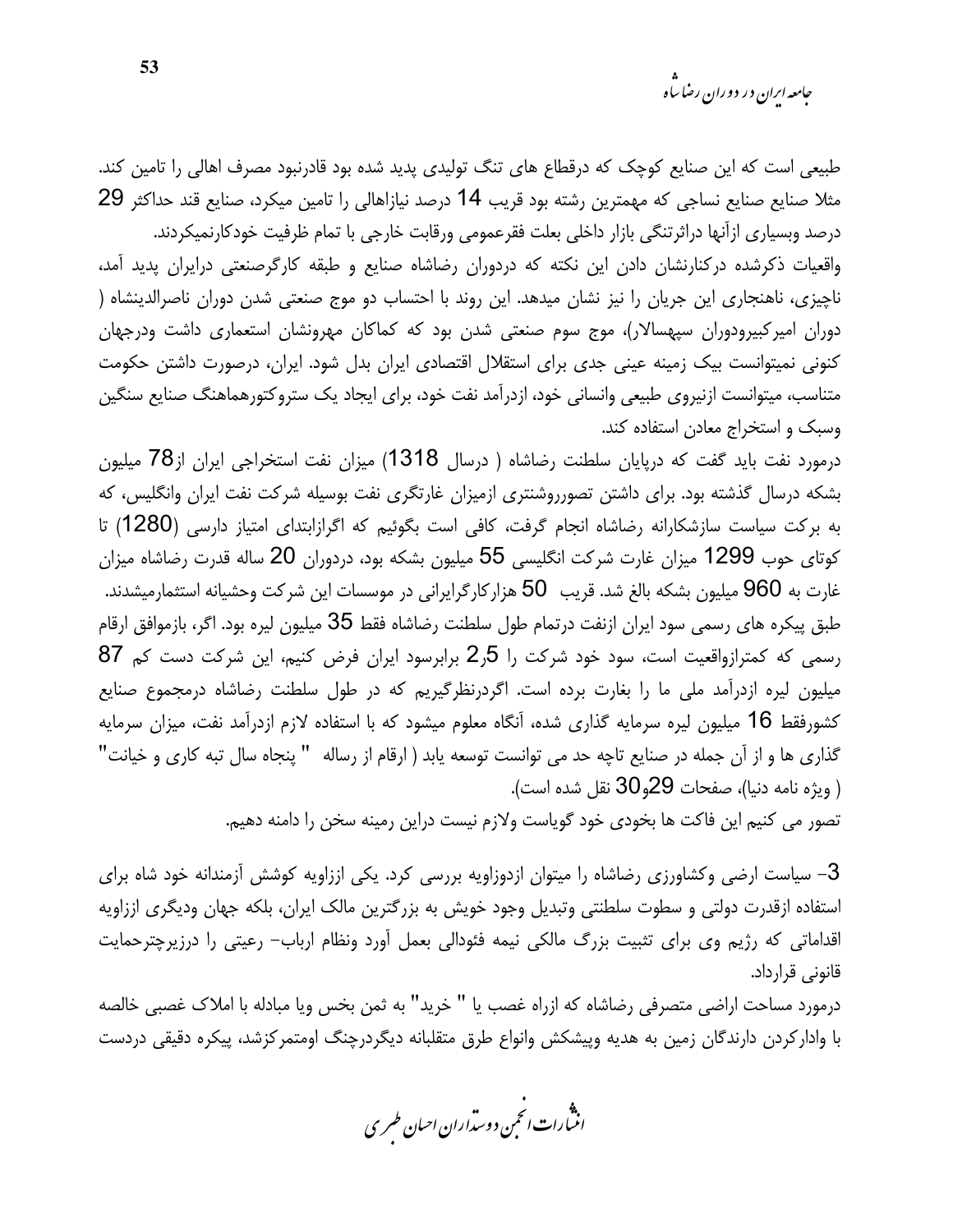*جامعه ایران در دوران رضا ساه* 

نيست. دررساله " پنجاه سال تبه كارى وخيانت" دراين زمينه چنين ذكرشده است: " مساحت املاك سلطنتي درآستانه آخرین تقسیم ( در دوران محمدرضاشاه– ا.ط.) یعنی پس ازآنکه عده زیادی ازمالکین بزرگ دهات خود را بعد ازشهريورپس گرفته بودند، بگفته ارسنجاني وزيروقت كشاورزي در14 ديماه 1340 دويست وهشتاد هزارهكتاربود که فقط برای مساحی و نقشه برداری آن 10 میلیون تومان خرج شد!". سپس دررساله نامبرده چنین میخوانیم: " بهنگام فروش اخیراملاک اختصاصی، 250 هزار دهقان روی املاک مشمول فروش سلطنتی کارمیکردند. بنوشته روزنامه اطلاعات در8 اسفند 1339، مساحت أنچه که اززمینهای سلطنتی درسال 1950 باقی مانده بود، بالغ بر53 هزارهكتارزمين مزروعي و270 هزار هكتار زمين بايراعلام شده بود و300 هزارنفرساكن داشت." ( رساله ذكر شده- صفحه 77).

این ارقام حاکی ازآنست که مساحت اراضی مزروعی وبایر" متعلق" به رضاشاه درپایان سلطنت او وتعداد نفوس ساکن این اراضی بمراتب بیشتراز اقلام اعلام شده بود وباید افزود که این املاک مرغوبترین املاک ایران محسوب میشد. رضاشاه تقریبا تمام شمال ایران بویژه مازندران را به " تصرف" درآورده بود. املاک رضاشاه بوسیله دفترمخصوص واداره املاک اختصاصی، بدست ماموران ارتشی، با وحشیگری بی نظیری اداره میشد. بیگاری دهقان بشکل عمده بهره کشی بدل شده بود. تولید کالائی وبکاربردن اسلوبهای معاصرآگرونومی و آگروتکنیک دراملاک اخصاصی نمونه هایی داشت ولذا باید گفت املاک اختصاصی به نوعی " لاتیفوندیسم" وزمین داری بزرگ سرمایه داری شبیه میشد که با خشن ترین اشکال استثمارقرون وسطائی وحتی نوعی بردگی وزمین بستگی همراه بود ووضع دهقانان این املاک گاه وضع سیاهان کشتزارهای امریکا را بیاد می آورد. این بهره کشی ددمنشانه را که باعث وقوع تراژدیهای انسانی لرزاننده وفجایع اسف بار فراوانی بدست ماموران املاک اختصاصی شده است رضاشاه " غلبه برتنبلی رعیت مازندرانی" نام می نهاد. دراراضی اختصاصی، موسسات صنعتی متقلق به شاه نوع ترکیب کشت وصنعت ایجاد میکردند وهمه اینها مارا به این نتیجه میرساند که زمینداری بزرگ سلطنتی ازلحاظ برخی اسلوبهای تولیدی خصلت سرمایه داری داشت. رضاشاه دراین اراضی سیاست مورد علاقه اروپائی مآب کردن ده را نیزدنبال میکرد: ساختن خانه های نودهقانی، تبدیل لباس زنان ومردان دهقان، درکنارگسترش کاراجباری وبیگاری خود دهقانان، یک روند خنده آوروغم انگیزبود. بمحض فراررضاشاه دهقانان خانه های نو سازاملاک اختصاصی را که به مذاق آنها خوشایند نبود ویران کردند وبه کلبه های سنتی خود بازگشتند و " منظره اروپائی" لباسها بسرعت رخت بربست. بهره کشی ددمنشانه بیش ازسیصد هزاردهقان ایرانی که مستقیما رعیت شاه بودند یکی ازمنابع مهم ثروت خاندان پهلوی است، این املاک پس ازفراررضاشاه بعنوان املاک واگذاری بدست دولت سپرده شد ولی سرانجام باردیگربه خاندان یهلوی بازگشت.

اما ازجهت سیاسی عمومی ارضی وکشاورزی، هدف رضاشاه تحکیم بزرگ مالکی ومناسبات ارباب– رعیتی بوسیله يك سلسله قوانين وايجاد موسسات مربوط بود. اين اقدام بمراتب ازاقدام دوران خسرو انوشيروان ودوران غازان خان

.<br>انن رات انځمن د وسداران احبان طسری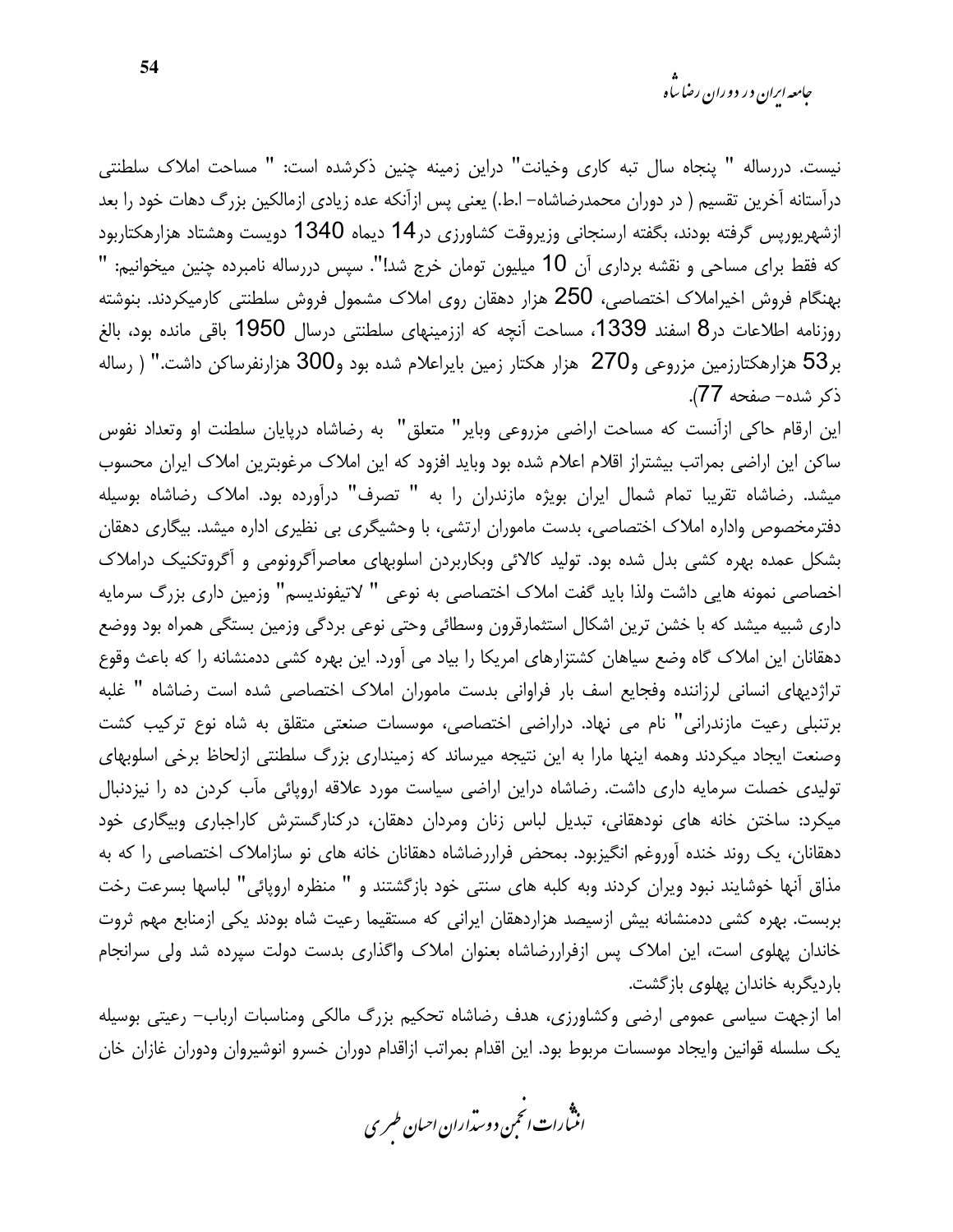وجریان رقبات نادری ورقبات ناصری برای دست بدست کردن املاک وبویژه بی پا کردن دهقانان خرده مالک وتسجيل قانوني زمينهاى غصب ويا ربوده شده مهمترودامنه دارتربود ومنجربه پيدايش قشروسيعي از مالكان نيمه فئودال وصاحبان مستغلات وزمینهای شهری شد که کماکان از پایگاههای مهم رژیم حاکم هستند. دررساله ذکرشده دراین باره چنین میخوانیم: " رضاشاه شالوده های حقوق مناسبات تولیدی ارباب– رعیتی و مالکیت اربابان برزمین وبرأب را، كه پايه اين وضع بود، با تاسيس وفعاليت اداره ثبت املاك واسناد" وخودسريها وقانون شكنيها بيشرمانه وابسته به آن، تسجیل کرد... نخستین قانون ثبت املاک واسناد درمهر1300 تدوین شده بود وسپس قانونهای " ثبت املاک ومرورزمان" ( بهمن 1306) و " متمم قانون ثبت املاک واسناد" ( دی 1307) ازتصویب گذشت وبالاخره جميع اين تدابير، با قانون " ثبت املاك واسناد" (مهر1308) شكل قطعي يافت وهم به مالكيت زمين نظرداشت وهم مالكيت آب. قانون آذرماه 1313 درباره " مميزي املاك اربابي و " آب" قانون آذرماه 1313 درباره " مميزي املاك اربابي و " آب " وتحميل مالياتهاي سنگين بردهقانان و " قانون كذخدائي" مصوب آذرماه 1314 و " قانون عمران" مصوب آبان 1316 گام های دیگری بود درجهت تامین منافع وتحکیم مالکیت اربابان وبساط ارباب و رعيتي… فصل پنجم ازباب سوم " قانون مدنى" اصل مزارعه را تسجيل كرد و درتحكيم ودرتشريح آن قانون 25 شهريور 1318 مربوط به " تعيين سهم مالك وزارع نسبت به محصول زمينهاى زراعتي" تصويب شد ( اگرچه آئین نامه اجرائی آن راکد ماند)... درمورد اراضی خالصه ( اغلب نادری و محمدشاهی وناصری) " قانون مستغلات انتقالي" ( خالصه ها) مصوب مهر ماه 1310، " قانون فروش خالصه جات ( دى 1312) وقوانين مربوط به خالصجات خوزستان ( فروردين 1306 وفروردين 1314) و " قانون خالصجات اطراف تهران " ( آبان 1316) پایه حقوق ودستاویزرسمی مالکین عمده برای چنگ اندازی براراضی خالصه شد." ( رساله ذکرشده، صحفه 74). چنانکه می بینیم رژیم برای تنظیم وتصویب قوانین ارضی وکشاورزی حرارت وفعالیت عجیبی نشان داد. علت روشن است: هم بزرگترین ملاک جهان– شخص رضاشاه وهم ترکیب عمده مالکی مجلس ودولت دست نشانده اوبه این " قانونی کردن" غصب ودزدی سخت علاقمند بودند. درنبود شرایط مساعد دیگربرای انباشت، بهره کشی اززمین و مستغلات وسفته بازی با آن بدست ملاکان واجاره داران و واسطه ها یکی ازبهترین، مطمئن ترین و پر سودترین اشکال انباشت بود واین امر نه تنها درآن دوران بلکه تا امروز از خصایص برجسته تکامل سرمایه داری درایران باقی مانده است.

نتیجه سیاست ارضی وکشاورزی رضاشاه، چنانکه دررساله یاد شده نیز تصریح شده این بود که " ازیکسو بیست هزارده ششدنگ متعلق به 37 هزار خانواربزرگ مالک بود وازسوی دیگر60 درصد دهقانان ایران حتی یک وجب زمین نداشتند و23 درصد کمترازیک هکتار، 10 درصد ازیک تا سه هکتاروفقط 7 درصد بیش ازسه هکتارزمین داشتند." ( رساله ذکرشده، صفحه 75).

.<br>انن رات انجمن دوسداران احبان طسری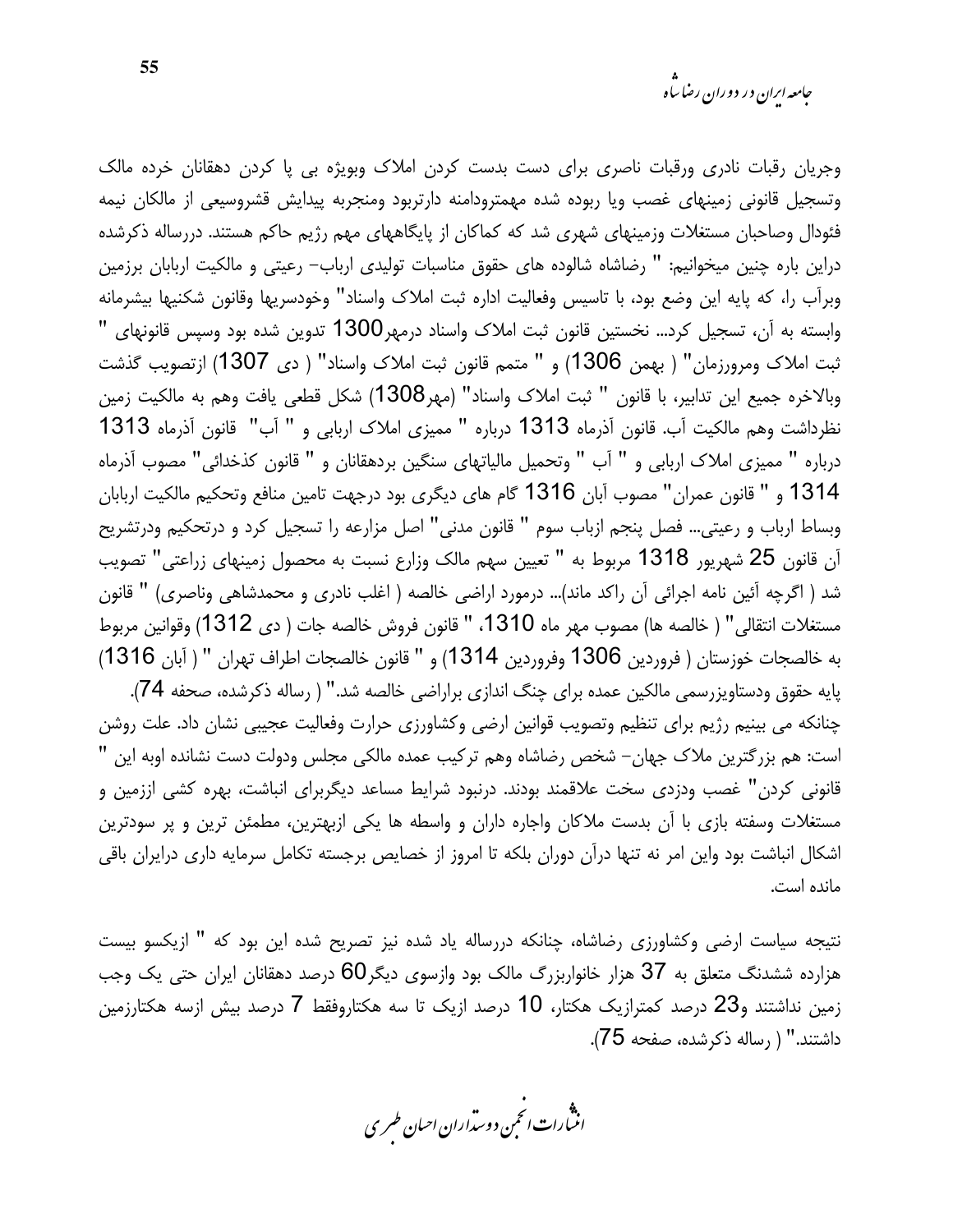*جامعه ایران در دوران رضا ساه* 

اگر " املاک اختصاصی"، بعلت قدرت عظیم مالی شاه، شیوه های تازه تر بهره برداری کشاورزی رخنه داشت، دراملاک ملاکان بزرگ، بجزکالائی شدن وپیوند محصولات با بازارهای داخلی وخارجی، تمام مختصات قئودالیسم ازسيطره بي قيد وبند مالک وفقرو بي حقي کامل دهقان وعقب ماندگي کامل فني وشيوه عهد دقيانوسي زراعت همه وهمه حفظ شده بود وبه ستم مالک ستم ژاندارم نیزمزید میشد.

بدینسان رژیم رضا شاه برنامه مطرح شده ازطرف کمونیست ها ودمکرات ها را دائر به تقسیم اراضی بین دهقانان وازمیان بردن مالکیت بزرگ ارضی بکلی نادیده گرفت. حتی تفوه به این سخنان جرمی بود که با زندان وشکنجه ومرگ روبرو میگردید. سیاست ماوراء ارتجاعی ارضی وکشاورزی رضا شاه یکی ازخیانتهای بزرگ اودرحق تکامل عضوی جامعه وپیشرفت سریع آنست. مسئله ارضی را نه فقط رضاشاه حل نکرد، دردوران سلطنت محمد رضاشاه، قريب بيست سال حل آن ترمزشد وسرانجام باد نيرومند زمان، عوامل قوى وموثر بين المللي وداخلي، فرزند شاه سابق را به عقب نشيني وادار كرد و " انقلاب سفيد" و " اصلاحات" ارضى انجام گرفت كه برخلاف تصوربرخي ازمحققان نمیتوان آنرا، آنهم بشکل دربست " دارای خصلت دهقانی" توصیف کرد، زیرا قسمت عمده اراضی مرغوب، به بهانه های " قانونی" گوناگون، دردست خانواده سلطنتی وزمینداران بزرگ سرمایه دار باقی مانده است. برای آنکه معلوم شود پس ازینجاه سال سکوت سلسله پهلوی ویس از گذشت هفتاد سال ازانقلاب بورژوائی مشروطیت ایران وضع درده ایران چگونه است، هیچ شاهدی، ازجهت شکاکان مختلف، مناسبتراز " اطلاعات" نمیتوان ذکرکرد. " اطلاعات" درهمين ايام نگارش كتاب حاضر يعني روزيكشنبه 13 تيرماه 1353 ( شماره 15052) درسرمقاله خود تحت عنوان " قيافه غم انگيزدهات درايران" كلمه بكلمه چنين مينويسد: " با تاسف بايد اقراركرد كه على رغم دگرگوني فوق العاده زندگی اجتماعی و رشد اقتصادی، روستاهای ایران ازمظاهرتحول بهره چندانی نبرده اند ودر اکثر موارد تغییرو تحول آنها از حدود تبدیل ظروف مسی به ناپلون، کود طبیعی به کود شیمیائی، شلوارهای یاچه گشاد دبیت به " جین" یا گلیم دستباف به فرش ماشینی، تجاوزنمیکند. درغالب دهات ترکیب خانه، کوچه ها، مزارغ همانگونه است که صد سال، 200 سال، 500 سال پیش بوده است، با این تفاوت که گاهی ازمیان کوچه های کج ومعوج خاکی، اتومبيلي ميگذرد وبوق كركننده اش سكوت غم انگيزروستاها را درهم ميشكند."

این توصیف " اطلاعات"، تغییرمناسبات مالکیت را درده دربرنمیگیرد ولی نتیجه عملی انقلاب سفید را درمورد زندگی دهقان منظره ده ایران را نشان میدهد. اگر " اطلاعات" مایل بود بازهم " اقرارکند" مطالب زیادی درباره فشارمامورين دولت، بارسنگين قرضه ها و ماليات ها وانداع مشكلات ديگر دهقان ايراني درشرايط امروز، قابل ذكربود، ولی بهمین اندازه اقرارنیز باید از " اطلاعات" اکتفا کرد، یعنی ازروزنامه ای که ازمداحان پیگیرد ویادشاه سلسله یهلوی است.

تا زمانیکه مسئله ارضی درایران بسود دهقانان، بسود کشاورزی مکانیزه بزرگ وحاصل بخش، درسطح امروزی جهانی آن، حل نشود، مسئله مرکزی تکامل جامعه ما ووارستگی آن ازپابندهای قرون وسطائی حل نشده است. کارسلسله

.<br>انث رات انجمن دوسداران احبان طسری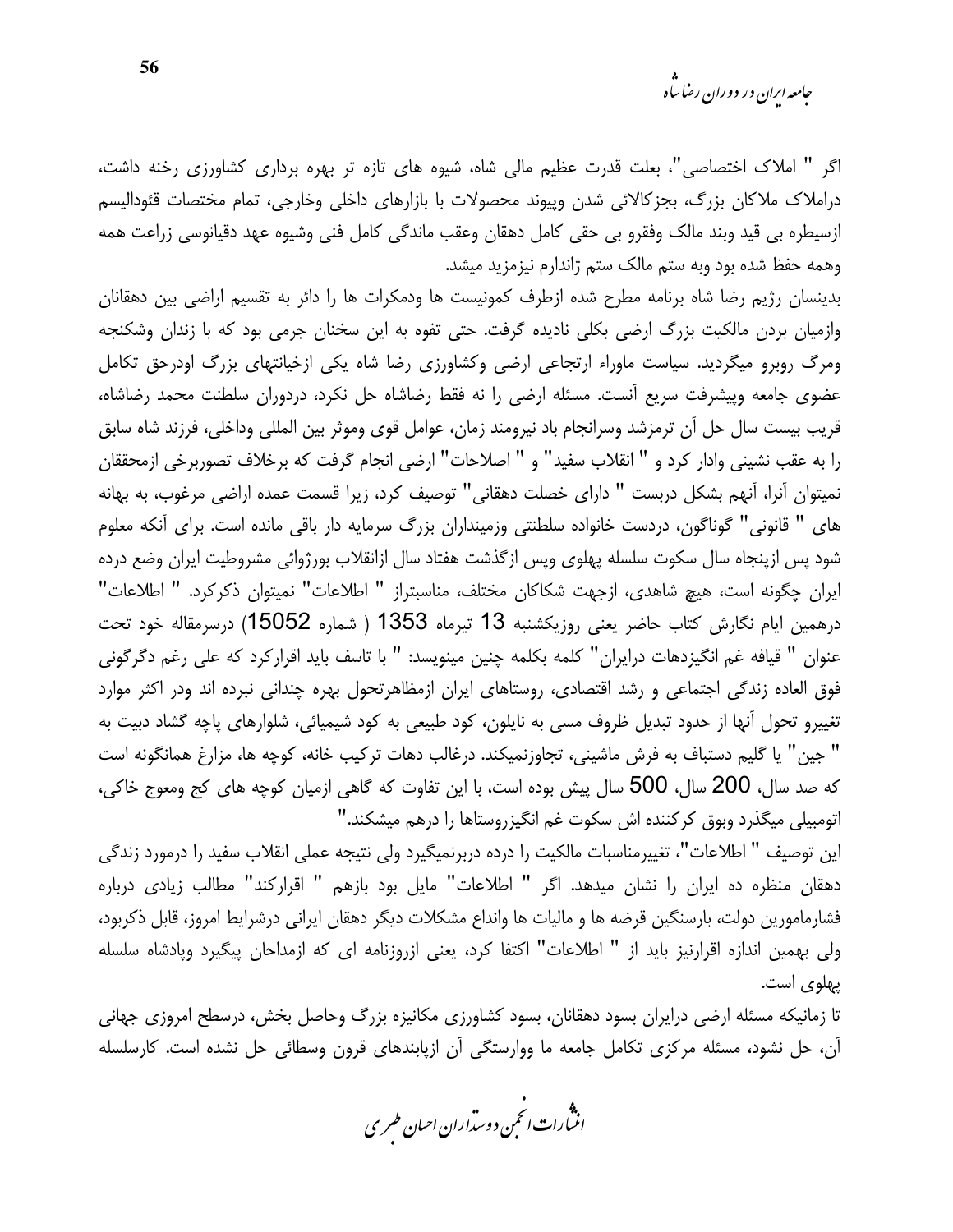جامعه ایران در دوران رضا س<sup>ا</sup>ه

پهلوی قریب چهل سال سعی درحفظ مناسبات کهن بود ودرکمی بیش ازدهه اخیر که جنجال " اصلاحات ارضی" نیزبرپا شد، نیتجه آنست که روزنامه نیمه رسمی وهوادار جانسوخته رژیم بیان میکند. شايد نقشى كه خانواده پهلوى درمسئله نفت ايفا كرده وازملى شدن واقعى اين ثروت عظيم با انواع لطايف الحيل جلوگیری بعمل آورده، همراه نقشی که در زمینه مناسبات ارضی وکشاورزی ایفا کرده است، شاخص ترین خطوط وظیفه ترمزکننده این خانواده درمورد جامعه ای باشد که ازهرباره ذیحق است با سرعت بسوی مرزهای پیشین تمدن برود.

.<br>انسارات انځمن د وسداران احبان طسری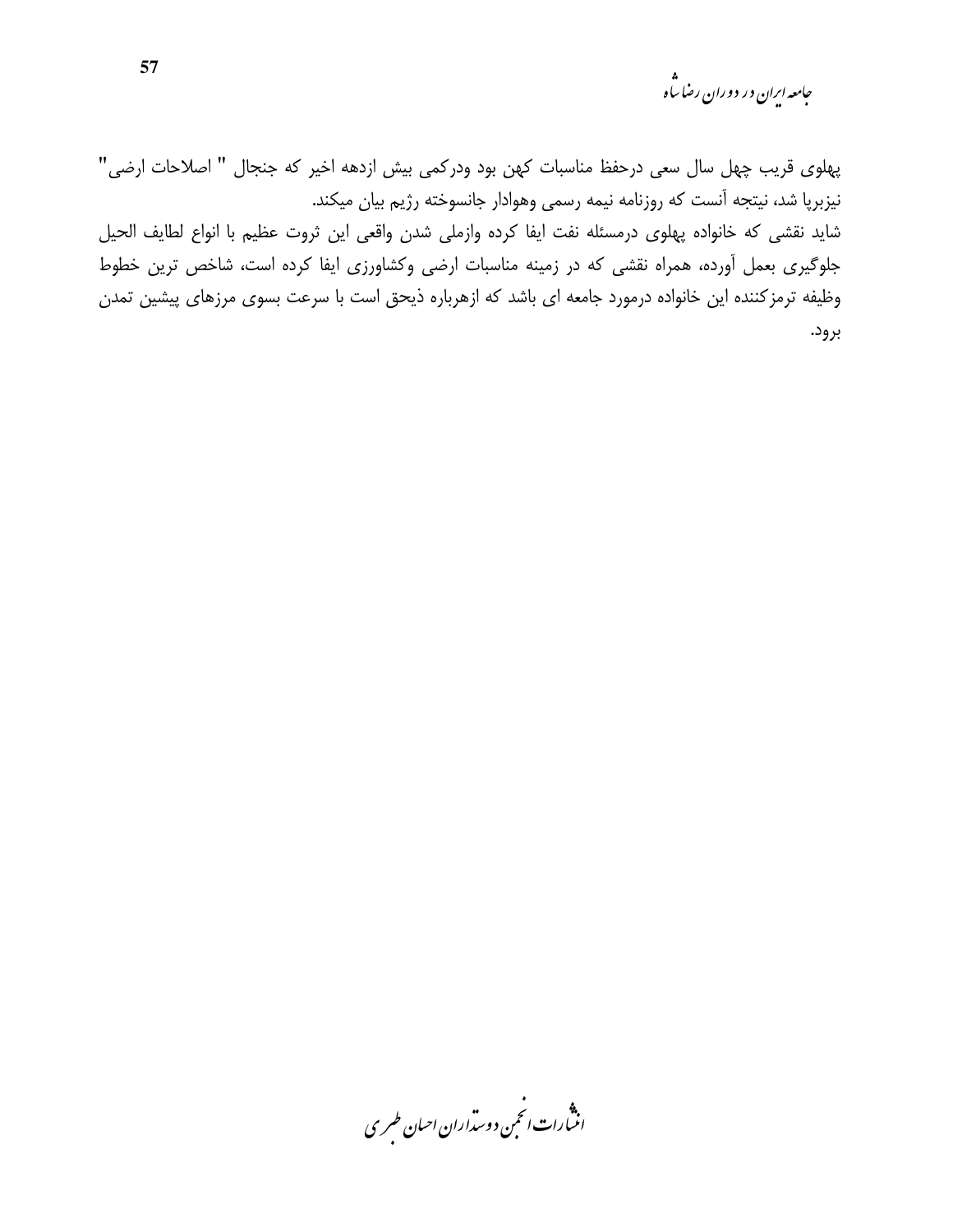#### رضا شاه

### وعده جمهوري داد

### بر تخت سلطنت نشست

– یکی دیگر از خصلت های سراپا ارتجاعی رژیم رضاشاه جنبه ضد خلقی و ضد دمکراتیک آنست. رضاشاه پس ازهمراهی سالوسانه با غوغای دروغین جمهوری در جریان مجلس پنجم (سال های 1923– 1924)، که هدف آن جلب موافقت حزب مترقى "اجتماعيون عاميون"، اتحاديه هاي كارگرى (120 اتحاديه با قريب 20 هزارعضو) و حزب كمونيست ايران بود، با تمام قوا نيل به سلطنت مطلقه را هدف قرارداد و سرانجام در 12 دسامبر1925، مجلس موسسان فرمایشی خود را بوجود آورد و با تغییرمواد 36، 37، 38 و 40 قانون اساسی خود را "اعلیحضرت قدرقدرت قوى شوكت رضا شاه يهلوى ارواحنافداه" اعلام كرد.

متملقین درباری از شروع "عصرمشعشع" در زیر حمایت "پدرتاجدار" سخن گفتند. درآستانه خلع احمدشاه قاجار و مبارزه برای عدم بازگشت وی ازفرنگستان و تشکیل مجلس موسسان، رضاشاه خود را از شر اتحادیه های کارگری درسال 1925 رها کرد. هشتصد نفراز فعالان اتحادیه ای و اعضاء حزب کمونیست توقیف شدند و عده ای به مهاجرت مجبور گردیدند و خود این حزب مجبور شد به کارعمیق مخفی بپردازد. رضا شاه می دانست که کمونیست ها پیگیرترین مبارزان راه دمکراسی هستند و لذا "آنتی کمونیسم"، درسرلوحه پلاتفرم سیاسی او قرارداشت. درتمام دوران رضا شاه با کمونیسم با خشونت مبارزه شد و نخستین وظیفه شهربانی و اداره سیاسی او مبارزه با کمونیسم بود. چندین بار در دوران رضا شاه سازمان مخفی حزب کمونیست ایران کشف و اعضاء آن توقیف شدند. ازآنجمله است توقيف وسيع كمونيستها درسال 1309– 1310 و تصويب " قانون سياه" و سيس توقيف 53 نفردرسال 1316. با اینحال کمونیست ها طی تمام دوران سلطنت رضاشاه تنها نیروی سیاسی فعالی بودند که ازمبارزه دست برنداشتند و در ایران و خارج از کشور برای افشاء ماهیت حکومت رضاشاه کوشیدند. تردیدی نیست که در فعالیت عملی و تحلیل های سیاسی کمونیست ها اشتباهات سکتاریستی و چپ روانه متعددی راه یافت– امری که علل آن روشن است و جزاین نمیتوان انتظارداشت. ولی این اشتباهات نیست که چهره کمونیست ها و حزب کمونیست ایران را معین می كند. معرف چهره آنها مواضع مترقى آنها، مبارزه پيگير و فداكارانه آنها در راه حقوق خلق و عليه ارتجاع و اميرياليسم است. درجریان این مبارزه عده ای ازکمونیستها مانند سپروس بهرام، لاهوتی، ذره، حسابی، نیک بین، مرتضی علوی،

.<br>انن رات انجمن دوسداران احبان طسری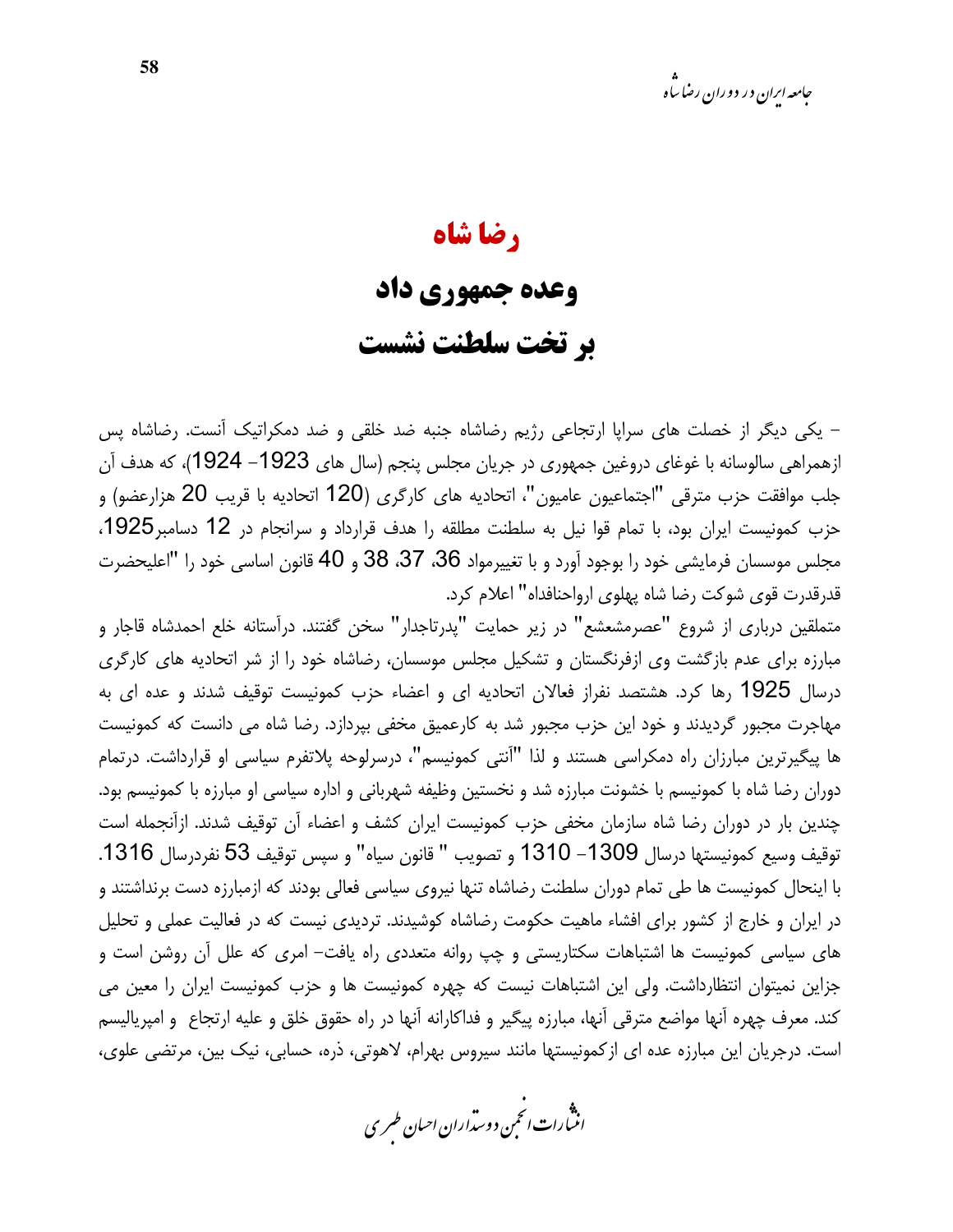دیلمی و بسیاری دیگرمجبور به مهاجرت سیاسی شدند. عده ای دیگر مانند ارانی، حجازی، انزایی، علی شرقی، سید محمدتنها، پوررحمتی، استاد غلامحسین نجار، پرواند یغیکیان درزندان بدست ماموران دژخیم پیشه شهربانی آیرم و مختاری بانحاء مختلف محو گردیدند. عده ای دیگرمانند اردشیراوانسیان، جواد زاده، ( پیشه وری)، رضا روستا، داداش تقی زاده، میرایوب شکیبا، گروه پنجاه و سه نفر و گروههای دیگرسالیان دراز در زندانهای ایران رنج دیدند. عده کثیری علاوه برگذراندن ایام زندان سالیان درازدرقصبات دورافتاده ایام تبعید را با خفت و خواری و فقر و تیره روزی بسربردند. با اطمینان می توان گفت که هیچ گروه دیگری مانند کمونیست ها درمبارزه تا این حد سرسختی و ادامه کاری و صمیمیت از خود نشان نداده اند.

کمونیست ها اعم از کارگر و روشنفکر، علی رغم فشارشهربانی رضا شاه و خطرمرگ و شکنجه و زندان بدفعات سازمانده اعتصابات بودند؛ از آنجمله است اعتصاب بزرگ کارگران نفت درسال 1309 و اعتصاب کارگران راه آهن درمازندران واعتصاب کارگران کارخانه وطن دراصفهان در1310 و اعتصابات دانشجویان دانشسرای عالی و غیره. كمونيستها با انتشارمطبوعاتي مانند روزنامه هاي "حقيقت" و "كار" و مجله "جرقه" و "فرهنگ" و "دنيا" درداخل کشور و "ستاره سرخ" و "پیکار" درخارج ازکشور، ترجمه برخی آثارمارکسیستی، انتشاراعلامیه ها و قطعنامه های تحلیلی در داخل و خارج ازکشور، در واقع تنها نیروئی بودند که ماهیت اجتماعی رژیم رضاشاه را برملا می ساختند. نسل معاصر باید مشکلات کمونیست های ایرانی را در جامعه ای که در آن قریب 85 درصد بیسواد بودند، که درآن طبقه کارگر صنعتی با احتساب همه کارگران نفت دربالاترین وبهترین حالت ازصدهزار نفر (در15 الی 18 میلیون جمعیت کشور) تجاوزنمی کرد، که در آن دهقان 80 درصد جمعیت را تشکیل می داد و بصورت "رعیت قرون وسطائی" در حالت بردگی و رخوت وبی خبری بسرمی برد، که در آن انواع عقاید خرافی در قشرهای وسیع متوسط شهرنفوذ عمیق داشت آنهم درجائی که امپریالیسم هنوز بسیار نیرومند و سوسیالیسم با مشکلات زایش و رشد و خطر فاشیسم و تجاوز روبرو بود، درنظرآورد و جسارت این لاله های زود روی را که تنها طلایه ای ازسیاه بزرگ انقلاب ایران بودند، بستاید. برخورد ناسیاس یا ساده شده ما به آنها، نه تنها درحکم یائین آوردن ارزش واقعی خدمات مبارزان وطن ماست، بلكه بناچار درحكم پائين أوردن ارزش واقعي خدمات همه انقلابيون معاصراست، كه اگر بنا باشد براساس مشخص و تاریخی از طرف نسل های آینده درباره آنها قضاوت نشود، بنوبه خود و بنا حق مغبون خواهند ماند. سیاس خلق تنها پاداش رنج و جانبازی مبارزان انقلابی است.

ساطورخون چکان رژیم ترور و اختناق تنها متوجه کمونیستها نبود. عملا هر مقاومت کننده ای از راست یا چپ، متعلق بهر طبقه اي كه بود، با قهروغضب ديكتاتور روبرو مي شد. از ميان رفتن كسان گوناگون مانند صولت الدوله قشقائي، سرداراسعد بختیاری، خزعل، میرزا علی اکبرخان داور، نصرت الدوله فیروز، عبدالحسین تیمورتاش، مدرس، حاج اسمعیل عراقی وکیل مجلس، اسدی نایب التولیه خراسان که یا درزندان یا درتبعید یا درخانه خود مسموم یا معدوم

.<br>انن رات انجمن دوسداران احبان طسری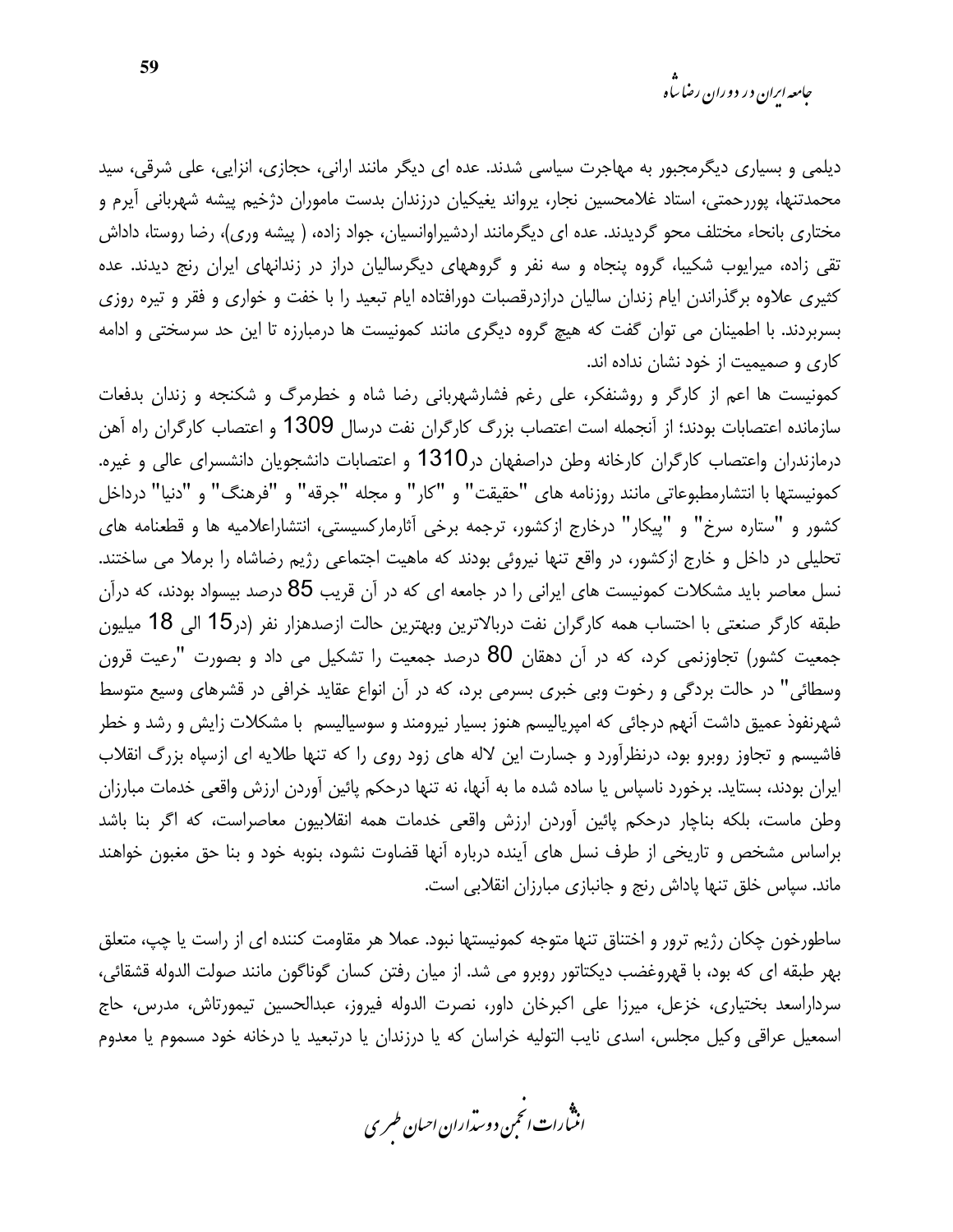شدند، نمونه ای ازاین جریان است. روشنفکران بنام مانند کمال الملک نقاش (چنانکه شهرت دارد)، عشقی شاعرملی، فرخی غزل سرای نامی، واعظ قزوینی مدیر روزنامه نصیحت و از عناصر رادیکال در مطبوعات کشور و مستوفی الممالک یکی ازرجال میهن پرست ایران بوسیله رژیم نابود گردیدند. ملک الشعراء بهار بزرگترین شاعر کلاسیک زندانی شد و در تمام مدت سلطنت رضاشاه مغضوب بود. مصدق السلطنه یکی دیگر از رجال ملی در دوران رضاشاه از همه اموردورنگاهداشته شده بود. در تمام دوران حکومت رضاشاه جنبش ها وقیام های مختلفی روی داد که با خشونت سرکوب گردید. مانند قیام سیدجلال چمنی و کربلائی ابراهیم درگیلان، زلفو و خدو سردار و مهدی سرخی درخراسان، جریان بهلول و قصابی مسجد گوهر شاد درمشهد وغیره. در تمام دوران حکومت رضا شاه شورش ها ومقاومت های فردی یا جمعی داخل در ارتش نیز با خشونت سرکوب گردید. مانند قیام لاهوتی درتبریز، قیام لهاک خان باوند موسوم به سالارجنگ درخراسان، قیام سربازان سلماس و خوی، مقاومت سرهنگ پولادین و گروه او، مقاومت گروه جهانسوزوغیره.

دراکثرمطلق موارد، نابود کردن مخالفان، بدون اجراء مراسم قانونی یا با اجراء کاملا صوری آن و درهمه موارد بدستورمستقيم شاه و بدست ماموران مسلح رژيم انجام گرفته است. پس ازسقوط رضاشاه اين جريانها كه برخي از آنها در دوران سلطنت وی نیز روشن بود، بیش ازپیش فاش گردید و مردم ایران دانستند که چه کابوس مهیبی را از سرگذرانده اند.

سرمایه داری ایران درزمان رضاشاه، نسبت به زمانهای پیشین بشکل محسوسی مناسبات ویژه خود را در شهر و ده، در بافت طبقاتی جامعه، درشیوه زندگی و تفکر، در اسلوبهای استثمار، درسیاست داخلی و خارجی بسط و گسترش داد. درعین حال دیکتاتوری و زمین داری شخص شاه و کوشش او برای تحکیم زمینداری بزرگ بطور اعم ازسوئی و سیطره امپریالیسم بویژه امپریالیسم انگلستان و بعد آلمان ازسوی دیگرمهر و نشان خود را بر رشد سرمایه داری درایران باقی گذاشت. شرکت بورژوازی در حاکمیت واقعی محدود و تا حدی غیرمستقیم باقی ماند. زیرا استبداد شخصی شاه و بورکراسی کشوری و لشکری و قدرت ملاکان، مانع از آن بود که بورژوازی بتواند از همه مزایای اقتصادی و سیاسی حکومت طبقه خود استفاده کند و می بایست به سهم معینی از این حکومت قانع شود. قشرهای اساسی بورژوازی ایران دراین دوران عبارتست ازسرمایه داری بورکرات لشکری و کشوری، بورژوازی بازرگانی (اعم ازوارد کننده یا صادرکننده)، بورژوازی دارنده مستغلات شهری یا بورژوازی موجر، بورژوازی پیمانکار (اعم از پیمانکاری که طرفش دولت یا شرکتهای خصوصی بودند)، بورژوازی صنعتی که در حال پیدایش بود، بورژوازی ربائی قرون وسطائی که کماکان وجود داشت. روشن است که بورژوازی مالی بعلت سطح نازل رشد سرمایه داری هنوز پدید نیامده بود و حتی بانک های دولتی (مانند بانک ملی و بانک کشاورزی و بانک سیه) به امر سرمایه گذاری یا خرید سهام در موسسات صنعتی دست نمی زدند. منابع انباشت و غنی شدن سرمایه داری ایران تا حد زیادی متوجه سفته بازی با زمین، اختلاس و برداشت اموال دولتی، خالصجات و اوقاف، گرانفروشی و احتکار وتقلب، استفاده از اهرمهای

.<br>انثیارات انجمن دوسداران احبان طسری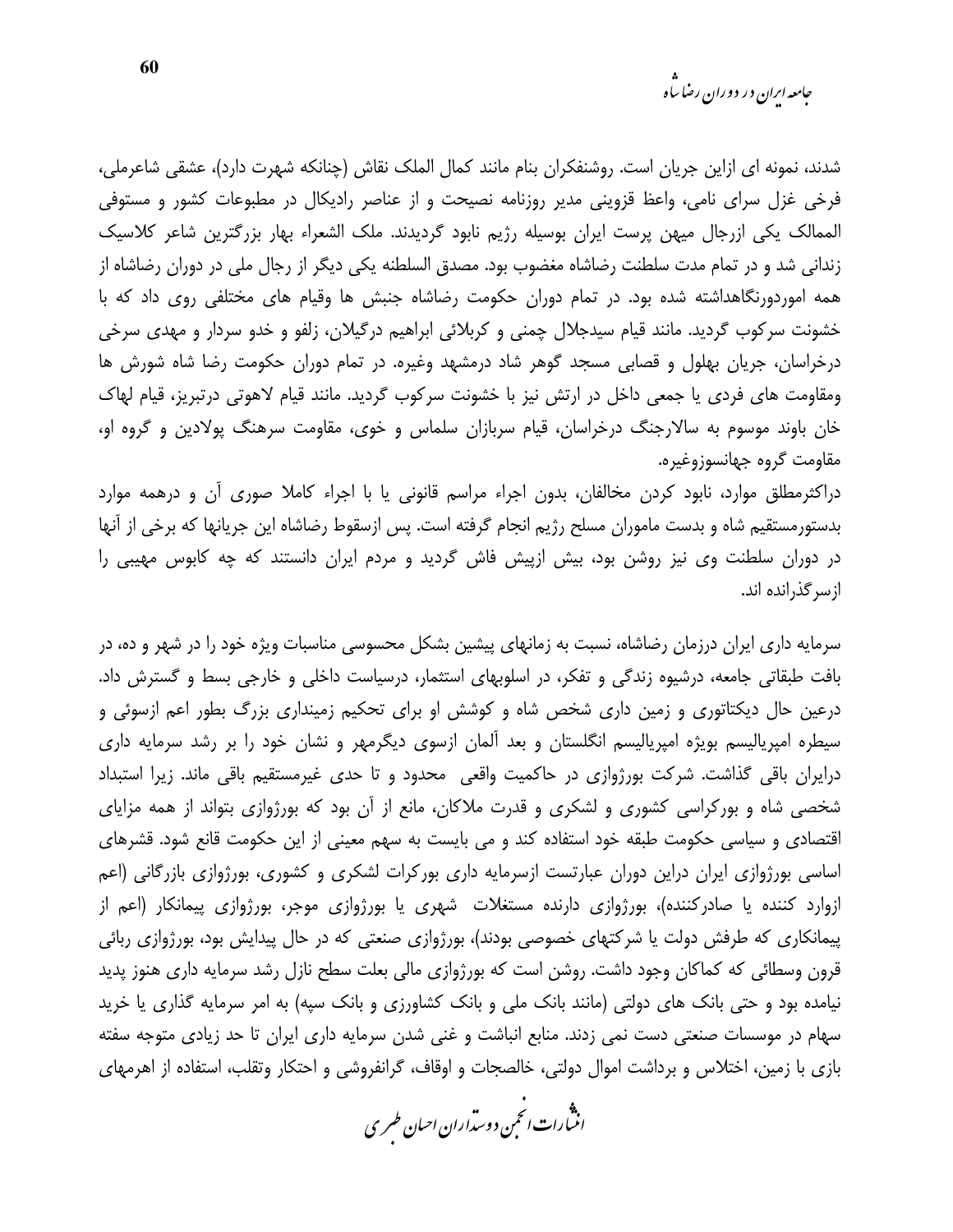*جامعه اران در دو د*ان رضا <sup>ما</sup>ه

دولتی و نظامی برای غارت دیگران و غصب اموال پیمانکاریهای متقلبانه به ضرر خزانه دولت، استثمار وحشیانه در كليه كارخانه ها و كارگاهها بود. طبقات مولد: كارگران، دهقانان، پيشه وران مي بايست با تلاش عرق ريزخود كيسه های گشاد فراوانی را پرکنند و داستان آنها با طبقات حاکمه حریص داستان آن ماهی افسانه ای بود که درقرآن آمده كه چون از او مي پرسيدند: " هل امتلئت؟" ( آيا سيرشده اي؟)، پاسخ مي داد: "هل من مزيد؟" (آيا بيشترممكن نيست؟) .

این منابع غارت بسرعت ملاکان و سرمایه داران ایرانی را ثروتمند می کرد. روشن است که "سهم شیر" در این غارت ها نصيب " پدرتاجدار" بود، ولي قشرهاي طبقات حاكمه، برحسب قدرت خود، شغال آسا بدنبال غارتگراصلي مي رفتند و ازجیفه باقی ماند او شکم آزمند خود را می انباشتند.

نظام "چند ساختی" در جامعه حفظ شده بود. یعنی در کنارساخت بزرگ کالائی سرمایه داری دولتی و خصوصی ما با ساخت خورده کالائی (تولید پیشه وری وکارگاهی)، ساخت خود مصرفی دربسیاری ازدهات خورده مالکی یا گاه متعلق به فئودال ها و ایلخان ها و سرانجام ساخت سرمایه داری انحصاری درشرکت نفت ایران وانگلیس روبرو هستیم. این چند ساختی بودن اقتصاد در ایران جان سختی عجیبی نشان داده و سرمایه داری بزحمت موفق میشود سیطره کامل خود را بدست آورد و انواع ساخت ها را درمعده خود هضم کند.

با آنکه تشکیل بازار ایرانشمول در دوران رضاشاه پیش می رود، با اینحال بازار داخلی بعلت رژیم ارباب– رعیتی و فقر موحش در ده و شهرمحدود است و بجز بخش ناچیزی کالا که برخی صنایع داخلی اعم ازدستی یا ماشینی به این بازارمی فرستند، بخش عمده کالاهای وارداتی است. درعوض کالاهای صادراتی دراقلام سنتی قالی، کتیرا، روده، انغوزه، خشکه بار و امثال آن محدود می ماند و بویژه خودداری ازامضاء قرارداد بازرگانی با شوروی در 1938، کار بازارصادراتی ما را دشوارترمی کند. تفاوت فاحش بین واردات و صادرات، پیوسته یکی ازشخصات بازرگانی خارجی ما بوده وكماكان هست.

بدین ترتیب می بینیم که فرماسیون سرمایه داری در اثر موانع متعددی که در سر راه دارد (امیریالیسم، استبداد سلطنتی، قدرت ملاکان و بقایای فئودالیسم) درمجرای بهنجارخود نمی رود و بدنبال سود آوری سریع شانس خود را در بازرگانی وارداتی، سفته بازی زمین، پیمانکاری وانواع شیوه های متقلبانه میجوید و آن ته بندی محکم و جا افتاده ای که سرمایه داری دراروپا غربی برای خود کرد، درکشورما دراین دوران دیده نمی شود. سرمایه داری نه تنها در چنگ نظام چند ساختی مقید است، بلکه مهر و نشان فراوان اسلوب بازرگانی و تولید خرده كالائي قرون وسطائي را با خود دارد. بازار سربسته سنتي كماكان شريان اقتصادي است و دراينجا بدست آوردن

"مظنه روز" از راه شم بازرگاني، شركت در دسته بندي هاي بازار، قماربازي ها وشعبده بازي هايي كه از لحاظ اصول

.<br>انث رات انجمن دوسداران احبان طسری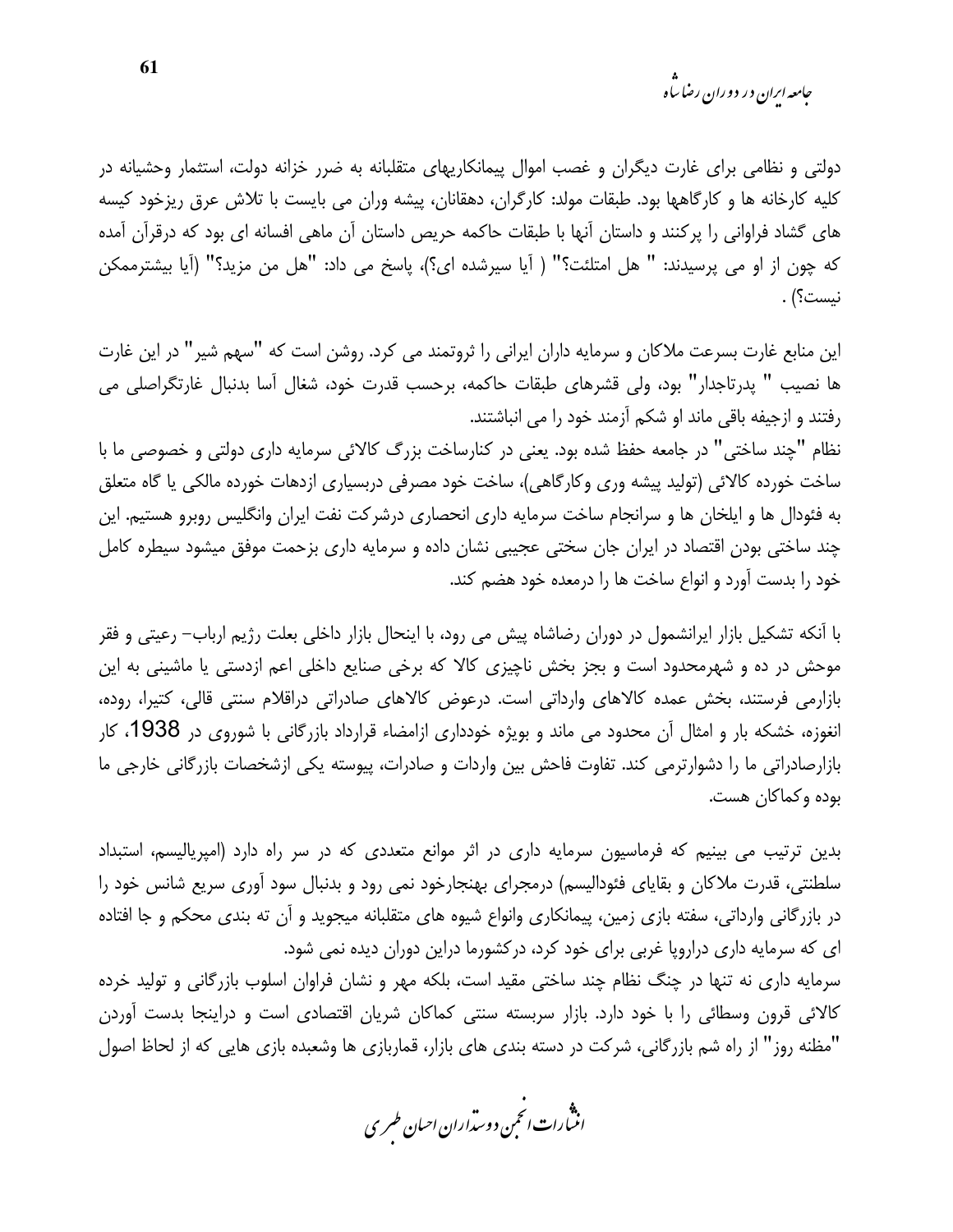<sub>حامعه ابران در دوران رضا ساه</sub>

منظم بازرگانی بمعنای اروپائی آن خنده آوراست، پایه موفقیت وترقی است! تقلب درکالا، تقلب در فروش، تقلب درقرار و مدارهای بازرگانی مجازاست و عینا مانند حیات سیاسی ایران از اصول "زرنگی" است و قباحتی ندارد. فقدان نظام تشکیلاتی و آئین های جا افتاده و مورد قبول دراموراقتصادی و باصطلاح "انضباط مالی"، میدان عمل و مانور بورژوازی بازرگانی ایران را بناچارمحدود و پایه کارش را پوک ساخته است. ( و کماکان میسازد).

بورژوازی می بایست با انتقال وزن مخصوص به صنعت، با غلبه برنظام چند ساختی، با استقرار نظامات و نهادهای جدی، اثربخشی خود را زیاد کند ولی چنین توقعی از بورژوازی ایران در زیر چکمه دوگانه استعمار و استبداد زائد بود. لذا بجای اقدام دراز مدت، اقدامات کوتاه مدت و پراگماتیسم تنگ میدان، شیوه اساسی عمل بورژوازی باقی ماند.

این ضعف اقتصادی موجب ضعف اجتماعی و سیاسی بورژوازی ایران شد و لذا این بورژوازی، بطورعمده بدون پرخاش بدنبال دیکتاتوری رفت و نماینده گانی ازمیان خود نه با چهره ملی، نه با چهره لیبرال پدید نیاورد وترجیح داد که درمقابل خطر انقلاب خلق، در رویاهای فاشیستی شاه شریک شود و بازهم پندار "ژرمانوفیلی" را، که این بار شکل و مضمون خطرناکتری داشت، احیاء کند. در یک کلمه حتی در پایان حکومت رضاشاه، ایران کشورعقب مانده فلاحتی وابسته و نیمه فئودال باقی ماند.

وقتي ازوابستگي وخصلت "ضدملي" رژيم رضاشاه سخن به ميان مي آيد، معمولا مبلغان سلسله پهلوي اظهارعصبانیت می کنند. در اینجا صحبت بر سر هیچگونه انتساب دشنام آمیزو یا براساس احساسات در میان نیست. هنگامیکه رژیمی به ایجاد محمل های عینی اقتصادی برای استقلال سیاسی کمک نمی کند و با سیاست غارت و اسارت امپریالیستی نه فقط به نبرد برنمی خیزد، بلکه با آن ازهرباره وارد سازش می شود، به آن ازهرباره میدان می دهد، چه نام درخورد دیگری ازخلق می تواند انتظارداشته باشد. برای آنکه معلوم شود درسالهای 20 و 30 قرن كنوني، مناسبات امپرياليسم و كشورهاي آسيا و افريقا و امريكاي لاتين ازچه نوع بود، مثالي ازحوادث امروزي مي زنيم كه بنظرما شاخص است:

درپنجمین کنفرانس سران کشورهای غیرمتعهد که دراوت سال 1976 در کلمبو (پایتخت سری لانکا) تشکیل شد، نخست وزیر هند "ایندیرا گاندی"، که او را حداکثر میتوان یک ناسیونالیست مترقی دانست نه بیش (که براه رشد سرمایه داری نیزدر کشورخود میدان داده است) این سخنان جالب را گفت: "ما درجهان کنونی برای خود جای شایسته ای می جوئیم و با کسب معلومات تازه ای اقتصاد خود را از نو می سازیم ولی بعلت بی عدالتی نظام اقتصادی کهنه رشد کشورهای ما ترمزمی شود. خلق های ما قصد ندارند این وضع وابستگی و نا برابری را تحمل کنند. جهان موظف است تعادل و مناسبات تازه ای بوجود آورد که استقلال کامل سیاسی و اقتصادی کشورهای ضعیف وکوچک تامین شود." این سخنان درسالهای هفتاد گفته می شود. امکان امیرپالیسم برای حفظ "مناسبات کهنه" و "وضع وابستگی و نا برابری "وترمزکردن رشد سالم و مستقلانه و بسود خلق درسالهای 20 و 30 بمراتب بیشتر بود و

.<br>انن رات انجمن دوسداران احبان طسری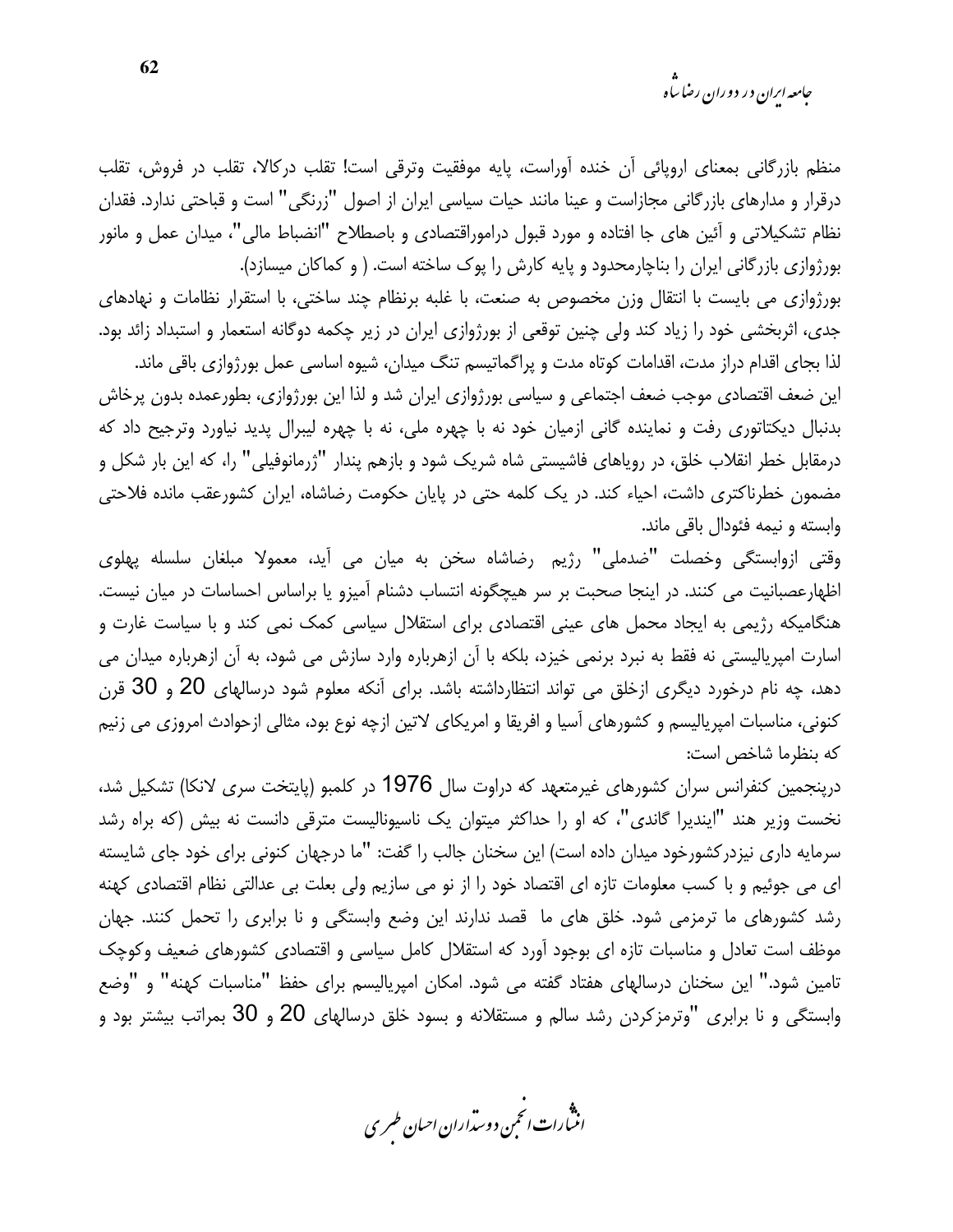جامعه ایران در دوران رضا س<sup>ا</sup>ه

دولت های ضد خلقی که از ترس انقلاب مردم به آغوش امپریالیسم می جستند افزار های مناسبی دردست امپریالیسم برای اجراء سیاست نابرابری حقوق و سیاست کذائی " قیچی" ( ارزان بخرو گران بفروش) بودند. دولت رضا شاه که با سرکوب جنبشهای انقلابی و بکمک سرویس مخفی امپریالیستی و با تکیه بر لژ فراماسیونی سركار آمد، چنین دولتی بود. لذا علی رغم تظاهرات شدید شوینیستی و اقدامات بسیار محدود و اجباری خود درجهت رشد قوای مولده و ایجاد نهادهای بورژوائی، ماهیتا یک رژیم ضد ملی باقی ماند و ایران را در وابستگی به امپریالیسم نگاه داشت و حتی پیشنهادهای کما بیش جدی بسود ایران را با واکنشهای خشن روبرو می ساخت.

توصیف اجمالی این فصل تصورمیکنم توانسته باشد ویژگیهای سیاست رژیم رضاشاهی را درزمینه های مختلف نشان دهد و پاسخ مستدل و منطقی درقبال دعاوی کسانی باشد که این روزها ستایش این رژیم را می گویند.

.<br>اننسارات انځمن د وست<sub>را</sub>ران احسان طسر ی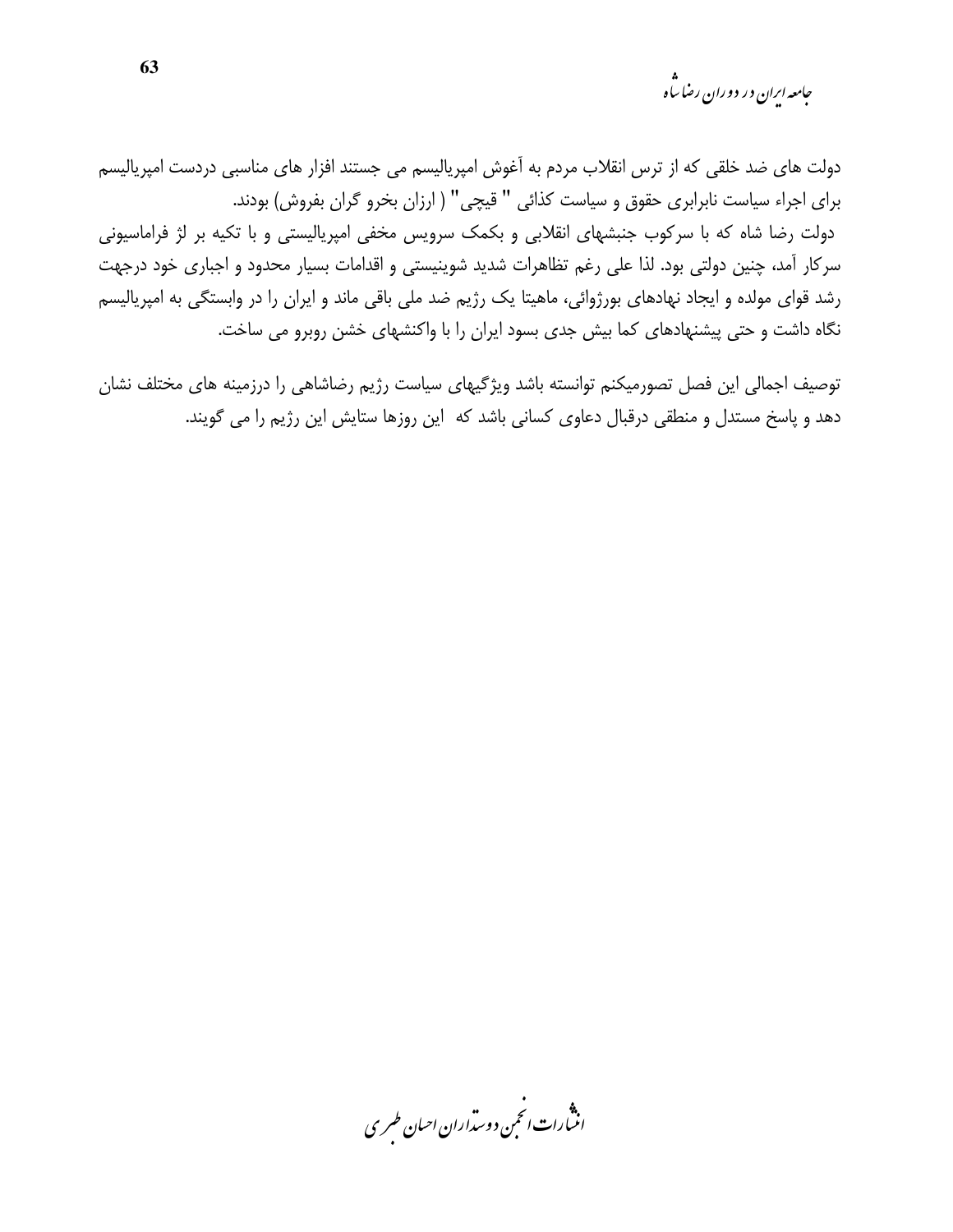فاشیسم در ایران خدا- شاه- میهن **اسلام- ولايت-رهبر** 

5– برخی جریانات فکری و سیاسی

تاکنون (در فصل گذشته) ما به یک سلسله مسائل زیربنائی جامعه ایران در دروان رضا شاه پرداختیم و به این نتیجه رسیدیم که در این دوران نیروهای مولده در چارچوب مناسبات سرمایه داری با حفظ بقایای جدی فئودالیسم در کشاورزی، در محیط یک کشور وابسته و عقب مانده و در قید یک رژیم استبدادی سلطنتی، گسترش نسبی می یابد و نهادهای اقتصادی، سیاسی و اجتماعی مربوط به خود را بوجود می آورد. شناخت از جامعه دوران رضاشاه کامل تر خواهد شد، اگر در این فصل به یک سلسله مسائل روبنائی نیز بپردازیم و بویژه جریان ایدئولوژیک دوران را مورد بررسی قراردهیم.

درک دوران های تاریخی بدون بررسی روبنای ایدئولوژیک و جریانات عمده فکری این دوران ها، نارسا، یکجانبه، خشک و بی روح است و تنها با بررسی این جهات، آن دوران تاریخی، زنده و یا پوست و گوشت و استخوان، با چهره خاص خود، با فضای خاص خود درنظرمجسم می شود. باین جهت ما در گذشته نیز کوشیدیم آشنائی با مختصات اقتصادی و اجتماعی و سیاسی دورانها را با آشنائی جهات ایدئولوژیک و فکری همراه کنیم و بنظرمیرسد که این کوشش منطقی و بجائی است. براساس همین اسلوب آزموده، پس ازچشم اندازی که از پیدایش رژیم پهلوی و سیاست آن داده ایم، به بررسی جریانات فکری این دوران می پردازیم. برخلاف زمینه های قبلی که در اطراف آن مولفين خارجي و داخلي مطالب اندكي ننوشته اند، اين مطلب (يعني مسائل ايدئولوژيک) بشکل منظم، تنقيح و تحقيق شده در دست نیست و گاه برخی مسائل و داوریها برای نخستین بار مطرح می گردد و بناچارنمی تواند از ژرفش و همه جانبگی لازم یک قضاوت علمی کاملا برخوردارباشد. ولی بهرجهت هر کاررا باید ازجائی، کسانی آغاز کنند.

مقدم برهمه چیزباید گفت که دردوران مورد بحث ما لیبرالیسم و ناسیونالیسم مترقی و دمکراتیسم انقلابی قشرهای متوسط و پائین، تقریبا هیچ نماینده ای عرضه نمی دارد. در کنار ایدئولوژی رسمی هیئت حاکمه و خطوط و سطوح

.<br>انن رات انجمن دوسداران احبان طسری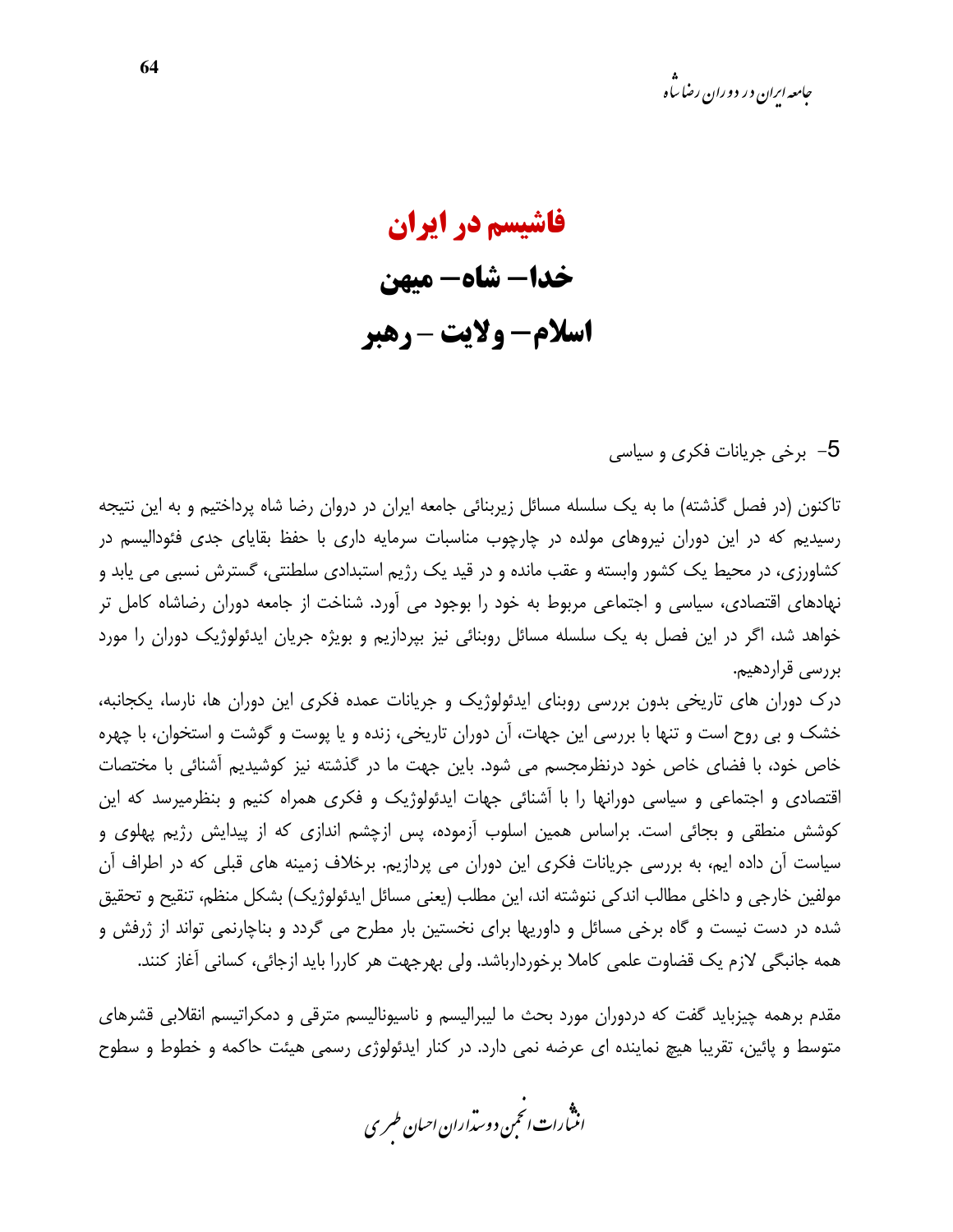<sub>حامعه ابران در دوران رضا ساه</sub>

مختلف آن، ما كماكان با جريانات مذهبي وعرفاني روبروهستيم كه مي كوشد خود را با شرايط بورژوائي انطباق دهد. تنها ایدئولوژی طبقاتی اپوزیسیون انقلابی مارکسیسم است که در دوران مورد بحث، از جهت درک عمیق تر آن بوسیله مارکسیست های ایرانی و ترویج آن درمیان قشرهای مختلف کارگر و روشنفکر، فعالیت دامنه دارتری نسبت به گذشته نشان میدهد. بدینسان ما در این فصل سه نکته را مورد بررسی مشخص قرارمیدهیم:

> 1– ايدئولوژي رسمي هيئت حاكمه دراشكال مختلف آن؛ 2– جريانات مذهبي وعرفاني؛ مار کسیسم $-3$

1– ایدئولوژی رسمی هیئت حاکمه دراشکال مختلف آن

برخلاف دوران پسر رضا شاه– محمد رضا– که بدستور وی "اندیشمندان" کوشیدند ایدئولوژی شاهنشاهی را تنظیم کنند، در زمان رضا شاه چنین کوششی نبود، حتی شهرت داشت که ابوالحسن فروغی (برادرمحمدعلی فروغی) به سبک هگل یک فلسفه عرفانی تنظیم کرده که نتیجه کلی آن قبول تجلی کامل الهی در وجود شاه بوده است. ولی یا این داستان پایه ای ندارد، یا ابوالحسن فروغی از انتشار فلسفه خود خوداری ورزیده یا رضاشاه خواستارآن نشده است. با این حال، می توان با جمع بست فاکت ها و وقایع، نکات زیرین را برجسته ساخت:

درسیاست اقتصادی شهرت داشت که علی اکبرداور روش ارشاد گرائی (دیریژیسم) و دولت گرائی (اتاتیسم) را پیش پای رژیم نهاد، بدین معنا که رژیم با ایجاد بخش دولتی و انحصارهای دولتی، نقش اساسی را دراقتصاد کشوربازی كند. با آنكه داورتحصيلات خود را دراروپا انجام داده بود ولي بعيد است نظريات او تحت تاثيرلرد "جان مينارد كينس" اقتصاددان معروف امپریالیستی قرارگرفته باشد، که مسئله دخالت دولت را برای ایجاد اشتغال عمومی و جلوگیری ازبحران، ضرورمی شمرد. کتاب کینس موسوم به "تئوری عمومی اشتغال، ربح و پول "در1936 انتشاریافت، هنگامیکه داور وجود نداشت. داور سیاست "سرمایه داری دولتی" را از نظایر این سیاست در اروپا که ازهمان اوائل پیدایش سرمایه داری عملی شده بود، اخذ کرد و در واقع سرمایه داری ایران بدون چنین حمایت دولتی نمی توانست از جا بجنبد. بعدها این سیاست موجب پیدایش دو گرایش "حفظ وبسط بخش دولتی" و " خصوصی کردن موسسات دولتي" تحت عنوان عوامفريبانه "سپردن كار مردم به مردم" و سمت اساسي سياست رژيم محمد رضا شاه ماهيتا درجهت خصوصی گرائی (پریواتیسم) است. اتاتیسم تا پایان حکومت رضاشاه مشی اقتصادی دولت باقی ماند، زیرا کار شاه را در استفاده از اهرمهای دولتی برای امور سرمایه داری و ملکداری شخصی خود او نیز تسهیل می نمود.

.<br>انثمارات انحمن دوسداران احبان طسری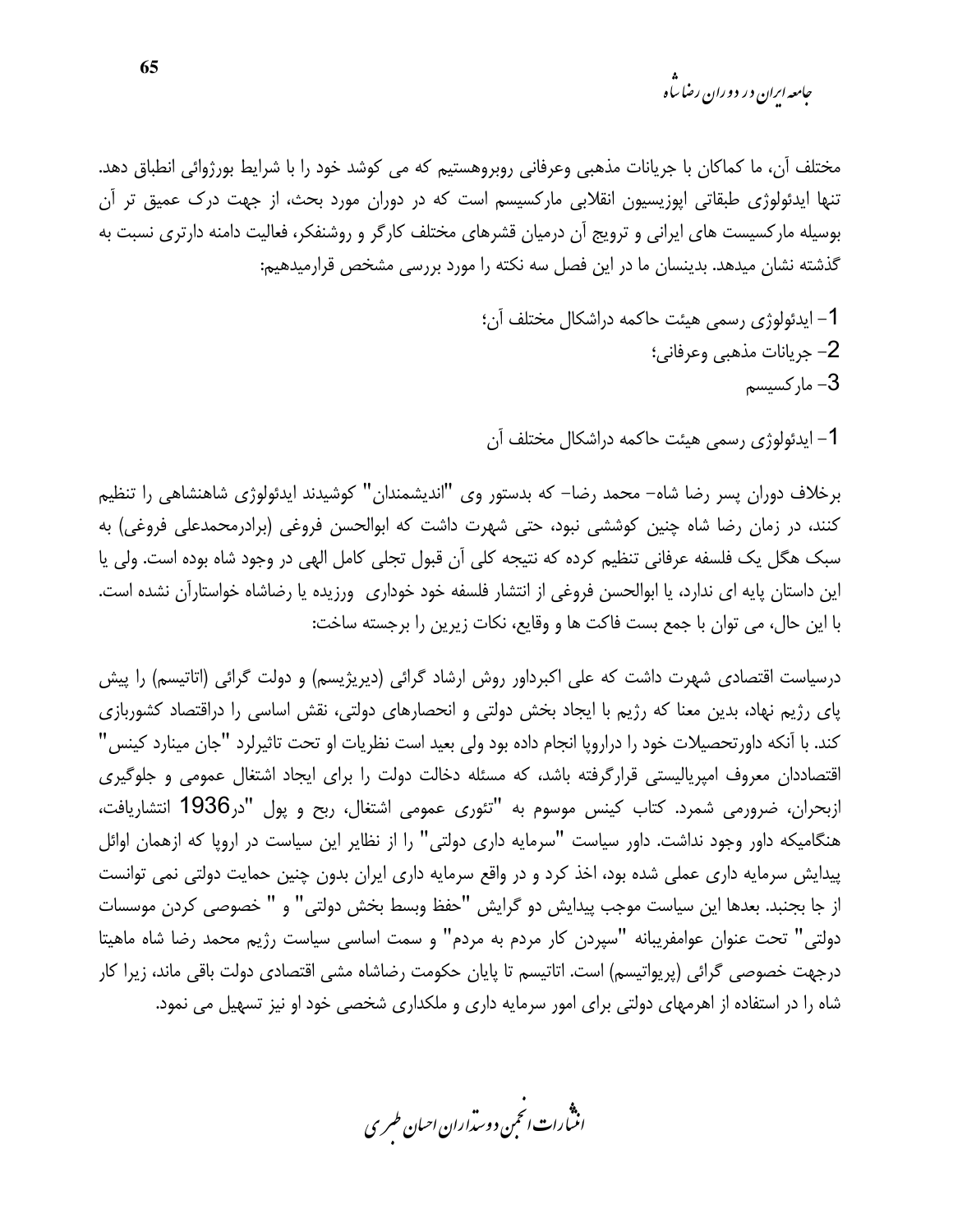داورهمچنین نقش مهمی درسازماندهی و تنظیم ایدئولوژی حقوقی ایفاء نمود. بگفته مارکس این ایدئولوژی همان نقشی را در فرماسیون سرمایه داری ایفاء می کند که مذهب دردوران فئودالیسم. ما در بررسی خود درمورد جامعه ايران در قرن نوزدهم تلاش ليبرالهائي از نوع ملكم را در اعتلاء مطلق واژه "قانون" و "عدالتخانه" بعنوان اكسير اعظم همه دردها نشان دادیم. با نوشتن قانون اساسی و متمم آن، مشروطیت قانونگذاری بورژوائی را در ایران پایه گذاری کرد و مجلس شورا و کابینه های قبل از دوران رضاشاه در این زمینه ها گام های چندی برداشته بودند، ولی تنظیم بخش اول قانون مدنی و برخی قوانین حقوقی و جزائی و ایجاد موسسات مربوطه بدانها و بطورکلی رفوم "عدلیه" با الگوبرداری از سازمانها و قوانین فرانسه و بلژیک، ازاموری است که داور و دوستانش درآن نقش مهمی داشته اند.

ایدئولوژی حقوقی در دوران رضاشاه ترکیبی است از حقوق بورژوائی اروپای غربی با فقه شیعه. مستشاران دیوان عالی تمیزمانند اخوی رئیس دیوان تمیز، صدرالاشراف و امثال آنها که در قوانین شرعی وارد بودند و کارشناسانی از نوع منصورالسلطنه عدل، متین دفتری، دکترآقایان، سروری و دیگران که با قوانین اروپائی آشنائی داشتند، به امرپیدایش این حقوق ترکیبی تحقق بخشیدند. آئین دادرسی (اصول محاکمات) حقوقی و جزائی حتی قبل ازسلطنت رضا شاه تنظيم شده بود ولي تنظيم ديگر قوانين جزائي و حقوقي و بويژه قانون مدني كه دوجزء عمده " اموال" و " احوال شخصیه" را دربر می گیرد در دوران رضا شاه (داوروصدرالاشراف) تنظیم و درجریان تنظیم قوانین از یک کارشناس خارجی نیزاستفاده شده است.

جزء ديگري ازايدئولوژي دولتي " شوينيسم" است. شوينيسم يا ناسيوناليسم افراطي و ارتجاعي كه بسبب همين ضد خلقی و ارتجاعی بودنش خصلت ضد امیریالیستی خود را ازدست میدهد. در کشورما با تجلیل و زیبا سازی ایران قبل از اسلام همراه بود. این اندیشه غلط حتی اززمان روشنگرانی مانند میرزا آقاخان کرمانی (البته کاملا با انگیزه های دیگر) درایران پدید شده بود که گویا فتوحات عرب و اسلام ایران را از عظمت و اعتلاء معنوی گذشته خود ساقط کرد. انتشاركتاب " ايران قديم" سپس سه جلد كتاب قطور "ايران باستان" اثرمشيرالدوله پيرنيا و ترجمه كتاب "كريستنسن" دانماركي موسوم به "ايران درزمان ساسانيان" بوسيله رشيد ياسمي معلم دربار، تاثير عميقي در ايجاد پندار افسانه آمیز در باره عظمت گذشته ایران باقی گذاشت. چاپ یک سلسله آثارادبی قدیم و بویژه چاپ جدید شاهنامه به وسیله کتابخانه بروخیم، بار دیگر احساسات ایران پرستی را تشدید می کرد. رژیم می کوشید این احساسات بصورت شاه پرستی درآید و شعار "خدا، شاه، میهن، "به شعار رسمی دولتی مبدل گردید و درسرود شاهنشاهی " گفته: " از پهلوی شد ملک ایران صد ره بهتر ز عهد باستان".

این جریان به آسانی با فاشیسم که روزبروز نعره های خود را درایتالیا و آلمان و اسپانیا بلند آواترمی کرد، جوش می خورد. یکی ازعمال فاشیسم در ایران بنام "سیف آزاد" می کوشید در نشریه مصور "ایران باستان" که سراپا مدح آلمان هیتلری بود، این دوعنصر را با هم جوش بدهد و حتی نقش صلیب شکسته، علامت ناریسم را، روی کاشی های

.<br>انث رات انجمن دوسداران احبان طسری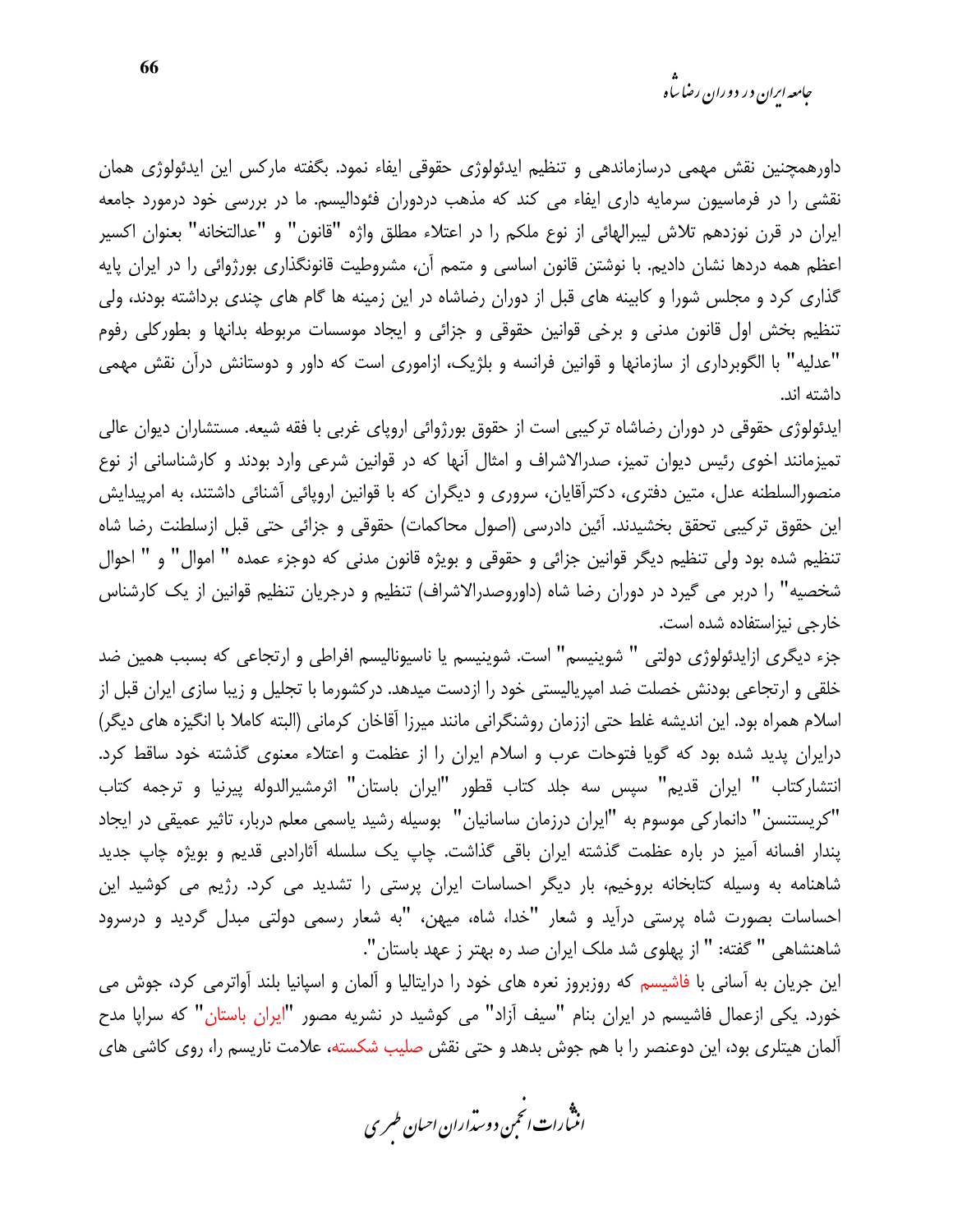جامعه ایران در دوران رضا ساه

دروازه دولت تهران يافته بود و از آريائي بودن آلماني ها وايراني ها صحبت ميكرد. رزنبرگ "تنوريسين" ناسيوناليسم سوسیالیسم، ایرانیان معاصر را معجون درهم برهمی از انواع اقوام و نژادها می دانست، ولی تبلیغات عوامفریبانه آلمان درایران بدست سیف آزاد و روزنامه "ایران باستان" احساسات "آریائی خالص بودن" ایرانی ها را پخش می کرد! علاوه بر روزنامه "ايران باستان"، روزنامه "اطلاعات" و "ژورنال دو تهران" (كه "اطلاعات" آنرا به فرانسه منتشرمی کرد)، موافق تصریح کتاب معتبر "سیاست خارجی شوروی در ایام جنگ" (جلد1، صفحات 150 تا 157- مسکو چاپ سال 1946) از آلمان هیتلری "کمک خرج" دریافت میداشتند. تعداد روزنامه های مزدور به این سه روزنامه که نام بردیم محدود نبود. در این مطبوعات تبلیغات هیتلری به اشکال مختلف تجلی می یافت و انديشه آريائي بودن ايران و آلمان بانحاء مختلف ارائه ميشد.

یکی دیگر از عمال فاشیسم آلمان بنام ِ نوبخت در "شاهنامه" ای که با دعوی گستاخانه تکمیل کار فردوسی سروده بود، همین پندارهای نژادی را پرورش میداد. نوبخت بعدها در "حزب کبود" سازمان فاشیستی ایرانی که **موللر** و **شولتسه** عمال گشتاپو بنیاد گذار آن بودند، اندیشه های "فاشیسم شاهنشاهی" را حتی پس ازشهریور1320 و سقوط دیکتاتوری رضاشاه دنبال می کرد.

دراثرهمین جوش خوردگی، عمال فاشیسم آلمان در ایران نه فقط روزنامه خود (" ایران باستان") را علنا دائر کرده و آن را به یکی از پرتیراژترین روزنامه ها بدل ساخته بودند، بلکه باشگاه ایران باستان را نیز در تهران تحت عنوان "خدا، شاه، میهن" دائرساختند.

ولی رضاشاه این جریان فاشیستی را فقط درحدود قبول وجود خودش بمثابه پیشوا تحمل می کرد. وقتی جهانسوز، مترجم "نبردمن" كتاب هيتلر، تورات نازى ها، درارتش سازمانى بوجود آورد كه جنبه ضد ديكتاتورداشت، رضاشاه اين جرم را به او نبخشید ودستور تیربارانش را صادر کرد.

شوينيسم عظمت طلبانه البته با نظريات يان ايرانيستي و نفي كامل وجود خلق هاي متنوع در ايران همراه بود. نسبت به این خلق ها (آذربایجانی ها، کردها، عربها، بلوچ ها، ترکمن ها) روش تبعیض سیاسی و درمواردی اقتصادی دنبال میشد. زبان های این خلقها فقط "لهجه" هائی از فارسی محسوب می شد و حتی اشاره به خود بودگی ملی می توانست خطرجانی داشته باشد. نظریات پان ایرانیستی هسته های تجاوز کارانه ای دربرداشت. از "هفده شهرقفقاز" صحبت می شد که باید ارتش ایران آنها را نجات دهد. تبلیغات پان ایرانیستی درمدارس و در ارتش این احساس را بوجود آوردند که ایران باید به "عظمت" مرزهای دوران کوروش و داریوش بازگردد.

شوينيسم به زبان سرايت كرده و سوينيسم زباني (Linguistique) را بوجود آورده بود. شاه ابتدا تحت تاثير ذبيح بهروز معلم ریاضیات دانشکده افسری، تغییر یک سلسله واژه های عربی به فارسی را پذیرفت. واژه های ساخته بهروز و دوستانش، اقتباس نادرستی از ریشه های اوستائی و پهلوی و غالبا از لحاظ زبان شناسی، چنانکه پورداود در

.<br>انث<sup>ما</sup>رات *انحم*ن دوست<sub>را</sub>ران احبان طسری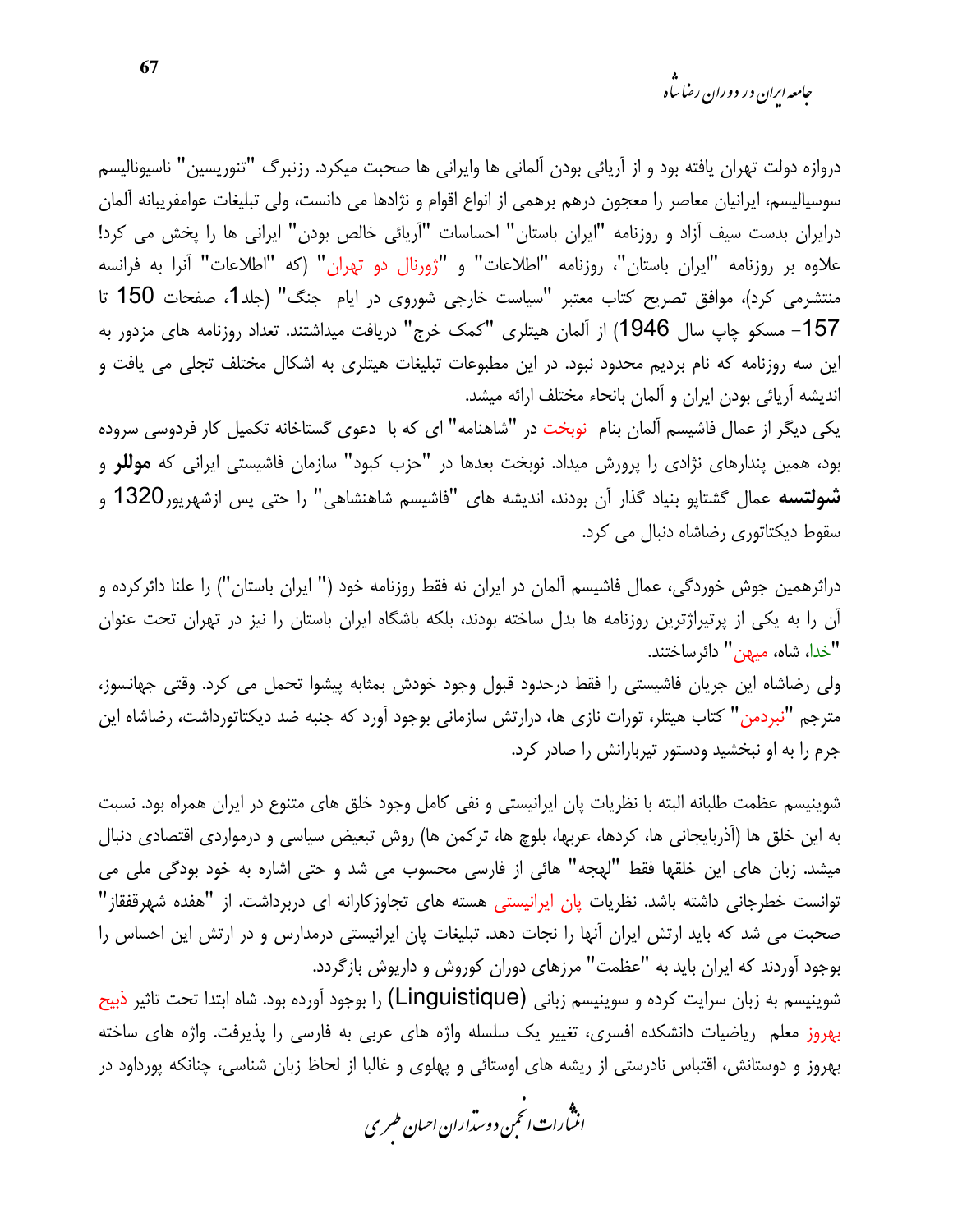یک سلسله مقالات خود نشان می دهد، مخدوش است. مثلا واژه "ارتشتار" را ساختند و حال آنکه در اصل این واژه "ارتهه" (عراده) و "شتار" (ستاد– ایستاد) است. یعنی کسی برعراده می ایستد. واژه های بر ساخته چپ و راست امضاء می شد. در اثر نگرانی جمعی از ادباء، فروغی مطلب را به شاه توضیح داد و در نتیجه "فرهنگستان" تشکیل شد که به جای پرداختن به کار پژوهشی درست درعلوم طبیعی و انسانی، به مرکز لغت سازی بدل شد. واژه های فرهنگستان، علی رغم انتقاد طنزآمیزجالب و گاه صحیح شادروان صادق هدایت از آن – که پس از سقوط دیکتاتوری بعمل آمده و در "مردم ضد فاشیست" چاپ شده- ، غالبا لغات اصیل فارسی دری است. بسیاری از آنها مقبولیت عامه یافته اند. ولی آنچه که فارسی بدان نیاز داشت، مبارزه با واژه عربی و تیز کردن احساسات ضد عرب نبود، بلکه عبارت بود از تعیین معادل های مناسب برای مصطلحات علوم طبیعی و اجتماعی. این وظیفه تا امروزهم انجام نگرفته است. درکنار فاشیسم، شوینیسم و پان ایرانیسم، ایدئولوژی سیاسی دیگری که در پرده استتارعرفانی– نیمه مذهبی درهیئت حاکمه ایران تسلط داشت و آنرا ازجهت "معنوی" و سازمانی به امیریالیسم، بویژه امیریالیسم انگلستان پیوند می داد، فراماسیونی است. از اواسط سلطنت فتحعلیشاه، استعمارانگلستان این حربه معنوی– سازمانی خود را در ایران نیز، مانند بسیاری کشورهای جهان، رخنه داد و به همان سان که امروز امپریالیستهای امریکا با ایجاد جمعیت "لاینس" (Lions) "زونتا"، " تسليح اخلاق" و غيره مي كوشند طبقه حاكمه را درزير يرچم ايده ئي– سازماني خود گرد آورند، امپریالیست های انگلیس نیز از فراماسونری استفاده بزرگی کردند و کماکان، علی رغم انحلال ظاهری برخی موسسات و افشای آنها درایران، استفاده می کنند. در اواسط سلطنت فتحعلیشاه کسانی مانند میرزا عسکرخان ارومی، میرزا ابوالحسن خان ایلچی، میرزا صالح شیرازی (که از آنها درکتاب گذشته سخن گفتیم) اعضاء سازمان فراماسون بودند. درآغاز دوران سلطنت ناصرالدينشاه (1853) شخصي بنام دبير الانشاء تحت عنوان "افشاء اسرارفريمسن" نخستین کتاب فارسی را علیه آن نوشت. با اینحال این سازمان، باشکال مختلف، گاه به شکل "فراموشخانه"، گاه به شکل "جمعیت آدمیت" ادامه یافت و اگر نه خود آن، اعضاء آن نقش متضادی در تاریخ ایفاء کرده اند. در زمان رضاشاه لژهای فراماسونی در ایران، غالبا در ارتباط با "گرانداریان" فرانسه (که خود لژ تابع قانون اسکاتلند است) با امپریالیسم انگلستان مرتبط می شدند. لژهمایون، مهمترین لژ این دوران بوسیله شخصی به ظاهر گمنام و برکنارازامور، یعنی محمدخلیل جواهری، یکی از استادان اعظم لژ اداره می شد. شاید شاه شخصا در این سازمان مقامی داشته و یا لااقل نام "همایون" با توجه به او به لژ داده شده است. در لژهای فراماسونی ایران اکثر رجال حساس دولت رضاشاه شرکت داشتند و همان ها هستند که پس از رفتن رضاشاه ادامه کاری درهئیت حاکمه را به سود امپریالیسم انگلستان، تا غلبه عمال امریکائی، حفظ کردند و حتی آن را بشدت بسط دادند، چنانکه باید دوران اولیه حکومت محمدرضاشاه را دوران اوج فعالیت فراماسون ها درایران دانست.

فراماسون ازواژه فرانسوی "Franc- macon" (یعنی بنای آزاد) آمده و منشاء آن در سازمان صنفی بنایان سازنده کلیساها و جامعه های و مسیحی در قرون وسطی است. لژهای ماسونی در همه جهان و از آنجمله در ایالات

.<br>انن رات انحمن دوسداران احبان طسری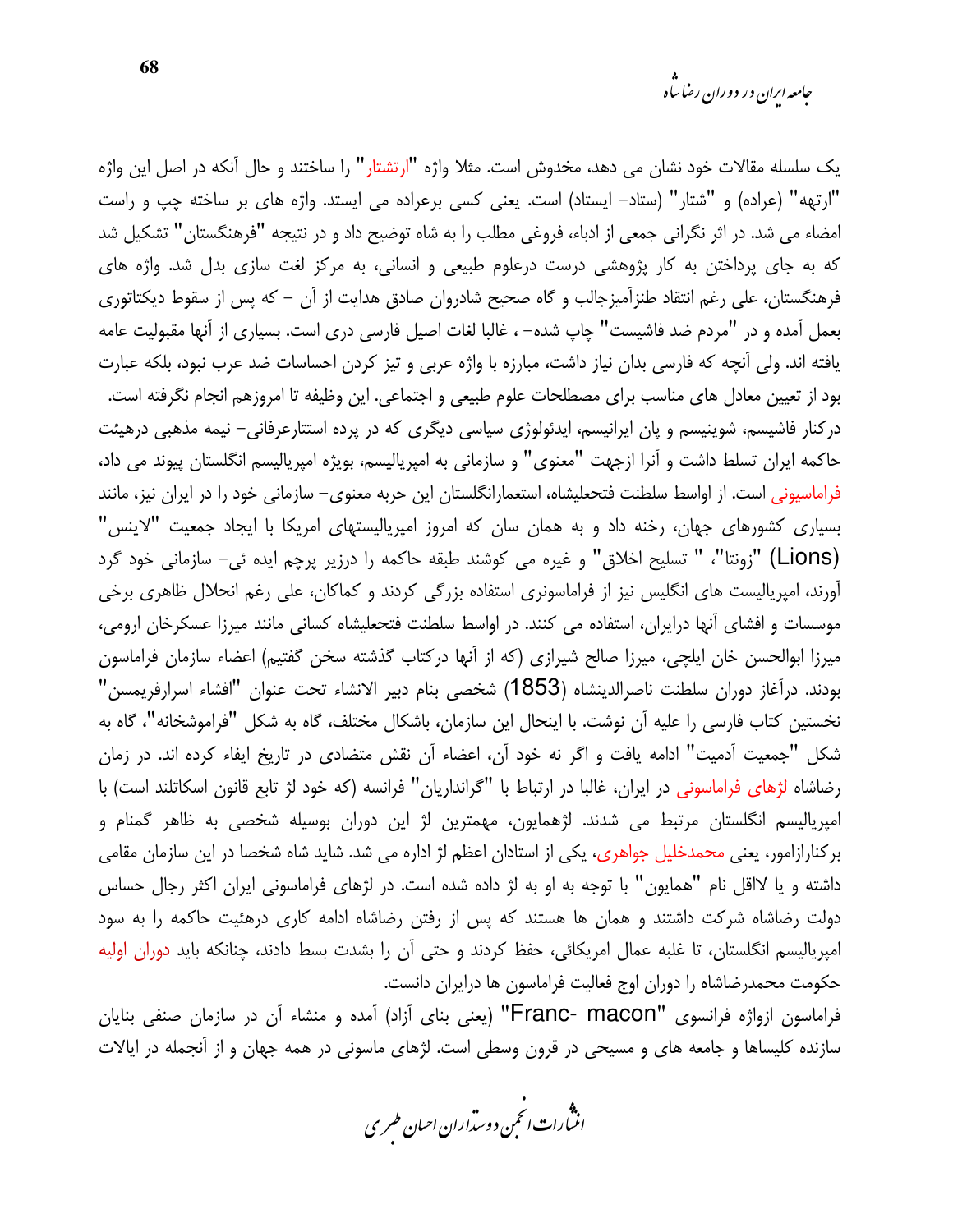متحده امریکا وجود دارد و دراین لژها، با پندارهای واهی بسط دوستی و برادری و نوع پروری یا استقرار پیوند نهانی با خدا و غیره غیره، حتی افراد با شخصیتی درتاریخ مانند ولتر، لسینگ، هردر، فرانکلین، تورگه نف، دورانهائی به آن جلب شده اند. سازمانهای ماسونی با تکیه بر روی اندیشه های رازورانه و صوفیانه، با نبرد علیه نظریات مادی وانقلابی، همیشه و همه جا نقش ارتجاعی و تاریک اندیشی ایفا کرده اند. در سال های پنجاه قرن کنونی نه هزار سازمان ماسونی تحت رهبری 3 لژ معروف انگلستان، ایرلند و اسکاتلند در سراسر جهان متشکل بودند که چندین ده سازمان آن درتهران و دیگراستانها و شهرستانهای کشورما دائربود یا هنوزهم دائرهستند.

.<br>انسارات انځمن د وسداران احسان طسری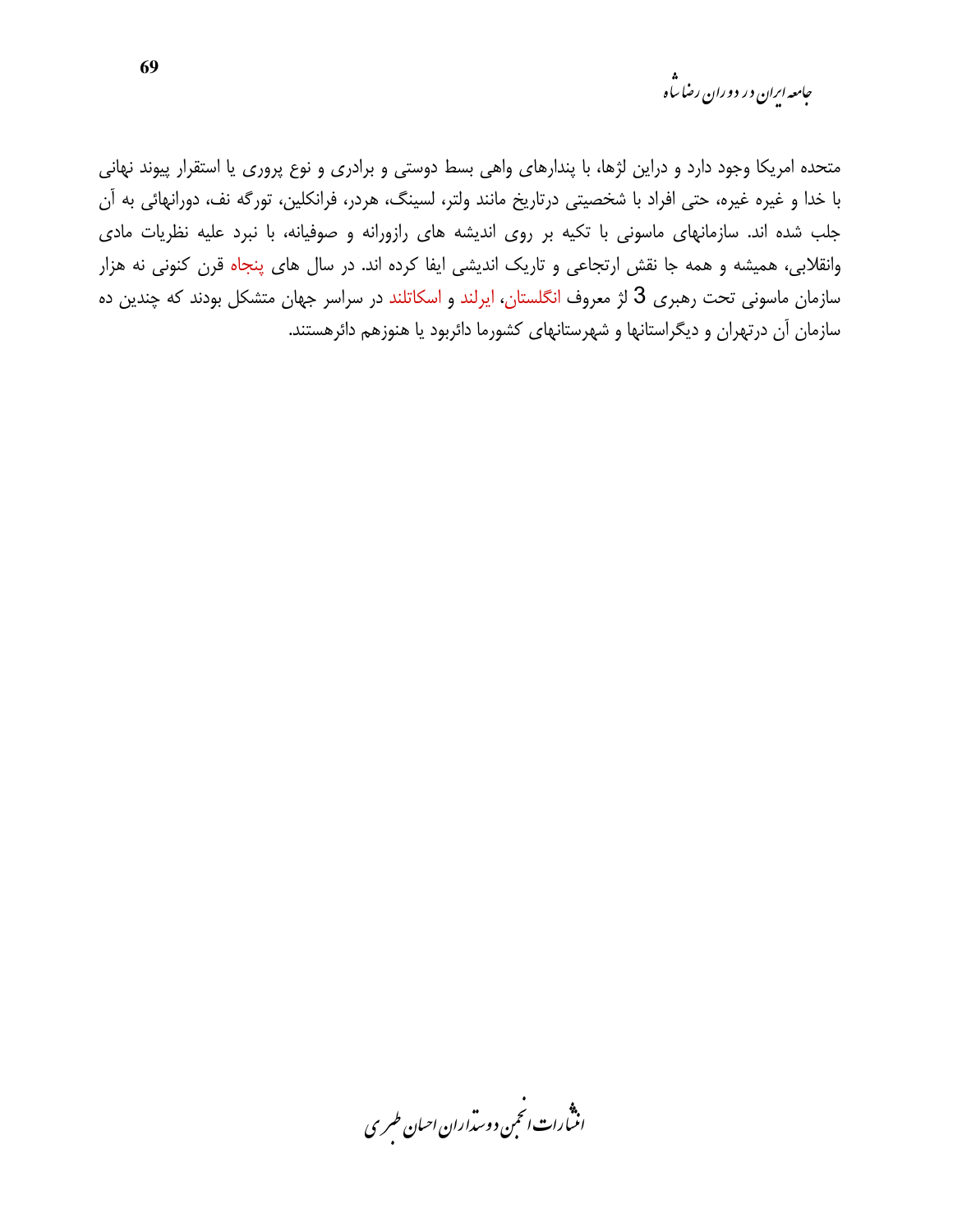# شريعت سنگلجي سنگ بنای رفرم در تشیع را این "مصلح کبیر " گذاشت

وقتی از ایدئولوژی هیئت حاکمه در دوران رضاشاه سخن می گوئیم، نمی توان از رابطه رژیم با مذهب مطلبی به میان نیاورد. رضاشاه در دوران عروج خود، پس از عوامفریبی های جمهوری خواهانه، دست به تظاهرات مذهبی نظیر به زیارت عتبات رفت، مدال مولای متقیان برگردن آویختن، در دسته های عاشورا شرکت جستن و کاه بر سر ریختن، مجلس روضه خوانی راه انداختن و خود در آن، با انگشتان سوگواری بر پیشانی حضور یافتن، روش خود را بتدریج دگرگون نمود و سیاست عقب زدن نفوذ روحانیت و بسیاری ا آداب مذهبی را بسود تجدد و اروپائی گری دنبال کرد. علاوه بر آنکه لباس روحانیت بتدریج از رواج افتاد، محضرهای شرع به "محاضر رسمی" مبدل شد و آن هم کم کم از دست عناصر صرفا روحانی خارج شد و صاحبان محاضر به قبول لباس عادی و عمومی مجبور شدند، از دروس مذهبی در برنامه مدارس کاسته شد، برخی آداب بسیار ریشه دار مانند روضه خوانی ایام عاشورا، مراسم قربانی شتر در عيد اضحى، مراسم احياء، دسته هاى مذهبي و غيره وغيره يا بالمره ممنوع گرديد يا فوق العاده محدود شد. این واکنش رضاشاه علیه آن مذهبی بود که نمی خواست تن به مرکزیت بدهد و برای خود حق خاصی در امور

تمایل رضاشاه به تضعیف روحانیت شیعه تنها از تمایلات خودش برای از میان برداشتن رقیب منشاء نمی گیرد. استعمارطلبان انگلیس نیزاز دوران حوادث تنباکو و فتوای میرزا حسن شیرازی بعنوان مجتهد اعلم در نکشیدن قلیان و عدم معامله دخانیات، این نیرو را شناخته بودند. برخی ها حدس میزنند میرزای شیرازی با شیخ فضل اله نوری ارتباط داشته و اعدام شيخ فضل اله، اقدامي بود بمنظورانتقام ستاني استعمار از"فضولي" روحانيت و قبضه كردن امور(؟!) ( ر.ک. به "انقلاب مشروطیت ایران" ازدکتر رضوانی، تهران، صفحات 200 تا 201) نیروی روحانیت در جریان انقلاب مشروطیت نیز نفوذ زیانمندی برای اشرافیت و استعمار در توده های مردم نشان داد. بعدها نیز از خیابانی گرفته تا مدرس، روحانیونی پیدا شدند که برای سیاست استعماری انگلستان مشکلاتی پدید می آوردند. لذا از نو قالب گیری و بازسازی روحانیت شیعه برای آنان نیز در دستور روز بود. بعلاوه رضاشاه در جریانات اصلاحات اجتماعی خود، خود را

قانونگذاری و فرهنگی و اوقاف و اصولا اداره مردم قائل بود.

.<br>انن رات انحمن دوسداران احبان طسری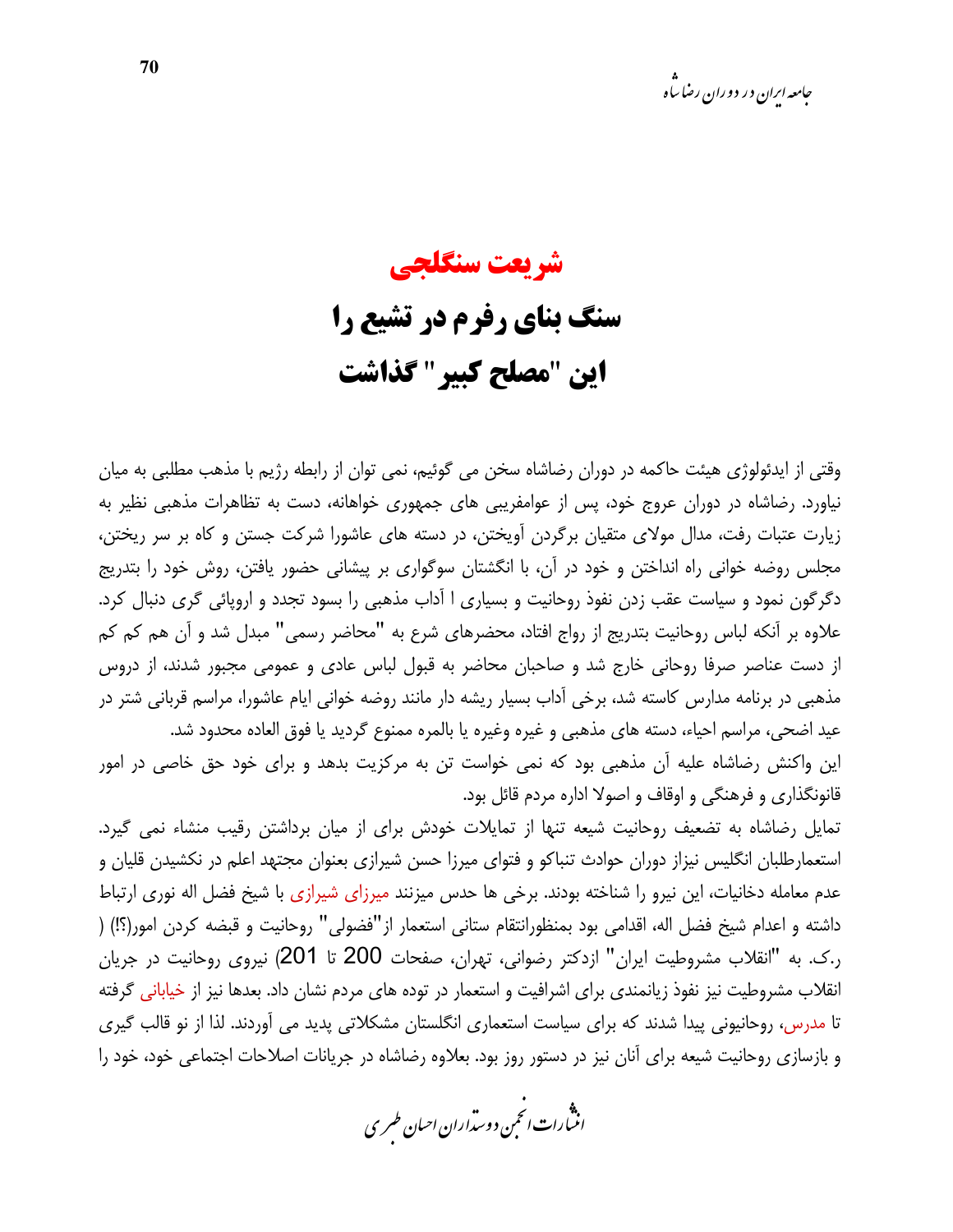*جامعه ایران در دوران رضا ساه* 

پیوسته درعمل با کمال اتاتورک مقایسه می کرد. زمانی که به دیدن ترکیه رفت، با احساس اسف از واپس ماندگی ایران برگشت و به اقدامات تند و تیزی برای وارد کردن کلاه شاپو و برداشتن چادراقدام نمود. روش هیئت حاکمه ترکیه حتی در زمان قاجار نیز تاثیر زیادی در روش هیئت حاکمه ایران داشت، چنانکه این مطلب را در بررسی دوران ناصرالدين شاه ( ر.ک.به " فروپاشي نظام سنتي") ديديم.

رضاشاه حتی "رفورم" در مذهب را نیز تا حدودی و غیرمستقیم تشویق می کرد و مسلما بدون موافقت شهربانی نبود اگرکسانی مانند شریعت سنگلجی یا سید احمدکسروی که از آنها سخن خواهیم گفت، نغمه های مذهبی تازه ای را تقریبا بدون ترس از ممنوعیت عام انتشار نظریات درمجامع عمومی، ساز کردند. این مطلب به آن معنی نیست که ما، مانند برخی افترا زنان، شریعت و کسروی را در "مواضعه" با شهربانی رضاشاه معرفی کنیم. بهیچوجه! این انطباق در تمایل، هریک "ازظن" خود بود و در تاریخ بسیارچنین رخ میدهد.

اینکه بورژوازی در دوران معینی از رشد خود با مذهب در می افتد و طرفدار ایدئولوژی غیرمذهبی، یعنی ایدئولوژی قضائی و فرهنگی و نهادهای وابسته به آن است (چیزی که دراصطلاح علمی سکولاریزاسیون نام دارد)، نوعی قانونمندی همگانی است. و این هم قانونمندی عامی است که بورژوازی، پس از این گیرودار با مذهب، پس از آنکه آنرا به سازگاری با نهادها و آئین های خود وامیدارد، آن را به خواست های خود سازگار می سازد، باردیگر به مذهب بازمی گردد و برای مذهب در ایدئولوژی رسمی خود جای فاخر و معتبری بازمی کند.

در ایران این روند به شیوه خاص می گذرد. رفورم هائی ازنوع رفورم های لوتر و کالون (پرتستانتیسم یا اوانژلیسم) یا "انگلیکانیسم" در انگلستان یا "نوواً بریادتسی" در روسیه، در ایران سرنگرفته است. ولی پس از رضاشاه، بویژه در دو دهه اخیر تحولات درونی درشیوه ارائه تشیع روی می دهد و آنرا بسوی دمسازشدن با وضع می برد. این جریانی است بسیار جالب و جداگانه درخور بررسی.

درزمان رضاشاه تشيع قرون وسطائي با تمام آداب و رسوم سنتي، با تمام دعاوي خود كه حكومت را "جائر و غاصب" و ولايت را حق امام يا فقيه مي شمرد، نمي توانست براي ديكتاتور كه "جاده كوب" بورژوازي بود، قابل هضم باشد. به این جهت ما با یک سیاست صریح درگیری با روحانیت روبرو هستیم. البته این بمعنای نفی مذهب ازطرف رژیم نبود وبطوررسمی مسئله جدا کردن تخت ازمنبر کماکان فقط درآن حدودی که قانون اساسی مقرر داشته بود عرضه می گردید و حال آنکه درعمل این جریان جدی تربود.

نكته مهم ديگراز ايدئولوژي هيئت حاكمه جنبه ضد كمونيستي آن است كه قانون "ضد فرقه اشتراكي" سال 1310 را می توان تبلور کامل آن شمرد. رژیم رضاشاه خود را پیوسته قهرمان آن که شمال ایران(جمهوری گیلان) را از "انقلاب بلشویکی" نجات داده معرفی می کرد و در تمام دوران رژیم، زندانها از کمونیست ها انباشته بود و اداره سیاسی شهربانی وظیفه مهم تری از دستگیری، شکنجه و حبس کمونیستها برای خود نمی شناخت. معمولا کمونیست

.<br>انثیارات انجمن دوسداران احبان طسری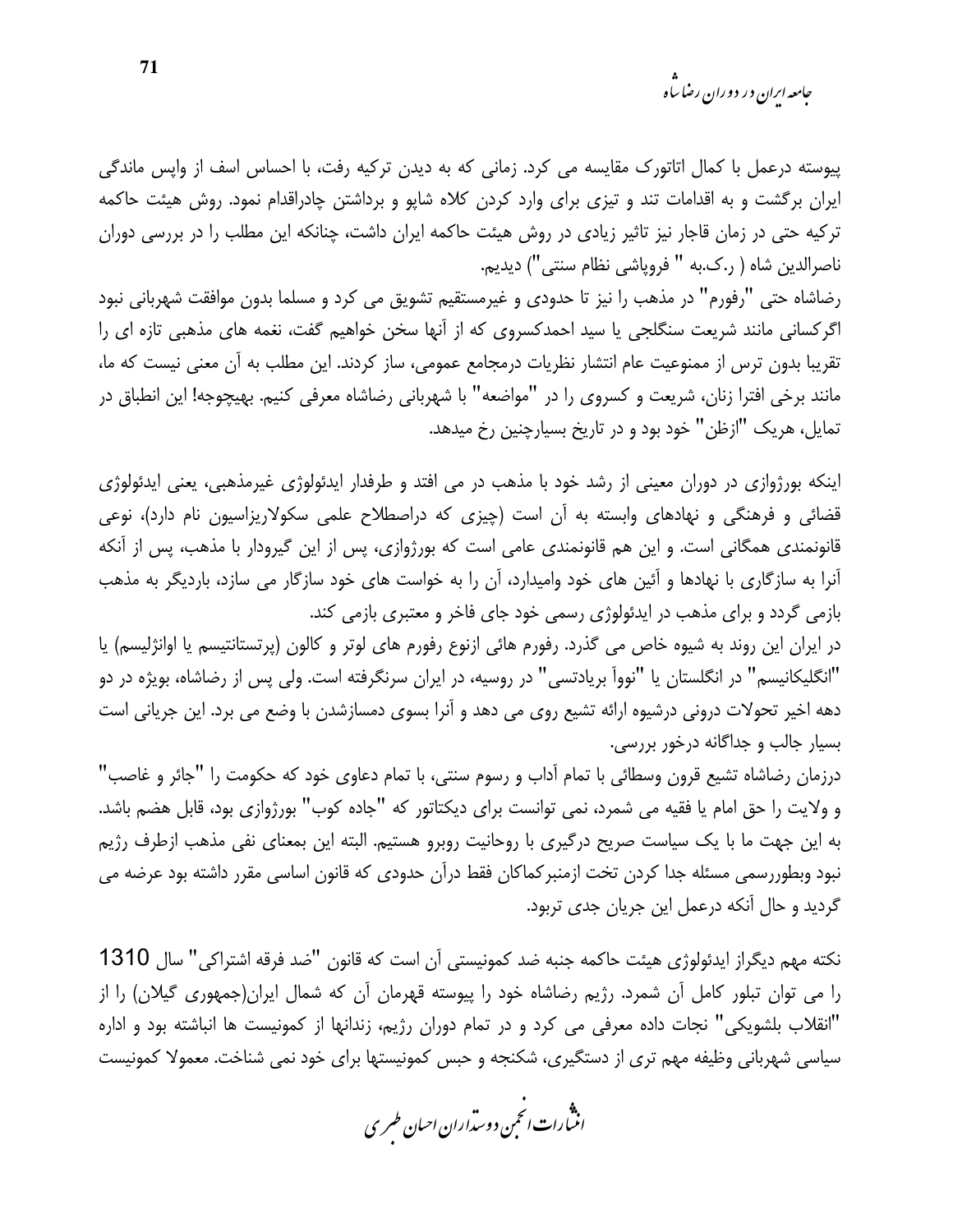*جامعه ایران در دوران رضا ساه* 

ها دستگیرشده محکمه نمی شدند و بلاتکلیف در زندان می ماندند. تنها گروهی که باصطلاح محاکمه شد، گروه معروف به 53 نفراست و این محاکمه ای دستوری و دیکته شده از بالا بود. آنتی کمونیسم رژیم نتیجه منطقی شوینیسم فاشیست مآبانه آن، همکاری نزدیکش با امپریالیستهای انگلیس و آلمان، دفاعش ازمالکیت بزرگ ملاکان نیمه فئودال و استثمار بورژوائی، دفاعش از استبداد سلطنتی بود و جز اینهم نمی بایست از چنین رژیم انتظارداشت. آنتی کمونیسم طبیعتا بصورت آنتی سویتیسم بروز می کرد و درآستانه بند و بست با آلمان هیتلری این جنبه از همیشه نمودارترشد، گرچه قبلا نیز رژیم قراردادهای برابرحقوق و با صرفه دوجانبه ایران و شوروی را در یک سلسله ازمسائل تجاری و اقتصادی بتدریج بلااجراء گذشته بود ولی بهنگام نزدیکی با آلمان هیتلری، ازتظاهرعلنی به روش ضد شوروی ابا نداشت. این روش مبتنی بر این محاسبه نزدیک بینانه رژیم بود که گویا در اتحاد با آلمان هیتلری بزودی فاتح مشترک "روسیه" خواهد بود و رسالت ضد کمونیستی خود را تا داخل خود خاک شوروی دامنه خواهد داد.

2– جريانات مذهبي وعرفاني

با آنکه در دوران رضاشاه ایدئولوژی سیاسی و اقتصادی و حقوقی بورژوائی بتدریج ازجهت مسلط وسیطره مند بودن جای مذهب را می گیرد، ولی مذهب وعرفان کماکان نقش مهم خود را ایفاء می کند. هم عرفان وهم مذهب میکوشند خود را با شرایط نوین دمسازنمایند.

درمورد عرفان — باید گفت که این ایدئولوژی فلسفی– مذهبی دردوران رضا شاه به دو شکل دیده می شود. یکی شکل قرون وسطائی آن، بصورت خانقاه دراویش و پیرخانقاه و اجرای مراسم خاص سیرو سلوک که از دیر باز در ایران مرسوم بود. ازپیران معروف صوفی که روش "کلاسیک" درویشی را تعلیم می دادند در دورانهای اخیر می توان از ملاسلطانعلی گنابادی وجانشین او صالح علیشاه در گناباد خراسان، صفی علیشاه صاحب خانقاهی درخیابانی به همین نام در تهران، صفاعلیشاه از"پیرانی" که درمحیط سیاسی نیزاثرباقی گذاشت، نام برد. ولی درکنار این جریان کلاسیک درویشی، عرفان بعنوان فلسفه و جهان بینی را زورانه (میستیک) ازطرف جمعی از روشنفکران فراماسونر ایران، قسمتی تحت تاثیر ادوار براون خاورشناس انگلیسی، و بخشی در نتیجه کشش خود این روشنفکران به ارثیه عرفانی ایران، احیاء و ترویج می شود. از میان رجال با نفوذ رژیم، محمدعلی فروغی و نیزعده ای از روشنفکران و استادان دانشگاه مانند بدیع الزمان فروزانفر، جلال الدین همائی و دکترقاسم غنی، علی اصغرحکمت و بسیاری دیگر در این زمینه، هریک درحدودی و به شکلی، نقشی بازی کرده اند. محمدعلی فروغی در کتاب "سپرحکمت دراروپا" که ترجمه آزادی است از تاریخ فلسفه مورخ فرانسوی **فوئیه** خواسته است جلوه گر کند که گویا تمام سیر فلسفه قرون اخیر در اروپا، لااقل از مبداء پیدایش فلسفه انتقادی (سنجشی) امانوئل کانت، بشارتی است از طلوع خورشید عرفانی هانری برگسون كه خود پرتوئي است ازمنبع عرفان شرقي بطور اعم و ايراني بطوراخص. فروغي مطلب را به اين صراحت

.<br>انتبارات *انحم*ن دوست<sub>ر</sub>اران احبان *طسر*ی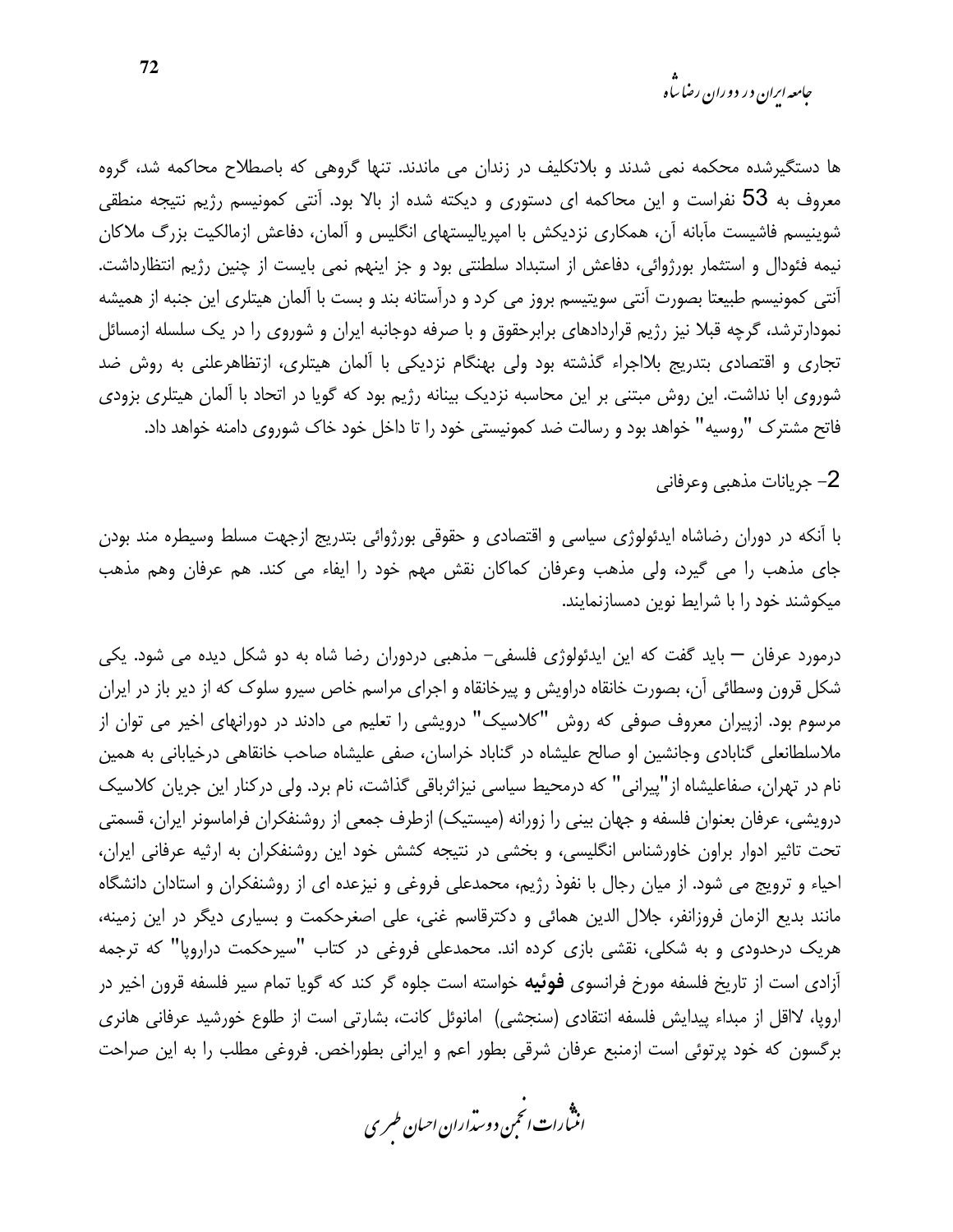*جامعه ایران در دوران رضا ساه* 

مطرح نکرده و با چم وخم بسیار گفته، ولی درک منظور او دشوارنیست. به برکت فروغی و پارانش که آنها را کسروی گروه "بدخواهان" خواند، تعلیمات عرفانی در کتب درسی وزارت فرهنگ رخنه کرد.

عرفان ایران، چنانکه بارها مطرح کرده ایم، آموزشی است متضاد. در دورانی برخی جهات مثبت این آموزش نقش مترقی داشت. در دوران ما علوم معاصر در آن زمنیه ها که عرفان حد سیات وهم آلودی را مطرح می کرد، بسی پیش رفته اند و هزارها مسئله دقیق طرح یا حل شده است. مثلا وقتی دیالکتیک عملی معاصر مطرح است، برخی اندیشه های گسسته دیالکتیکی "عرفانی" مولوی دیگر فقط و فقط ازجهت تاریخی کنجکاوی ما را بر می انگیزد. اما جهت منفی عرفان که احکام اصلی مذاهب را بشکل ظریف تری مطرح می کند، امروزحربه معنوی در دست حامیان تاریک اندیشی است. درست بهمین دلیل کسانی مانند فروغی بدان رغبت نشان دادند.

درآمیختگی برخی نظریات عرفانی با بعضی تعالیم لژهای فراماسونی از سوئی و برخی تعالیم محفل های بهائی ازسوی دیگر، عرفان را بیکی از مهمترین اشکال ایدئولوژیک رائج ایام رضاشاه تا امروز بدل می سازد. ما بدون آنکه به شیوه شادروان کسروی در کتاب "صوفیگری" مطلب را ساده کنیم و عرفان را درهمه ادوار تاریخ و درهمه جهات آن بکوبیم، برآنیم که باید به این پدیده مهم فکری در ایران، برخوردی تحلیلی و علمی داشت.

آنچه مسلم است عرفان خواه بصورت خانقاهی و خواه بصورت دانشگاهی آن در دوران ما نقش ارتجاعی دارد و رباینده انرژی پرخاش و نبرد، آفرینش و دگرسازی است و جهان وطنی رخوت آمیز را جانشین جهانگرائی رزمنده و توکل های موهوم را جانشین امیدهای واقعی می سازد.

ايجاد كيش مولوي وكيش حافظ، به قصد احياء عرفان، شادروان كسروي را به قيام عليه حافظ ومولوي واميداشت. ما این روش را تائید نمی کنیم. مولوی وحافظ دردوران خود قله اندیشه های مترقی عصررا درآثارعالی خود کنجانده بودند وهریک بنحوی درتقابل با جامعه رسمی قرارداشتند. ولی کیش سازان ازحافظ و مولوی در دوران ما با تعبیر نادرست از آنان، با استفاده نا درست ازارثیه گرانبهایشان، به تحرک و پویائی تاریخ و جامعه کشورما آسیب می رسانند. کسروی در "فرهنگ است یا نیرنگ" به این گروه می تازد، ولی متاسفانه بقول اروپائی ها "نوزاد را با آب چرکین يكجا بدورمي ريزد" و فروغي و حافظ را يكجا لعن مي كند و "بد أموز" مي شمرد.

درردیف تعالیم درویشی و عرفانی، در دوران رضاشاه، بکمک کسانی مانند دکتر اعلم الدوله ثقفی تبلیغ وسیع از "احضارارواح" و سپیریتیسم شد. شارلاتان هائی مانند سید منصورکشفی، خواب مغناطیسی را وسیله دکانداری ها و گاه عملیات تبه کارانه قرارمی دادند. این نوع فریبکاریهای "فرنگی" با جفر و رمل و سیمیا و کیمیا سنتی درآمیخته، مراکز متعددی درتهران و شهرها دائر بود که تأمینات رضاشاه از آنها برای راز خوانی درخانواده ها استفاده می کرد. اما مذهب، دراینجا نیزدر کنار تشیع کلاسیک و سنتی ما با برخی جریانات رفورمیستی و بدعت و الحاد آمیز روبرو هستیم و ازمیان آنها بویژه مایلیم از سه جریان جداگانه سخن گوئیم:

.<br>انن رات انجمن دوسداران احبان طسری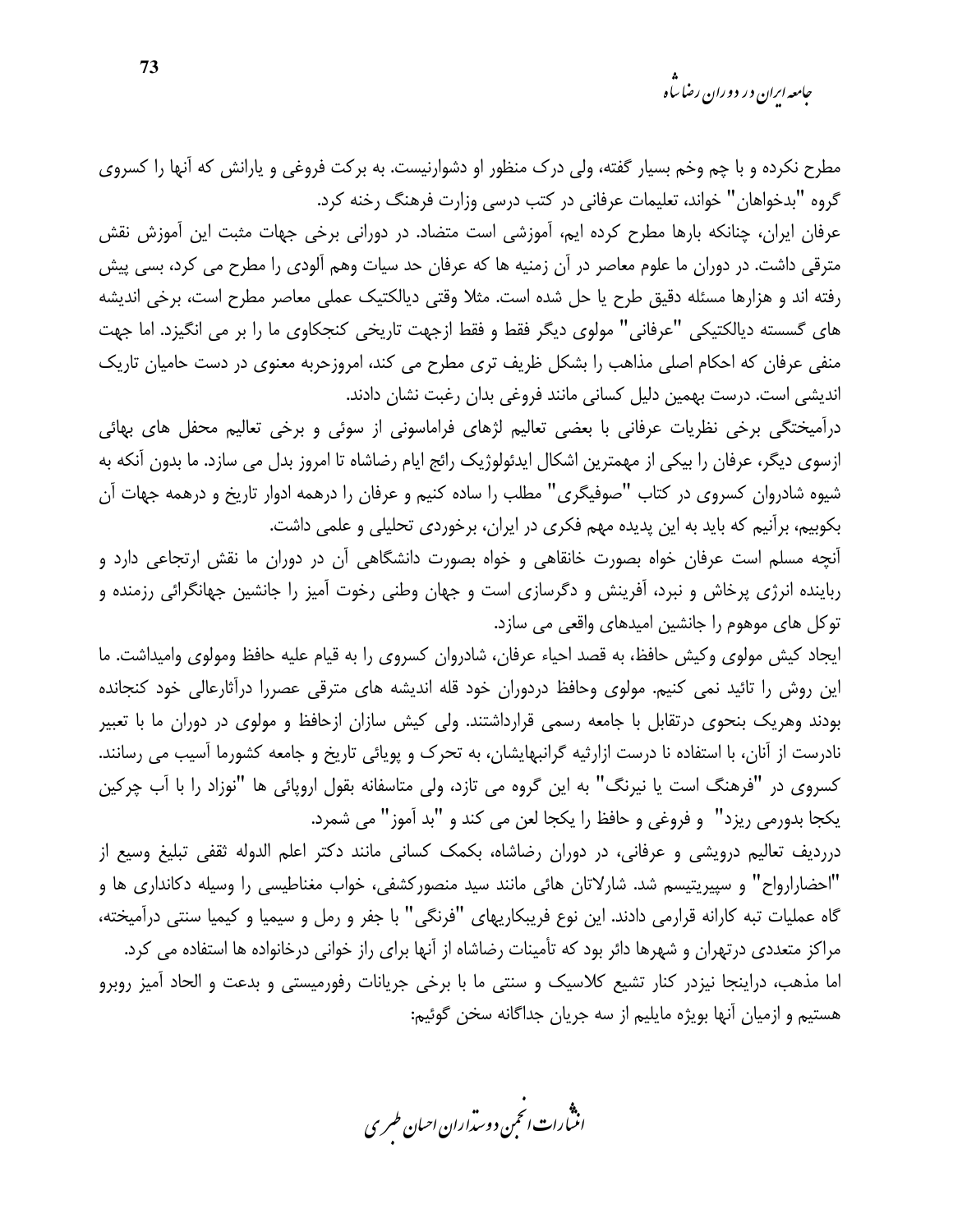مكتب قرآن شريعت سنگلجى؛ بهائيگري ونقش اجتماعي آن؛ ياكديني سيد احمد كسروي.

مكتب قرآن شريعت سنگلجى:

شريعت سنگلجي ( 1269– 1322 هجري شمسي)، بگفته ناصرالدين صاحب الزماني (دركتاب "ديباچه اي بررهبري" صفحه 134): " … بدون نسخ اسلام، با نقد پاره اي از احاديث و اخبار مربوط به ظهورمهدي موعود، عنصر قيام به سيف و ظهورمسلحانه "را ازظهور مهدى حذف كرد و" جنبه رهبرى شخصى" را نيز از اين ظهور زدود. بگفته این مولف شریعت به ظهور مهدی "بیشترصورت یک نهضت ترقی خواه دسته جمعی واجتماعی" داد و خواست آنرا "جهان بینی مقبول نسل نو" سازد. این مولف می نویسد که شریعت "ارزیابی تازه ای در اصولی که برای فقیهان شیعه دیگر، نسبتا از قرنها پیش ثابت مینمود، ارائه داد."

شريعت مولف دو اثر است: يكي "اسلام و رجعت" و ديگرى "كليد فهم قرآن". كتاب اخيردر دوجلد در 1362 هجری قمری (1943) اندکی پس از درگذشت شریعت به چاپ رسید. "کلید فهم قرآن" نموداری ازکوششی است که شریعت برای دادن تفسیری تازه از اسلام بدست می دهد و بهمین جهت از طرف هواداران خود "مصلح کبیر" لقب گرفت. در این تردیدی نیست که شریعت آگاهانه می کوشید اسلام قرون وسطائی را با خواست های جامعه نوین (بورژوائی) دمساز کند. برای این منظور او حتی در ساختمان مسجد نیز دخل و تصرف کرد و در مسجدی که آرامگاه او نیز در آنجاست، ابداعات ساختمانی بکاربرد.

یکی از مطالب عمده بحث های شریعت در مجالس منظم خود در اطراف "ظهور قائم موعود" بود. شریعت مبانی اسلامی و شیعی را در این بحث اکیدا مراعات می کرد و تنها کاری که بدان دست زد، انکار برخی "خرافات" مربوط به ظهور بود؛ مانند "رجعت"، "پيدايش دجال"، "قيام به سيف" يعني اينكه مهدى حتى از خون سادات منكر وجود خود نهرها به راه می اندازد و لذا تفسیر مسئله ظهور بمثابه غلبه دین و عدالت برکفر و ظلم بود لاغیر. برای رد مسئله "رجعت" شريعت با احتياط تمام، اخبار و احاديث يعني دلايل نقلي را گرد آورده و بر آن دلايل عقلي افزوده بود و مردم را، چنانکه خود می گفت، از تصور اینکه خداوند گویا مانند صاحبان سینما، سری دومی برای فیلم "تاریخ انسان" درست کرده و بار دیگر پیمبران و امامان را به جهان بازمی گرداند، برحذر می داشت. مستمعین او با استدلالات او موافق می شدند ولی در میان مومنان بازار برضدش تبلیغات شدیدی انجام می گرفت. عده ای از روحانیون معتبر شیعه بر آن بودند که مسئله رجعت از اصول یا فروع دین نیست ولی چندان اخبار و احادیث درباره آن زیاد است که انکارش را نمی توان روا دانست. شریعت در "کلید فهم قرآن" همان ایده آلی را تعقیب می کند که

.<br>انتبارات *انحم*ن دوست<sub>ر</sub>اران احبان *طسر*ی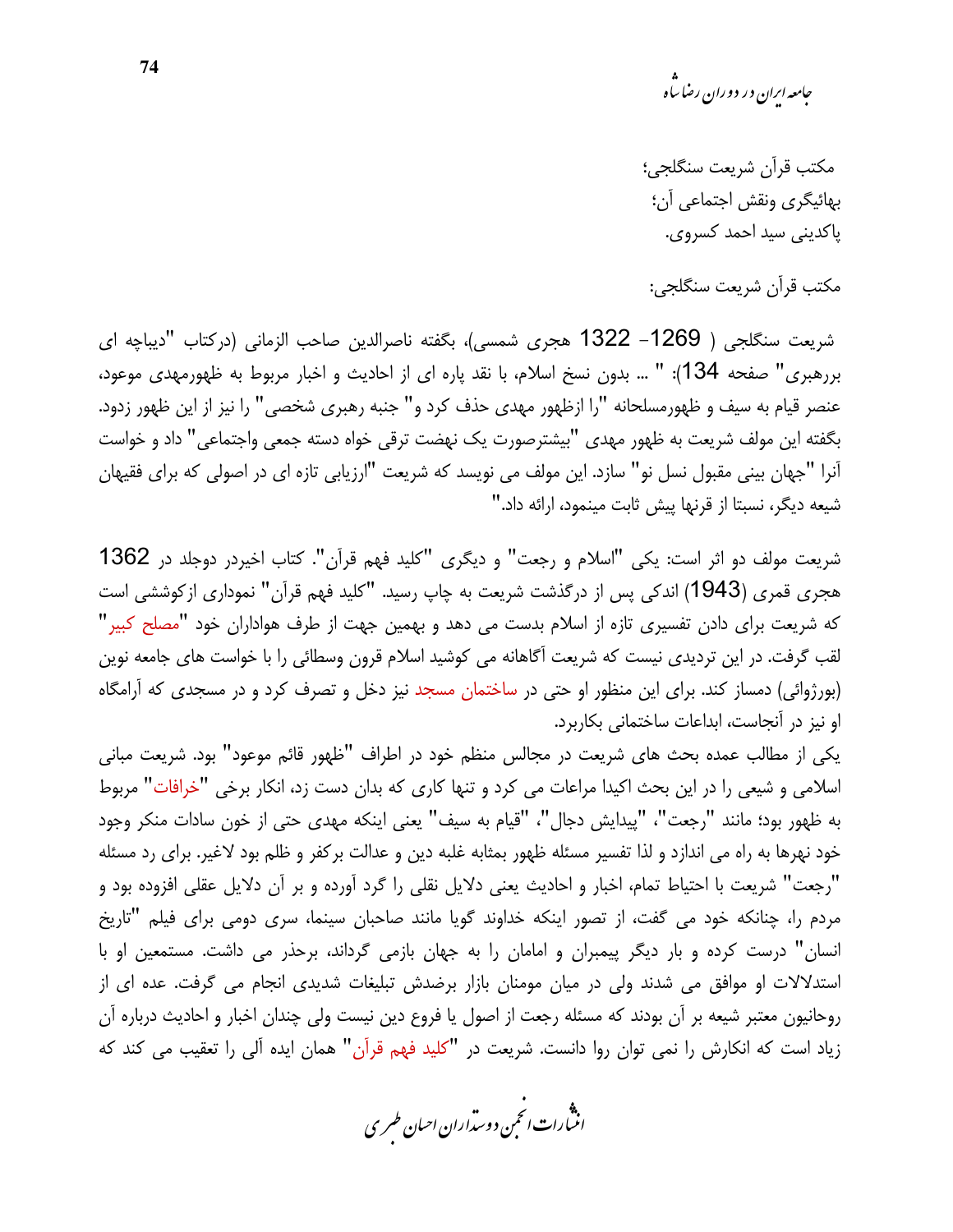زمانی لوتر، توماس مونتسروکالون درباره مسیحیت تعقیب می کردند. آنها نیزمی خواستند با اشاعه ترجمه انجیل، مسیحیت را به "پاکی روزهای اولیه" باز گردانند و از پیرایه هائی که بر آن بسته بودند بکاهند. همین کوشش "به پاکی ایام اولیه باز گرداندن" اسلام است که مورد ریشخند کسروی قرارمی گیرد و وی بر آنست که بجای این تلاش نادرست و بی توفیق، بهتراست دینی پاک، هماهنگ "دانشهای امروزی" پدید آید. دراین باره دیرترصحبت خواهیم کرد.

کوشش شریعت بجائی نرسید. البته جریانات امروزی در دین شیعه برای مدرنیزه کردن آن که ازطرف افرادی مانند مهندس بازرگان، پدالله سحابی، دکترشریعتی و حتی بشکلی سید روح اله خمینی و طرفداران آنان دنبال می شود، نوعی ادامه کوشش شریعت سنگلجی است، ولی نه با ادامه کاری مستقیم فکری، بلکه ازجهت موضوعی و ماهوی واجتماعی مسئله. اگر بخواهیم مطلب را دقیق ترمطرح کنیم باید گفت تحول در دین شیعه، برای دمسازشدن با شرایط نوین اجتماعی، در دو جهت اساسی انجام می گیرد: یکی درجهتی که از دوران سیدجمال الدین اسد آبادی، در ایران و برخی دیگر کشور های اسلامی، بصورت یک خواست سیاسی به میدان آمد (وخود آن سابقه تاریخی ممتدی درعثمانی دارد) یعنی در جهت اتحاد اسلام و دیگری در جهت پیراستن تشیع ازخرافات و احکام و معتقدات سستی که بر آن طی زمان مزید شده است. مسئله وحدت اسلام اینک بیشتر از طرف زمامداران مصر و برخی کشورهای عربی دنبال می شود. تشکیل "دارالتقریب"، صدورفتوای یکی از علماء "جامع الازهر" بنام شلتوت درباره اینکه تشیع مذهب پنجم در كنار مذاهب اربعه تسنن (حنفي، مالكي، شافعي، حنبلي،) است، از اين قبيل است. نسبت به وحدت اسلام حتى علماء معروف شيعه نيز بمراتب بيش از گذشته روحيه مثبت نشان مى دهند.

شریعت درایام رضاشاه که ازآزادی وجدان وعقیده خبری نبود، آزادانه بر بالای منبر، عقاید خود را پخش می کرد. مخالفان شریعت این مسامحه شهربانی را در باره شریعت بر نوعی همکاری شریعت با رژیم حمل می کردند، ولی در واقع چنین نبود. رضاشاه که با مذهب، بشکل گذشته آن، بشکلی که سید حسن مدرس نماینده آن بود، درافتاده بود، می خواست با دینی موافق میل خود روبرو باشد که بهتر افزار سیاست او قرار گیرد. رفورمیسم مذهبی یک روند ناگزیر در روبنای اجتماعی در دوران انتقال از فئودالیسم به سرمایه داری است و بروز آن درایران، چنانکه یاد کردیم، از زمان "اتحاد اسلام" و تلاشهای پرتب و تاب سیدجمال الدین اسدآبادی و پارانش سابقه دارد. منتها رفورمیسم مذهبی ایران در دورانی به میدان آمده که ایدئولوژی سیاسی و اجتماعی انقلابی نیز جا باز کرده است و لذا مذهب می کوشد حتی با قبول شکل "مارکسیسم اسلامی" خود را با شرایط و خواست های نوین دمساز کند. کارائی این ایدئولوژی جدید در داخل نهضت بسیار نسبی و مشروط است و تا زمانی است که انقلابی ترین نیروی اجتماعی نتواند رهبری و سرکردگی خود را در انقلاب اجتماعی تامین نماید. بهرصورت مارکسیست ها بهرگونه تحول مذهب در جهت موافق خواستهای مترقی وانقلابی خلق، نمی توانند با نظرمثبت ننگرند، زیرا مذهب کماکان دارای نفوذ نیرومندی درافکار و قلوب است

.<br>انثمارات انحمن دوسداران احبان طسری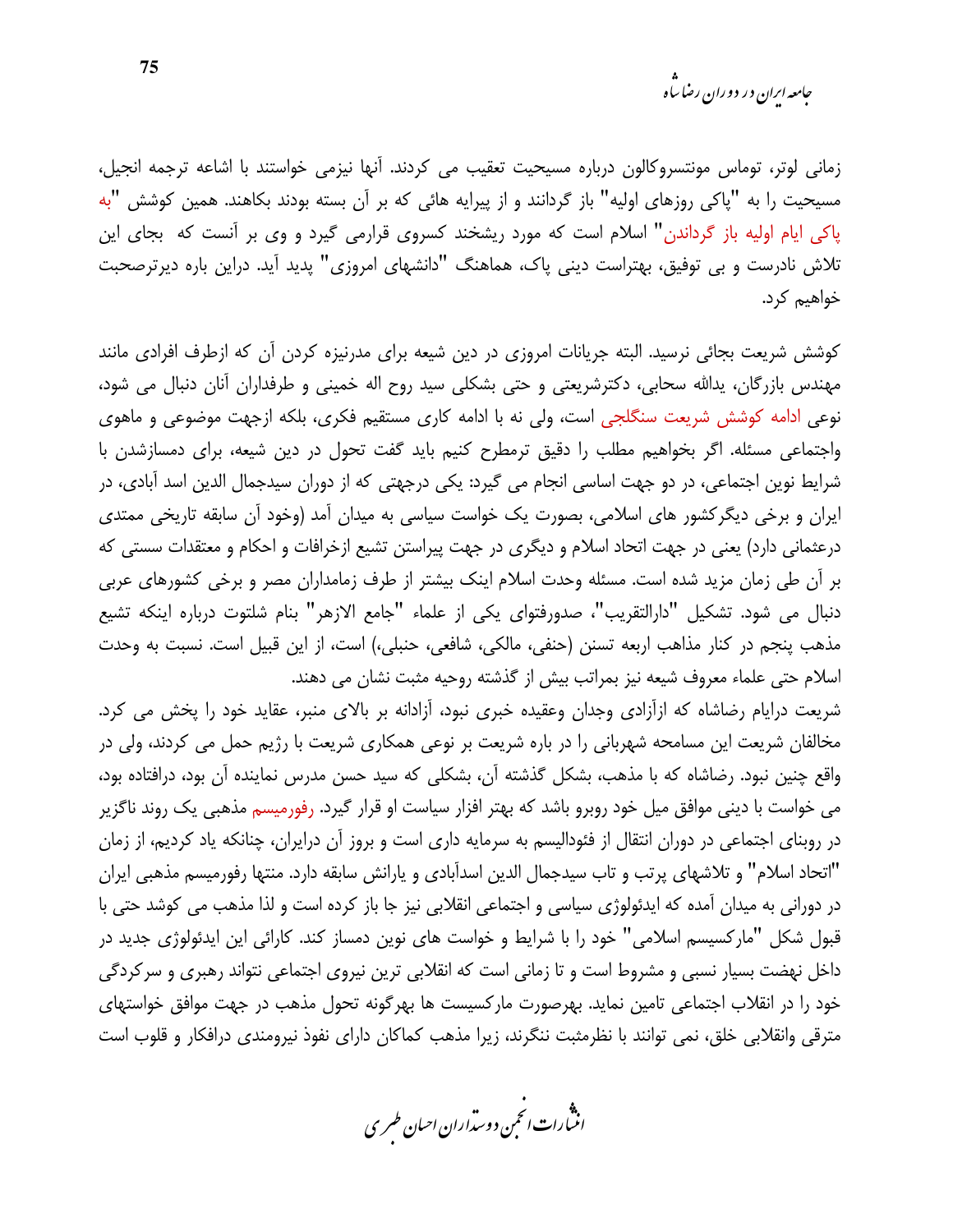و هرقدر این ایدئولوژی نیرومند، الهام بخش مبارزه عدالت جویانه و حق طلبانه باشد و مطالب خود را سازگارتر با منطق بیان دارد، همان اندازه بهتر. لذا مثلا در میان آن گروه مسلمان شیعه که مقاومت مردانه علی و حسین را در مقابل اشرافیت فاسد اموی برجسته می کنند و آنرا منبع انگیزش احساس رزمندگی قرارمی دهند و آن گروه دیگر که جهت شهادت و مظلومیت آنانرا وسیله روضه خوانی و اشک ستانی می سازند و از "من بکی او ابکی او تباکی وجب له الجنه" سخن می گویند، روش گروه نخستین را می پسندیم و در این زمینه بی طرف نیستیم، درعین آنکه به نظرکلی خود درباره پیدایش و تکامل مذاهب معتقدیم.

رژیم رضاشاه ضمنا سعی داشت خود مذهب رسمی را رام و قبضه کند و آنرا به افزارمعقول و مطیع استبداد سلطنتی بدل سازد. برای اینکار رژیم هم از اهرم اقتصادی بوسیله اداره کل اوقاف وابسته به وزارت فرهنگ و اداره تولیت آستان قدس رضوی (که تولیت آن با خود شاه بود) استفاده می کرد و هم ازاهرم فکری با ایجاد دانشکده معقول ومنقول. شاه با سرکوب خشن و خونین مقاومت روحانیون درقم و در مشهد (جنبش بهلول) که با سیاست متجددانه رژيم (نظام وظيفه، لباس متحدالشكل، برداشتن چادر) مخالفت مي كردند، روحانيت را "برجاي خود نشاند" و مراكز اعمال نفوذ أنها يعني قبورائمه، مجالس وعظ و روضه را تحت نظر گرفت و دسته و قمه زني و تعزيه را بالمره ممنوع داشت. درعین حال شوینیسم رسمی رژیم، تجلیل از "ایران باستان" ناچاربه پخش نوعی خوش بینی و تجدید حیات کیش زرتشتی کمک می کرد. از پارسیان هندوستان یاد می شد و بازگشت آنها به ایران تشویق می گردید. زرتشت، نه بعنوان پیمبر، بلکه بعنوان مظهرملی، و اوستا نه بعنوان کتاب مقدس، بلکه بعنوان یادگارمهم باستانی، اهورمزد خدای بالدارنه بعنوان خدا، بلکه بعنوان "نشان" ایرانیگری، همه به میدان آمده بودند و روحانیت مسلمان را می ترساندند و بیشتر به اطاعت وامیداشتند. روشن است که این زیباسازی ایران پیش از اسلام و ایجاد عصبیت ضد عربی که حکم مرکزی شوینیسم ایرانی است، دارای اعتبارعلمی وتاریخی نیست.

این سیاست رضاشاه در روحانیت مسلمان که خشم و ناخرسندی خود رافرو می خورد، باکلاه پوستی بجای عمامه و کت و شلواراجباری بجای قبا و لباده در گوشه و کنارانتظارمی کشید و گاه خواب نامه هائی درباره نزدیکی ظهور قائم "عجل اله فرجه" پخش می کرد، احساس کینه بزرگی ایجاد نمود که در دوران های بعد بدون پی آمد نماند و واکنش هایی تاکنون دربخشی از روحانیت شیعه ایجاد کرده و ایجاد خواهد کرد و هنوز تاریخ می تواند از این رهگذر، سخناني بگويد.

.<br>اننمارات انځمن د وسداران احبان طسری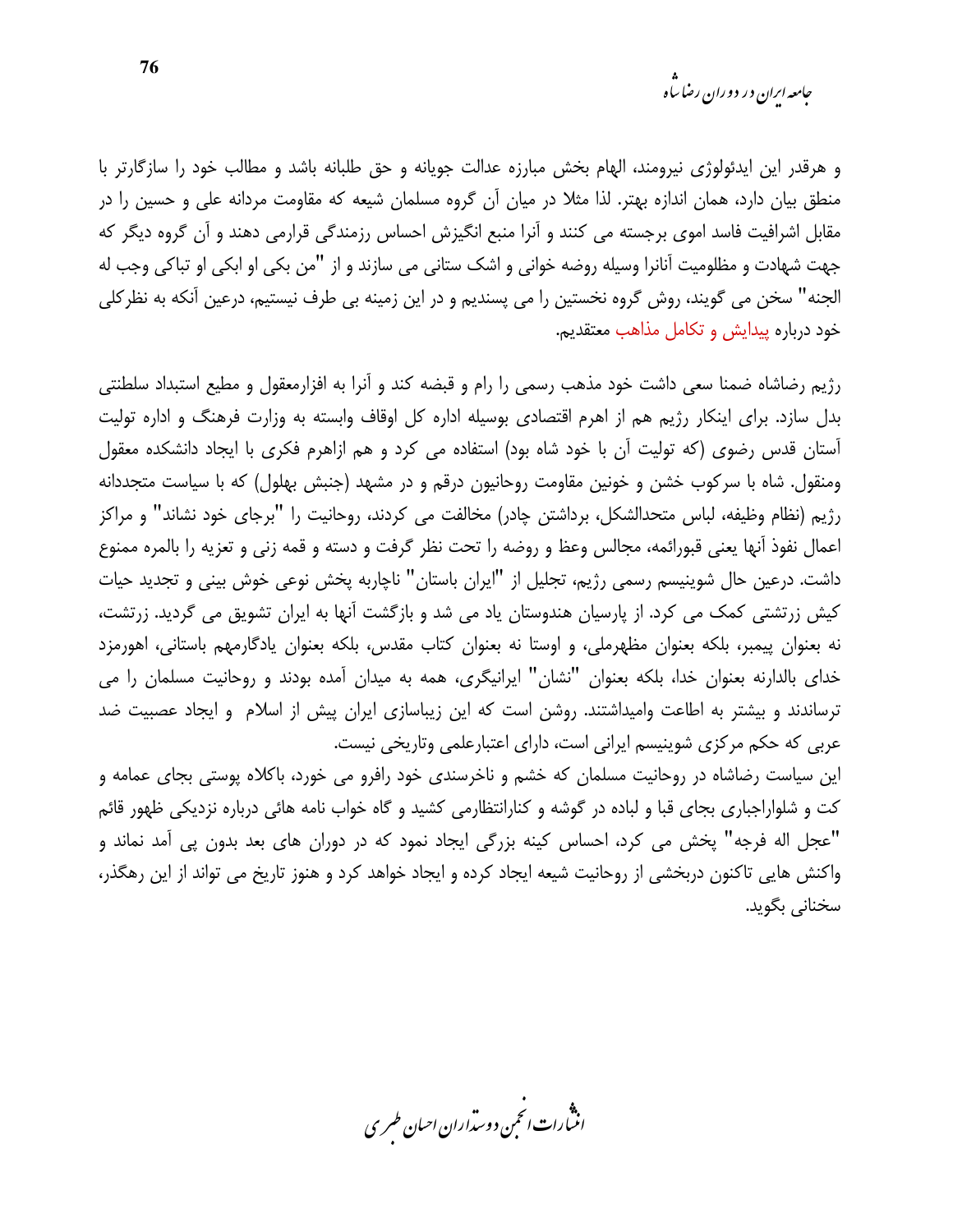**از بابیگری تا بهائیگری** هيچ ايدئولوژي مذهبي راهگشای تحولات در ایران نخواهد بود

**بهائی گری:** یکی دیگر از جریانات مذهبی که با تسامح نسبی رژیم روبرو بود و در اثر همین تسامح بیش از پیش در ایران پا قرص کرد و "محافل" و "بیت العدل های" خود را دائر ساخت، کیش بهائی گری است. البته بدستور شاه ضمن بستن مدارس داشناک ها و یهودیان و زرتشتی ها، مدرسه خاص بهائی ها نیز تعطیل شد. بعلاوه کتب ردیه شديدي عليه بهائيان بقلم عبدالحسين آيتي (بنام "كشف الحيل") و احمد نيكو (بنام " كتاب نيكو") و صبحي مهتدي (بنام " كتاب صبحى") نشر يافت، ولي بهائيان نيز به كار خود مشغول بودند و شبكه محافل خود را توسعه مي دادند. بهائيگري در شرق بصورت دين و در غرب (امريكا، انگلستان، آلمان) غالبا بصورت يک جريان اخلاقي– اجتماعي عرضه شده است. این کیش انشعابی است از بابیگری. پس از اعدام باب و بعد از ترور ناصرالدین شاه و تعقیب و زندانی شدن جمعی از بابیان، دو برادر نوری در میان بابیان بر سر جانشینی باب با هم رقابت داشتند. یکی از آنها میرزا یحیی صبح ازل و دیگری میرزا حسنعلی بهاء اله بود. ناصرالدینشاه ضمن تبعید جمعی از بابیان این دو برادر را نیز به خاک عثمانی (عراق عرب) تبعید کرد. میرزا حسنعلی در ایام اقامت در بغداد در باغ نجیب یاشا در1280 قمری مدعی شد که او همان "من يظهراله" است که باب ظهورش را بشارت داد. صبح ازل اين دعوی را درست نمی دانست و بر آن بود که بشارت باب به این زودی ها وقوع نمی یابد و باید کیش باب را ادامه داد. دعوی میرزا حسنعلی (متولد 2 محرم 1323 قمرى برابر با 1817 و متوفى ذيقعده 1310 برابر با 1892) باعث تشديد اختلاف او با برادر شد. جمعی گرد بهاء اله را گرفتند و او سخنان تازه گفتن گرفت. دولت عثمانی آنها را به قسطنطنیه خواند و از آنجا به ادرنه فرستاد و سپس چون کاراختلاف بین مهاجرین بابی بالا گرفته بود، دولت عثمانی صبح ازل ویارانش را روانه قبرس کرد و میرزا حسنعلی را به فلسطین به شهرعکا فرستاد. میرزاحسنعلی " کتاب اقدس" را نوشت و آنرا ناسخ "قرآن" محمد و "بيان" باب قرارداد و كيشي با التقاط از نظريات عرفان شرقي و شعارهاي متداول عصر خود و آداب و رسوم و سازمان های خاص خود پدید آورد که اکنون طرفداران آن را در سراسر جهان درحدود یک میلیون تخمين ميزنند.

.<br>اننمارات انځمن د وسداران احبان طسری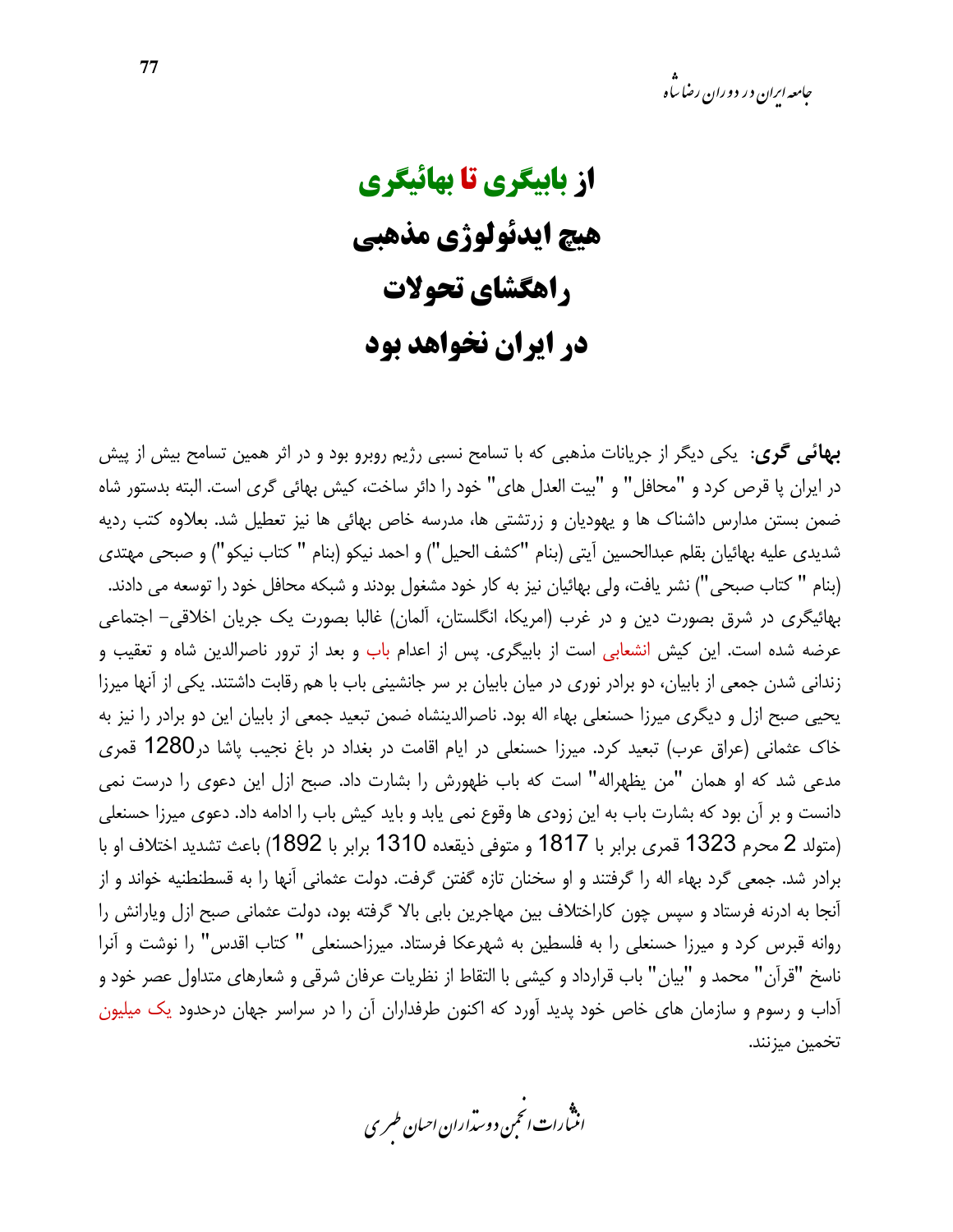ميرزا حسنعلي علاوه بر"اقدس" كتب ديگرى نوشته مانند "ايقان"، "هفت وادي"، "كلمات مكنونه"، "كتاب الشيخ" و مقداري ادعيه و نامه كه به "الواح" موسوم است. موافق نظريات بهاء اله، همه انبياء مظاهر خداوند و محمد و سید محمدعلی باب نیز از این زمره اند و خود او نیز از مظاهرالهی است و پس از او تا هزارسال دیگر مظهر تازه ای نمی آید. بهاء اله از اشتباه باب که برای آن "من یظهراله" وقتی معین نکرد، پرهیز نمود و برای آنکه رقیبی نیابد، وقت پیدایش مظهر آینده را به هزارسال بعد اندخت! بهاء اله اعلام داشت که همه افراد بشر برگ یک شاخسازند و با تعصبات ملی و دینی مخالفت ورزید، همچنانکه صوفیه در آثار خود بارها با تعصب مخالفت ورزیده و آنرا خامی و کودکی میدانسته اند. بهاء اله سه بار نماز در روز و 19 روز روزه در سال معین کرد و نیزقرائت اذکار و ادعیه و الواح و كتاب اقدس را در "روز19 ماه" دستورداد، زيرا " 19" بشيوه حروفيه، در نزد بهائيه از اعداد مقدسه است. بر اساس اصل اخوت عمومي افراد بشر و نفي تعصب، بناچاربهائيه با مبارزه اجتماعي، مخالف و با دولت، نبرد طبقاتي، قيام و انقلاب، جنگ اعم ازدفاعی یا تجاوزی مخالفند و این توصیه صلح کل در واقع به انصراف از نبرد طبقاتی می انجامد و به بهائیگری رنگ جهان وطنی و صلح گرائی منفعل می دهد. بهمین جهت برخی بهائیگری را ایدئولوژی قشردلال بورژوازی (کمپرادر) می دانند که سازش با دولت وقت و سازش با استعمارطلبان، لازمه ادامه " کسب" آنهاست.

يس ازمرگ بهاءاله فرزندش عباس افندي ملقب به عبدالبها از همان مركزعكا "امر" يا دين بهاء اله را كه او را بهائيان "جمال مبارک" يا "جمال قدم" مي نامند، بيشتر روبراه و منظم کرد. در دوران عبدالبهاء ( 1844– 1921) حکومت عثمانی فرو یاشید و امیریالیسم انگلستان متصرفات این حکومت را بچنگ آورد. عبدالبهاء با اربابان تازه فلسطینی وارد روابط نزدیک شد، چنانکه درمراسم خاصی، مقامات انگلیسی فلسطین به او لقب "سر" (Sir) دادند، لقبی که از طرف شاه انگلیس عطا می شود و پاداش خدمات مهم به امپراطوری است. عبدالبهاء، محافل بهائی را در ایران و اروپا و امریکا توسعه داد، بیت العدل، حظیرالقدس (1902) درعشق آباد، شیکاگو، و محفل های متعدد در تھران و نقاط دیگربوجود آورد. پس ازمرگ او شوقی افندی (شوقی ربانی متولد سال 1897، متوفی درسال 1955) جانشین او شد و او نیز به اقدامات پدرو جد خود دامنه داد و درسال 1953 موسسه جدیدی بنام "مشرق الاذکار" به موسسات دیگر بهائی افزوده شد. شوقی وصیت کرد که پس از او جانشین دیگری نخواهد بود و امور را خود سازمان های بهائی و بیت العدل های مرکزی با اعضاء انتخابی آن باید اداره کنند و " شورای روحانی" را بوجود اور دند.

درباره رابطه محافل بهائی با امیریالیسم انگلستان و امریکا مطالب زیادی گفته می شود. جهان وطنی بهائیان وعقاید ضد انقلابی آنها و دوری آنها از مذهب مسلط درکشورما و وجود مراکزی از آنها درامریکا و اروپا و کیفیت نیمه مخفی کارآنها وهمبستگی درونی آنها، همه و همه با این شایعات مایه می دهد. آنچه که مسلم است نمی توان هربهائی را یک عامل بیگانه دانست ولی دروجود رابطه مابین مراکزعمده بهائی، مانند مرکزداشناک و صیهونیست (صهیونیسم) با محافل امپریالیستی تردیدی نیست و می توان حدس زد که سازمان های جاسوسی امپریالیستی از قبیل سیا و

.<br>انن رات انجمن دوسداران احبان طسری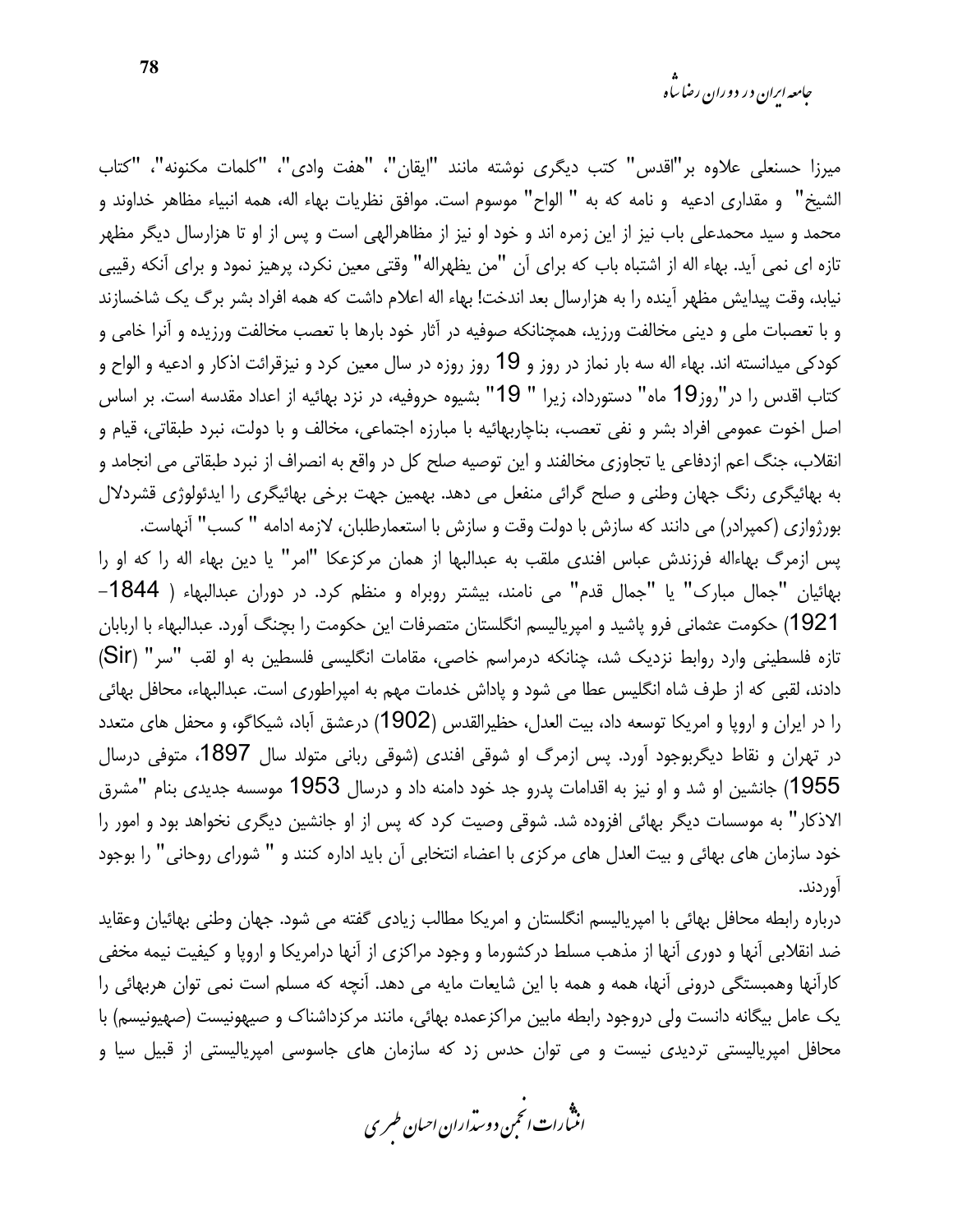اینتلجنس سرویس از سازمان بهائی برای مقاصد خود استفاده می کنند. برخورد یک مارکسیست به بهائی گری مانند هرکیش دیگرمبتنی برقبول "آزادی وجدان"، آزادی هرکس برای داشتن عقاید مذهبی خود است. در میان بهائیان کسانی فراوانی هستند که با اعتقاد کامل "امر" را پذیرفته اند و به تاریخ خاصی که بهائیان ازبابیگری ساخته اند، باوردارند. تا زمانی که یک بهائی به اعتقاد خود عمل می کند مانند هرمذهب دیگری و موافق حقوق دمکراتیک آزاد است، ولی نه بهائی و نه مسلمان ایرانی حق ندارد بسود امپریالیسم به منافع میهن خود خیانت کند و چنین خیانتی نباید بی واکنش بماند. درمصاحبه ای که بانو بهیه ربانی سازمانگر عمده محافل روحانی بهائی در تابستان 1976 با روزنامه فرانسوی لوموند کرده است، تاکید نمود که بهائیان همه جا به دولتهای موجود و قوانین موجود احترام می گذارند و در کادرآن عمل می کنند. مخبر لوموند پرسید که آیا درافریقای جنوبی محافل بهائی وجود دارد و چون پاسخ شنید آری، این سئوال بجا را مطرح کرد که ما بین شعار برادری انسانی بهائیان و احترام به قوانین نژاد گرایانه رژیم آپارتائید درپره توریا چه تناسبی می تواند وجود داشته باشد؟ البته بانو ربانی به این سئوال نتوانست پاسخ مقنع بدهد و ازآن طفره رفت. بهائیانی که خلق ومیهن خود را دوست دارند باید با دیدگان باز از افتادن در دام عمال امپریالیستی هم کیش خود که از اعتقاد آنها بسود مراکز اساسی جنایت و دزدی جهانی استفاده می کنند، بپرهیزند.

#### ياكديني سيد احمد كسروي:

فعالیت حیاتی سیداحمد کسروی را می توان به سه دوران مشخص تقسیم کرد. دردوران اول، اززمانی که کسروی درجامعه شناخته شد، ما با یک دادرس وسپس وکیل دادگستری که درعین حال مورخ ومحقق زبانشناسی است، روبرو هستیم. کتب او مانند " شهریاران گمنام" درباره امراء روادی وشدادی و هسودانی آذربایجان و "نامهای شهرها ودیه های ایران" وترجمه او از "کار نامه اردشیربابکان"، نام او را زبانزد ساخت و به عضویت "انجمن آسیائی لندن" درآمد. درنیمه دوم حکومت رضاشاه، کسروی از اموردولتی کنار می گیرد و به وکالت دادگستری بسنده می کند و "دعاوی" خود را آشکار می سازد. دولت نسبت به "نشست" ها یا مجالسی که در منزل کسروی تشکیل می شد و انتشارنشریات "آئین" که کسروی درآن "پاکدینی" خود را بیان می داشت و با "شهریگری" یا تمدن نوع اروپائی مخالفت می کرد و به انتقاد سختی از صوفیگری و خراباتیگری وجبریگری در ادبیات کلاسیک ایران دست زده بود و در مراسم "یکم دیماه" دست به کتابسوزانی می زد و این نوع آثار را به آتش می سپرد، تسامح نشان میداد. گروهی که کسروی آنها را " گروه بدخواهان" مینامید و انجمن های ادبی درمنزل وحید دستگردی و مدیرمجله ارمغان و شاهزاده افسر وکیل مجلس داشتند، با این مقابله گستاخانه کسروی در افتادند و حتی زمانی او را به مناظره حضوری در خانه افسر فراخواندند ولی این مجلس، دراثر کم حوصلگی وتند خوئی کسروی و یاوه گوئی کسانی مانند اورنگ وکیل مجلس دلقک و متملق، به هیچ جا نرسید و نمی توانست هم برسد. دوران عمده فعالیت فکری و سازمانی

.<br>انثیارات انجمن دوسداران احبان طسری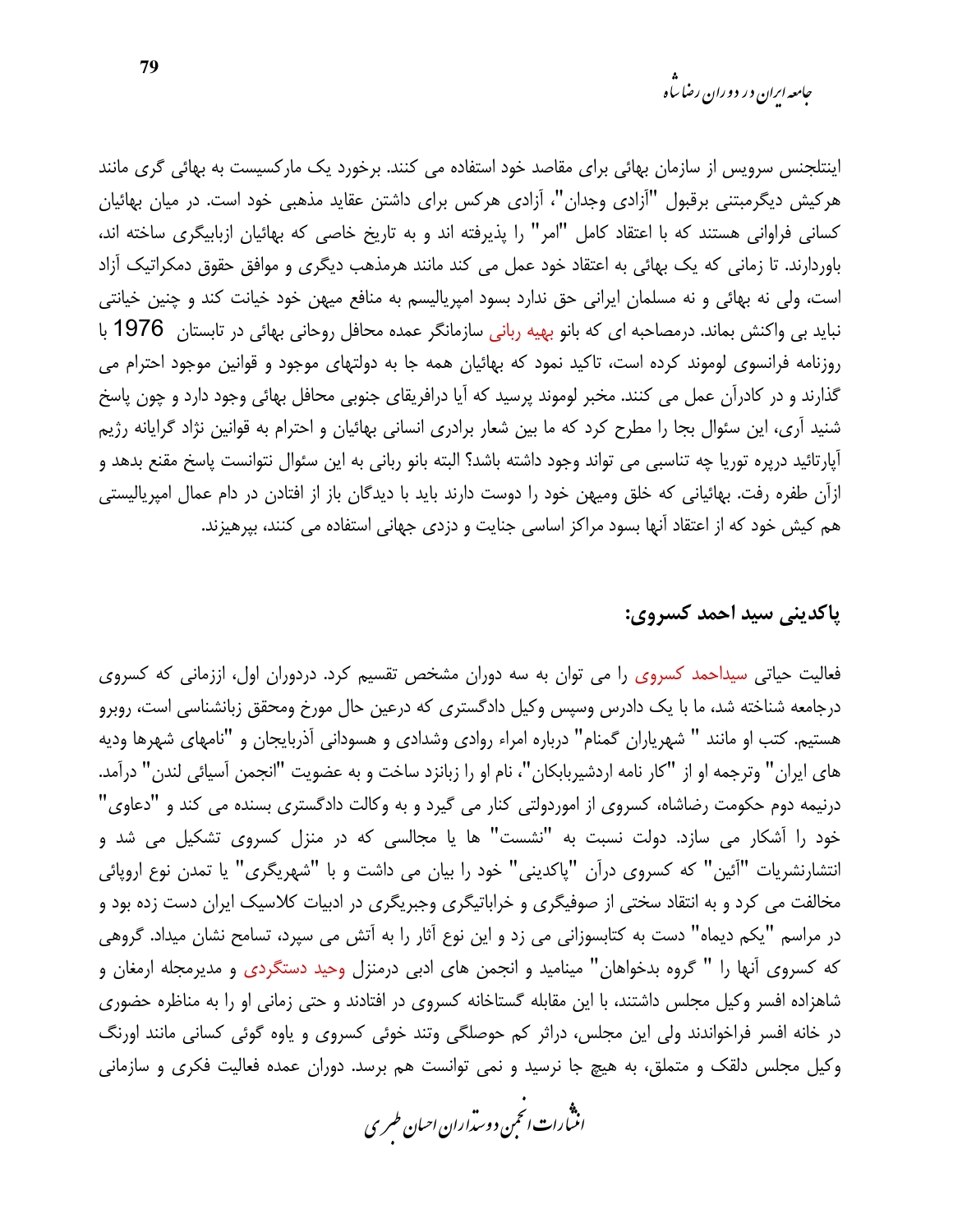<sub>حامعه ابران در دوران رضا ساه</sub>

كسروى، پس از رضاشاه است. دراين دوران او تماما خود را وقف "باهماد" (حزب) آزادگان، ايجاد "گروههاى رزمنده" و ترویج اثباتی و احتجاجی "پاکدینی" می کند و دراین باره دهها کتاب بزرگ و کوچک می نویسد. نوشته های کسروی مانند "دین و جهان"، "دین و دانش"، "پیام به دانشمندان اروپا وامریکا"، جزوات پولمیک او با "مادی گري"، "صوفي گري"، "شيعيگري (با عنوان دوم " بخوانيد وداوري كنيد") " بهائيگري، "حافظ چه ميگويد"، "درپیرامون ادبیات"، "درپیرامون رمان"، "فرهنگ است یا نیرنگ"، "گفت وشنید"، "دولت به ما پاسخ دهد" و آثار دیگر او مانند "کارپیشه پول"، "زبان پاک"، "راه رستگاری"، "زندگانی من"، "دهسال درعدلیه"، "دادگاه"، "امروزچه باید کرد؟" و غیره دامنه فعالیت تالیفی او را در دوران سوم نشان میدهد.

بررسی دوران سوم، دوران پس ازرضا شاه، که منجربه یک ترور ناموفق و سپس ترور نهائی کسروی بدست سازمان "فدائيان سلام" شد، درعهده اين رساله نيست. بررسي ارثيه علمي وي نيزمطرح نيست. تنها آن دوراني از فعاليت کسروی مطرح است که او، در اواخر سال های سلطنت رضاشاه و موازی با شریعت سنگلجی، دین نوین خود را بوجود مي أورد وأنرا " پاكديني" نام مي نهد.

کسروی بازگرداندن اسلام به پاکی نخستین را پنداری باطل می دانست و چون به مقتضات زمانی باور داشت، اسلام را برای جهان امروزکهنه شده می دید. طبیعی است با بابیگری و بهائیگری نیزسخت مخالف بود، زیرا آنها را از جهت "يندارها" (خرافات) از اسلام نيز انباشته تر مي يافت. برخورد او به شخصيت بنيادگذاراسلام جدى و همراه با احترام است ولی چنین احترامی در نزد او نسبت به باب و بهاء اله وجود ندارد. درواقع دین ساخته شده کسروی با مقیاس های به مراتب مترقی تر تنظیم شده و کسروی کوشیده است (کوششی که نا موفق است) آنرا با " آئین خرد" که سخت شيفته آن بود، همساز كند.

کسروی درمجموع افکارخود سخت تحت تاثیرروشنگران مشروطیت مانند آخوندف، طالبف، ملکم و دیگران قرار داشت. در آن هنگام شهرت داشت که افکار سیسموند دوسیسموندی (1773– 1842) مورخ و اقتصاددان سوئیسی در یک سلسله نظریات اجتماعی و اقتصادی کسروی موثربوده است. سیسموندی مولف کتاب "مبادی جدید اقتصاد سیاسی یا ثروت ورابطه اش با نفوس" است که درسال 1819 نشر یافته و طی آن به بیان لنین از موضع "سوسیالیسم رمانتیک" ازسرمایه داری و تکامل صنعتی انتقاد شده و درعین طرح یک سلسله مطالب درست و برای اولین بار، نتیجه نادرست گرفته و مالکیت کوچک را ایدآلیزه کرده و سوسیالیسم تخیلی خود را بر آن پایه نهاده است. انتقاد کسروی را از"شهریگری" اروپائیان، آرزوی او را که ده واحد اصلی اجتماعی باشد، نفرت او را از ماشین های بزرگ و عواقب تراکم سرمایه، می توان به نظریات سیسموندی همانند کرد. برای اینجانب روشن نیست که آیا واقعا

.<br>انن رات انجمن دوسداران احبان طسری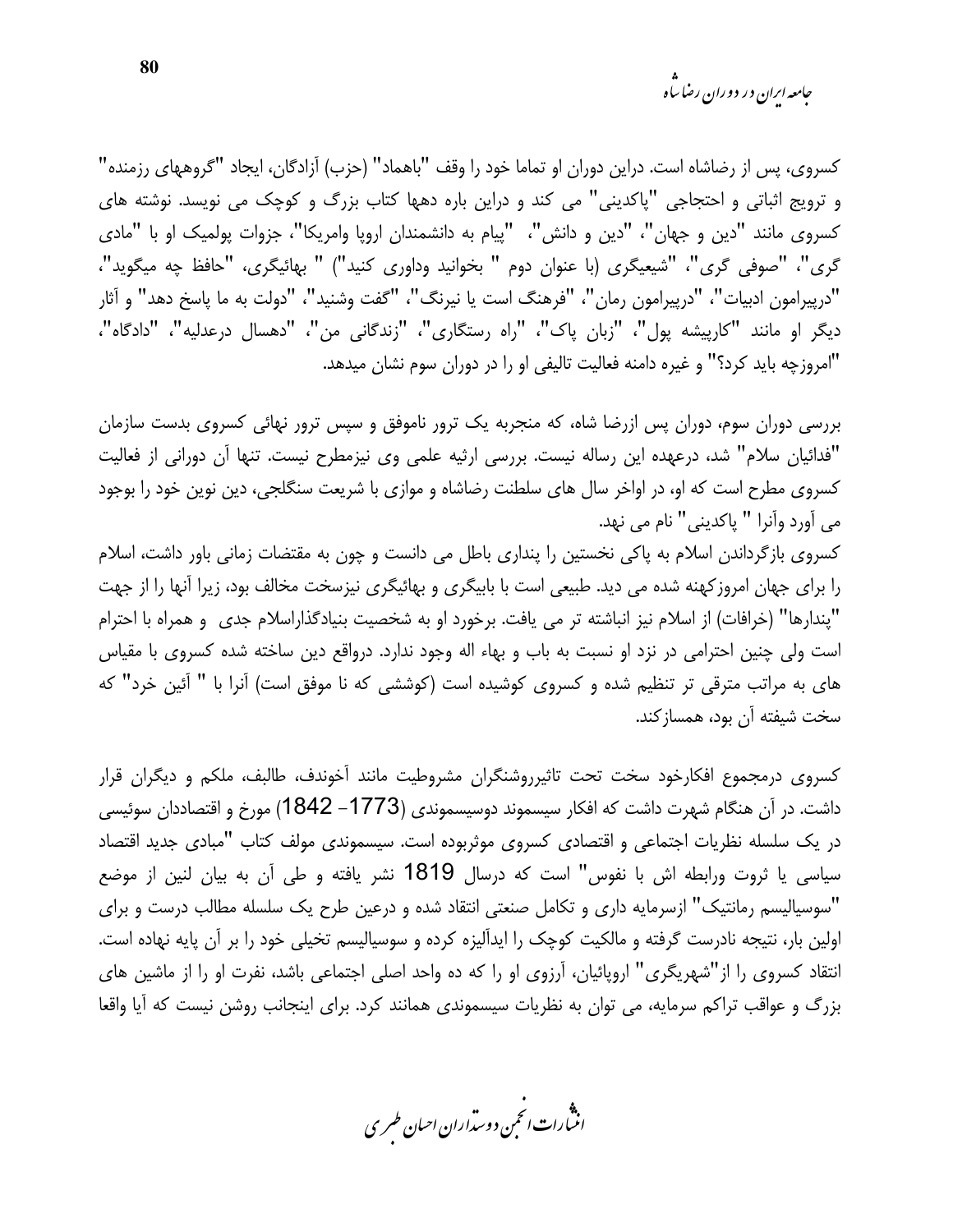جامعه ایران در دوران رضا ساه

کسروی با این نظریات آشنا بوده و از آن اقتباس کرده یا این مطلب از نوع توارد و نتیجه شباهت شرایط و منشاء اجتماعی دو متفکراست.

" پاکدینی" کسروی، موافق نیت صادقانه ومجدانه آورنده اش می بایست یک دین مثبت وبسیج گر باشد و ریشه اندیشه ها و اسلوب های کرخت و فلج کننده قرون وسطائی مانند باور به قضا و قدر، کیش لذت و دم را غنیمت داشتن، احتراز از نبرد و بکارانداختن نیروی فعاله خود، احتراز از تعقل در مسائل و "خوارداشتن خرد" را خشک کند و مردم را به سازنده سرنوشت خود، به آبادگرمیهن خود، به تیره پیشرونده، به نیروی متکی براراده خود مبدل سازد. چون کسروی می پنداشت که همه این "بدآموزی ها" که برشمردیم دیری است درمغزها جای گرفته، لذا میبایست کار را از مغزها شروع کرد و چون می پنداشت که مذهب جاذبه بیشتری دارد (و در واقع خود نیزبه مبادی آن باور داشت) از راه مذهب وارد شد. اشتباه اجتماعی واسلوبی کسروی درهمین است که تصورمی کند همه کارها از "مغز" شروع میشود و لذا همه اصلاحات را باید از "مغز" شروع کرد. این سخن قدماء ما درست است که می گفتند "اول الفكراَخرالعمل" و ماركس نيز مي گفت تفاوت يک معمار با يک زنبورعسل دراَنست كه معمار نقشه خانه اي كه خواهد ساخت اول در دماغ خود منعکس می کند و مانند زنبوراعمالش مشتی غرائز کور نیست. لذا این درست است که مغزها آزمایشگاه اولیه عمل است و مغزها را باید از بدآموزی ها یالود. ولی چرا بد آموزی پیدا می شود؟ چرا بد آموزی درمغزها جای می گیرد؟ فقط برای آنکه "به آئین خرد" رفتارنشده؟ این ساده کردن قضیه است. پیدایش اندیشه ها خود محصول شرایط اجتماعی است. رخنه آن درمغزها خود نتیجه ضروریات و مقتضیات اجتماعی است. تا مناسبات اجتماعی دگرگون نشود، میدان برای محتوی اندیشه ها بازنیست. البته اندیشه ها تا حدودی خود نقش دگرسازدارند. بهمین جهت مارکس می گوید جامعه را باید با نیروی مادی دگرگون ساخت و اندیشه با رخنه در توده ها به نیروی مادی بدل می گردد.

كساني انديشه هاي معيني را مي پذيرند كه براي أن أمادگي داشته باشند والا بقول معروف به گرگي نصيحت مي كردند كه نبايد گوسفندان را دريد، در جواب گفت: "ولم كنيد گله رفت!"، يا بقول سعدى " زمین شوره سنبل بر نیارد  $\qquad$  دراو تخم عمل ضایع مگردان!" تبلیغ امپریالیستها به انساندوستی آب درهاون سائیدن است. مفهوم میهن در نزد بورژوازی کیسه پول اوست. خورده بورژوازی که از "لذت" مالکیت خصوصی برخورداراست همیشه دیده ای به بهره کشان دارد و دیده ای به بهره دهان. لذا بايد ديد انديشه شما به چه كسى سود مى رساند. رومى هاى قديم مى گفتند (Quo prodist?) . به اين ترتیب " آمیغ" بودن و "خردمندانه" بودن به خودی خود کافی نیست که اندیشه ای درجامعه طبقاتی جای خود را

.<br>انن رات انجمن دوسداران احبان طسری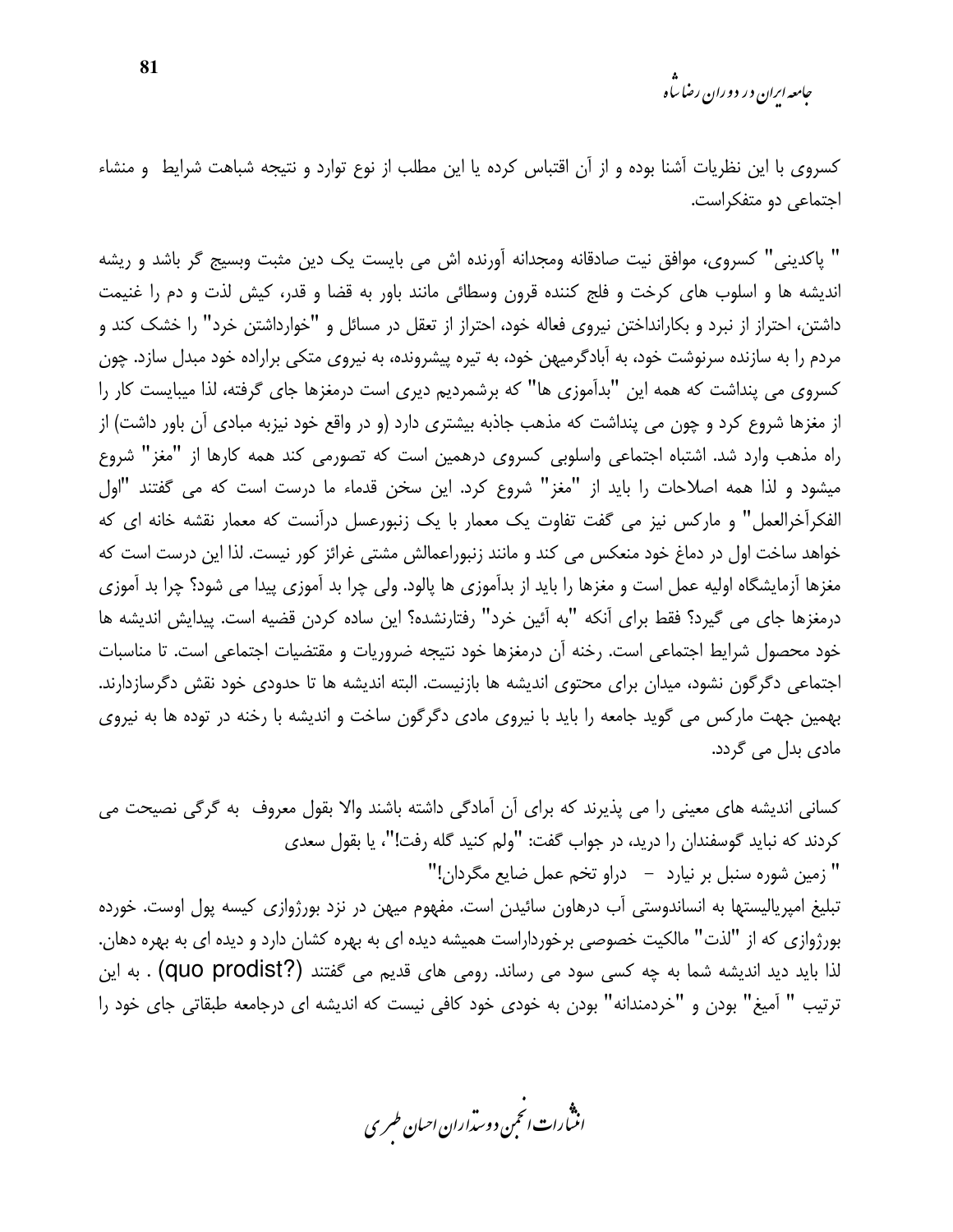*جامعه ایران در دوران رضا ساه* 

بگشاید. تازه آمیغ و خردمندانه بودن اندیشه کسروی امری است بسیارنسبی، ازجهت علمی و اجتماعی کاملا مشروط و محدود. ببينيم پاكديني چيست؟

" ياكديني" تماما مذهب است. با آنكه بشيوه دئيست ها، "سيهر" يا طبيعت را فقط "كارخانه اي " براي خدا مي داند كه خود اين كارخانه هم خود گردان است و موافق "آئين هاي" معيني كه "دانش ها" (علوم) از آن خبر مي دهند، می گردد، با اینحال این گردش را دارای جهش هائی می داند که در این جهش ها دست خدا در کار سیهر مداخله می کند و بدینسان دئیسم به ته ئیسم یعنی خدا گرائی عادی مذاهب بدل می شود. در بدن ما دوگوهرجان (حیوانی) و روان (انسانی) است و روان جاوید پس از مرگ در جهان دیگر بسبب کارهای نیک یا بد خود جزا یا پاداش می بیند؛ يعني جاودان درشادي يا انده مي زيد. دراثر مداخله دست خدا هرچندي "برانگيختگان" پديد مي شوند كه وظيفه دارند "آميغ" ها (حقايق) را به مردم برسانند و براي يخش آنها برزمند. لذا: خدا، روان بي مرگ، جهان ديگر، برانگیخته یا پیمبر– همه این مقولات اساسی مذاهب در پاک دینی کسروی نیزهست. منتها کسروی واقعا به این مقولات بسنده می کند و با همه دیگر باورهای مذاهب تحت عنوان "پندارها" سخت در می افتد و از "دانشها" دفاع می کند. مذهب کسروی قرآن یا انجیل خود را هم بوجود آورد و آن "ورجاوند بنیاد" (اصول مقدس) است که به پارسی سره نوشته شده. پارسی سره برای کسروی زبان و خشورانه و پیمبرانه است و وی، به کمک آن، واقعا اندیشه های خود را با شکوه و "آسمانی" بیان می دارد. نظریات اجتماعی کسروی نیز چنانکه دیدیم حقیقت صرف نیست و در بهترین حال منافع قشرهای متوسط ۱٫ منعکس می کند.

تکامل آتی اندیشه های کسروی دردوران پس از رضاشاه به دمکراتیسم انقلابی، به تقاضای "سررشته داری توده" ، به تقاضای تقسیم زمین تحت شعار"زمین را آن ازآند (مالک است) که کارد"، به مطالبه محدود کردن نقش پول و سرمايه تحت عنوان "يول يوفا ناچ (وسيله مبادله) است، داراک نيست" و غيره مي کشد. و حتى در شخص او جنبه عالم و جنبه مبارز دمکرات برجنبه پیغمبر غلبه می کند. لذا اینکه درآغاز این مبحث گفتیم خرده بورژوازی در دوران رضاشاه نماینده دمکراتیسم خود را به میدان نمی آورد، با توجه به آنکه این فعالیت ازجانب کسروی در دوران پس از رضاشاه است، سخنی نادرست نگفته ایم. در دوران رضاشاه جهت مذهبی و انتقادی است که درنشست های خانه کسروی بیشترتجلی دارد. تا زمانی که کسروی زنده بود، جریان او و پارانش، برخلاف بهائیگری، جهت تیز ضد امپریالیستی و ضد ارتجاعی داشت. از وضع کنونی پاران کسروی نگارنده متاسفانه اطلاعات پراکنده ای دارد که نمی تواند پایه قضاوت مطمئن قرارگیرد. آموزش کسروی ای چه بسا حلقه رابط بین مذهب و افکارانقلابی قرارگرفت و محتمل است که این نقش را کماکان بازی کند.

ما بر آن نیستیم که جامعه ما باید با ایدئولوژی مذهبی راه خود را به جلو باز کند. ما با احترام به عقاید مذهبی موجود در میهن ما، همت خود را صرف نشر اندیشه تماما علمی و مثبت و طبقاتی و انقلابی و انتقادی غیرمذهبی مارکسیسم

.<br>انن رات انحمن دوسداران احبان طسری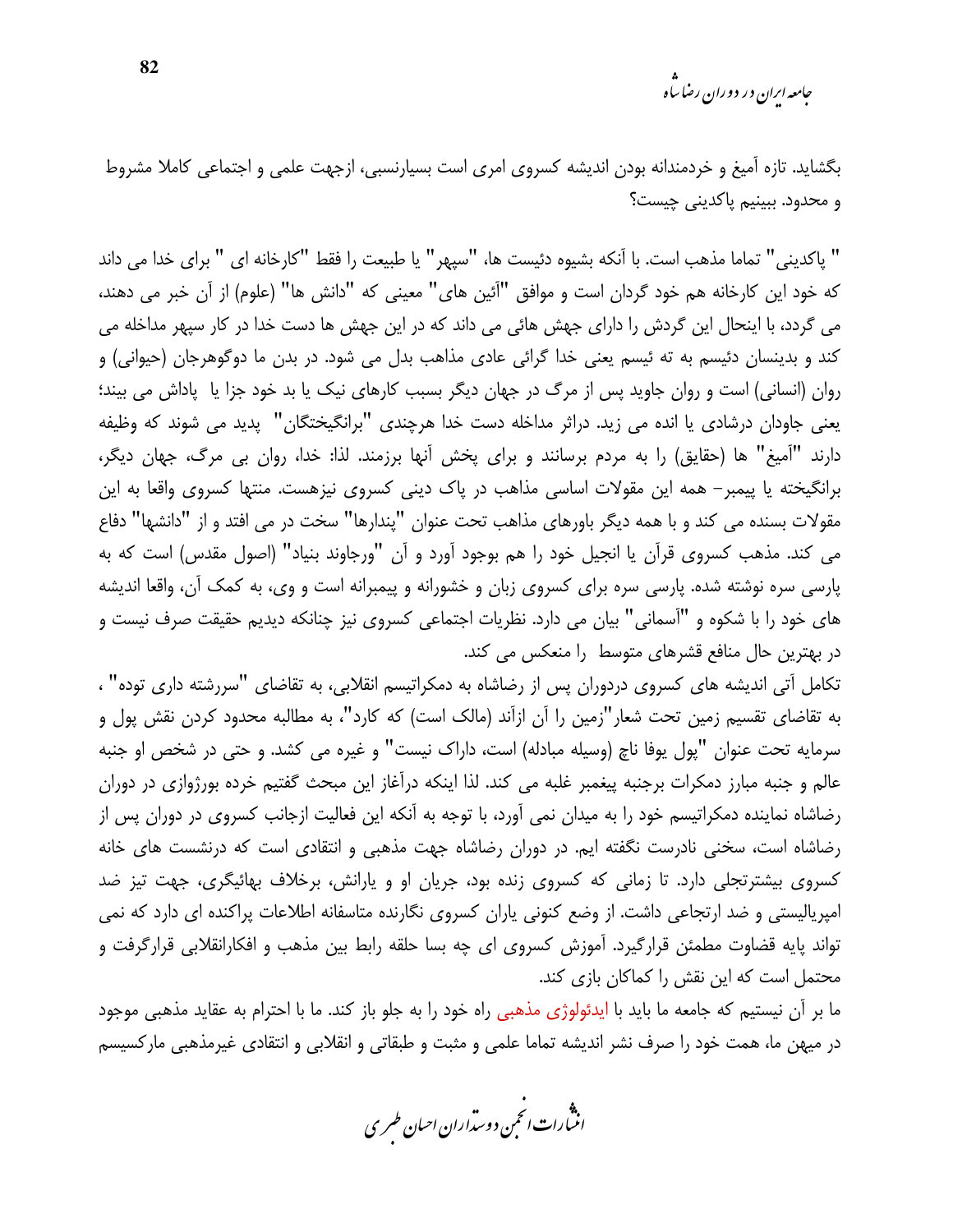جامعه ایران در دوران رضا ساه<br>مجامعه ایران در دوران رضا ساه

می کنیم که عمر آن در ایران از "پاکدینی" و "مکتب قرآن" و "خودجوشی" و انواع نوسازی های اخیر مذهبی بیشتر است. منتها اشاعه مارکسیسم، این فلسفه عمل انقلابی، این فلسفه سازمان دهی و نبرد انقلابی، در کشور ما، بواسطه خصوصیات نسج اجتماعی اش، دارای فرازها و نشیب های فراوان بوده است و از آنجا که بنا به ایقان نگارنده سیطره آتی با این جریان فکری است، می کوشیم تا تکامل آن را در دوران مورد بحث، بررسی کنیم.

.<br>انسارات انځمن د وسداران احبان طسری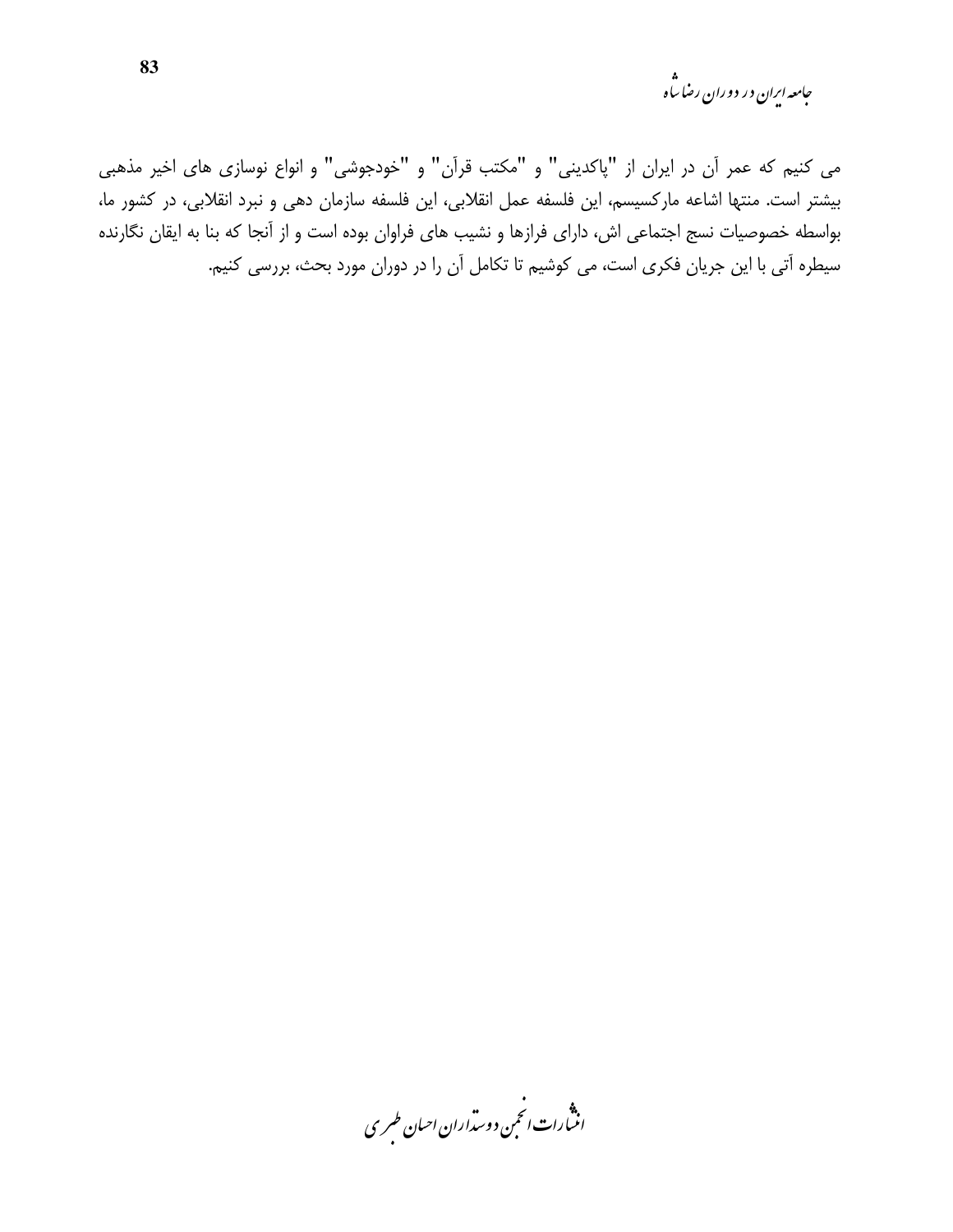*جامعه ارا*ن در دوران رضا ساه

3– مار كسىسم:

## عقب مانده های سیاسی اشتباهات یک قرن پیش را دوباره تجربه مي كنند!

مهمترین آموزش فلسفی، اقتصادی، اجتماعی منسجم وهماهنگ که چند ده سال است انعکاس آن با دقت و اصالتی روزافزون درجامعه جهانی دیده می شود، مارکسیسم– لنینیسم است.

یعنی آموزشی که پیشوایان بزرگ پرلتاریای جهانی مارکس، انگلس، لنین شالوده آنرا ریخته اند. هیچ مکتب فلسفی، اقتصادی، اجتماعی بورژوائی از جهت نفوذ، استحکام منطقی و قدرت پاسخگوئی در پراتیک، همسازیش با دانش های طبیعی و اجتماعی و تاثیرانقلابی و دگرگون ساز، با آن درخورد مقایسه نیستند.

مارکسیسم ازسه جزء : فلسفه، اقتصاد، کمونیسم علمی (مسائل مربوط به ایجاد جامعه نوین) مرکب است. خود آن جمع بست دیالکتیکی بهترین دستاوردهای دانش های اجتماعی و طبیعی بشری است. فلسفه آلمانی، اقتصاد انگلیسی، سوسیالیسم تخیلی فرانسوی، دستاورد های علوم طبیعی درقرن نوزدهم و بیستم (تئوری داروین)، کشف سلول، کشف اتم و جهان درونی آن، تئوری نسبیت وغیره) در پایه این آموزش قراردارند. این بدان معنی نیست که مارکسیسم التقاطی است از این جریانات فکری وعلمی. مارکس وانگلس و لنین با پیوند تئوری با پراتیک انقلابی، با وارد ساختن اندیشه سوسیالیسم علمی درجنبش خود بخودی طبقه کارگر، با ایجاد سازمانهای انقلابی این طبقه، اهرم دگرگونی جهان را پدید آوردند تا آنچه درگذشته "آرمان" و "تخیل" یا اوتوپی نام داشت، راه خود را در واقعیت زنده تاریخ بگشاید و خود بتدریج به واقعیت بدل گردد. یعنی استثمار و استعماربرافتد، صلح و برابری و پیشرفت و رفاه همه جانبه همه خلق ها، نژادها، جنس ها تامین گردد و بشریت، ماقبل تاریخ خود را درپشت سربگذارد و وارد عصرنوین تاریخ انسانی شده خود بشود، بشریت به دوران مجبور بودن خود در چنگ قوانین جبار طبیعی و اجتماعی خاتمه دهد و صاحب اختیار کامل سرنوشت خود شود، بشریت از نا خویشتنی، یعنی هنگامیکه خیال او بصورت مذهب، اراده او بصورت دولت، کاراو بصورت کالا، براو مسلط است، برهد و خویشتن خویش را باز یابد و تکیه گاه خود را ازآسمان های موهوم به زمین موجود، ازیندار الوهیت به واقعیت جامعه بشری منتقل کند.

.<br>انن رات انجمن دوسداران احبان طسری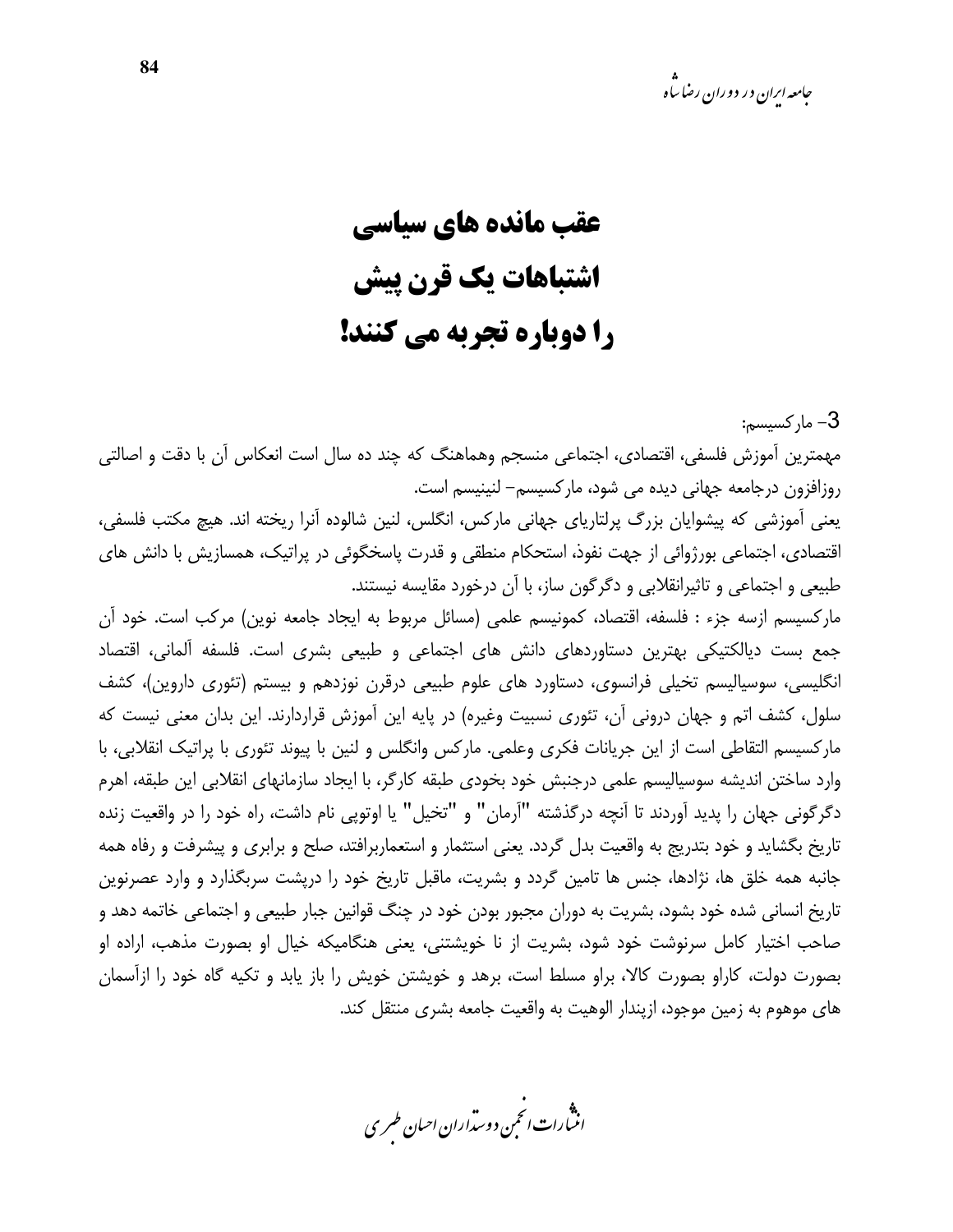بنیاد گذاران مارکسیسم می دانستند و تاریخ هم نشان داد و می دهد که پیدایش آموزش مارکسیستی تنها آغاز این روند شگرف است که با شرکت دهها و صد ها میلیون انجام می پذیرد و اینکه یک قرن و نیم است که راهگشائی می کند و برای پیروزی نهائی آن از پیش نمی توان تاریخ معین کرد. این پیروزی نخست درعرصه سیاست، سپس اقتصاد و سرانجام درهمه ارزشهای اخلاقی وهنری انجام خواهد گرفت و بشریت را بشکل کیفی اعتلاء خواهد بخشید و وارد مرحله بکلی تازه ای از تکامل خواهد کرد.

این مبحث دراینجا مطرح نیست. آنچه که مطرح است آنست که خود نفس پیدایش مارکسیسم مبتنی بر پیش زمینه های اقتصادی (پیدایش سرمایه داری)، اجتماعی (پیدایش پرلتاریای صنعتی) و فکری (پیدایش دیالکتیک ایدآلیستی و ماتریالیسم متافیزیک و اقتصاد بورژوائی و سوسیالیسم تخیلی و علوم طبیعی معاصر) بوده و از زمین عریان برنجوشیده است. مسائل و هدفهای مطروحه از طرف این آموزش نیز پیوند نزدیک با جوامعی دارد که مدت ها بود در جاده تکامل سرمایه داری، در جاده تکامل صنعتی و علمی پیشرفته بودند. روشن است که این آموزش تنها بعنوان اسلوب علمی و انقلابی و نقادانه تفکرعلمی و اجتماعی می توانست درکشورما راه پابد تا نسج مشخص جامعه ما را بررسی نماید و نتائج لازم را ارائه کند. ولی خود این فراگیری مارکسیسم و تئوری و اسلوب عام آن و انطباقش بر مشخصات تاریخی- اجتماعی جامعه ایران کاری بود که به زمینه احتیاج داشت. نخستین اطلاع ایران از وجود سوسیالیسم گویا بوسیله مقاله ایست که درروزنامه "اختر" چاپ اسلامبول چاپ شده و آنرا روزنامه "ایران" در شماره 18 مارس 1880 خود تجدید چاپ کرده است. مقاله از طرفی سوسیالیسم را با روش مزدک، قرمطیان، اسماعیلیان از جهت "اباحه زن واموال" یکی دانسته ولی از طرف دیگرمی کوشد آنرا یک جریان جدی تحول سیاسی متکی به میلیونها مردم، دارای رهبران هوشمند معرفی کند (برای تفصیل ر.ک. به مقاله عبدالحسین آگاهی، مجله "دنیا" دوره دوم، سال دهم، شماره 2). ولي روزنامه "ايران نو" بسردبيري سيدجلال الدين كاشي (مويد الااسلام) ارگان حزب دمكرات (تاسیس در1910) که سلیمان محسن اسکندری از رهبران مهم آن بود، ظاهرا نخستین نشریه ایست که برخی مباحث ماركسيستى را (البته دركنار انواع مباحث مخالف آن) درستون هاى خود مطرح كرده است. متاسفانه شماره اين روزنامه اکنون در دسترس ما نیست، ولی از آنچه که در بررسی "دوران اولیه نفوذ اندیشه های مارکسیستی درایران" ( ع.آگاهی- مجله دنیا– سال 3، شماره 4) برمی آید، این روزنامه در بالا بردن اتوریته ماکسیسم، معرفی مارکس، معرفی نقش سوسیال دمکراتهای روس درجریان مشروطیت نقش بزرگی داشته است. و این مسئله، چنانکه مولف مقاله بدرستی یاد آوری می کند، مستقل از نیت خود موید الاسلام است که کسروی او را از سود جویان جنبش مشروطیت می شمرد. این روزنامه درشماره 16 خود کارل مارکس را درمیان دارندگان مسلک سوسیالیسم "ازهمه مقتدرتر و نظریاتش" را "عمیق تر" می خواند و می نویسد: "موسس سوسیالیسم ( اجتماعیت) علمی کارل مارکس مشهورمی گوید که انقلاب قابله هیئت های اجتماعیه است. همانطور که تا رنج مادری نباشد، هیچ طفلی متولد نمی شود، همین قسم نیزهیچگونه تجدد اقتصادی، سیاسی و اجتماعی بدون انقلاب صورت خارجی پیدا نمی کند، چه ابدا

.<br>انن رات انجمن دوسداران احبان طسری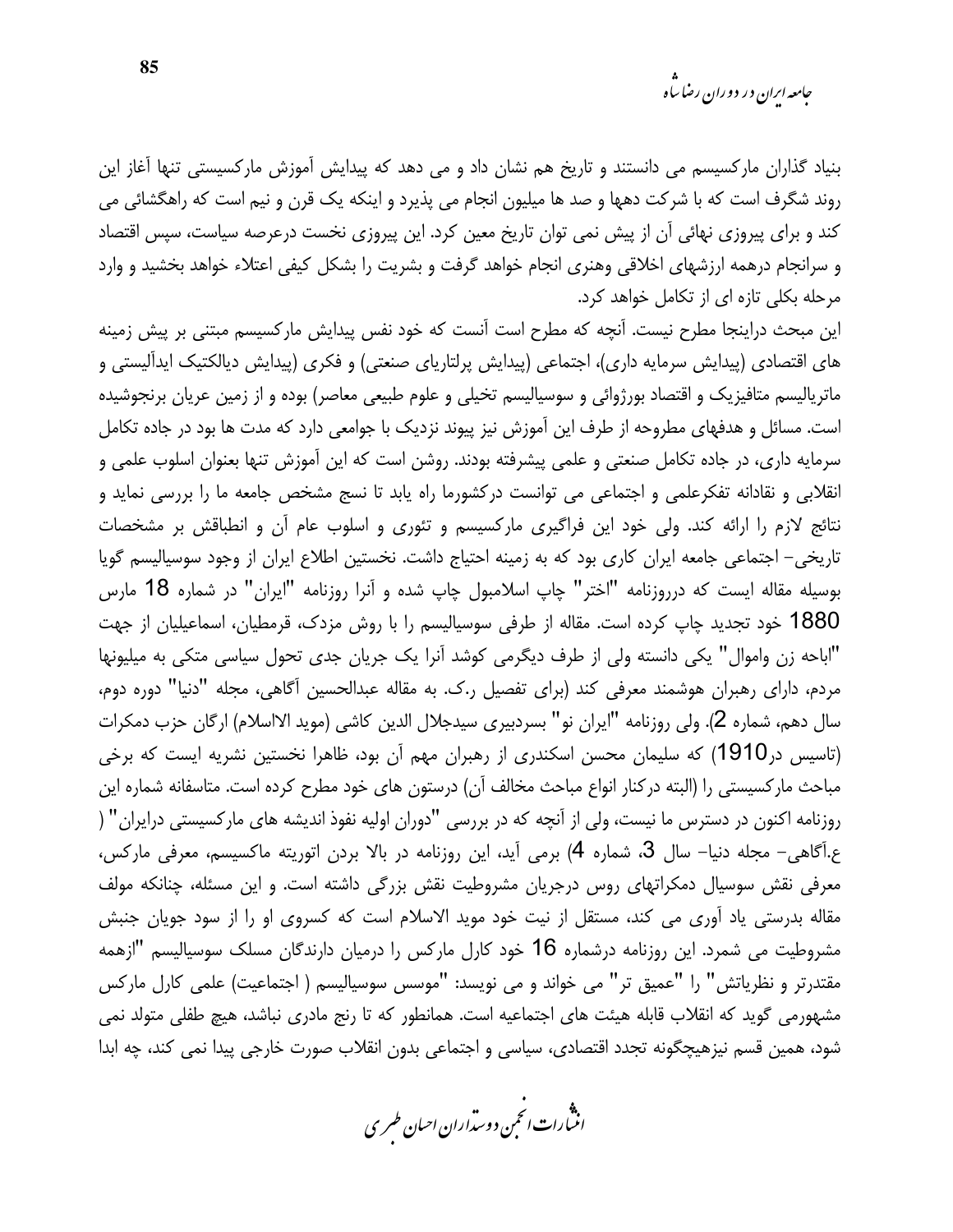دیده نشده که اصول خانخانی و ملوک الطوایفی مقام خود را، خود بخود به سرمایه داری که دردامن خودش پرورش شده، توديح كند". درشماره ديگرچنين مي خوانيم: "عالم اقتصادي واجتماعي، مصنف مشهور ديگر كارل ماركس، شصت سال پیش درکتاب "اعلان اشتراکیت" (یعنی مانیفست کمونیست، ط.) این مطلب را بیشتر نزدیک به فهم بیان نمود… " سپس روزنامه جملاتی از مانیفست را با ترجمه نسبتا دقیق نقل می کند. در رشته مقالات تحت عنوان ترور "ایران نو" نقش شخصیت را از نظرمارکسیسم مورد بررسی قرارمیدهد و اثربخشی ترور فردی را رد می کند و فلسفه "اجتماعیت" مادی " (ماتریالیسم تاریخی) را از زبان مارکس و انگلس توضیح می دهد و در شماره های مختلف خود، علاوه برمارکس و انگلس از کارل لیبکنشت و ژان ژورس نیز سیتادهائی می آورد و حتی در انطباق خلاق این نظریات برشرایط ایران کوشش هائی بکار می برد. مثلا ضمن نقل بیان لیبکنشت درباره نقش دهقانان در انقلاب می افزاید: "ما می توانیم بگوئیم حالیه در ایران نیز نظر به موقعیت خارجیه و داخلیه که داریم هیچ انقلاب ملتي جز با استعانت و همراهي ايلات، مظفريت و پيروزي نخواهد گرفت". در مقالات ديگر روزنامه با دقت شايان حیرتی اندیشه های اساسی مارکس، از آنجمله از "مقدمه برعلم اقتصاد" ترجمه شده و توضیح گردیده است. درسال 1904 مهاجران ایرانی مقیم قفقاز، حزب "همت" و پس از آن "حزب اجتماعیون عامیون" را به رهبری نریمان نریمانف بوجود آوردند. در این سالها قریب نیمی از کارگران معادن نفت قفقاز از مهاجران ایرانی بودند. پنج درصد کارگران رشته های دیگرصنایع قفقاز نیزایرانی بودند. لذا احزاب نامبرده کاملا با ترکیب پرلتاری و بدست گروهی روشنفکران پرورده در مکتب سوسیال دمکراسی انقلابی بوجود آمدند. چنانکه همه مورخان ایرانی و خارجی و از آنجمله سیاستمداران روس و انگلیس درایران (مانند گارتویگ سفیرروسیه و چرچیل مترجم سفارت انگلیس) تائید می کنند، این سازمان ها که در ارتباط نزدیک با سوسیال دمکراتهای انقلابی قفقاز (بلشویکها) بوده اند، نقشی فوق العاده بزرگ در جنبش انقلابی شمال ایران در دوران مشروطیت ایفاء کرده اند. درباره چگونگی سازمان هائی مانند "جمعیت های مجاهدان"، "مرکزغیبی"، و حوزه های "سوسیال دمکرات" یا جمعیت های "اجتماعیون عامیون" در دوران مشروطیت و اینکه اینها با هم چگونه مربوط بوده اند و اسامی یک سازمان یا چند سازمان مختلف هستند، می توان بحث کرد. ولی واقعیت وجود چنین جمعیت ها، مراکز، حوزه ها و حتی فراکسیون سوسیال دمکرات در مجلس امری مسلم است. این سازمانها که بیشترغرق در فعالیت عملی انقلابی بودند، موافق دستورنامه ها و مرامنامه های خود، از حدود دمکراتیسم انقلابی فراتر نمی رفتند ولی در میان حوزه های سوسیال دمکرات، ازجهت صرفا تئوریک، سه محفل ده نفری که در جنب کارخانه های چرمسازی تبریز فعالیت می کردند و دراین کارخانه نیز نفوذ داشتند، نظر را جلب می کند. اعضاء این سه محفل غالبا گرجی یا ارمنی ایرانی یا قفقازی بوده اند. مانند: واسو، مگه لادزه موسوم به تریا که لنین نیز در موردی از او بنام جوان خوب انقلابی یاد می کند، کاراخانیان، تیگران دروینی، چلنگریان، آرشاویر، ورام، سدراک اول و سدراک دوم وغیره. این حوزه ها درسال 1908 با پلخانف و کارل کائوتسکی وارد مکاتبه شدند و یک سلسله مسائل تئوریک را مطرح کردند. مهمترین مسئله این بود که آیا در ایران شرایط عینی و

.<br>انن رات انجمن دوسداران احبان طسری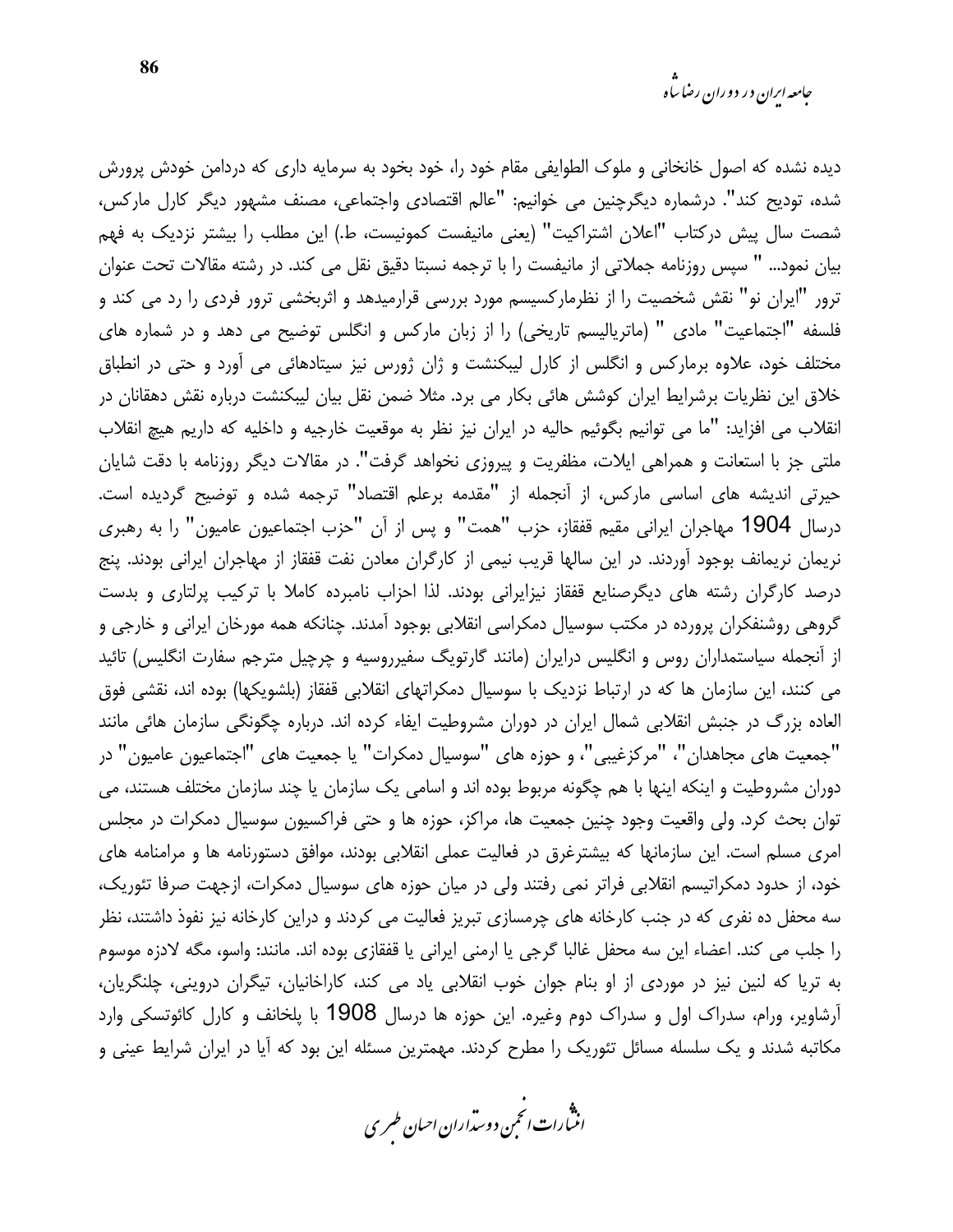ذهنی برای پیدایش پرلتاریا بوجود آمده و آیا پرلتاریا باید در انقلاب مستقل عمل کند، یا با قشرهای خورده بورژوائی همراه بورژوازی برود. پرسش کنندگان نفوذ بازرگانی خارجی را در ایران که منجربه رشد مناسبات سرمایه داری می شود پدیده مترقی و جنبش مشروطیت را جنبشی ارتجاعی می شمردند. کائوتسکی دریاسخ خود توصیه کرد که سوسیال دمکراتها بعلت عقب ماندگی شرایط اجتماعی ایران، نباید حساب جداگانه ای برای خود باز کنند و باید در مبارزه عمومی خلق شرکت جویند. ولی این پاسخ درست را حوزه با اکثریت 28 رای درمقابل دو رای رد کرد! البته علاوه براین سخن درست کارل کائوتسکی با ارتجاعی دانستن خرده بورژوازی و روستائیان، "راهنمائی های" گیج کننده ای نیز در نامه خود طرح می کند.

درسال 1916 در قفقاز حزب "عدالت" به رهبري اسداله غفارزاده از مهاجرين سياسي مشروطيت جاي احزاب گذشته را گرفت و همین حزب بود که در انزلی موفق شد نخستین کنگره حزب کمونیست ایران را در30 خرداد 1299 ( 22 ژوئن 1920) تشکیل دهد. اسداله غفاری زاده بعدا در جریان انقلاب گیلان به شهادت رسید. همانطور که سازمان های سوسیال دمکراسی بمحض پیدایش خود با پراتیک عظیم انقلاب مشروطه روبرو شدند و در آن نقش شایان تحسینی ایفاء کردند، بهمان ترتیب حزب کمونیست ایران نیز بلافاصله پس ازپیدایش خود با جنبش انقلابی گیلان و سپس حوادث تغییر رژیم قاجار به پهلوی که حوادثی بغرنج و دورانسازبود، روبرو گردید و در این جریان ها نقش مهمی ایفاء نمود. پیداست که حزب کمونیست ایران از همان آغاز نتوانست و پژگی های جامعه ایران را دریابد و گاه با انطباق قالبی تجارب انقلابی روسیه، چه درجریان انقلاب گیلان و چه پس ازآن دچار برخی اشتباهات و گاه اشتباهات جدی شد. این اشتباهات تصادفی نبود و دارای پایه استدلال و باصطلاح " اساسمندی" تئوریک بود. یکی از تئوریسین های بر جسته و از رهبران حزب در آن ایام یعنی سلطان زاده دراجلاسیه پنجم کنگره دوم انترناسیونال کمونیستی بعنوان نماینده ایران درتاریخ 28 ژوئیه 1920 (یعنی در جریان انقلاب گیلان) نطقی ایراد کرد. دراین نطق وی تحلیلی از وضع جهان و ایران بشکل فشرده بدست داده و در پایان تحلیل خود گفت: "بعقیده من یک نکته اصولی که باید راهنمای ما باشد آنست که حمایت از جنبش بورژوا دمکراتیک درکشورهای عقب افتاده باید تنها درآن کشورهایی لازم شمرده شود که جنبش درآنجا مراحل مقدماتی را طی می کند. اگر بخواهیم در کشورهائی که دهسال یا بیشتر تجربه پشت سرگذاشته اند، یا در کشورهائی که هم اکنون مانند ایران قدرت حاكمه را بدست گرفته اند، همان اصل را بكار بنديم، نتيجه اش جزاين نخواهد بود كه توده ها را به دامن ضد انقلاب برانيم. دراينجا، درمقام مقايسه با جنبشهاى بورژوا– دمكراتيك مسئله عبارتست از انجام و حفظ انقلاب كاملا كمونيستي، هر قضاوت ديگري در اين زمنيه مي تواند نتائج تاسف انگيزي ببارآورد". (نقل ازكتاب" اسناد تاريخي جنبش کارگری، نشریه مزدک، صفحه 71). براساس همین تز بود که حزب کمونیست ایران درآغاز جنبش گیلان، چنان که در بیان پیش زمینه های تاریخی رژیم رضاشاه بدان اشاره شد، مرتکب تند روی هائی شد. تز سلطان زاده در مورد آنكه انقلاب ايران بايد خصلت "كاملا كمونيستي" خود را حفظ كند، تنها به اين دليل كه جنبش دركشورما

.<br>انن رات انحمن دوسداران احبان طسری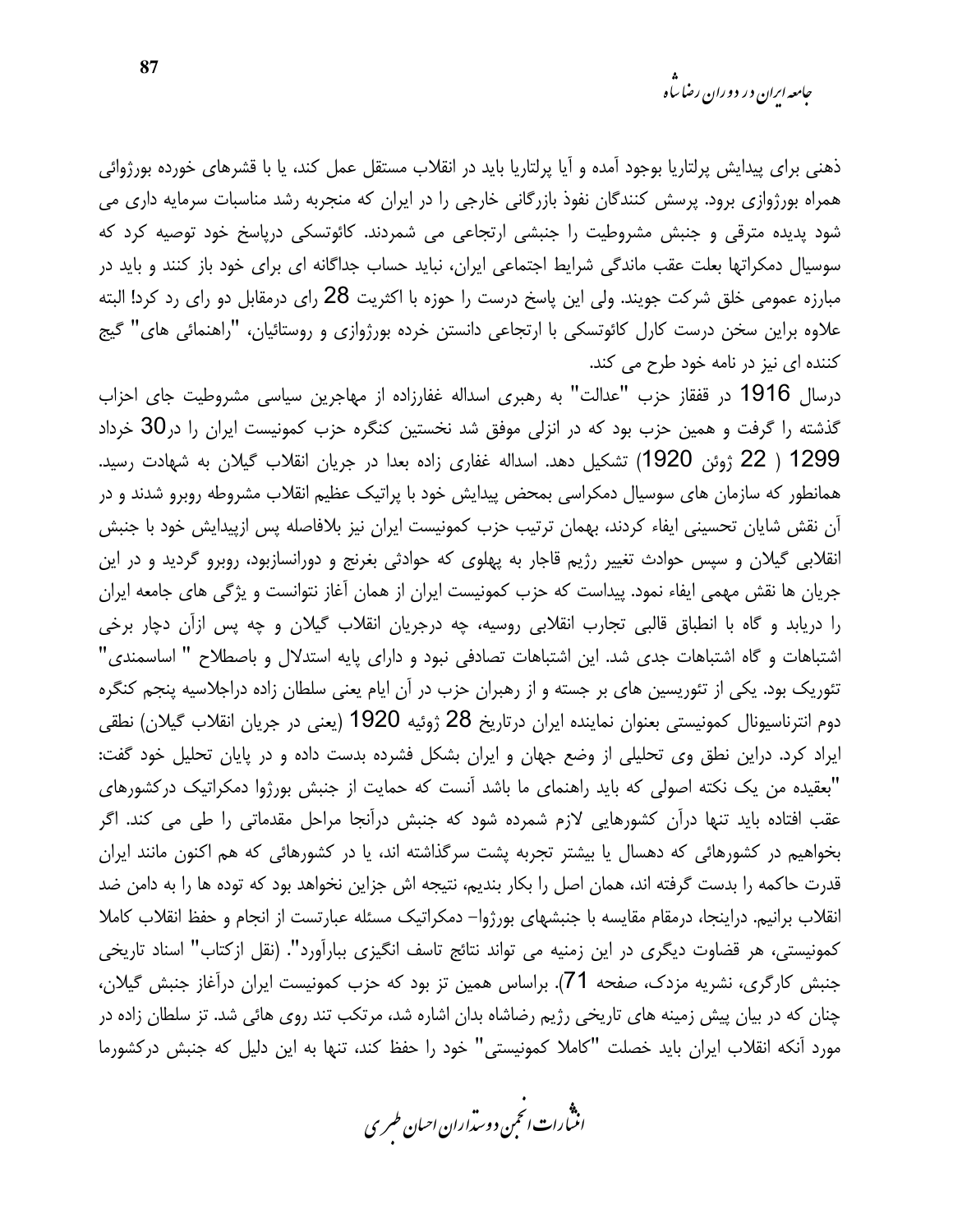سابقه دهساله داشته است، حاکی ازعدم توجه به درجه نضج عینی جامعه کشورماست. درآن شرایط انقلاب ایران تنها می توانست در کادر وظایف ملی و دمکراتیک محدود بماند و هنوز از اعتلاء به مرحله سوسیالیستی، بدون تدارک پایه مادی و فنی و ایجاد محمل های اجتماعی این انقلاب نمی توانست سخنی درمیان باشد. با وجود خصلت ملی– دمکراتیک انقلاب در ایران، در جریان انقلاب گیلان، تنها تاکتیک وحدت نیروهای ضد امیریالیستی و ضد ارتجاعی برپایه ایجاد یک برنامه مورد قبول همه می توانست یک تاکتیک واقع بینانه باشد و این ضرورت، بر هر ضرورت دیگر مقدم بود. بعدها سلطان زاده در اظهارات خود درباره نهضت جنگل، این تزخود را که انقلاب گیلان می بایست دهقان را از چنگ فئودالها خارج سازد، باردیگر تائید می کند. وی دلیل شکست انقلاب را ابدا درتفرقه نیرو های وارد در انقلاب نمی دید، بلکه آنرا صرفا معلول تناسب نیروهای نظامی میدانست و برآن بود که " متاسفانه حوادث با چنان سرعتی رخ داد که انقلاب ایران قادر نبود زیرفشار نیروهای بریتانیا و شاه دوام بیاورد و دچارشکست گردید." ( اسناد تاریخی جنبش کارگری– نشریه بنگاه مزدک، صفحه 77). ولی حق آنست که درجریان انقلاب گیلان، حکم ضرورت نیروها مورد حمایت کنگره خلقهای خاورقرار گرفت و رهبری جدیدی و بر راس آن حیدر عمواغلی سرکارآمد و این رهبری تزهای تازه ای مطرح کرد که با نظر سلطان زاده تفاوت اساسی داشت.

حزب بدینسان در راه اصلاح اشتباهات اساسی خود گام بزرگی برداشت. تزها، مولفان یا مولف آن هر که باشد، یکی از اهم اسناد مارکسیستی انطباق یافته با شرایط آنروز ایران است که بطور کلی مشخصات جامعه ما را بدرستی مطرح می کند و وظایف جنبش را بدرستی ارائه می نماید. یختگی تئوریک تزها شگفت نیست. علاوه بر رهبری کمینترن، بالاخره کمونیست های ایرانی از زمان انقلاب مشروطیت با واقعیت ایران درگیر بودند و می بایست به این نتیجه برسند که جامعه ایرانی دارای ویژگی هائی است که آنرا از جوامع دیگر ممتاز می کند و بدون درک آنها، تعیین مشی سیاسی، سازمانی، رهبری و مبارزه ای محال است. متاسفانه با نابود شدن حیدر بدست مخالفان، این رشته گسست. ولی حزب مرکز رهبری را به تهران منتقل کرد و دست به سازماندهی وسیع زد: درجمعیت علنی "اجتماعیون" به رهبری سلیمان میرزا فراکسیون بوجود آورد، اتحادیه ها، سازمانهای فرهنگی (مانند جمعیت فرهنگ رشت، فرهخت بندریهلوی، پرورش قزوین و غیره)، سازمان جوانان و زنان درنقاط مختلف دائر کرد و مسلما تنها سازمان متشکل سرتاسری کشور بود که در جریان تحول رژیم و پس از آن نقش داشت. از جهت پخش مارکسیسم، علاوه بر مطبوعات روزانه "حقيقت"، "كار"، "پيكان "، دو شماره مجله تئوريک "جرقه" و هفته نامه تئوريک "خلق" نيز منتشر شد كه ترجمه " الفياء كمونيسم" را نشرميداد.

.<br>انن رات انجمن دوسداران احبان طسری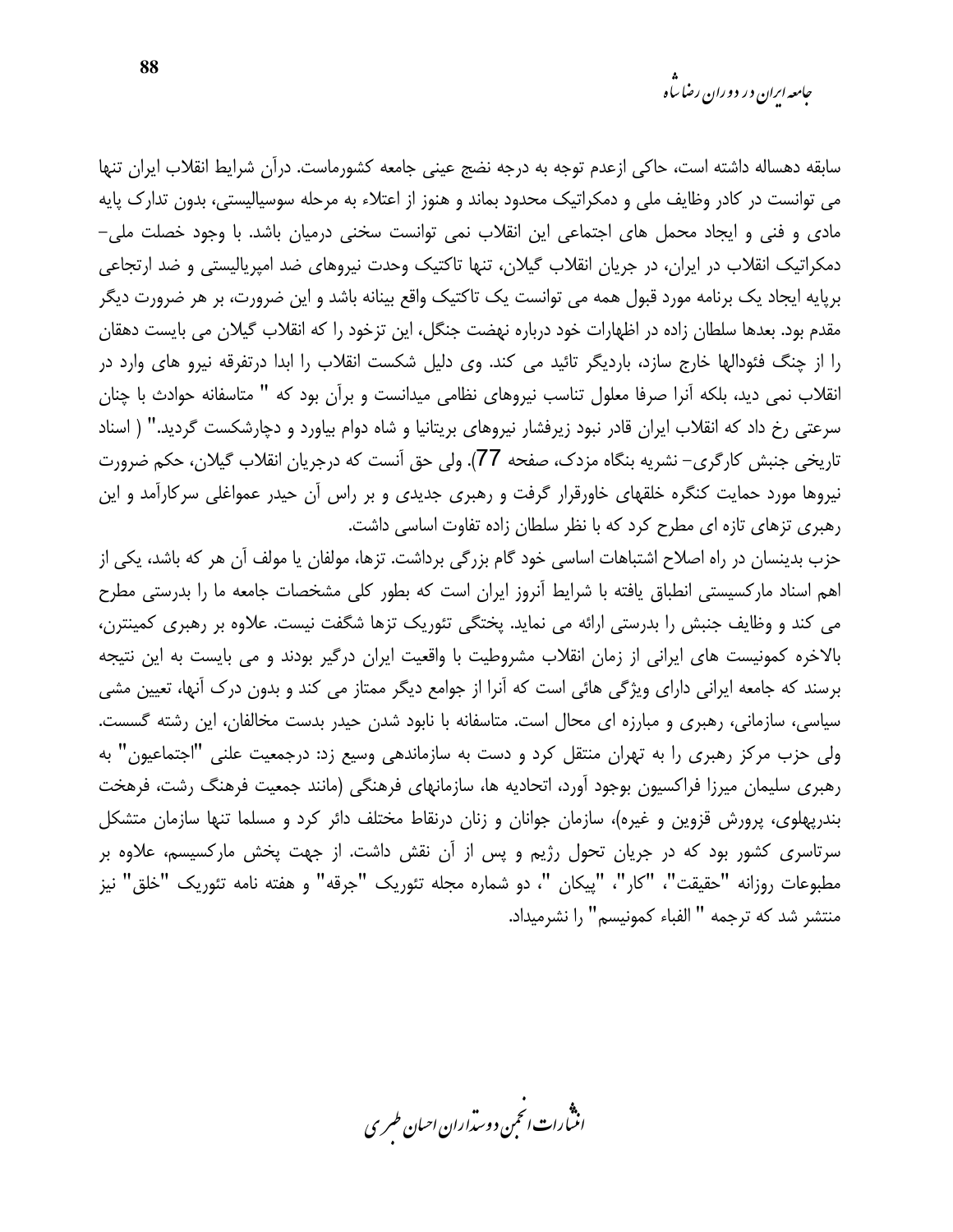### تجربه سه دوره جنبش كمونيستي ايران در برابر نسل امروز

در آن ایام حزب کمونیست ایران با مسئله بغرنج "تشخصیص ماهیت طبقاتی و اجتماعی حکومت رضاخان" روبرو بود زمینه در آغاز دچار برخی سردرگمی ها شد: هم در این و ا مقابله رضاخان با سیدضیاء که همه او را ازعمال انگلیس می دانستند، مقابله رضاخان با شیخ خزعل که او نیز حمایت شده بریتانیا محسوب می شد، خاستگاه خلقی رضاخان، تظاهر شدیدش به ترقیخواهی و میهن دوستی و نزدیکیش با محافل چپ، مغازله اش با جمهوری، روابط حسنه اش با نخستین کشور سوسیالیستی جهان، همه و همه باز شناسی سیمای اجتماعی او و کشف متضاد بودن این چهره را دشوار می ساخت. حزب از خوش بینی موقت دوران اولیه، به بدبینی شدید کشانده شد و تصمیمات کنگره دوم حزب، حاکی از این سرخوردگی است. درتصمیمات کنگره دوم سعی شده است به این سئوالات مهم تئوریک پاسخ داده شود: آیا کودتای رضاخان یک "کودتای درباری" بود که چیزی را عوض نمي كند يا انتقال از دوراني است به دوراني؟ آيا دعوى راست ها كه پس از اين كودتا ايران مي توان از طريق "ترقى صلح آميز" (باصطلاح امروزى ما تكامل مسالمت آميز) به پيش برود، درست است؟ آيا اين دعوى كه ايران وارد "سیرطریق سرمایه داری" شده (راه رشد سرمایه داری) درست است یا ایران در چارچوب فئودالیسم باقی مانده است؟ آيا در ايران مي توان و بايد يک حزب وسيع "انقلاب ملي" تشکيل داد و آيا کمونيست ها بايد در چنين حزبي کنند، موقعیت سرکردگی يا نه؟ اتخاذ  $\vert$ , موقعيتي چە درمجموع کنگره مسائل را "ازچپ" حل کرد. امکان رشد سرمایه داری در ایران، یعنی آن پروسه واقعی که مدت ها بود در ایران می گذشت و گسترش می یافت را ندید. وظیفه اجتماعی رضاشاه را تا حد عامل انگلیس و کارگزار فئودالیسم محدود ساخت و لذا محتوى طبقاتي كودتا و تحول رژيم را متوجه نشد و اصرار ورزيد كه در حزب "انقلاب ملی" که بوسیله خود کمونیست ها از ائتلاف سازمانهای توده ای بوجود می آید، سرکردگی باید در دست کمونیست ها ىاشد.

اینک پس از گذشت دهه ها و حل شدن مسئله، انتقاد کردن این راه حل ها آسان است. ولی باید دشواری کمونیست ها را دید. علت تنها در اطلاع تئوریک نبود. در میان کمونیست های ایرانی صاحب نظران مجربی از قبیل سلطان

.<br>انن رات انحمن دوسداران احبان طسری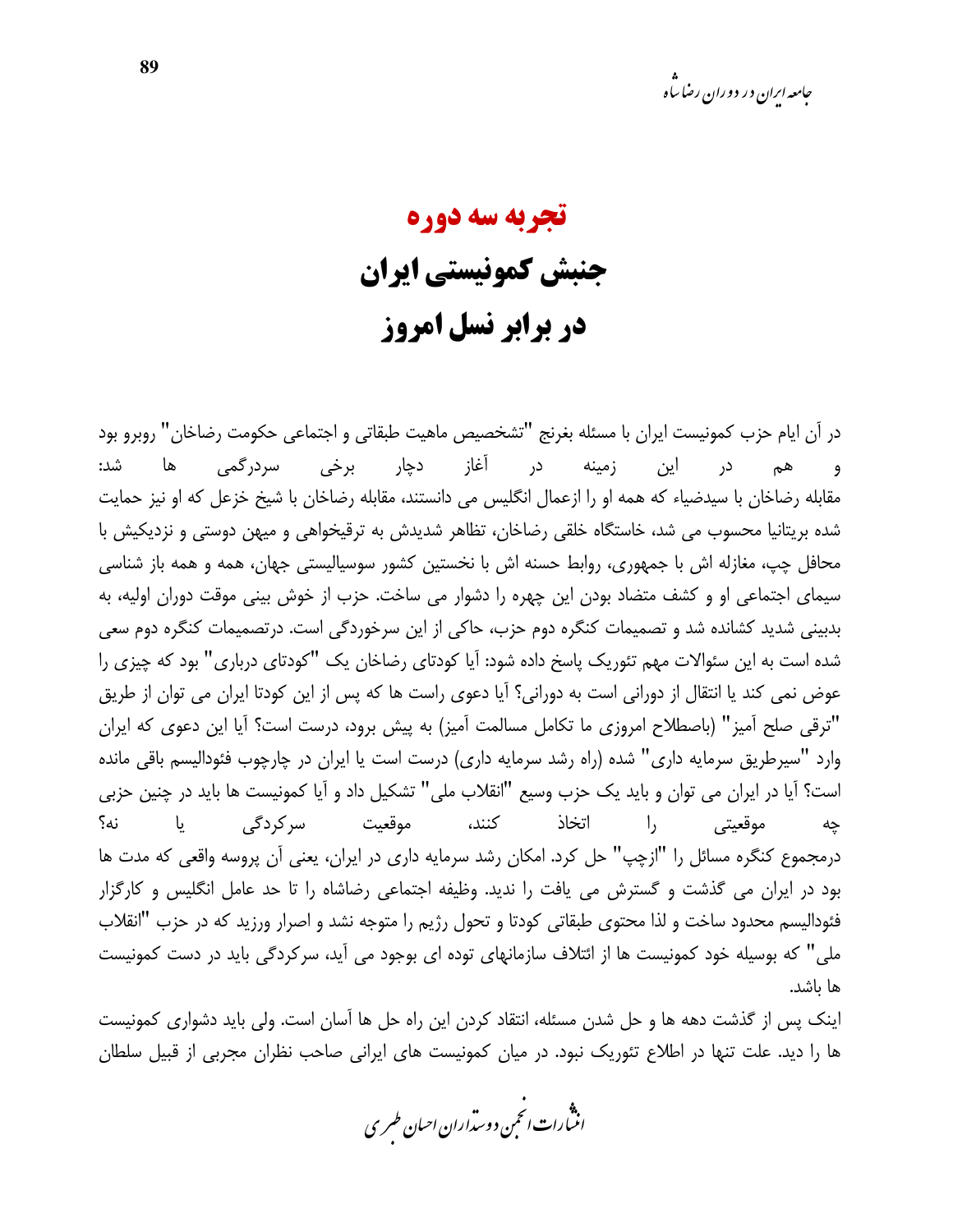زاده، نیک بین و دیگران بوده اند. سرشت متضاد و پیچیده رژیم در آغاز بسختی قابل تشخیص بود و عناصر انقلابی حق داشتند نسبت به آن که پس از برخورد تسامح آمیز اولیه به سرگوب خشن جنبش و حزب کمونیست دست زد، و مختصات خشن استبداد و سازشکاری خود را با امپریالیسم بیشتر روشن ساخته بود، بدبین باشند.

كنگره دوم حزب كمونيست براى ترويج ماركسيسم تصميماتى گرفت كه تحت نظر سلطان زاده و مرتضى علوى اجرا شد و آن ایجاد انتشارات ادواری و ترجمه ای مارکسیستی با استفاده از کمک کمینترن و احزاب کمونیست آلمان و اطریش در این کشورها بود. از این راه با کمک کارل وهنرK.Wehner کمونیست آلمانی، "پیکار" در برلن و نیز "ستاره سرخ" در وین نشر می یابد. پس از توقیف "پیکار" بنا به شکایت رضاشاه، باز بکمک کمونیست آلمانی اریش رينكا "E. Rinka" روزنامه "نهضت" چندي در وين نشر مي يابد و نيز برخي أثار ماركسيستي به فارسي ترجمه و منتشر می شود. این مطبوعات بدنبال ایران نو، حریت و بیرق عدالت (ارگان حزب عدالت در خارج)، حقیقت، کار، پیکان، جرقه، خلق، فرهنگ (ارگان جمعیت فرهنگ رشت) نخستین مطبوعات مارکسیستی– لنینیستی کشورماست که می کوشند مارکسیسم را بر شرایط مشخص سیاسی– اقتصادی ایران انطباق دهند و مسائل روز را از دیدگاه رنجبران كشور ما حل كنند.

وظیفه شریفی است که تاریخ این مطبوعات و محتوی آنها از لحاظ ترویج تئوری عمومی و استنتاجات انطباقی آن مورد بررسی قرار گیرد و مسیر تکاملی فراگیر و گوارش مارکسیسم در ایران روشن شود. کمونیست ها پس از کنگره دوم در 1309 به ایجاد یک اعتصاب 9 هزار نفره در موسسات شرکت نفت ایران و انگلیس و در 1310 یک اعتصاب بزرگ دیگر در کارخانه وطن اصفهان نائل آمدند. در دوران فعالیت خود طی دهه دوم سلطنت رضاشاه، کمونیست های ایرانی در فراگیری مارکسیسم گامی به پیش بر می دارند. دکتر ارانی از دانشجویان ایرانی که درآلمان به کمونیسم روی آورده بود، با شور و شجاعتی حماسه آمیز، به نشر مجله "دنیا" دست زد و به ترویج مبادی فلسفی و اجتماعی مارکسیسم در سطحی بمراتب بالاتر از گذشته پرداخت. پس از حیدرعمواغلی (اگر او را تنها نویسنده تزهای منسوب به وی بدانیم) و سلطان زاده (که درمکتب بلشویک های روس پرورش یافته بود) و جوادزاده (پیشه وری) سردبیر روزنامه حقیقت که در میان کمونیست های ایرانی با لنینیسم آشنائی بیشتری داشت، ارانی مسلما یکی از با قریحه ترین و فاضل ترین مروجان مارکسیسم در ایران است. البته مقالات فلسفی و اجتماعی مارکسیستی ایرانی درمجله "دنیا" غالبا استفاده از آثاری است که برای توضیح مارکسیسم در اتحاد شوروی به چاپ رسیده و ارانی از ترجمه آلمانی آنها استفاده میکرده، ولی ارانی نقش مترجم نداشت. وی مانند هر مولف جدی مارکسیست تا مطلبی را خود ادراک نمی کرد و بدان قانع نمی شد آنرا مستقلا بیان نمی داشت، دست به قلم نمیبرد. بهمین جهت نوشته های ارانی تنها از یک زیرساز سندی خارجی استفاده کرده والا تماما چکیده اندیشه خود اوست. ارانی به علوم طبیعی و اجتماعی دوران خود وارد بود. از یکسو می توانست رسالات کهن را تصحیح کند (مانند وجه

.<br>انن رات انځمن د وسداران احبان طسری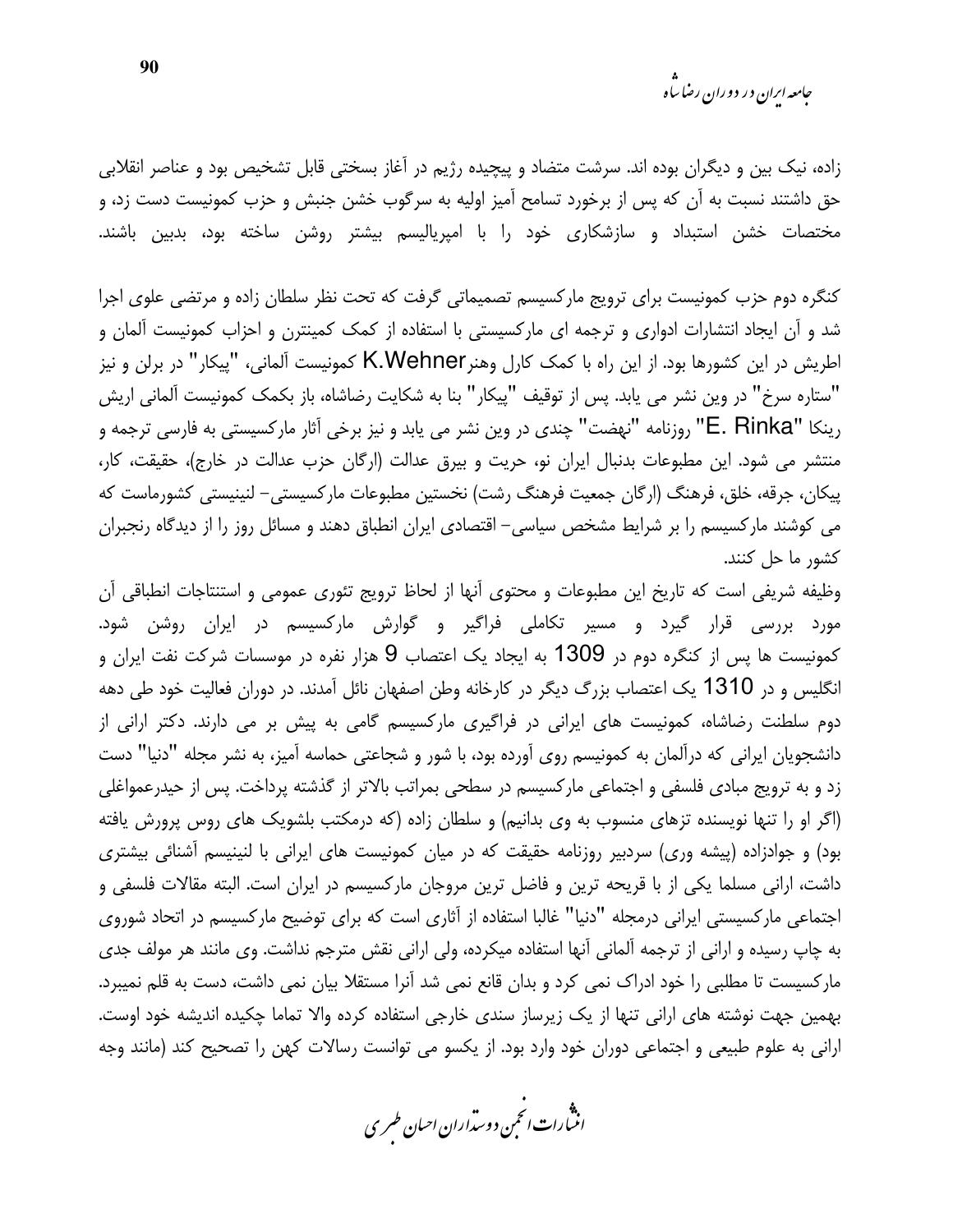جامعه ایران در دوران رضا ساه

دین ناصرخسرو و شرح ما اشکل خیام) و از طرف دیگر میتوانست کتب درسی در فیزیک و شیمی و روانشناسی تالیف نماید. با چند زبان آشنا بود. فطرت کاملا پاک او به او امکان بی غرضی علمی می داد و این خود شرط ضرور و باصطلاح sine qua non در داوری های سنجیده و مقبول در مسائل است. ولی ارانی لنینیسم و سوسیالیسم در پراتیک را هنوز فرصت نکرده بود بحد کافی مطالعه کند. بالاخره فراموش نکنیم که وی در 36 سالگی زندانی شد و طی این مدت در زمینه های سیاسی و فرهنگی فعالیت بزرگی انجام داده بود.

یکی از وظایفی که در برابر کمونیست های ایران قرار دارد گرد آوری و تنظیم نوشته های مارکسیستی و معرفی مروجین مارکسیست در تمام سه دوره حزب طبقه کارگر در ایران است. بویژه ارثیه حزب کمونیست ایران از همان آغاز دراین زمینه غنی است و باید از آرشیوها، مجلات، روزنامه ها و کتابخانه های خارجی و داخلی گرد آوری شود. این امرفقط دارای اهمیت تاریخی نیست، چیزی که بنوبه خود مهم است. این امردارای اهمیت عملی نیز هست. خیلی از ماها حدس می زنیم که بسیاری از مسائلی که ما می پنداریم تنها در دوران فعالیت ما مطرح شده، گاه پیش از ما مطرح و احیانا با دقت و پختگی بررسی شده است. مسلما هردوره ای نسبت به دوران پیشین تکامل محسوسی را نشان می دهد و این طبیعی است. ولی بررسی مشخص سیر مارکسیسم در جامعه ما، صرفنظر از ارزش معرفتی تاریخی آن، برای کار پراتیک ترویجی- تبلیغی و تئوریک و علمی ما نیز آموزنده است.

در دوران استبداد رضاشاه، و شاید در دوران هر استبدادی، یکی از مکاتب جالب آموزش مارکسیسم زندان بود. از سال 1316 ببعد در زندان قصر و زندان موقت تهران عده معتنابهی از کمونیست های قدیم و جدید گرد آمده بودند. با أنكه وجود برخي اختلافات شخصي و ذهني (و گاه نيز اصولي) روابط أنها را چندان مطلوب نمي ساخت، ولي درمجموع تبادل تجربه و اطلاع انجام می گرفت. در پیدایش حزب توده ایران، این کمونیست ها که مکتب زندان قصر را گذرانده بودند، نقش چشمگیری داشتند. وقتی تاریخ به اموری نیازمند است، راه حلهای شگرفی می جوید و عليرغم شاهان ستمگر و پليس ها و مامورين خفيه اش، خود زندان ها را به مكتب انقلاب بدل ميكند. بقول جامي:

> " پريرو تاب مستوري ندارد در ار بندی سر از روزن در آرد"

.<br>اننسارات انځمن د وسداران احبان طسری

91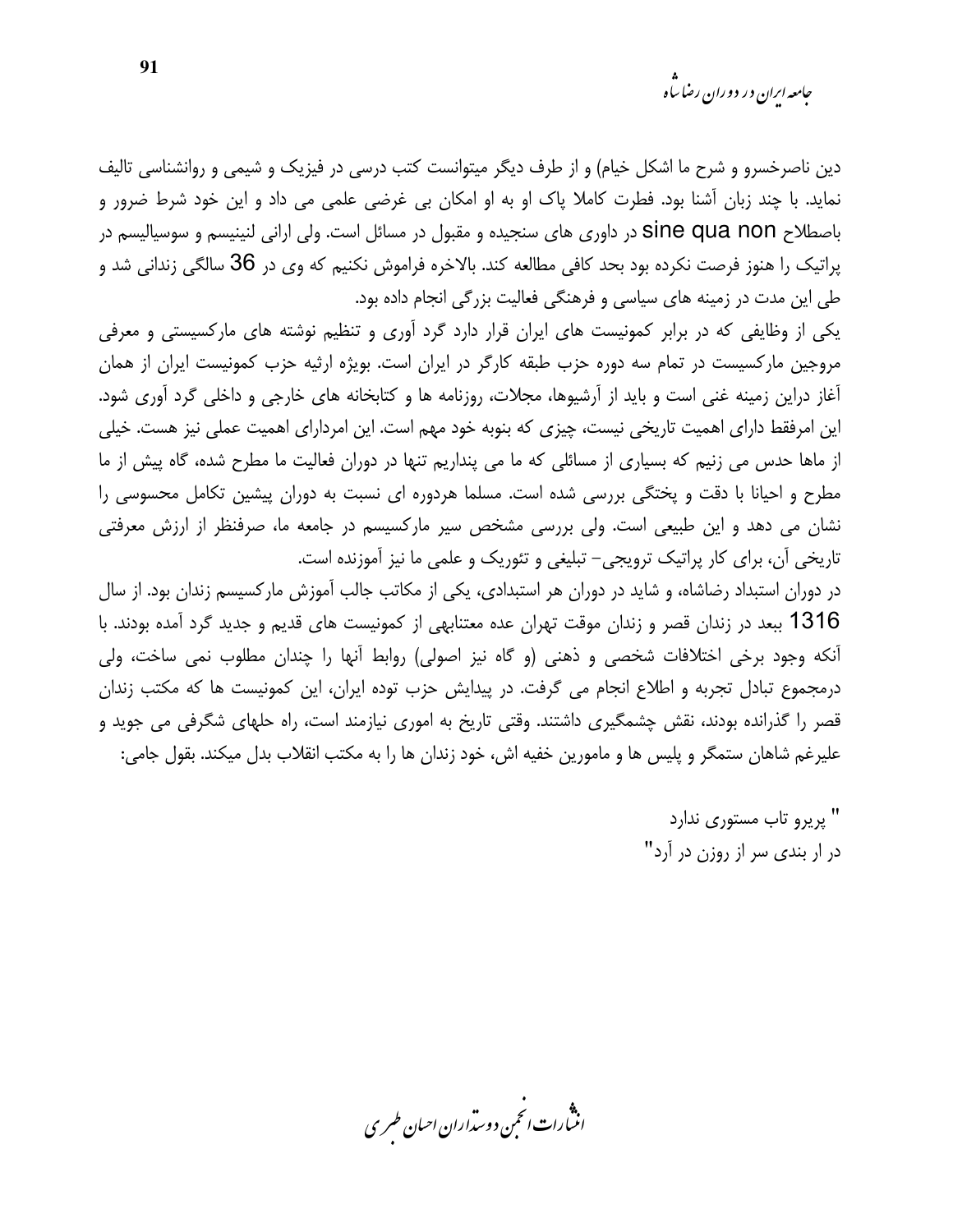مارکسیست های ایرانی **پیشتازان کوچک اما جسور** یک جنبش جهانی

انطباق ماركسيسم بر شرايط ايران به معنای مارکسیسم ایرانی نیست

سیاست استعمار و ارتجاع در سرکوب بی رحمانه جنبش انقلابی، در عین حال دوران جنینی رشد آنرا طولانی و بلوغ سریع آن را کند کرد. اگر حزب کمونیست در ایران از فعالیت علنی برخوردار بود، به یکی از آتریادهای برجسته جنبش انقلابی جهانی بدل می شد و درتاریخ کشور نقشش بمیزان قابل ملاحظه ای فزونی می یافت.

برای آنکه سازمان انقلابی طبقه کارگر بوجود آید، این سازمان به حزب طراز نوین لنینی بدل شود، یعنی امور خود را بر اساس مرکزیت دموکراتیک به معنای جدی این واژه بگرداند، برای آنکه این سازمان مشی سیاسی دور و نزدیک خود را بر بنیاد اصولیت انقلابی و با روح واقع بینی و بدون انحراف به چپ و راست تنظیم کند، برای اینکه سازمان در سبک عمل خود سرسختی انقلابی را با نرمش درآمیزد و بتواند به رهبری معنوی خلق نائل آید، وجود شرایط عینی و ذهني لازم است. تحقيق خود اين شرايط نيز به زمان نيازمند است. عامل ذهني انقلاب سوسياليستي يعني ايدئولوژي مارکسیستی– لنینیستی، قبل از نضج عامل مهم عینی آن (گسترش پرلتاریای صنعتی) در جامعه ما پدید شد. توده های فقیر ما قبل پرلتاریا، یا شبه پرلتاریا، یا قشرهای پرلتاریای غیر صنعتی و روشنفکران سنتی، پایگاه اجتماعی ضرور مناسب (adequat) برای ایدئولوژی مارکسیستی نبودند. اینجا به پرلتاریای صنعتی، به کارگران کشاورزی مکانیزه ده، به روشنفکران زحمتکش فنی وغیرفنی، به پیشرفت معینی از فرهنگ عمومی، به پیشرفت مبداء کار و زندگی و انضباط جمعی نیاز است. درمواردی که مارکسیستها بخواهند با طفره رفتن از سرمایه داری، هدف خود را تحقق بخشند، باید قدرت دولتی را دردست داشته باشند. درغیر اینصورت مارکسیستها درجامعه ای که در آن شرایط عینی و ذهني ياد شده يديد نيامده است، دچار اشكالات فراوانند. آنها حتى نخواهند توانست خود ماركسيسم– لنينيسم را عميقا درک کنند و آنرا گاه با نظریات رفورمیستی و گاه آنارشیستی خورده بورژوازی (که عامل مسلط در ترکیب جامعه است) خلط و اشتباه می کنند. دراینجا حرف برسر حسن نیت کسی یا تلاش او نیست، صحبت بر سر وجود یا عدم

.<br>انن رات انجمن دوسداران احبان طسری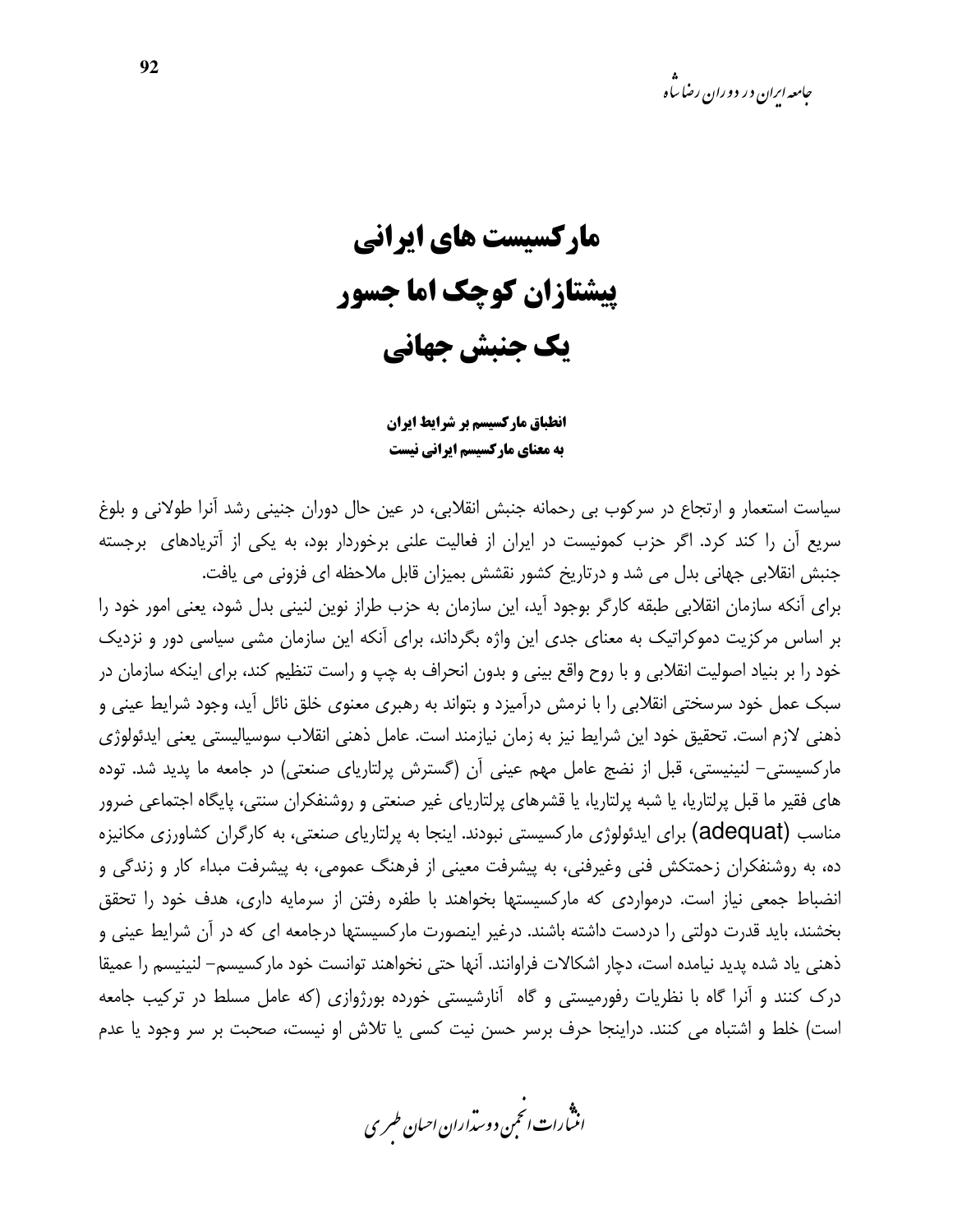*جامعه ایران در دوران رضا ساه* 

وجود شرایط و محمل های پیشرفت یک کار است والا در حسن نیت و صداقت و تلاش جانبازانه مارکسیست های ایرانی، آنهائی که تا آخرین دم به این راه وفادار ماندند، هرگونه تردیدی گناه و خیانت بخاطره آنهاست. کمونیستهای ایرانی علی رغم شرایط بسیار بسیار دشوار و نامساعد اجتماعی، در جامعه ای با ترکیب نیرومند خورده بورژوائی، در جامعه ای با دریوزگی عمومی (پویه ریسم pauperisme ) که خود به روحیات لومپن پرلتاریائی میدان میدهد (مانند روحیات هیچ گرایانه و تخریبی صرف)، در جامعه ای که در آن بیش از 80 درصد بیسواد بودند، در جامعه ای با نظام فئودالی و نیمه فئودالی و ترکیب نیرومند عشیرتی، در جامعه ای با سنت هزاران ساله استبداد سلطنتی، در جامعه ای با تسلط نیرومند مذهب و انواع اندیشه های خرافی، در دوران ناسیونالیسم افراطی بیدار شوند، در جامعه ای که درچنگ استعمار و شبکه عنکبوتی فراماسونی آن اسیر بود، جامعه ای بیمار، درجامعه ای بی خبر از سیاست جهان و حتی ایران… درفش اندیشه هائی را بر افراشتند که حتی برای درک کلیات آن تنها می توانستند به قدرت تصور و انتزاع پناه برند. لنین، انترناسیونال سوم، رهبران پخته حزب کمونیست ایران، همه و همه بموقع خود به این دشواریها توجه داده اند ولی فقر و محرومیت شدید توده ها، نادانی و محدودیت عمومی درعمل میدان را بدست شماتیست ها، الگوگرایان، چپ روها، تکرار کنندگان بی فکر شعارهای عمومی و غیره می داد و درک شرایط عيني، بمثابه انحراف رد مي شد.

یکی از شرایط ویژه ای که رخنه مارکسیسم را درجامعه ایران با دشواری روبرو میساخت (و حتی تا حدودی هنوز میسازد)، نفوذ ایدئولوژیهای قرون وسطائی مذهبی و عرفانی و خراباتی است که سابقه چند هزارساله در کشور ما دارند و نیز ایدئولوژی فردمنشانه نوظهور بورژوائی است. مثبت ترین و سرزنده ترین ایدئولوژی سنتی در ایران آئین پهلوانی و عیاری بود که منظومه بزرگ و حماسی شاهنامه و داستان های منظوم یا منثور حماسی خلقی و موسسه زورخانه و شيوه زندگي و عادات اخلاقي افرادي كه آنها را " لوطي" و " باباشمل" و "داش مشتي" و در دوران اخير "جاهل" می خوانند. جلوه های مختلف آنست.

از دوران این جریانات سنتی و درترکیب با اروپائیگری، در محیط بازرگانی و اداری ایران، تحت تاثیر استعمار و استبداد، طرز فکر اعلام نشده و سخت خود خواهانه بورژوازی ایران که بصورت ماکیاولیسم و پراگماتیسم صرف، بصورت ضد اخلاقی ترین مقام پرستی ها و منفعت جوئی ها، و بی پرنسیپ ترین فرصت طلبی ها در می آید و هدف زندگی را " پول– قدرت– لذت" با هر وسیله که ممکن باشد، قرار میدهد، شکل گرفته است. مارکسیسم باید بر این پوسته ها و لايه هاي متحجر ديرينه در ياخته هاي دماغي جامعه غلبه كند و انديشه جمعي، وظيفه شناسي خلقي، دمكراتيسم و احترام به مردم، گذشته از مزایای خود، فداکاری در راه هدف، اسلوب جمعی، اصولی و واقع بینانه، جسارت انقلابی، ظغیانگری انسانی و آزادی سنجش مثبت ها و منفی ها، پیوند جسارت و بصارت سیاسی، تشکل پذیری، تفکر منظم منطقی بر اساس تحقیق واقعیت عینی خارجی و غیره و غیره را جانشین کند. آنچه بر صفحه کاغذ جوراست در صحنه

.<br>انن رات انحمن دوسداران احبان طسری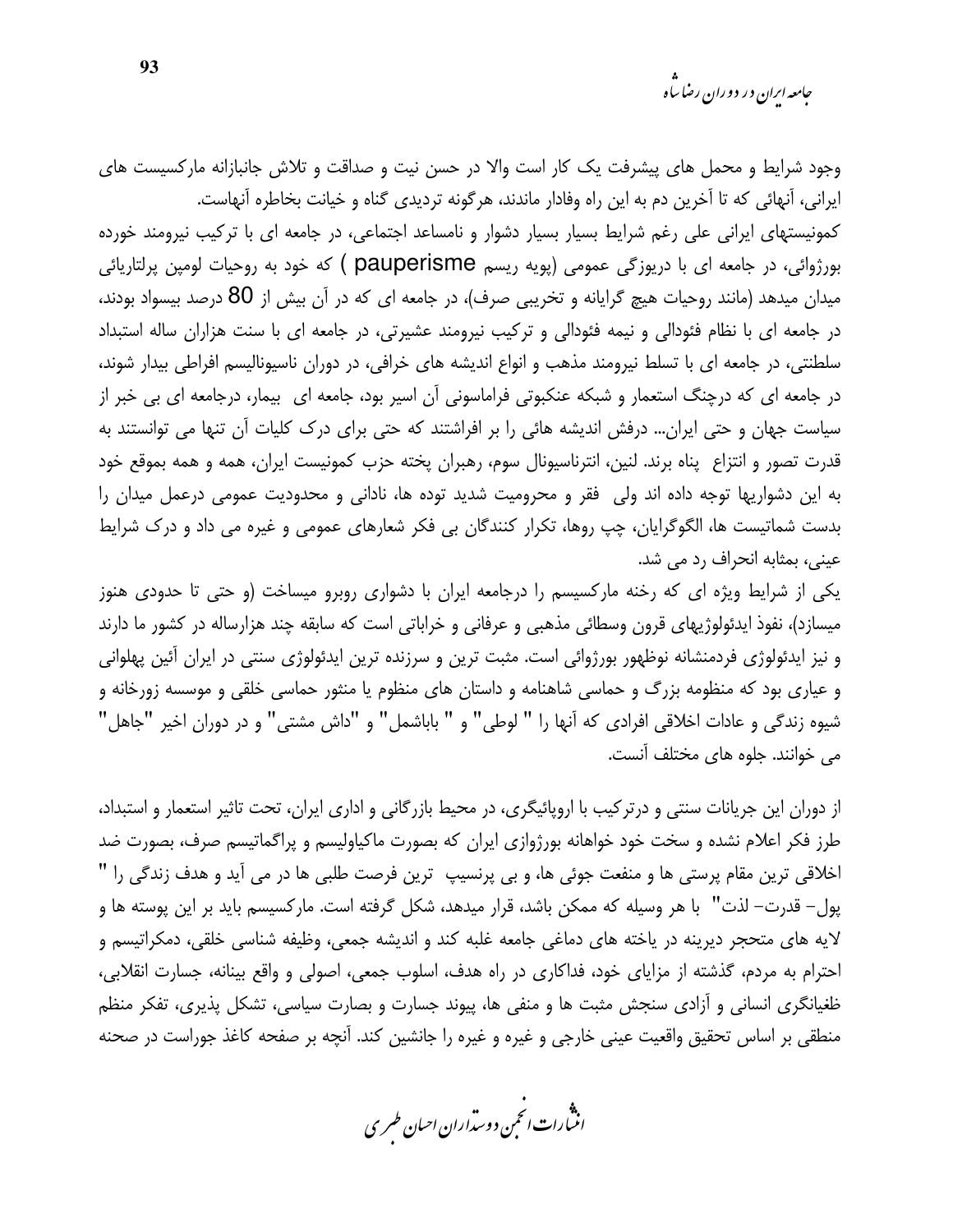زندگی ناسور است. در مقابل سپاه عظیمی از خان و ملا و درویش قلندر و فکلی و قزاق و ارباب و نوکر و نوکرمآب و رعیت و امثال آن، ایجاد ارتشی از انسانهای مستقل، بخود متکی، مردمدوست و دارای اندیشه علمی و آماده فداکاری و حاضربه تشکل پذیری و خواهان تحول بنیادی جامعه، کار ساده ای نیست. به این کار باید خود تاریخ، خود تکامل جامعه، خود دگرگونی طبقات، خود تحول عناصر انقلابی یاری رساند، زیرا بی مایه فطیراست. البته مارکسیسم درایران ناچار بود ازآن آغاز با این نیروهای قوی وارد نبرد شود، ولی تنها معجزه ای میتوانست این نبرد را، بدون نضج شرایط عینی تاریخی، بسود او تمام کند، نه تنها معجزه ای رخ نداد، بلکه حتی شرایط نامساعد، مانند رصد بندی سیاسی قوا درجهان و ایران بسود آنتی مارکسیسم و ضد انقلاب این توفیق را باز هم نامحتمل تر می ساخت. درعین حال تردیدی نیست که مارکسیسم با تلاشهای خود، یکی از عواملی است که به رشد شرایط عینی مساعد مهمترین كمكها را رسانده است و اين تاثير "ذهن " در "عين" در نسج تاريخ معاصر ما از ويژگيهاى مهم آنست.

تازه در شرایط کنونی است که عوامل عینی و ذهنی نضج سازمان طراز نوین طبقه کارگر در جامعه ما پدید شده و می شود، ولی در اثر ترور وحشتناک رژیم محمدرضاشاه، این سازمان، که تنها درپیوند با پرلتاریا و خلق می تواند قوام گیرد، با دشواریهای عظیم روبروست. چنین است سرنوشت مارکسیسم در ایران: راهی بس دشوار، بس توانفرسا و پراز فراز و نشيب!

درک این دشواریها باید درما نسبت به رهگشایان دلیری که خواستند از میان بیابانی بی فریاد، خلق را به چمنزار خرم آرزو برسانند احساس سپاس و آفرین پدید آورد، چیزی که این رهگشایان با همه کمی ها، شکست ها و نارسائیهایشان، در خورد آنند.

با وجود تمام این دشواریها حزب مارکسیستهای ایرانی درادوار مختلف آن تنها حزبی است که ادامه کاری خود را طی قریب هفتاد سال حفظ کرده و کار حیرت انگیزی درانبوه توده های مردم انجام داده و ازطریق انواع انقلابها، تظاهرات، اعتصابات، تبلیغات سیاسی و فلسفی، فشاری بس نیرومند به هیئت حاکمه ایران وارد کرده و او را بکرات به عقب نشینی واداشته است. حزب دیگری را نمی توان نام برد که درچنین دوران طولانی، چنین نقش عمیق و پردامنه ای را در تاریخ معاصر ایران ایفاء کرده باشد. این ادعا نیست. این بیان واقعیت است.

اما درباره این معضل که آیا درایران حزب طبقه کارگراز کی پدید شد، با اطمینان میتوان گفت که از دوران پیدایش حوزه ها و سازمان های سوسیال دمکراتیک، درایران سازمانهائی که از جهت ایدئی و فلسفی درموضع طبقه کارگر بودند، بوجودآمدند، ولي اين خود نوعي تقدم ذهن برعين بود. به تناسب پيشرفت جامعه، اين سازمان راه تكامل بیشتری را طی کرد. عمل پیگیر و شاخص این سازمانها، خواه در دوران سوسیال دمکراسی انقلابی، خواه در دوران سوسیال دمکراسی انقلابی، خواه در دوران حزب کمونیست و خواه در دوران توده ای، میتواند تنها و تنها عمل یک حزب ماركسيستي– لنينيستي طبقه كارگر باشد، لاغير. لذا نمي توان به اتكاء اين يا آن سند و فرمول نارسا، وجود اختلافات ذهنی، منشاء غیر کارگری کادرها و رهبران، ترکیب اجتماعی حزب، اشتباهات و شکست ها، این عمل پیگیر

.<br>انث رات انجمن دوسداران احبان طسری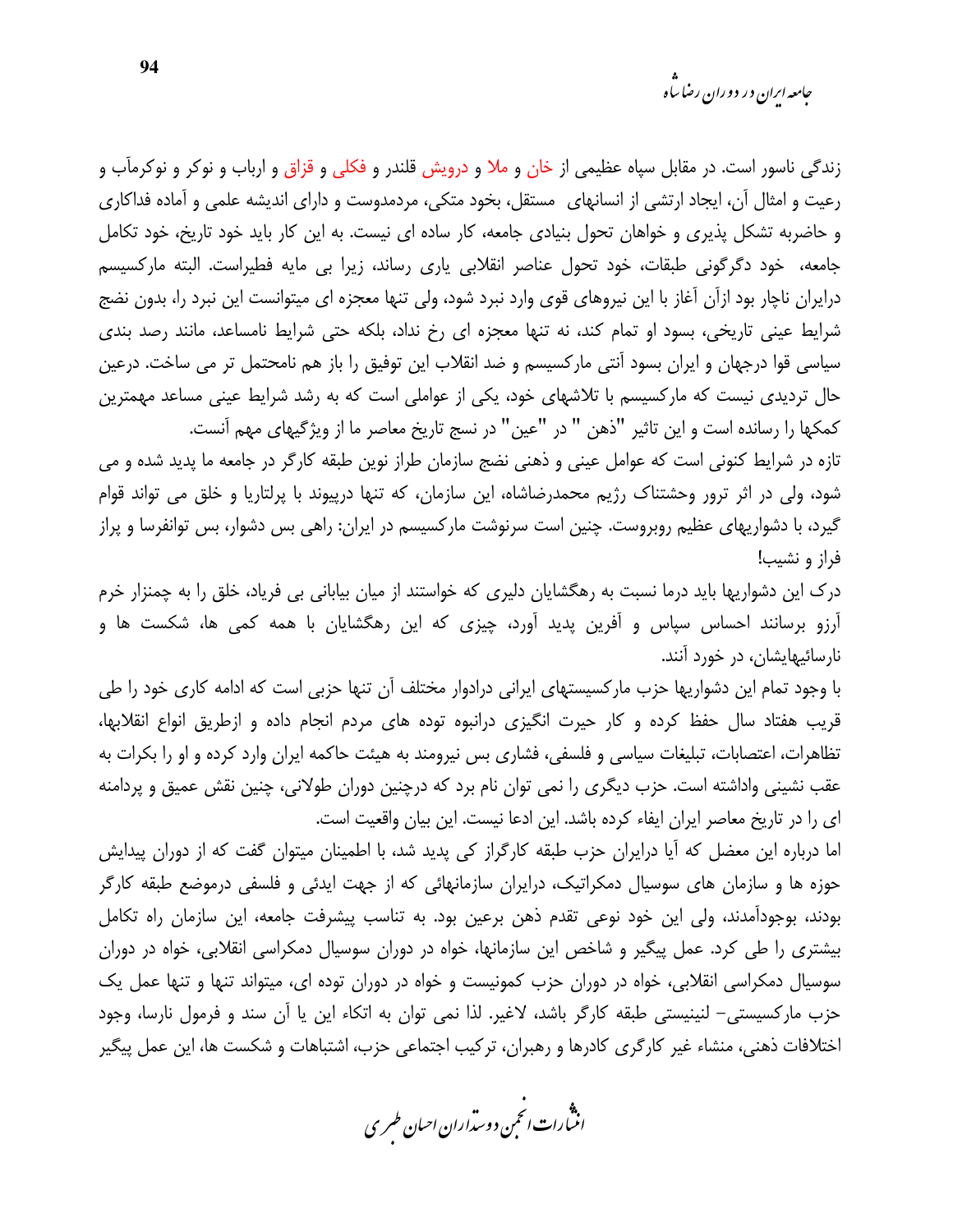*جامعه ایرا*ن در دوران رضا س<sup>ا</sup>ه

و شاخص را که تنها ملاک سرشت یک جریان سیاسی است، منکرشد. مشخصات این عمل عبارتست از دفاع سرسخت از خلق و منافعش، نبرد بی امان با استعمار و ارتجاع، مقابله با موازین فئودال و نیمه فئودال، با استثمارسرمایه داری، با اندیشه های ضد علمی و ضد عقلی، استقرار در موضع انترناسیونالیسم و میهن پرستی، متشکل کردن زحمتکشان و بالا بردن اتوریته طبقه کارگر و قبول همه رنجها از زندان و تبعید تا شکنجه و مرگ بخاطراین هدف ها و مقاصد. چنین موضع گیری از آن یک سازمان خورده بورژوائی یا بورژوائی نیست و نمی تواند باشد. جهاتی که ذکرکردیم درمجموع خود تنها و تنها متعلق به یک حزب کارگری است.

اینکه دراین جریان طولانی، دراین راه ازجهت سیاسی، اجتماعی، فکری و روحی بسیاربسیار دشوار، اشتباهات، رفیقان نيمه راه، عناصر ضعيف و خائن، شكستها، سردرگمي ها، پيدا شود عجيب نيست. كمونيستها حق ندارند خطا ها را توجیه کنند یا آنها را مقدر ومحتوم بشمرند. چنین شیوه توجیه طلبانه ای مانع رشد یک حزب انقلابی است. بهمین جهت کمونیستهای ایرانی پیوسته خود ازجدی ترین نقادان خود بوده اند و نسبت به خطاکاران و نیمه راهان و خائنان واکنش اصولی و سازمانی کرده اند. ولی ما درعین حال حق نداریم از سبب شناسی علمی پدیده ها بگریزیم و به دماگوژیهای ارزان و سخنان وجاهت انگیز بسنده کنیم و از سر بی مسئولیتی درباره کار پررنج دیگران حکم صادر نمائیم. چنین روشی نیزحق کشی و ناسپاسی نسبت بکسانی است که بالاترین قدرت و استعداد ممکن خود را درشرایط ناساز و دشواراجتماعی در جهت هدف خویش بکار برده اند. ارزیابی علمی از حوادث، نقد مشخص از کمبود و خطا، قدرشناسی بجا ازکار انجام شده در چارچوب مقدورات اجتماعی، هم علمی ترین و هم عادلانه ترین روش است که می تواند ازهر باره سازنده و پرورنده باشد.

لذا با همه فراز و نشیب مارکسیسم و حزب طبقه کارگر درایران، خلق های کشورما می توانند به خود ببالند که یکی از نخستین خلقهای آسیا و بقول مورخ شوروی پاولویچ " پیشتاز کوچک و جسور" آسیای بزرگ درفراگیری جهان بینی انقلابی و ایجاد سازمان انقلابی هستند. درهمه کشورهای آسیا مارکسیسم — لنینیسم و سازمان انقلابی آن راه خود را ازمسیر ویژه باز می کند. راه ما راه ایجاد یک "مارکسیسم آسیائی" یا "ایرانی" نیست. راه ما راه فراگیری جامح و علمی و دقیق آموزش مارکس، انگلس، لنین، انطباق درست و علمی آن بر شرایط مشخص جامعه معین، ایجاد بموقع و پرحوصله سازمان انقلابی است که پایه مادی ایدئولوژی انقلابی است. وظایف دائمی مارکسیست ها یافت استراتژی و تاکتیک درست، فراگیری اسلوب درست رهبری و مبارزه و پرورش رهبران و کادرهای شایسته و سیر بطرف پیروزی است. این همان راهی است که همه خلقها باید بپیمایند. گاه حوادث مساعد این راه را کوتاه می کند و گاه حوادث نامساعد آنرا دراز و برای نسل های متعددی فاقد پیروزی ِ نهائی می سازد. گاه این راه با فاجعه های دردناک روبرو است و گاه با دشواریهای کمتری همراه است. ولی راه همین است و راه دیگری نیست و باید برای طی آن تکامل و شایستگی لازم را کسب کرد و شکیب و سرسختی و هشیاری خود را نشان داد.

.<br>انن رات انجمن دوسداران احبان طسری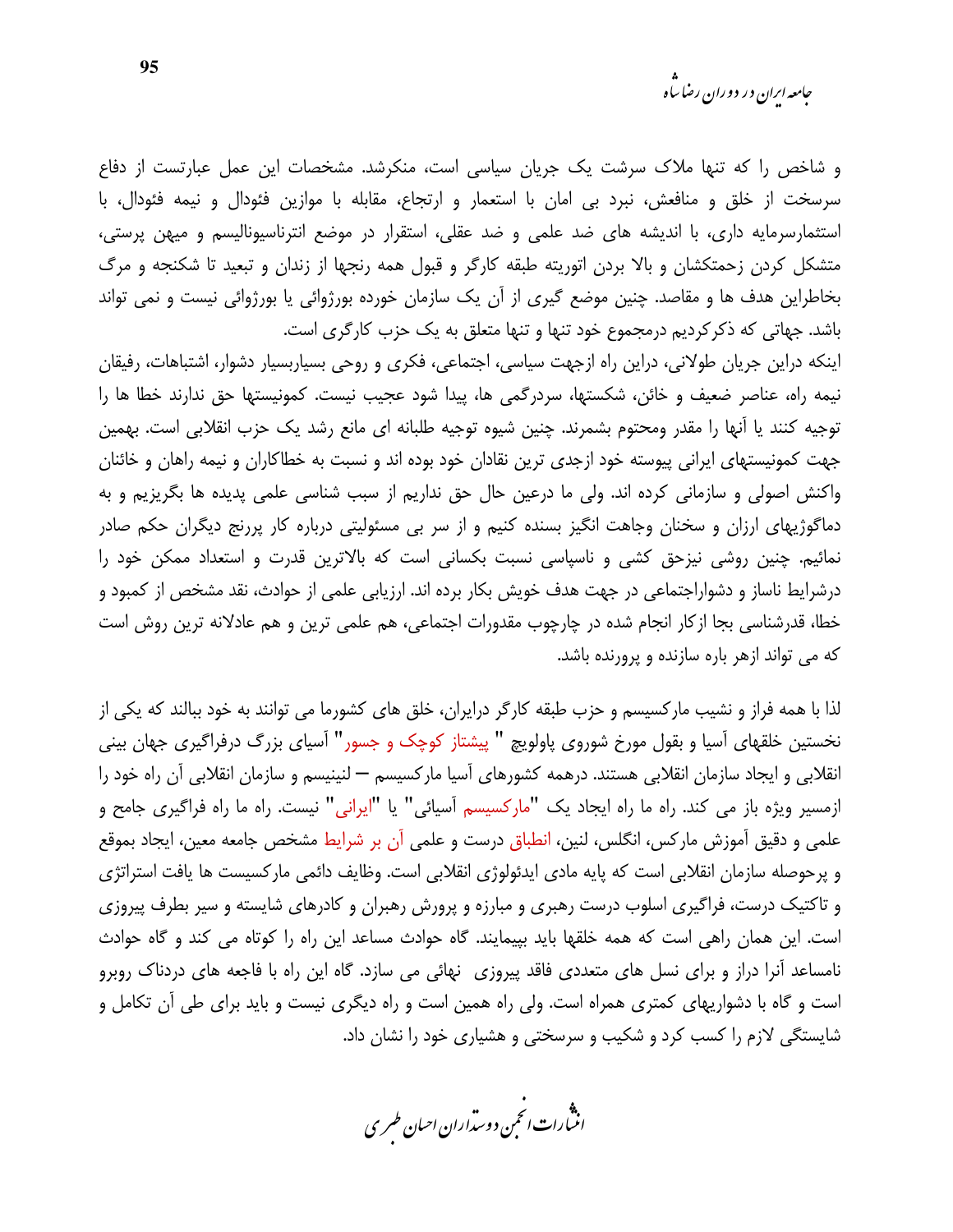حامعه ایران در دوران رضا ساه<br>پ

حزب توده ایران در دوران حیات خود که موضوع بحث این کتاب نیست، در فراگیری، ترویج و انطباق مارکسیسم گام ها پیش رفت و امروز در کنار مساعد بودن شرایط اجتماعی، شرایط ذهنی نیز مساعد تر از همیشه است. اگر سد استبداد سلطنتی و رژیم ترور و اختناق نبود، اینک جامعه ما می توانست آن رویائی را که ده ها سال است دنبال می شود، با تجلی و اصالت بطور نسبی بیشتری، تحقق بخشد.

.<br>انسارات انځمن د وسداران احبان طسری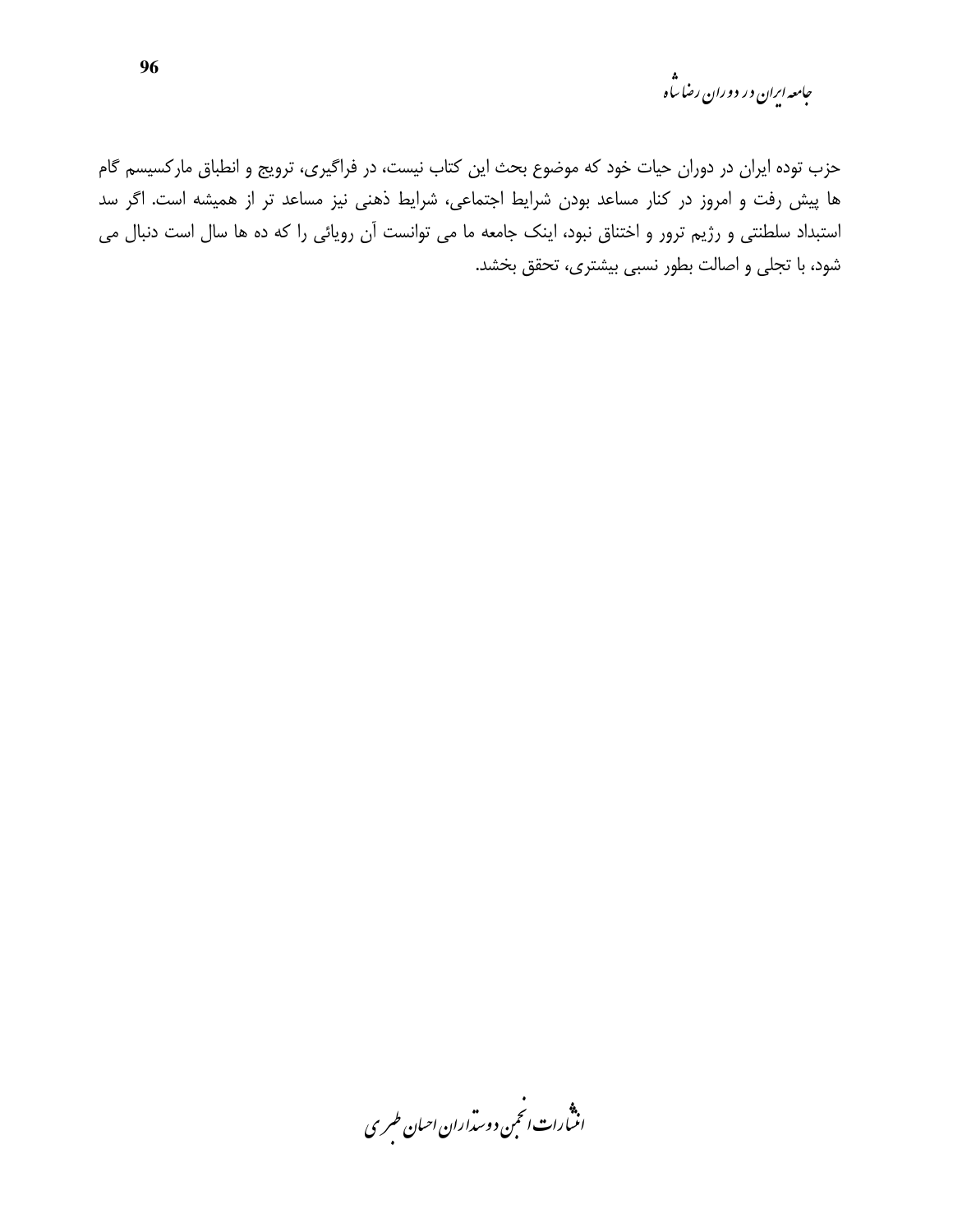### رضاشاه آنگونه سفاک و طماع که بود نه آنگونه که می ستایند

رضا شاه در سال های آخر سلطنتش به اوج قدرت مطلوب خویش دست یافته بود: ایلخانان یاغی و اشراف ناراضی و روحانیون سرکش و رجال نافرمان یا نابود و یا خانه نشین شده بودند. کمونیست ها– این دشمنان پیگیر و جسور استبدادش در زندان ها و تبعیدگاه های دور دست جای داشتند. نسل تازه ای که به میدان آمده بود، خاطره ای از دوران پیش از رضا شاه نداشت. حتی گاه به "لالائی" جراید دولتخواهی از قبیل "اطلاعات" و رادیو دولتی درباره هرج و مرج دیروزی و امنیت و ترقی امروز بناچار گوش می داد. شاه در کاخ های نو ساخته مرمر و سعد آباد با زنان خود تاج الملوک و عصمت پهلوی و ولیعهد و دیگر فرزندان متعدد خود بی دغدغه خاصی بسرمی برد، زیرا به اتکاء شهربانی مخوف سرپاس رکن الدین مختاری و رکن دوم جاسوسی سرلشکر ضرغامی رئیس پر جذبه ستاد ارتش، نفس ها را در سینه ها حبس کرده بود. بنظر نمی رسید هیچ چیز سلطنت او را، آرامش او را به هنگام استفاده از وافور و تریاک که بدان وفادار مانده بود، و محاسبه دائمی و جنون آمیز مساحت املاک تصرفی و عواید آن و جنجال خست آمیز درباره مصارف زائد هیزم و ذغال آشپزخانه سلطنتی و حوصله پایان ناپذیرش برای شنیدن تملقات حقارت آمیز اطرافیان چاکر منش و اینکه دارای نبوغی بی نظیر است و ایران را به "فرباستانی" برگردانده است، بتواند مختل کند.

محاسبه رضاشاه در این ایام "خوش" این بود که متحد تازه اش هیتلر، که با موفقیت های دیپلماتیک و نظامی خود در اروپا دیگر به یک قدرت هول انگیز بدل شده بود، چنانکه مارشال گورینگ وزیر نیروی هوائی رایش نازی می گفت، ارتش خود را مانند "کارد در کره" در خاک شوروی به پیش خواهد راند و کابوس استثمارگران جهان یعنی اتحاد شوروی را از میان برخواهد داشت و آلمان "آریائی" و ایران "آریائی" در اتحاد با هم، به احیاء مرزهای زمان داریوش و خشایارشاه همت خواهند گماشت! اینها به نظر رضا شاه از انواع "اضغات و احلام" نبود، بلکه محاسبات كاملا دقیق سلطان مستبدی بود كه سرنوشت و حسن تصادف ها او را امیری غره و از خود راضی ساخته بود و علاوه بربخت مساعد خود، حتی به شگون نیک قدم بانوان و فرزندانش و طلسم موثر "شنل آبی" خویش نیز معتقد بود. میرزا کریم خان رشتی، یکی از خائنین جنبش گیلان، که اینک با قیافه پرفسورمآبانه، دلقک رضاشاه بود، او را با به مسخره گرفتن وزراء و درباریان می خنداند و در این شرایط "رویائی" کامیابی کامل یک مستبد، وی انتظار روزهای

.<br>انن رات انجمن دوسداران احبان طسری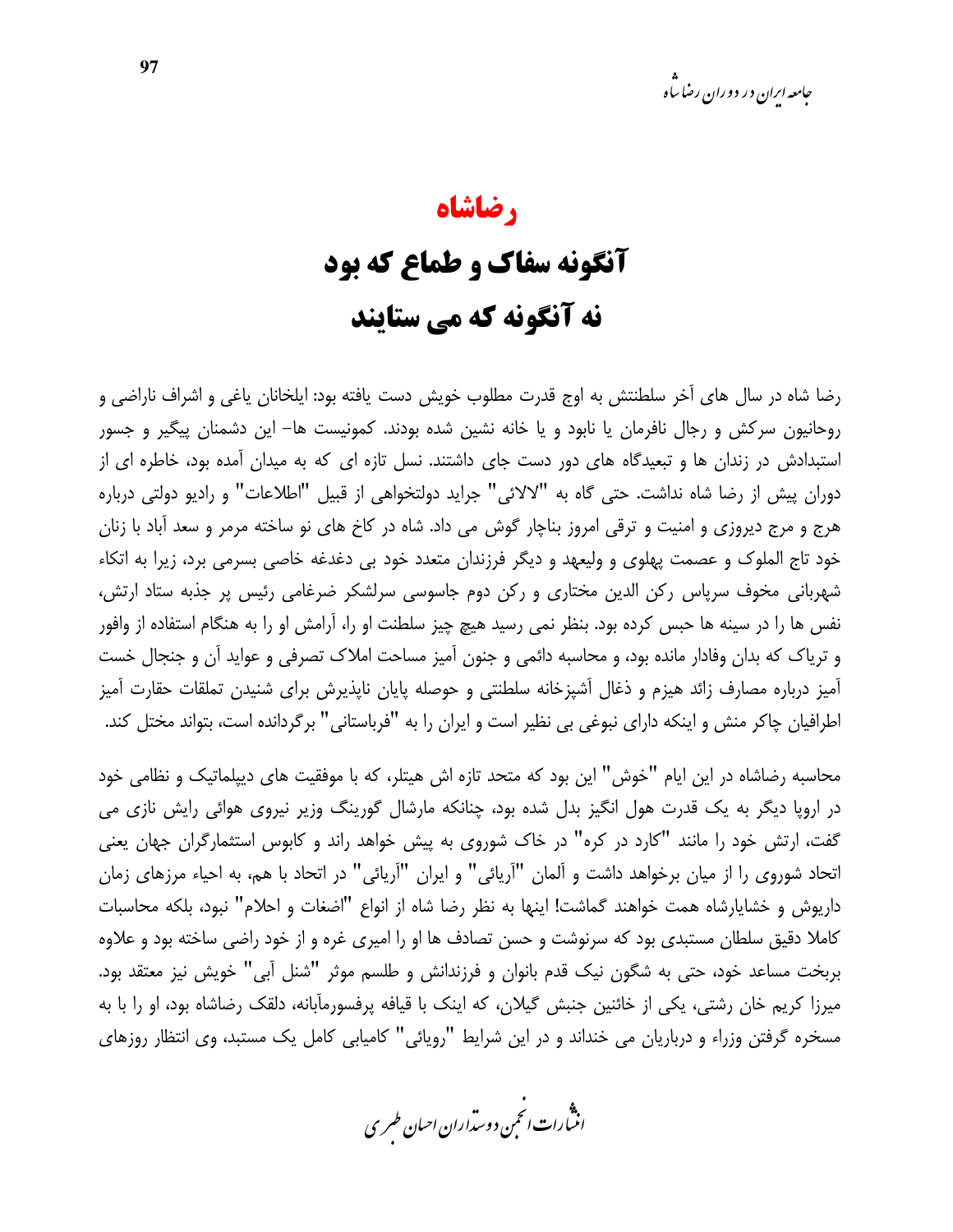*جامعه ایرا*ن در دوران رضا س<sup>ا</sup>ه

باز هم پرشکوه تری را می کشید تا بیش از پیش به ریش روزگار بخندد. رضاشاه چنین تدبیر می ساخت ولی تاریخ در کار تقدیر دیگری بود!

درباره حوادث مرداد– شهریور 1320 (اوت 1941) که منجر به برچیده شدن بساط قدرت بیست ساله رضا شاه شد، دستگاه دولتی پسرش نوحه سرائی بسیار کرد. این حادثه را "شوم" اعلام داشت، که طی آن "فرزند کبیر میهن" را از وی باز ستانده اند و در دیار بیگانه غریب به گور سپردند. ولیعهد جانشین شده اش سوگند می خورد که وی به تکرار این حادثه امکان نخواهد داد، ولی برای اجراء این قصد، درست به همان راه خطائی رفت که پدرش رفته بود و درست همان خیالات پوچی را در سر می پروراند که پدرش پرورده بود. نه تنها در تفسیرهای رسمی بلکه گاه در نزد بسیاری دیگر که نسبت به تفسیر رسمی خوش بین نیستند نیز ماهیت حوادث شهریور روشن نیست. از"فرار" رضاشاه و عدم مقاومت ارتش ایران ابراز تاسف می کنند. "اشغال" ایران به دست متفقین را مایه بروز هرج و مرج، تورم، گرانی، رواج فساد در ایران می دانند و برآنند که ایران که نقش "پل پیروزی" را در جنگ دوم جهانی ایفاء کرده است، به پاداش درخور خود نرسیده است.

این عنوان "پل پیروزی" را مبلغان امپریالیستی ساخته و آن را در ظاهر و به دروغ به قصد سپاسگزاری از نقش ایران ولی در واقع برای خلط در واقعیت تاریخی برجسته کردن نقش خود و کوچک کردن نقش ارتش شوروی به میان کشیده اند. تردیدی نیست که میهن ما، پس از سقوط رضا شاه و اتخاذ سیاست همکاری با ائتلاف ضد هیتلری، نقش مثبت و موثری در تحقق پیروزی نهائی ایفا کرد. ما باید به این نقش ببالیم. ولی در اثر محدودیت ظرفیت راه ها، بندرها و راه آهن و در اثر "خستی" که امپریالیست ها در کمک موثر به شوروی داشتند، مجموعه آنچه از جاده های ایران به جبهه خاور رسید 2 تا 3 درصد کل مصارف این جبهه بود و ابدا نقش قاطع در پیروزی ارتش سرخ بر فاشىسم نداشت.

اما اینکه حوادث شهریور، با وجود چهره نامطلوب ورود نیروهای خارجی به خاک کشور ما، چه نقشی از جهت تاریخی در کشور ما ایفا کرده، باید با اتکاء به فاکت های تاریخی، بدان پاسخ عینی داد نه پاسخ عاطفی و براساس ناسیونالیسم يا اغراض سياسي و اجتماعي طبقات معين.

این حوادث زمانی رخ داد که هیتلرغدارانه؛ پیمان خود را با اتحا د شوروی شکست و در ژوئن 1941خاک شوروی را در یک جبهه 2 هزار کیلومتری به طور ناگهانی مورد حمله قرار داد. هیتلر از سال 1933 با بلع تدریجی تمام اروپا و با برخورداری نهائی از کمک جناح مرتجع سرمایه داری جهانی، برای این " جهاد" تدارک دیده بود. پس از شکست مداخلات چهارده کشور در اتحاد شوروی (1918– 1921) امپریالیسم آرزو داشت به دست سگ زنجیری تازه خود، این مأموریت را برآورد و به "مزاحمت بلشویک ها" خاتمه دهد: نقشه ها با دقت تدارک شده بود. هیتلر به نفوذ خود در خاورمیانه اهمیت می داد. پس از سقوط فرانسه، دولتی دست نشانده ویشی و برلن در سوریه بر سر کار آمد. در عراق بوسیله رشید عالی الگیلانی کودتائی انجام گرفت که هدفش استقرار سیطره فاشیسم در این

.<br>انثمارات انحمن دوسداران احبان طسری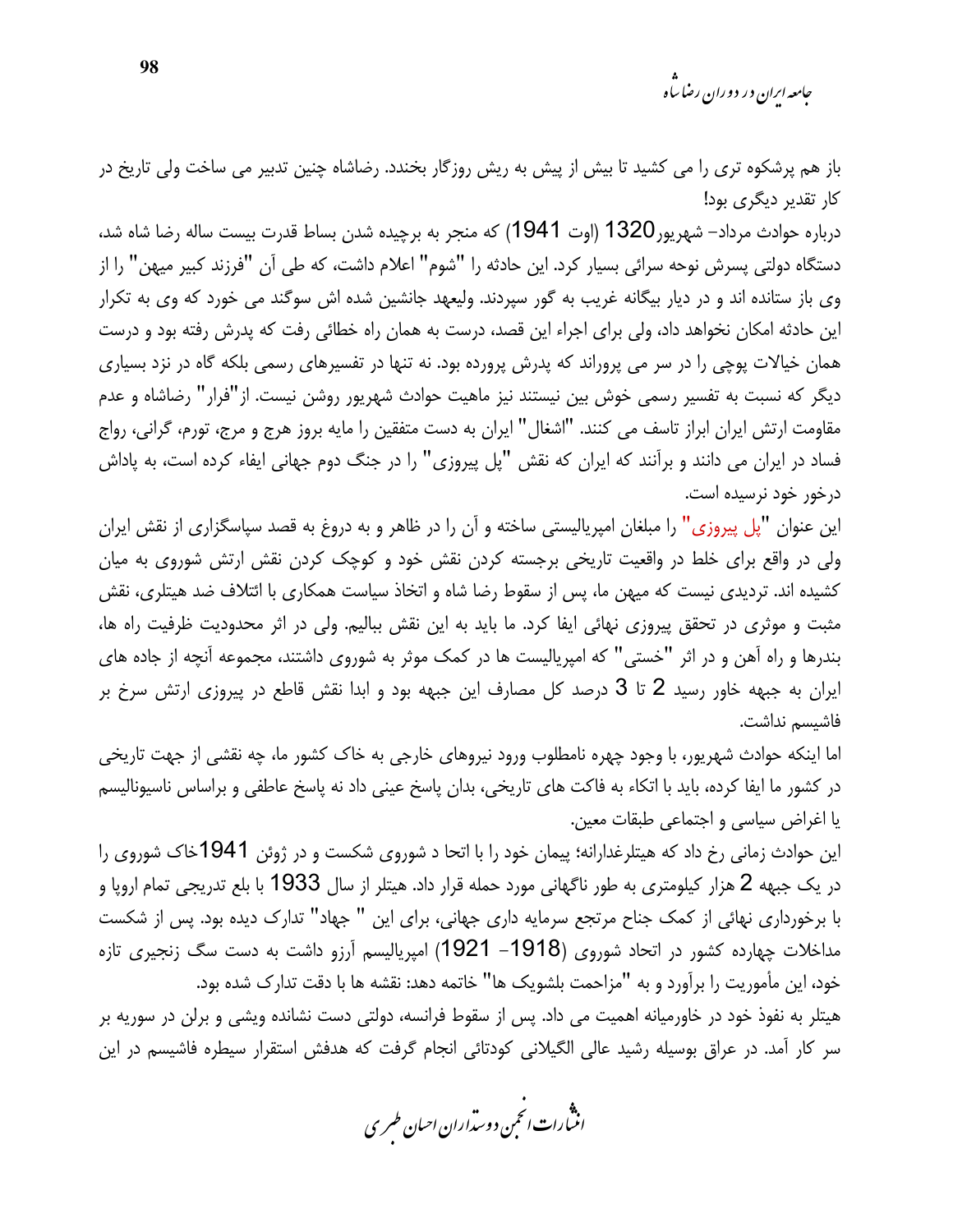کشور بود، ولی این کودتا موفق نشد و رشید عالی به ایران گریخت. اما در ترکیه و ایران هیتلر وضع بهتری داشت. ترکیه وارد نزدیکی کامل با هیتلر شده بود. رضاشاه نیز در سیاست خارجی و بازرگانی خود، بویژه به حساب روابط با شوروی، تغییرات مهمی وارد ساخت و وارد بند و بست مفصلی با هیتلر و موسیلینی گردید که از لحاظ وضع خاص جغرافیائی و ژئوپلیتیک ایران خطر مهمی برای ائتلاف ضد هیتلری ایجاد می کرد. هیتلر بر آن بود که از راه خاورمیانه خواهد توانست، حمله خود را به شوروی تکمیل کند، حتی پس از سقوط رضا شاه، هیتلر به اتکاء عمال خود در ایران، هنوز امید فراوانی به این کشور داشت. روزنامه "اطلاعات" ضمن نشر خاطرات "آلبرت شپر" وزیر تسلیحات هیتلر (23 بهمن 1354) مي نويسد:

"هیتلر در مقابل افسران ارتش نازی چنین گفت: راه ما بسوی شوروی هموار است. من اطمینان دارم که ما از راه ایران به پیروزی نهائی دست خواهیم یافت. شریان بلشویست ها از خاک ایران می گذرد. از ایران است که به روس ها سوخت و کمک می رسد. ما دوستان زیادی در ایران داریم. ما به کمک دوستان ترک و دیگر یارانمان، بسوی ایران هجوم خواهیم برد، هجومی از دو سو، شمال و جنوب و کار تمام است."

این نقل قول طرز تفکر آدلف هیتلر را در مورد ایران و نقشه استراتژیک جهانی او را نشان می دهد. هیتلر از سال های پیش از حمله به شوروی در ایران دست به کار بود. با استفاده از مشکلات اقتصادی ایران که از جمله از بحران اقتصادی سرمایه داری در سال های 30 ناشی شده بود، مانند کمبود ارز و محدودیت بازار صادراتی، هیتلر بویژه از راه اقتصادی شروع کرد. با توجه به این واقعیت که ایران همواره با اتحاد شوروی بازرگانی خارجی نسبتا وسیعی داشت که مجموعاً در آن دوران بطور متوسط به 34 درصد می رسید، هیتلر در صدد بر آمد که این رابطه را قطع کند. ماموران هیتلرمانند دکتر لیندن بلات که مدتی رئیس بانک ملی ایران بود و دکتر شاخت رئیس بانک آلمان، و بارون فن شیراخ رئیس جوانان هیتلری که یک بار به ایران آمد و عمال فراوان گشتایو که بصورت مهندس و کارکنان فنی در موسسات راه آهن و بسیاری از موسسات صنعتی و ساختمانی دیگر ما به کار مشغول بودند، سرانجام موفق شدند رژیم را مجذوب روابط بازرگانی پایاپای با ایران سازند. در سال 1938– 1939 سهم شوروی در گردش عمومی بازرگانی خارجی به 5ر11 و در سال 39– 40 به 5 درصد سقوط کرد و حتی به صفر رسید. بر عکس آلمان که در سال های 1937– 1938 با 27 درصد جای دوم را داشت در سالهای 1938– 1939 جای اول را گرفت و به 5ر41 درصد و 5ر45 درصد رسید. بازار وارداتی و صادراتی ایران به تصرف آلمان درآمد. خرید ارزان کالا های سنتی و حتی کالاهائی مانند گندم و برنج که مورد نیاز شدید داخلی بود، و فروش گران کالاهای صنعتی و از آنجمله کالاهای غیر لازم، برای اقتصاد آلمان از هر بابت سودمند بود. شاه که خود از فروشندگان مهم کالاهای صادراتی و گیرنده اساسی حق العمل بود در این میانه سود کمی به جیب نزد.

تحول در سیاست بازرگانی خارجی ایران، در عین حال با تدارکات نظامی همراه بود. ایران در سال 1937 وارد قرارداد ضد شوروی سعدآباد شد. در سال 1938، با نقض ماده 13 قرارداد 1921، رضاشاه به دتردینگ، یک

.<br>انن رات انحمن دوسداران احبان طسری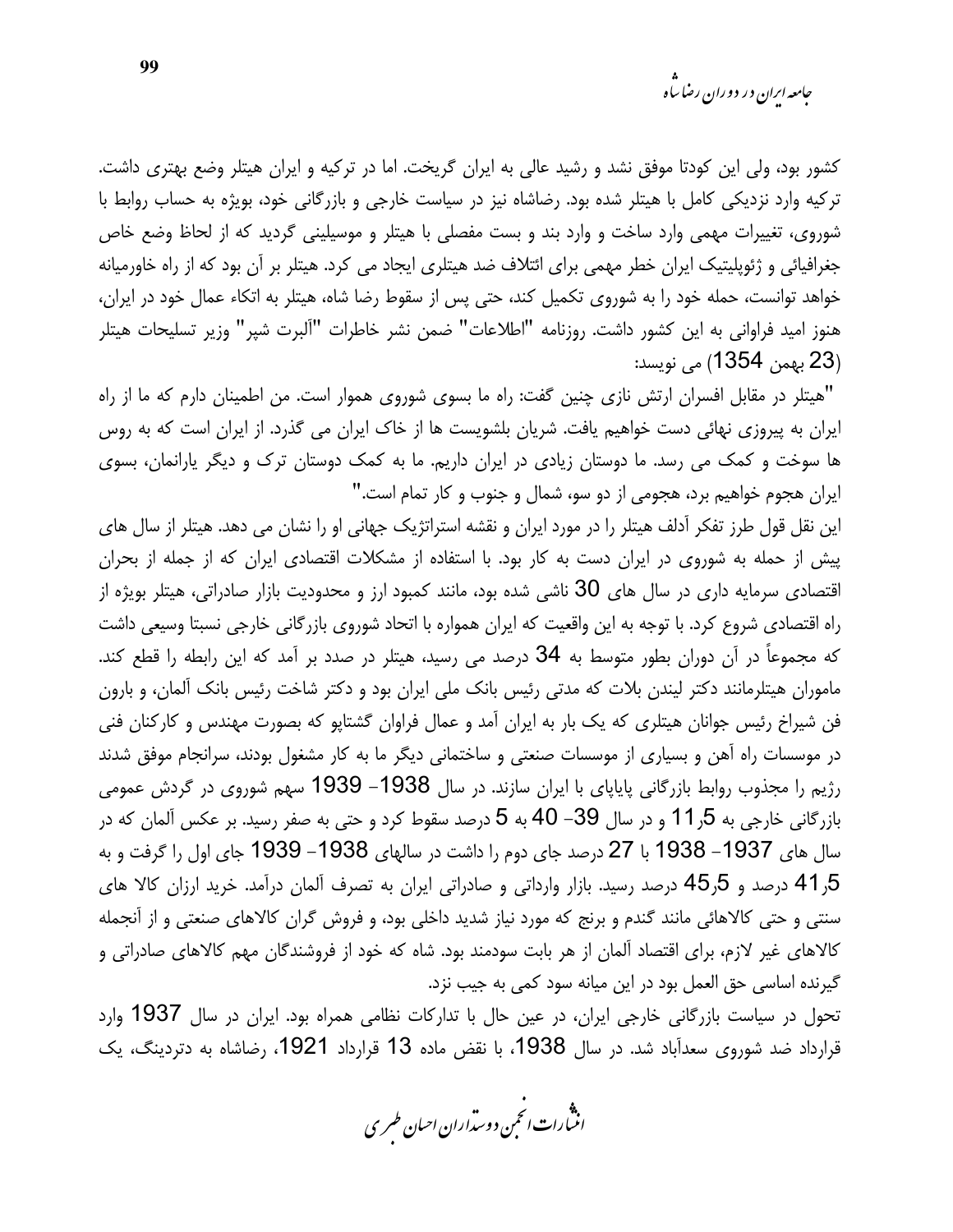*جامعه ایرا*ن در دوران رضا س<sup>ا</sup>ه

سرمایه دارهلندی که در گذشته نقش حساسی در مداخلات نظامی ضد انقلابی در روسیه بعد از جنگ اول جهانی داشت و شرکت تحت نظر او وابسته به شرکت "رویال داچ شل" بود، امتیاز استخراج نفت در نواحی سرحدی شوروی و ایران را داد. این عمل رضا شاه حاکی از آن بود که وی دیگر شوروی را به حساب نمی آورد و در ضمیر خود کارش را خاتمه یافته تلقی می کند و ملاحظات گذشته ابدا برایش مطرح نیست. در این ایام 40 درصد بودجه ایران صرف مخارج نظامی می شد. ارز حاصله از نفت در بانک های انگلیس باقی می ماند و معامله کذائی "نفت — اسلحه" که بعدها نیز از طرف پسرش، منتها در مقیاس غول آسا، اجرا می شد، وسیله بازگرداندن این ارز به جیب غارتگران امپریالیستی بود. ایران با ارتش بزرگ 150 هزار نفری و نیروی دریائی و هوائی و کارخانه های اسلحه و مونتاژ هواپیما و آموزشگاه ها و فرودگاه های نظامی، تصور می کرد به یک قدرت جدی نظامی بدل شده است. مبلغان شاه با استفاده از هر فرصتی رسما دعاوی ارضی نسبت به شوروی را مطرح می کردند.

با وجود اخطارهای مکرر متفقین (26 ژوئن، 19 ژوئیه، 16 اوت) رضا شاه قصد نداشت از مشی اتخاذ شده منحرف شود وسلام لذا دست به مانور زد: نخست وزير فروغي جاي منصور را گرفت. بظاهر براي اخراج ميسيون آلمان و ايتاليا درایران تصمیم اتخاذ شد ولی این تصمیم عملی نگردید. برعکس دولت حکومت نظامی اعلام داشت تا هر نوع "جرمی" در دادگاه نظامی طرح شود. کلیه متهمان سیاسی در تبعید گاه ها بازداشت شدند. روزنامه " اطلاعات"، که از آلمان کمک مالی می گرفت، و سخنگوی دربار بود، از خاتمه دادن به کار میسیون های آلمان و ایتالیا ابراز تاسف کر د.

در اثر مسامحه تعمدی شاه، عمال گشتاپو از مدت ها پیش در ایران تبلیغات وسیعی می کردند. بهرام شاهرخ از رادیو برلن و سیف آزاد با روزنامه "ایران باستان" احساسات شوینیستی را بر می انگیختند. عمال مهم گشتاپو یعنی مایر و شولتسه بهمراهی افسرانی مانند سپهبد زاهدی و ارتشبد منوچهری (آریانا) و چند وزیر و سرلشکر و ایلخان و وکیل مجلس دست نشانده گشتاپو، محیط ژرمانوفیلی شدید در جامعه پدید آورده بودند. همین ها بودند که بلافاصله پس از عزيمت شاه "حزب مليون ايران" را ايجاد كردند و انگيزه قيام قشقائي ها و حوادث خونين سميرم شدند. علاوه برعمال گشتاپو، دیگر عمال ضد کمونیست امپریالیست: داشناکها، مساواتیست ها، گارد سفید، فاشیست های

گریخته از کشورهای عربی همگی در ایران گرد آمده و مشغول کار بودند. آن ها خود را برای "تصرف قفقاز" آماده می کردند و در شهرهای میانه و جلفا انبار اسلحه و مواد انفجاری بوجود آورده بودند. نقشه ترکاندن تونل بزرگ فیروز کوه و پل ورسک کشیده شده بود. سازمان فاشیستی در تهران، رشت، قزوین و دیگر نقاط شعب خود را دائر کرده بود.

اگر کسی به مسئله ضرورت درهم شکاندن دد فاشیسم معتقد است و براساس این واقعیات، نقش سیاست رضا شاه را، بر اساس هرحسابی که بگیریم، در میدان دادن به این دد و عمالش می بیند، نمی تواند در ضرورت حوادث شهریور تردید کند. آنچه که به اتحاد شوروی مربوط است، برای وی، هم پایه قانونی وجود داشت ( ماده 6 قرارداد 1921

.<br>انث رات انجمن دوسداران احبان طسری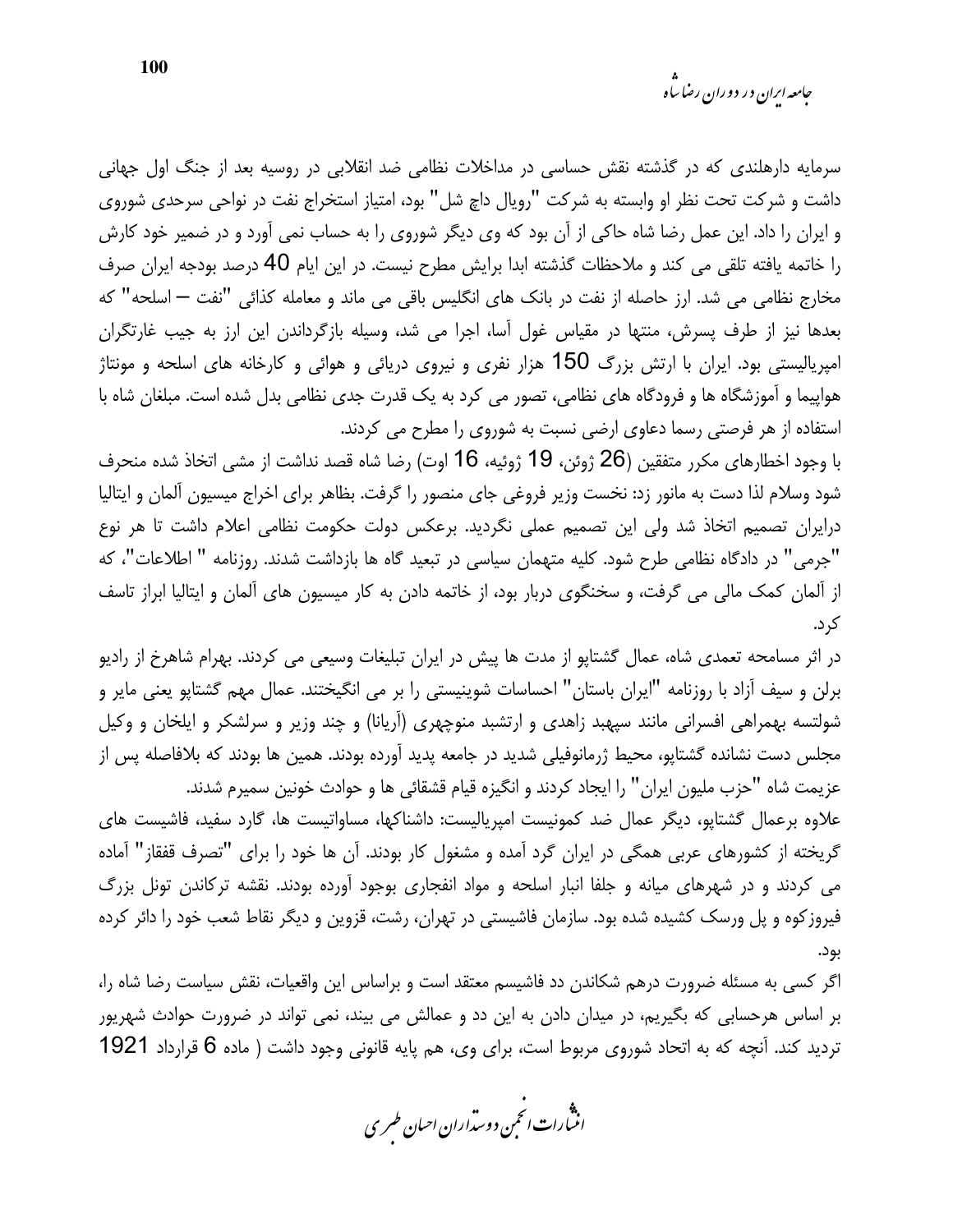ایران و شوروی، به این کشور حق می داد که درصورت وجود کانون تهدید ضد انقلابی، شوروی نیروهای خود را برای ازمیان بردن آن کانون به ایران بیاورد) و هم ضرورت حیاتی سیاسی. نیروهای خارجی درایران نماندند ولی سودمندی تاریخی اقدامی که رخ داد نصیب همه انسانیت و ازآنجمله خلق ما شد. این حادثه از هر باره یک نقش مثبت تاریخی ایفاء کرد و تنها فاشیست ها و ناسیونالیست های ارتجاعی می توانند بر آن ندبه کنند و آنرا لعن نمایند. چرا باید یک ایرانی میهن پرست و انساندوست از اینکه توانسته است در ائتلاف ضد هیتلری نقش محسوسی داشته باشد، ناخرسند گر دد؟

حوادث شهریور1320 که منجر به وادار شدن رضا شاه به استعفا و رفتن او از ایران به موریس و سپس ژوهانسبوگ ( یکی از مراکز سرمایه گذاری قدیمی خانواده پهلوی) شد، شکست استبداد سلطنتی و پیروزی خلق های ایران نیز بود. ورود ارتش رهاگر سرخ، فضای ایران را دگرگونه ساخت. درست این همان دردی است که بهره کشان آن را فراموش نکردند. مردم ایران از قفس اختناق آور رژیم رضاشاه رستند. بهترین دلیل نقش آزادی بخش این حوادث درواکنش مردم ایران است. حتی متملقان رژیم رضا شاه از قبیل دشتی و سید یعقوب انوار در مجلس ساخته دست او به رضا شاه و رژیم استبدادیش تاختن آوردند. روزنامه "اطلاعات" از آن دوران و از "لوس بودن شاهپورها" شکوه سر کرد! زندانیان و تبعیدیان سیاسی آزاد شدند. روزنامه های دربند از بند رستند. بانگ نشاط بخش مردم ایران آسمانگیر شد. رحمت مصطفوی یکی از روزنامه نگاران سرشناس هوادار رژیم تجانشین رضاشاه درکتابی که در آن موقع تحت عنوان " تهران دمکرات" نوشت، این فضای خرسند را تا حدی منعکس کرده است. شاه بعدی علی رغم میل درونی خود، ناچار شد به مراعات نسبی موازین سلطنت مشروطه تن در دهد. مجلس و کابینه دولتی اختیارات نسبی بیشتری کسب کردند. احزاب آزاد شدند و حزب توده ایران سازمان علنی خود را بوجود آورد. این یک تحول ژرف و در جهت مثبت در جامعه ایران بود که پیامدهای فراوان داشت.

واكنش مردم ايران، داوري آنها درباره رژيم بود: "دست عمال رضا خان كوتاه" به شعار محبوب مردم بدل شد. على رغم مقاومت دائمی دربار در حفظ چاکران خاندان پهلوی، برخی از آنها مانند رکن الدین خان مختاری، سرهنگ نیرومند رئیس زندان قصر، پزشک احمدی دژخیم شاه به محاکمه کشیده شدند. اسرار قتل های اسرارآمیزی از پرده بدر افتاد. مردم با سرعت دانستند چه کابوسی را از سر گذرانده اند و چگونه وضع جهان و تاریخ معاصرایران به آنها مسخ شده و دروغ آمیز تحویل می شد. احدی پیدا نشد که جرات کند از "نابغه عظیم الشاء ن" و "پدرتاجدار" و "عصر مشعشع" او سخن گوید. فقط زمانی که بار دیگر محمدرضا شاه موفق شد استبداد سلطنتی را مستقر سازد، مجلس مختنق و گوش بفرمان به جسد بازگشته ازغربت رضاشاه، عنوان "کبیر" داد. ولی شادروان کسروی در جائی كه از داده شدن القاب "سردار ملي" و "سالار ملي" به ترتيب به ستارخان و باقرخان در "تاريخ مشروطيت" خود صحبت می کند، بدرستی می گوید: آن لقبی واقعی و جاوید است که مردم عطا کنند. لقب "کبیر" را مردم ایران به رضا شاه ندادند و بابت آن ابدا تعهدی و مسئولیتی ندارند.

.<br>انتبارات *انحم*ن دوست<sub>ر</sub>اران احبان *طسر*ی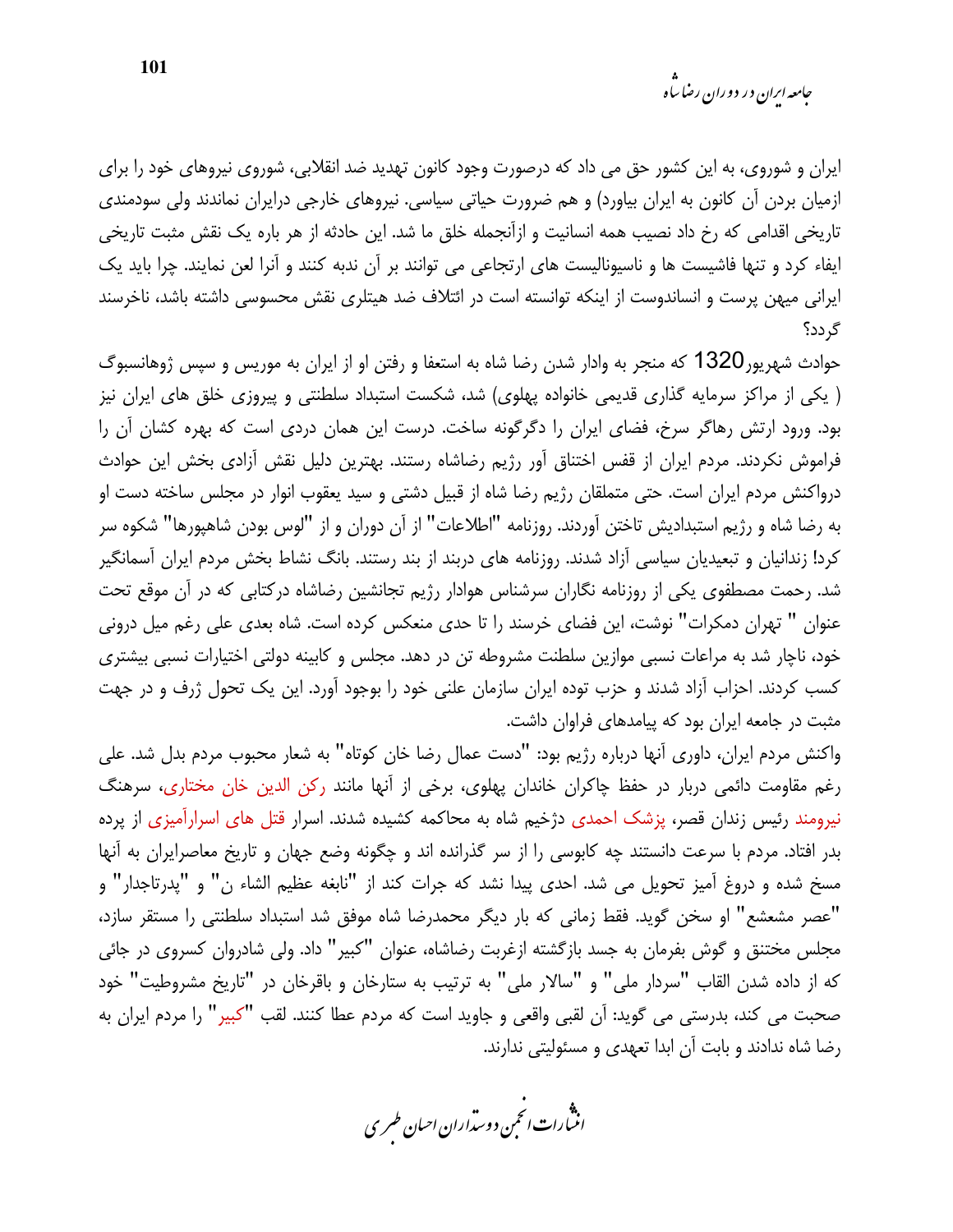*جامعه ارا*ن در دوران رضا ساه

آنچه که جالب است، آن است که علی رغم درس عبرت انگیز سقوط رضا شاه، فرزندش محمدرضا شاه ماهیتا عین همان راه را پیمود گرچه منتظر پیآمد دیگری بود! او نیز درعطش سوزان نابود ساختن سوسیالیسم به متجاوزترین محافل امیریالیسم جهانی تکیه کرده و ایران را به لشکرگاه ده ها هزاررایزن و کارشناس امریکائی که تعداد آن ها تا سال انقلاب به 60 هزار نفر در کشور ما بالغ شد، بدل کرد. او نیز سیاست نفت– اسلحه را در پیش گرفت و معاملات چند ده میلیاردی، بزرگترین معاملات اسلحه جهان را، برای داشتن یک "ابرارتش" در منطقه و ایفای نقش ژاندارم خلیج فارس، انجام داد و حق العمل خود را به بانک های امپریالیستی فرستاد تا از گزند ارض و سما مصون بماند. او نیز نیروهای زمینی و دریائی و هوائی وسیعی بوجود آورده و نقشه تبدیل ایران به سرزمین سوخته را کشیده و جهان سرمایه داری را به "انضباط" و پیشگیری از خطر دعوت می کند. اگر در جهان دیروز این سیاست بی سرانجام بود، در جهان فردا بطريق اولى چنين است.

رضا شاه دراوج قدرت، خود را پیروزمند نهائی می دید. فرزندش نیز بعدها چنین دعاوی دور و درازی در سر داشت. آن ها هر دو تاریخ نیرنگباز و عبرت انگیز را نمی شاختند و نمی توانستند بشناسند. درجهان امروز که در آن نقش توده ها بحدی شگفت فزونی گرفته، موفقیت خلق ها بنا به مثل معروف، "دیر یا زود دارد، ولی سوخت و سوز ندارد". پیروزی نهائی با تاجداران نیست، با توده های عطشان نان، صلح، آزادی و پیشرفت است. بگذارید شکاکان در ظفر فرجامین این آرمان عالی وانسانی تردید کنند، بگذارید نومیدان هرموفقیت گذرای ارتجاعی و حافظه کاری را زوال قطعی فضیلت بشمرند. سرشت تکاملی تاریخ نه از نعره های ظفرمندانه ستمکاران و نه از اشک های مایوسانه بی باوران، از هیچیک، دگرگون نخواهد شد. و سخن در این باب را بهتر است از خارج از متن کتاب، در پی گفتار دنبال کنیم.

.<br>انتبارات *انتم*ن دوسداران احیان *طسر*ی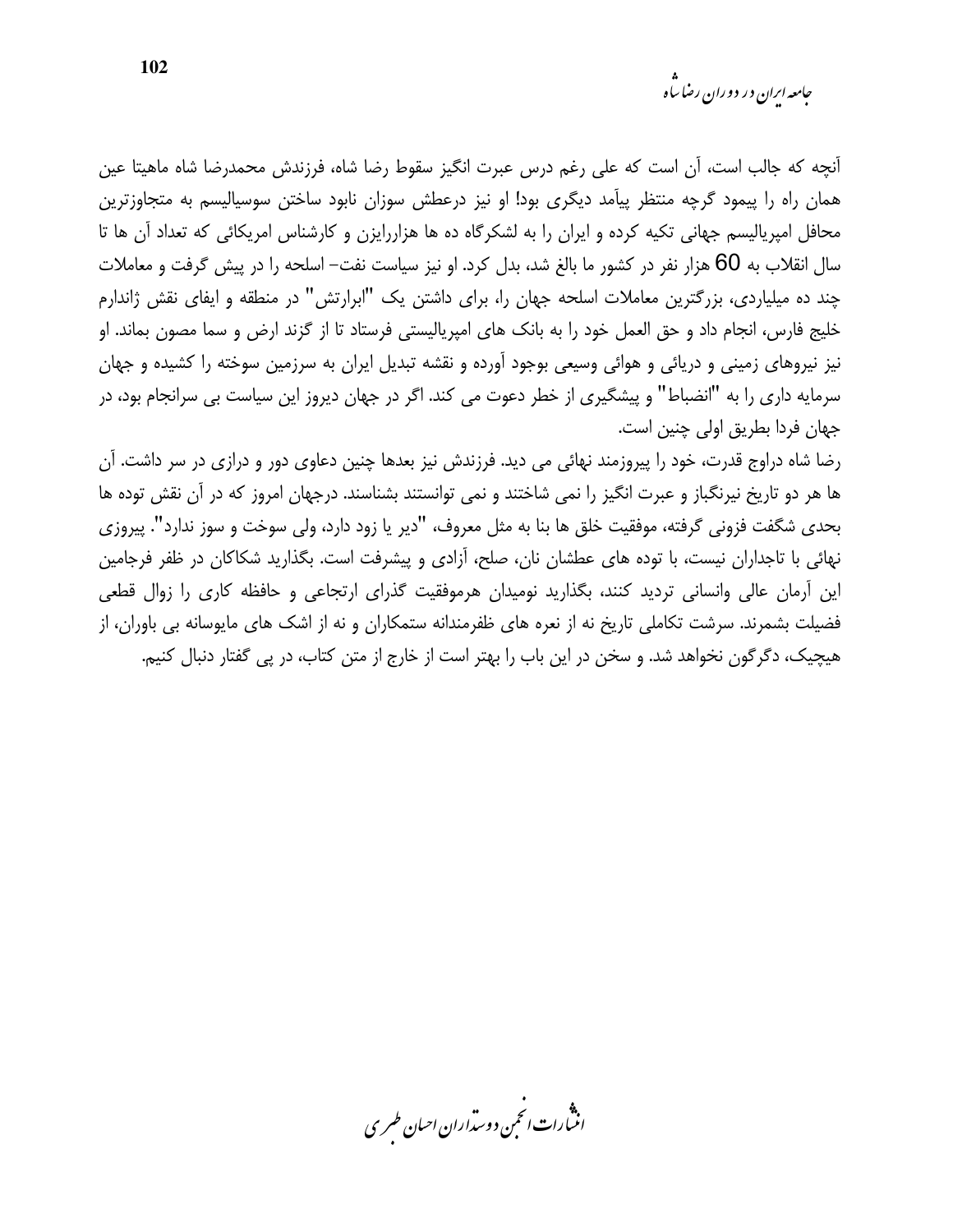# ما را می کشند اما اندیشه های ما برای زندگان می ماند

أرمان اجتماعي سراب نيست نبرد، أفريننده أينده ايست بهتر

جامعه شناسی معاصر بورژوائی و بویژه امریکائی تاریخ را ویرانه مدنیت ها و گورستان آرزوها و روند مکرر در مکرر روی آوردن توده ها به سوی یک رهاگر، به سوی یک پیشوا برای نیل به "مدینه فاضله، برای حل همه دشواری ها می شمرد و چون چنین کاری بعقیده جامعه شناسی بورژوائی شدنی نیست، پیشوا و جنبش او شکست می خورد، لشکریانش از هم می پاشند، برخی در گرداب پاس فرو می روند، برخی آنچه را که دیروز در هم شکستند، می پرستند، برخی در یک مقاومت عنودانه نابود می شوند. سپس نسل تازه عبرت گذشته را فراموش می کند و همین جریان را از نو آغاز می نماید.

مثلا کتاب " دیباچه بر رهبری" تالیف یکی از روان شناسان ایرانی طی پیش از پانصد صفحه همین اندیشه را خواسته است ثابت کند. استفاده از دستگاه نیرومند رادیوی، استفاده از فضای یاس آمیز پس از شکست جنبش در ایران، شاید كار مروج اين "فلسفه" فلج كننده را در موقع خود تسهيل مي كرده است، ولي خوشبختانه، حتى به اعتراف معتقدان این "تئوری"، روند امید بستن به بهبود کار انسانی یک روند ابدی است که دائما تکرار می شود. آری، انسان موجودی است امیدوار، جوینده، رزمنده.

و این روند جستن بهتر و رزمیدن برای آن، برخلاف تلاش جامعه شناسان بورژوا برای اثبات عبث بودنش، عبث نیست. انسان امروزی برخلاف انسان های نخستین در غارها نمی زید، با میوه چینی تغذیه نمی کند، در اعماق مراسم خرافی دست و پا نمی زند، مقهور نیروهای کور طبیعی نیست، مقهور نیروهای کور اجتماعی نیست، به شناخت قوانین

.<br>انثمارات انحمن دوسداران احبان طسری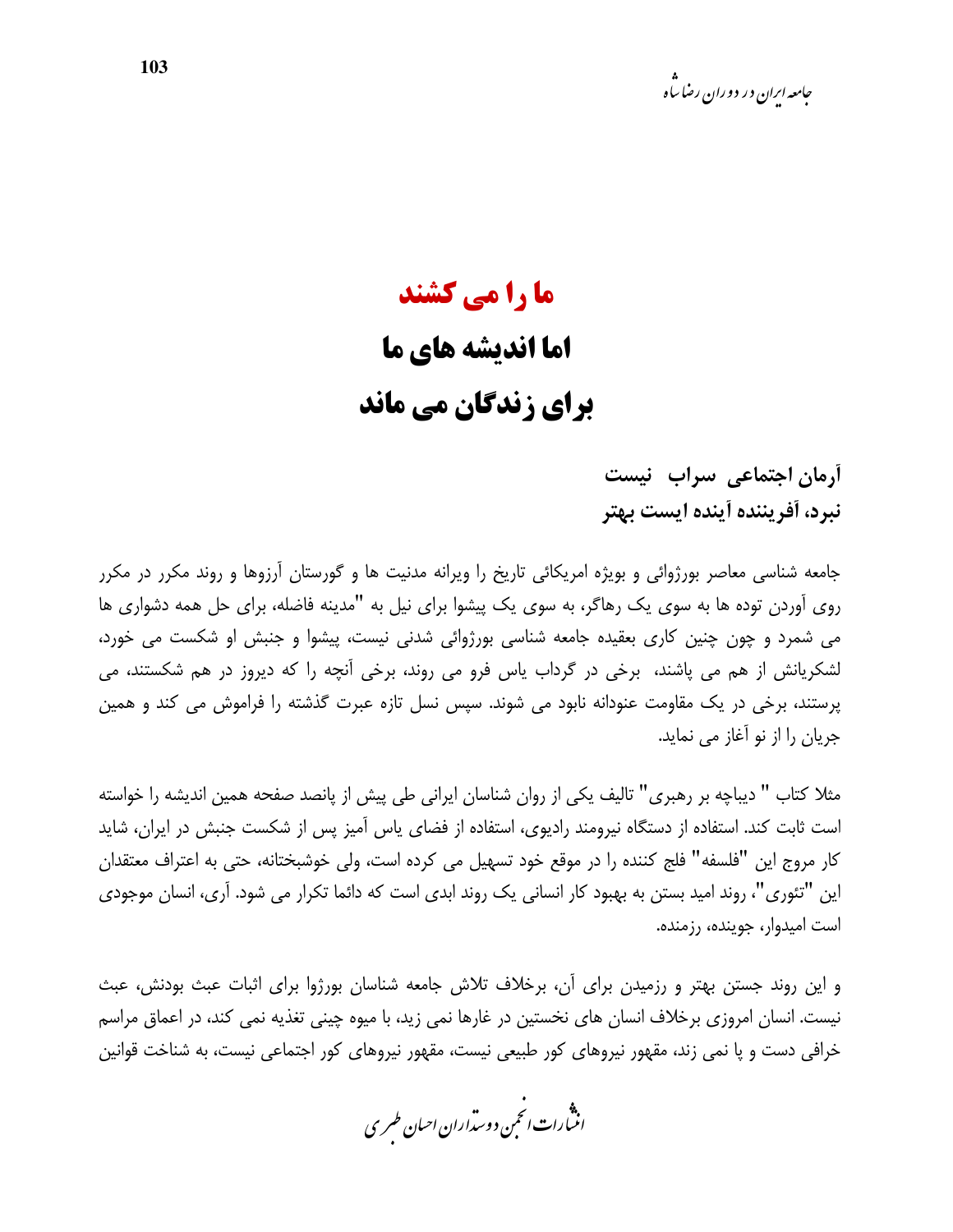*جامعه ایرا*ن در دوران رضا ساه

طبیعت و جامعه دست یافته، با بلایای استثمار و استعمار در افتاده و در جاهائی آنها را برانداخته، زنجیرهای بردگی را از بسیاری لحاظ گسسته… و غیره. این فهرست را می توان بسی طولانی تر ساخت: "چیزی که عیان است، چه حاجت به بیان است". البته منظور ما در اینجا همه انسان ها نیستند، بلکه طلایه انسانیت است که سرانجام دستاوردهای خود را بین قبیله بزرگ بشری قسمت می کند.

موافق جامعه شناسی بدبینانه که "تاریخ را گورستان آرزوها و تمدن ها" می شمرد، باید اکنون نیز هنوز بشر در عصر حجر در جا می زد و حال آنکه ما در دوران بکلی دیگری هستیم. می گویند: " بسیار خود! اشیاء دیگر شده اند ولی صفات اخلاقی انسانی ثابت مانده! اینهم نادرست است. درست است که تکامل اجتماعی (سوسیوژنز) هنوز بجائی نرسیده که انسانی نو، مجزا از انسان معاصر (Homo Sapiens) آراسته به صفات مغزی و ارادی و عاطفی عالی تر، پدید آورد ولی در این راه نیز پیشرفت ها وجود دارد. دمبدم بر تعداد انسان هائی که شیوه زندگی جمعی و نوعي (Suis generis) را بر شيوه زندگي فردي و جانورانه ترجيح مي دهند، به شيوه خردگرايانه مي انديشند، به شیوه جمعی می زیند، در مجموعه جمعیت بشر افزوده می شود. بی گمان این راهی است بغرنج، پر تضاریس، شکیب سوز، ناهموار ولی راهی است که بطور واقعی به پیش می رود.

لذا در مقابل بدبینی جامعه شناسی بورژوائی که در بسیاری از نوشته های جامعه شناسان معاصر ما نیز عکس انداخته، ما مارکسیست ها خوش بینیم. شکست، زندان، مهاجرت، مرگ در این خوش بینی که ناشی از یک امر عینی است نه یک حالت روحی، موثر نیست.

مقصود از امر عيني، يعني آنكه ساخته فرضيات ما نيست، بلكه حاصل مشاهده واقعيات است. از خارها به سوى ستاره ها (Ad astra per aspea ) اینست راهی که بشر با پاهای آبله دار و خون آلود طی می کند.

لذا، انرژی تکاپو و رستخیز و بسیج و نبرد را با استدلالات "عالم نمایانه" نکشیم. مگر آنکه در اینکار "ذینفع" باشیم. در این تردیدی نیست که بسیاری نبردها شکست می خورند. خامی ها، اشتباهات، ناتوانی ها، بی خردی ها در جریانات نو کم نیست. شکست ها مناظر زشت و شوم می آفرینند. قهرمانان گاه مضحک و پیشوایان گاه حقیرمی شوند. ادعاها گاه لاف و یاوه، حقایق گاه بی بها و میان تهی از آب درمی آید. آری در تاریخ تراژدی کم نیست! ولی به سخن حافظ، دور جهان یکسره بر منهج عدل است و سطح عدالت در همه امور، سطح حقیقت در همه امور در تمدن بشری مانند آب زلال در استخردمبدم بالا می آید. چگونه آن را نمی بینند.

به همین دوران مورد بحث ما در این کتاب بنگرید: جنبش مشروطیت، جنبش های مسلح وران سال های جنگ اول جهانی و پس از آن، جنبش کمونیستی، جنبش توده ای، جنبش ملی کردن صنایع نفت بظاهر شکست خوردند، ولی

.<br>اننمارات انخمن دوست<sub>را</sub>ران احسان طسری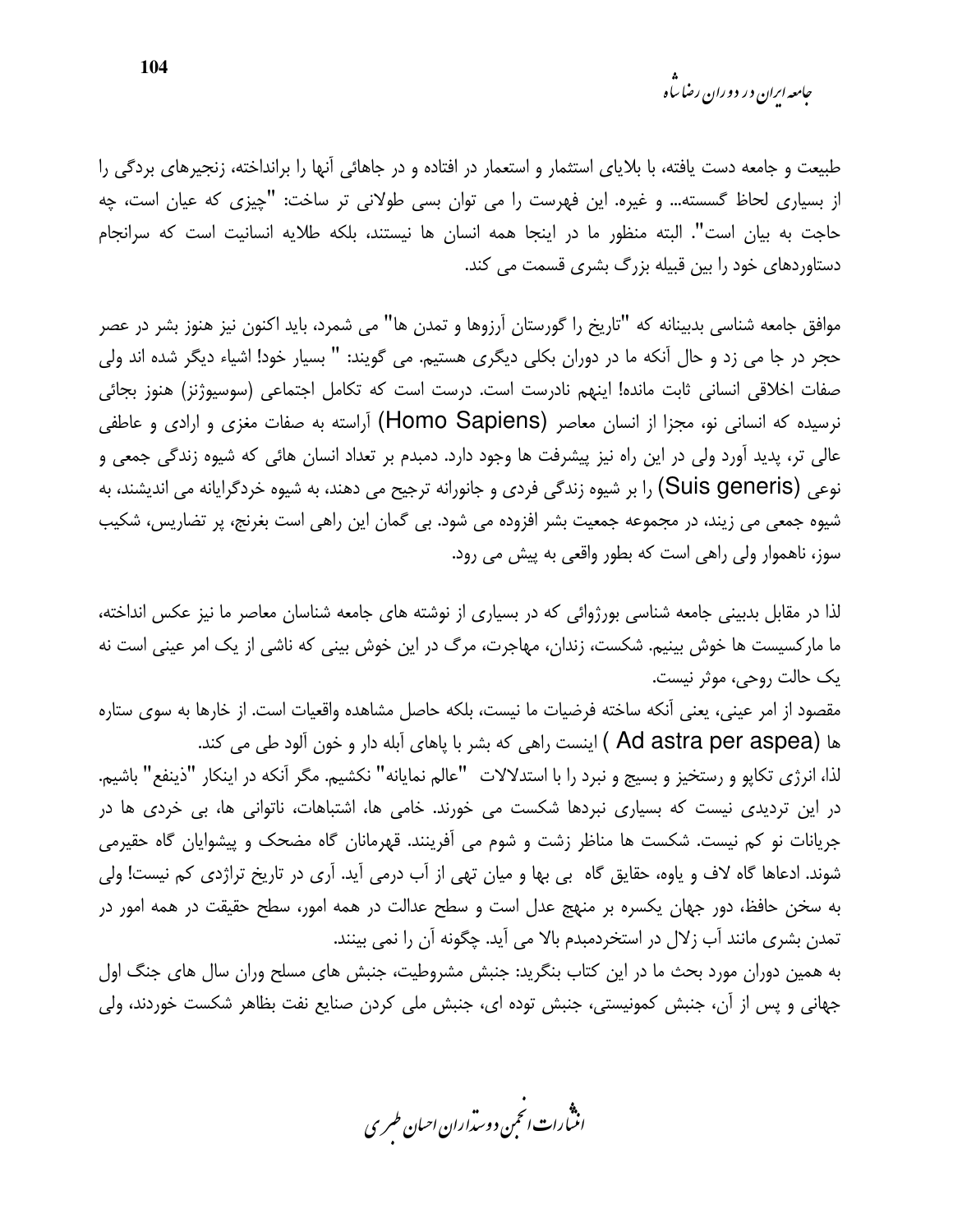آیا در واقع از جهت مضمون تاریخ نیز دچار شکست شدند؟ آیا هیئت حاکمه و استعمار از زمان محمدعلی میرزا تا زمان محمدرضا شاه، با وجود حفظ بسیاری امتیازات در عین حال به صدها عقب نشینی گاه جدی دست نزده اند. آری، محمدرضا شاه نیز شاهی مانند محمدعلی میرزا مستبد بود و از غارت مردم ایران "پول پارو می کرد"، ولی ایران امروز و مردم امروز ایران و تفکر و زندگی و نبرد آنها، نه ایران زمان محمدعلی میرزا و نه زمان محمدرضا شاه است. چه کسی این همه تحولات را پدید آورده؟ "حسن نیت" و " نبوغ" خود خواهانی مانند شاهان پهلوی؟ یا کار و نبرد و جانفشانی و پویه مردم ایران و جهان؟ محمدرضا شاه دوست داشت بگوید او حتی از "جبر تاریخ" فرسنگ ها پیش است! این یاوه ای بیش نیست! تاریخ، به گفته مارکس، مسائلی را در دستور روز می گذارد که قادر به حل آنست. مسائلی را که در دستور روز نیست، احدی قادر نیست حل کند، یعنی از جبر تاریخ پیش بتازد. ولی آنچه که محمد رضا شاه پیش افتادن از جبر تاریخ می دانست، اقدامات نارسا و نیم بندش علیه نظام ارباب– رعیتی بود. یعنی نظامی که قرن هاست پوسیده است و مشروطیت ناقوس مرگ آن را بصدا درآورد و رضاشاه و محمدرضا شاه با انواع شیوه ها، از زور تا حیله کوشیدند آن را از زوال نجات دهند ولی سرانجام مجبور به عقب نشینی هائی شدند. محمدرضا شاه نه فقط از جبر تاریخ جلو نبود و نمی توانست باشد، بلکه یک دوران کامل تاریخی از آن عقب بود، زیرا وی، از معتقدان حفظ امتيازات منسوخ آقائي– نوكري به اتكاء دشنه خون چكان بود، ولي اين كار دمبدم بي ثمرتر مي شود.

شیخ احمد روحی را در تبریز سربریدند، صور اسرافیل را در باغشاه خفه کردند، ستارخان را در باغ اتابک به تیر بستند، حیدرعمواغلی را در پسیخان کشتند، ارانی را در بیمارستان زندان موقت تهران، روزبه را در میدان تیر سربازخانه، تیزابی را در زیر شکنجه.... و از این قبیل بسیارند. ولی آیا قاتلان از "شر" اندیشه های آنان خلاصی دارند؟ آیا می توانند از فتح ابد و حل نهائی معضلات خود دم بزنند؟ محمدرضا شاه یک بار با صراحت گفت که او افق را بسیار تیره و تار می بیند. صحیح بود، حق با او بود، زیرا ما افق را بسیار روشن می بینیم.

مسئله اینجاست که تاریخ را نباید بمثابه روند مکرر روی آوری به منجیان خیالباف، ورشکست آرزوها و تکرار سراب ها و فریب ها دید. تاریخ پویه مدام ولی دشوار و گاه مکرر در مکرر خلق ها بسوی هدف ها است. جویندگان در نیل به هدف ها گاه شتاب زده اند و گاه مقسم روزگار از بسیاری که خواسته اند، تنها اندکی می دهد، از آنجا هم که طلبیدند، نه، بلکه از جای دیگر نصیب می کند. دیالکتیک تاریخ عجیب و غریب است. این درست است که تلاش بشر با آرمان پرستی ها و تخیلات عبث نیز همراه است، که "منجیان" گزاف گوئی هستند که در نخستین شکست به زانو در می آیند؛ که رزمندگانی هستند که دشواری راه را نمی بینند. می گویند: "زمین که سخت شد، گاه از چشم گاو می بیند". مبارزه که به شکست رسید، مبارزان بجان مبارزان می افتند غافل از اینکه نبرد دشوار بود، آرزو بزرگ، شرایط اندک.

لنین پیوسته هشدار می داد که در تماشای درخت چنان غرق نشویم که جنگل را نبینیم.

.<br>انن رات انجمن دوسداران احبان طسری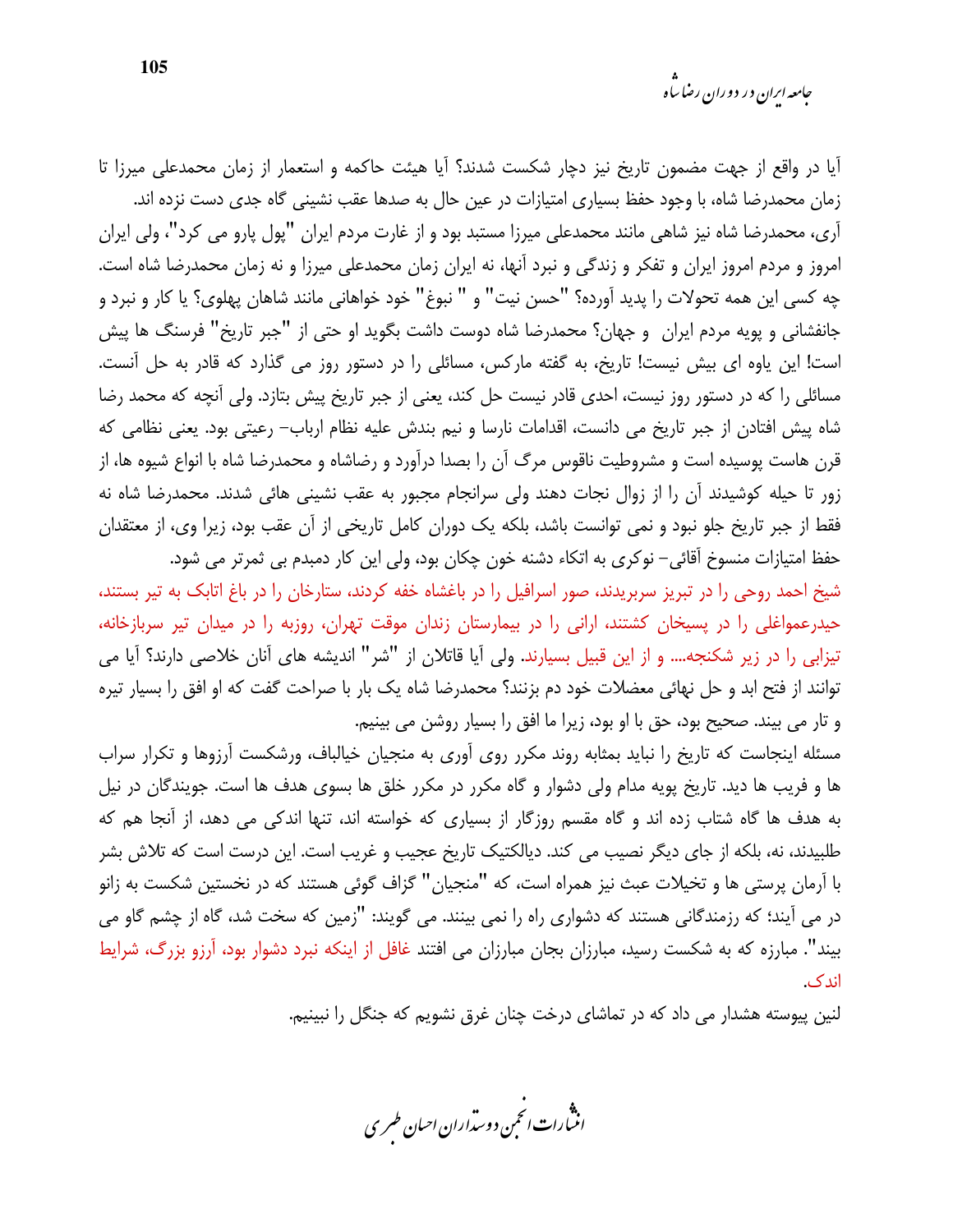<sub>حامعه ابران در دوران رضا ساه</sub>

در جزئیات، در اپیزودها، در این یا آن واقعه چنان مستغرق نشویم که از سیر کلی امور غافل بمانیم. این نباشد که "تسليم گر" را ببينيم، "قهرمان" را نبينيم. اين نباشد كه شكست را ببينيم ولي موفقيت (مستقيم يا غيرمستقيم) شعارهای مترقی را نبینیم. این نباشد که وا دهندگان و نیمه راهان را ببینیم ولی سرسختان و " تا آخر خطان" را نبينيم. اين نباشد كه عامل "ثابت" و "مكرر" را در سير تاريخ ببينيم ولي عامل "متحرك" و " ظهور" را در آن نبینیم، این نباشد که تاریخ را مطابق دلخواه خود بسازیم و آن را به حربه تخدیر و تذلیل روح انسانی مبدل سازیم. چنین اموری، دانسته یا ندانسته، تبه کاری است یا سفاهت.

حرکت تاریخ تکاملی است و این تکامل بدست کار و پیکار بشر انجام می گیرد و این کار و پیکار طی زمان و با پیدایش شرایط لازم علمی و فنی، اجتماعی و روحی پیشرفت می کند و سرانجام این "سنگ پشت" بی شک راه دراز آرزو را تا درخت مراد خواهد پیمود و موش نقب زن تاریخ، علی رغم همه سنگ ها و خاره ها، حفره تحت الارضی خود را به سوی گنج مقصود خواهد گشود.

لذا انقلابی عصر ما، یک انقلابی روشن بین، دور از پنداربافی، عنود و بی توقع است. از تاریخ باید آن توقعی را داشت که وی بدان قادر است. **اگر هر رزمنداه ای که در این راه گام می نهد، در آرزوی آن باشد که روزی** رهائی بشریت را از چنگ استثمار و استعمار، اخوت او را در مقیاس جهانی، صلح جهانی، آزادی انسانی، رفاه عمومی بشری را در سراسر جهان حتما و حتما بچشم سر ببیند، توقعاتش ای چه بسا به پاس خواهد انجامید. ولی اگر او بر آن باشد که به اقتضای توان ناچیز خود، سنگی بر یشت، برای کاخ پر شکوه آینده، حمل کند و در ساختن این منظومه نو شرکتی، ولو کوچک، داشته باشد تا به "قصد قربت" حق خود را نسبت به خاندان انسانی بزرگ پرورنده خویش، نسبت به جهان خرم و شگرفی که در آن زیسته و از آن بهره جسته ادا نماید، آنگاه هیچ نیروئی قادر نیست او را مایوس سازد. بقول افلاطون: حقیقت پرست را شکنجه دهید، بهر حال او از دشمن حقیقت نيرومندتر و خوشبخت تراست.

لذا آرمان پرستی انقلابی مارکسیستی تخیل و رویا نیست، علم است و آرمان پرست انقلابی مارکسیست رویا باف نیست، سیاستمدار خردمند و واقع بین و فداکار، معمارمسیر زندگی نوین انسانی در شکل مشخص و قابل تحقق تاریخی آنست و از تلاش خود نتیجه ای فزونتر از مقدور نمی خواهد و اگر آن هم دست نداد، از تلاش باز نمی ایستد. آیا کمونیست های ایرانی به محض پیروزی خواهند توانست ایران را به بهشت افسانه ای بدل کنند؟ آیا آنها خود برای بازپروری تمام جامعه و بازپروری خود، برای فراگیری فن رهبری نرم و انسانی جامعه، برای فراگیری شیوه اثر بخش ساختمان صنعتی و کشاورزی و فرهنگی و بهداشتی جامعه، برای تربیت کادر در سیاست داخلی، خارجی، نظامی، نیاز به وقت طولانی ندارد؟ جواب همه این پرسش ها روشن است. ولی بغرنجی و دشواری طلب، خود امر را از بین نمی

.<br>انثمارات انځمن د وسداران احبان طسری